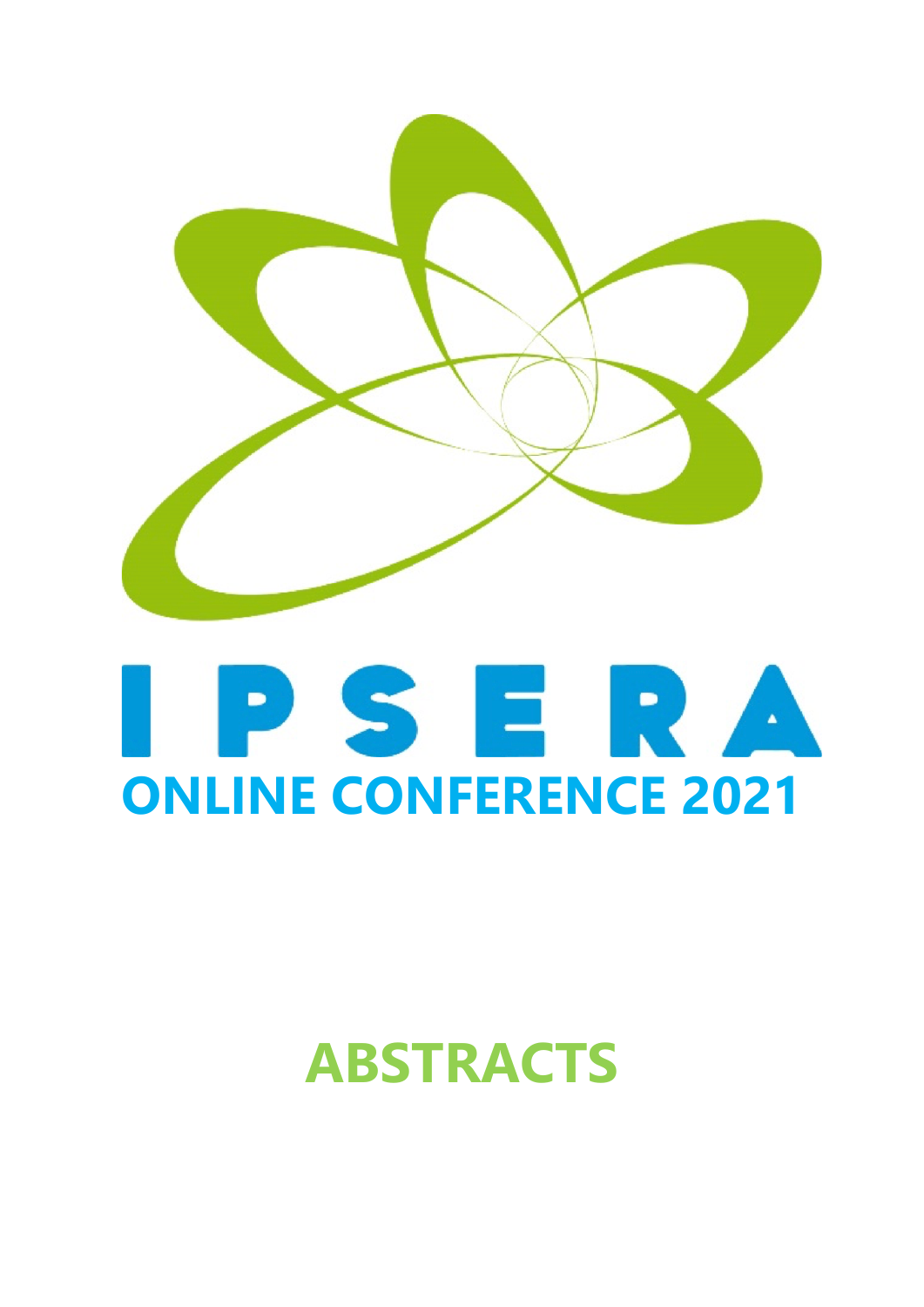**Addressing the challenges in sustainability performance measurement in the food supply chain: The case of the organic Italian wine**

#### **Authors**

Dr. Verónica León-Bravo - Politecnico di Milano

Prof. Federico Caniato - Politecnico di Milano

#### **Abstract**

This study aims at investigating the challenges that companies in different supply chain stages face when implementing sustainability performance measurement (SPM). A set of eight cases in the Italian organic wine supply chain are studied for identifying and analysing the challenges of SPM application in three supply chain stages: winery cellars, distributors and retailers. Finding in this study evidence that the organic wine supply chain in Italy is active in implementing SPM though companies face several challenges (lack of relevance, costly measurement processes and the pressures from external and internal supply chain actors); and, need to manage several trade-offs.

#### **Track**

Competitive Papers

#### **Topic Areas**

Sustainability

**A framework for implementing gamification in Purchasing and Supply Management education.**

#### **Authors**

Dr. Stephen Kelly - Edge Hill University

- Dr. Peter Vangorp Edge Hill University
- Mr. Dennis Meyer TU Dortmund University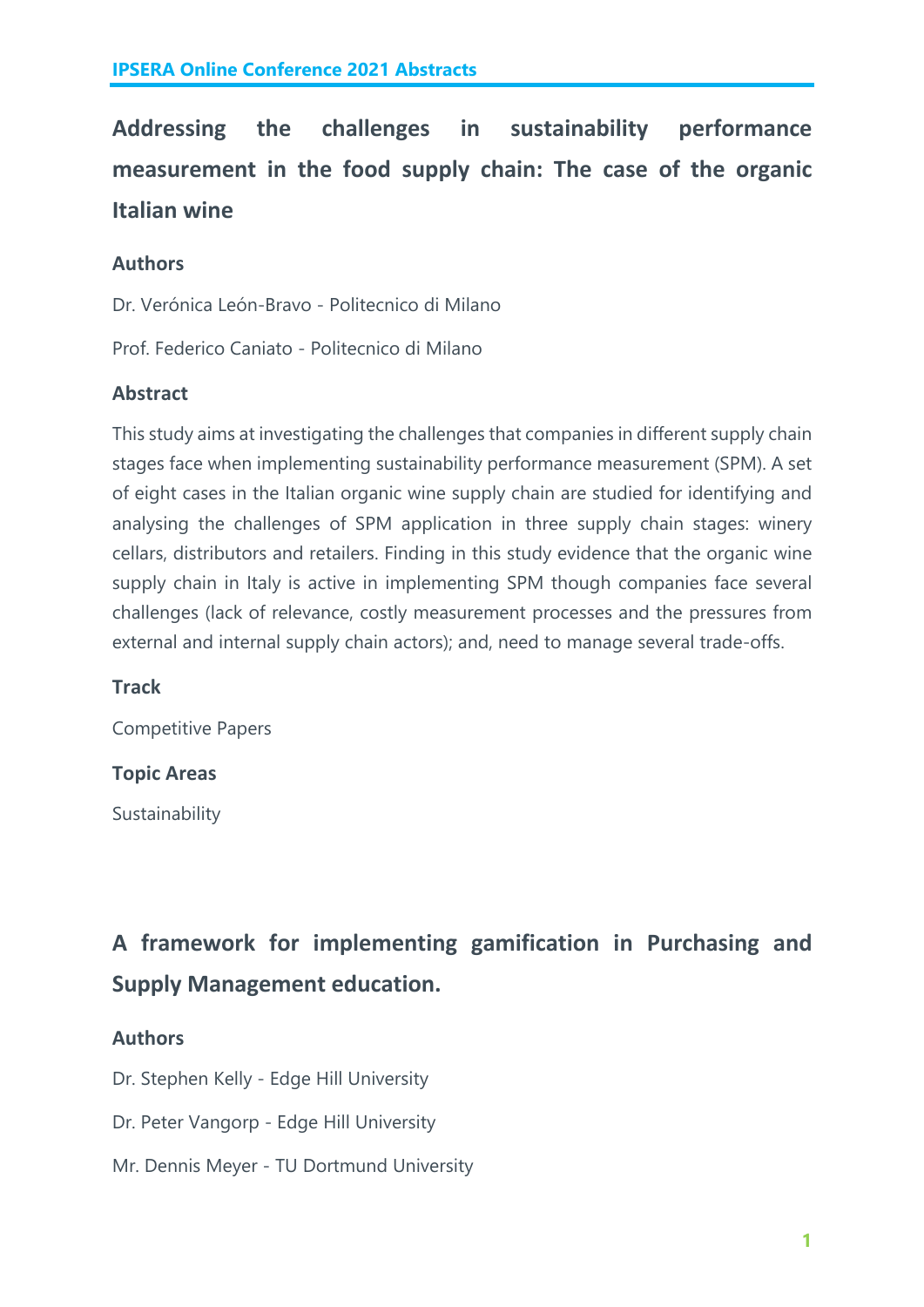Mr. Vincent Delke - University of Twente

#### **Abstract**

This paper uses the findings from a literature review and series of expert interviews to develop a richer and Purchasing and Supply Management (PSM) context-specific perspective of the different key techniques, tools and principles that can be used to develop gamified learning to enhance the skills required by PSM professionals in dealing with current and future challenges, such as the transformation to Industry 4.0. It also provides further details of the different stages of implementing gamified learning, which can enhance the success of any such provision.

**Track**

Competitive Papers

**Topic Areas**

Purchasing Competence

### **A Kraljic and Competitive Rivalry Perspective on Hospital Procurement During a Pandemic (Covid-19): A Dutch Case Study**

#### **Authors**

Ms. Barbara Tip - University of Twent

Dr. Frederik Vos - University of Twente

Ms. Esmee Peters - Public Procurement Research Centre, Enschede

Mr. Vincent Delke - University of Twente

#### **Abstract**

The application of purchasing portfolio models in hospitals as well as the impact of a pandemic shock on product classifications remains largely unknown. This research aims to assess hospital purchasers' procurement strategies during the Covid-19 pandemic and how the purchasing portfolio categorizations hold up in this situation. This is a qualitative study of hospital purchasing in the Netherlands with thirteen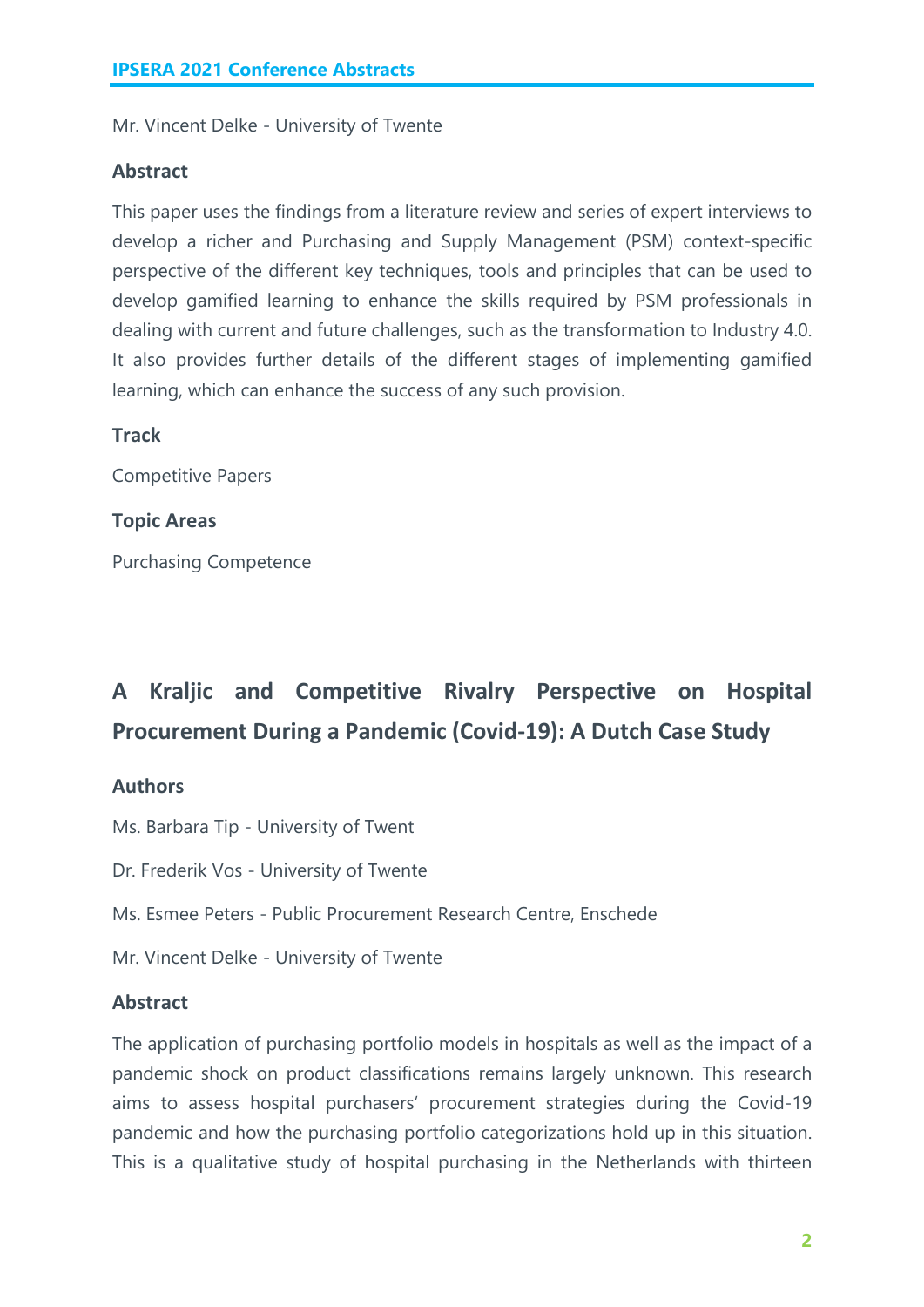informants, supported by secondary data from official government publications. An important finding is that purchasers and governments fulfill the role of being important gatekeepers in channeling factor market rivalry, thereby reducing potential harmful competition between and within hospitals.

#### **Track**

Competitive Papers

#### **Topic Areas**

Public Procurement

### **Analysing drivers and hinders for green purchasing transportation policy: A systematic review**

#### **Authors**

Prof. Richard Calvi - USMB Prof. GISELE MENDY BILEK - UPPA Dr. Youcef MECHOUAR - UPPA Prof. Daniel Erhel - USMB

#### **Abstract**

The coordination of Logistics actors (shippers i.e buyers, Logistics Service Providers and Carriers) could be at the service of reducing GHG emissions. This article relies on a systematic review to identify the main research topics and contribution for green purchasing of sustainable road transportation in a collaborative approach. This systematic review contributes in analysing drivers, barriers, practices for  $CO<sub>2</sub>$  emissions reductions. Further, by comparing buyers and sellers' views on environmental sustainability behaviour's, contrasting patterns will emerge based on the actor's different roles in the supply chain providing further depth trough conceptualising how their different conditions influence green logistics purchasing practices.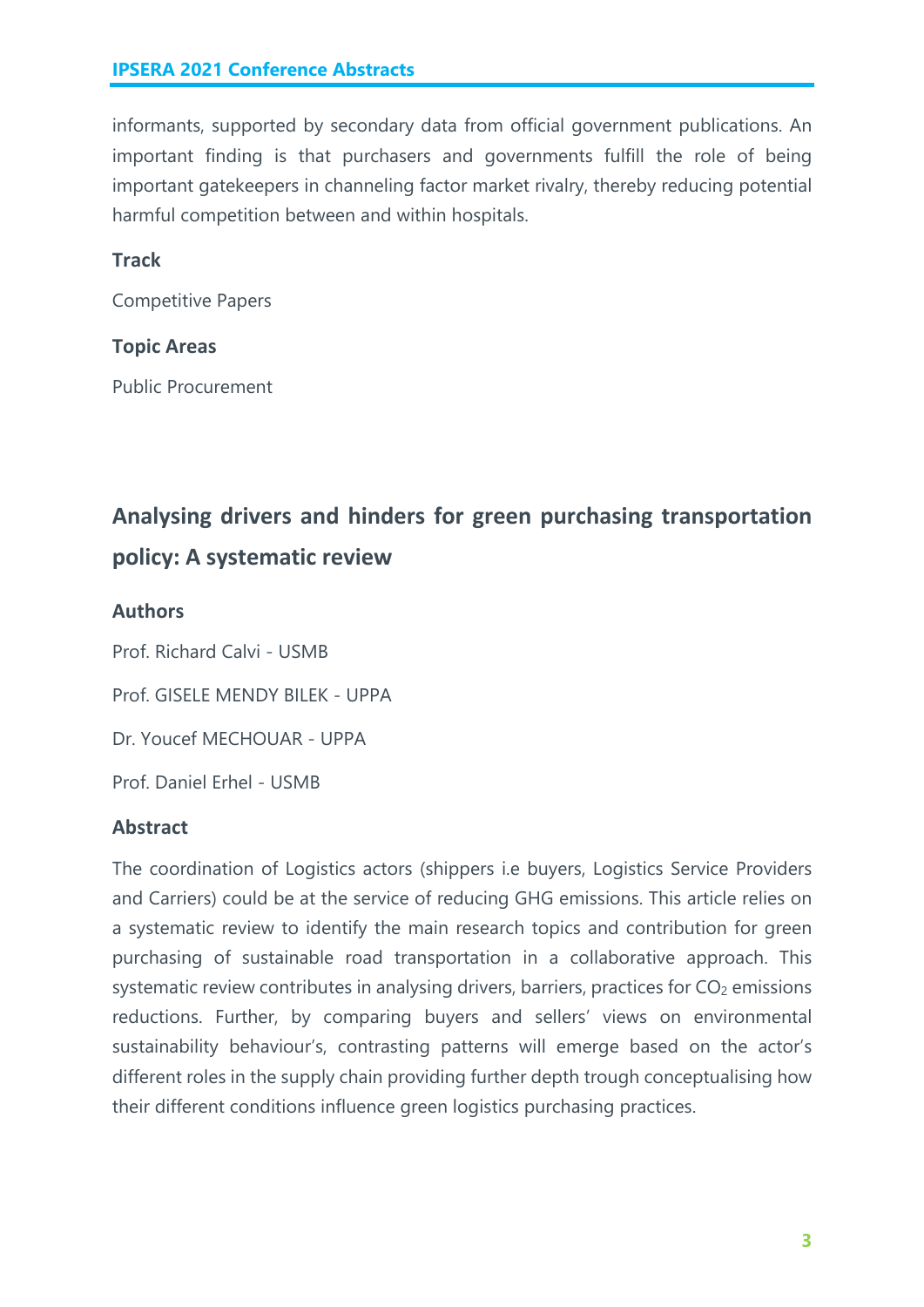#### **Track**

Working Papers

#### **Topic Areas**

Sustainability

### **A resource dependency perspective on supplier resource mobilization**

#### **Authors**

Mr. Lars Goossen - University of Twente

Dr. Frederik Vos - University of Twente

Mrs. Bita Mirzaei - University of Twente

Prof. Holger Schiele - University of Twente

#### **Abstract**

This paper analyses supplier's willingness / acceptance of being dependent upon a particular customer. Based on a survey, it was found that competition uncertainty and awarding preferred customer status have a positive effect on dependence, i.e. acceptance of dependence seems to be a relative phenomenon, not an absolut one.

#### **Track**

Competitive Papers

#### **Topic Areas**

Buyer-Supplier Relationships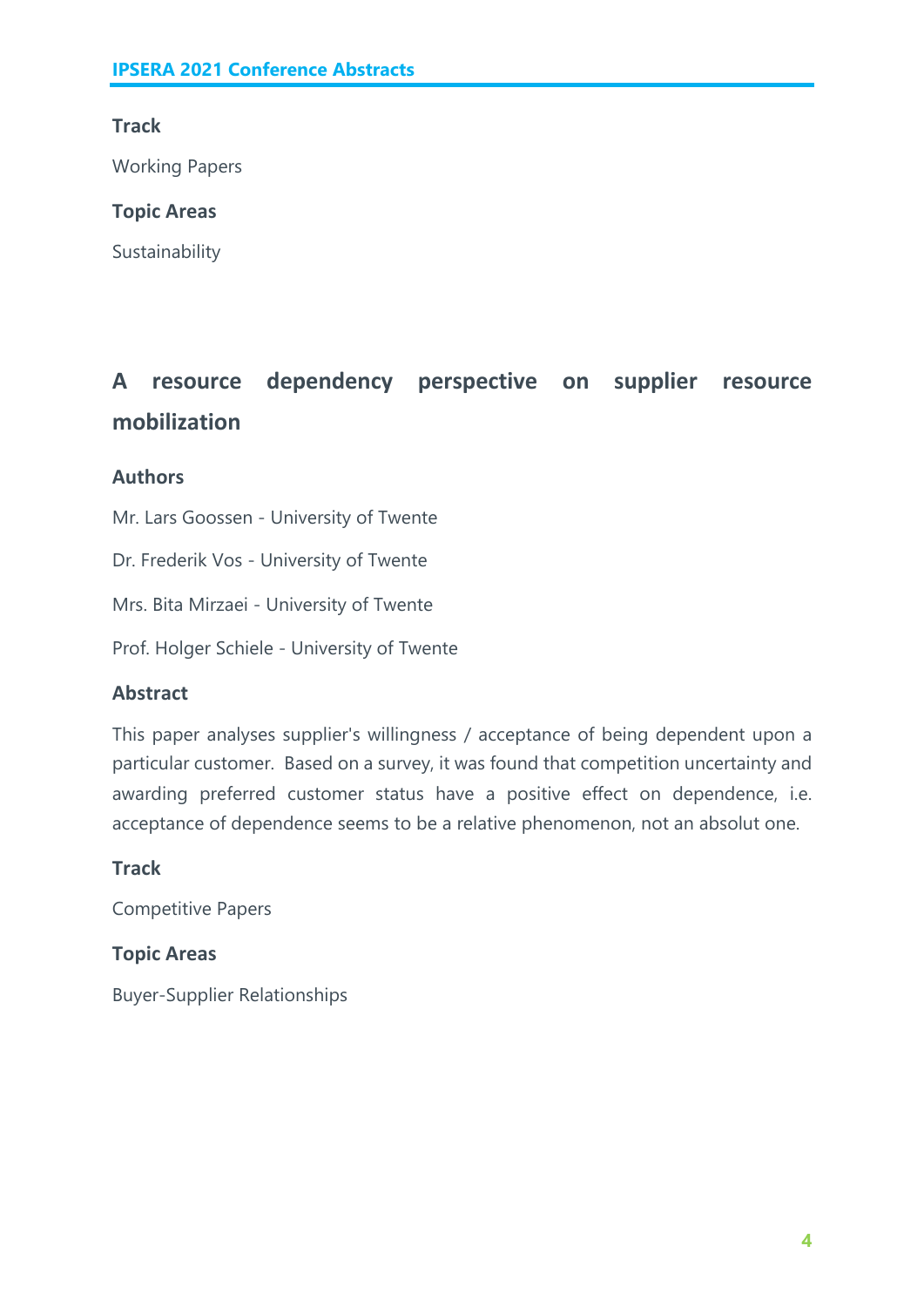#### **A soft skills experiment in an academic course**

#### **Authors**

Mr. Klaas Stek - University of Twente

#### **Abstract**

*The turbulence caused by digitisation and focus on sustainability issues changed PSM personnel requirements. Machines are taking over processes and humans' contribution in the new era. Machines may act like humans but can only support humans in their 'creativity' and 'strategic thinking' but cannot replace humans' soft skills in this role. Learning objectives in PSM courses in higher education are evaluated for not covering soft skills. This study presents an educational soft skills experiment that provides evidence that soft skills learning can successfully involve existing courses.*

#### **Track**

Competitive Papers

#### **Topic Areas**

Purchasing Competence

### **Assistance for the implementation of AI in procurement - An analysis of maturity models**

#### **Authors**

Mr. Dennis Meyer - TU Dortmund University

Mr. Matthias Brüggenolte - TU Dortmund University

Mr. Tan Gürpinar - TU Dortmund University

Prof. Michael Henke - TU Dortmund University

#### **Abstract**

The implementation of Artificial Intelligence (AI) in business processes shows great potential, this is particularly the case for procurement processes. In practice, however,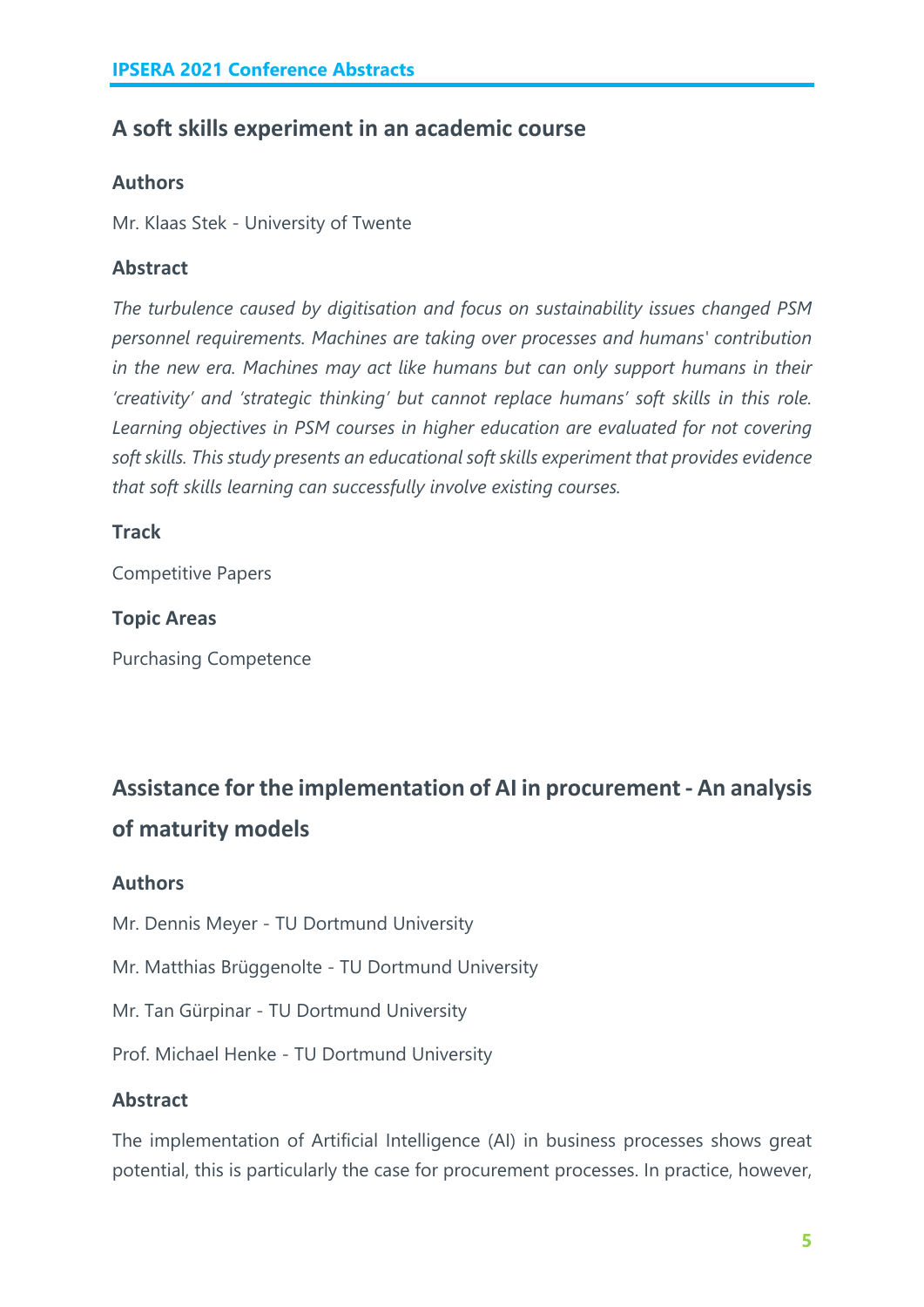there are only few use cases for the implementation of AI in procurement. To address this gap, in this paper maturity models are identified by a systematic literature review and analysed concerning procurement processes and the management dimensions human, technology, organization, and information. As a result, no maturity model addresses all dimensions. Hence, it is discussed whether a maturity model is the most promising methodological support at this stage, or whether a procedure model is more appropriate.

#### **Track**

Working Papers

#### **Topic Areas**

Technology and Digitalization

#### **Attracting suppliers in project-based relationships**

#### **Authors**

Mr. Gregor Möllers - University of Twente

Dr. Niels Pulles - University of Twente

Prof. Louise Knight - University of Twente

#### **Abstract**

A preferred customer status helps to obtain better resource allocation from suppliers. In project-based buyer-supplier relationships, this can be difficult because there are discontinuities in the relationship and varying project complexity, which influence supplier expectations. It is crucial that these specific expectations are addressed if a project-based customer seeks to become a preferred customer. Therefore, in this study we present quadrant based on project relation continuity and project complexity, that addresses specific important topics around suppliers' expectations per quartile. If these expectations are met or exceeded by the customer, it is likely that it will receive a preferred customer status.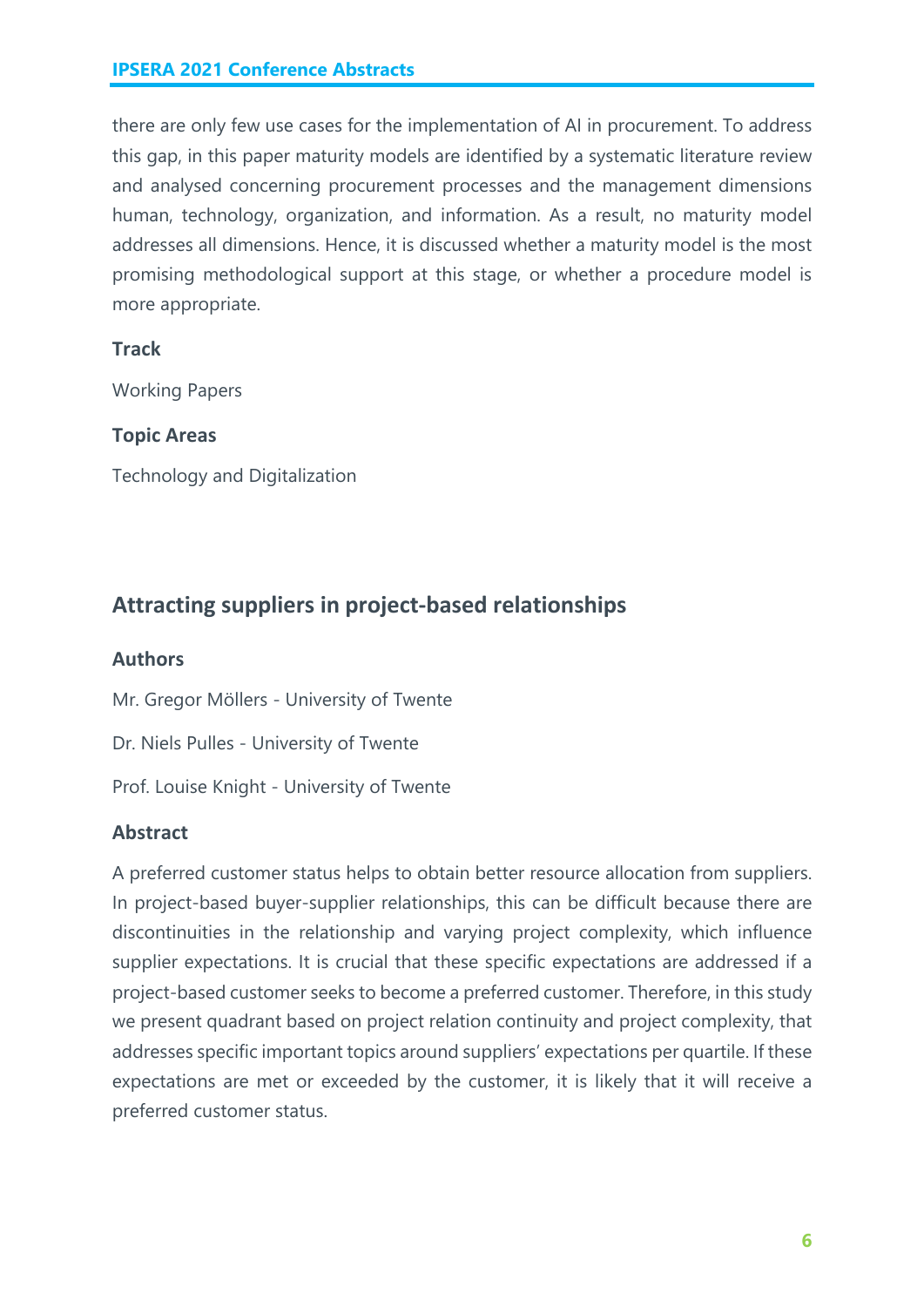#### **Track**

Competitive Papers

#### **Topic Areas**

Projects, Buyer-Supplier Relationships, Public Procurement

### **Big Data Analytics and Machine Learning pathway to Supply Chain Sustainability: The Role of Organizational Agility and Environmental Dynamism**

#### **Authors**

Prof. Mihalis Giannakis - Audencia Business School

Ms. Linjing Huang - University of Warwick

#### **Abstract**

We explore the effect of Big Data Analytics (BDA) and Machine Learning (ML) tools on supply chain sustainability (SCS). We develop a conceptual model that hypothesizes the mediating effect of organizational agility (OA) and the moderating effect of environmental dynamism (ED) on the link between BDA, ML, and SCS. We draw data from a large survey amongst 280 supply chain professionals. We find that BDA/ML have a more prominent effect on the environmental and economic dimensions of SCS, whereas ED moderates the mediating role of OA on SCS. We draw conclusions on how organizations can effectively integrate these technologies.

#### **Track**

Working Papers

#### **Topic Areas**

Technology and Digitalization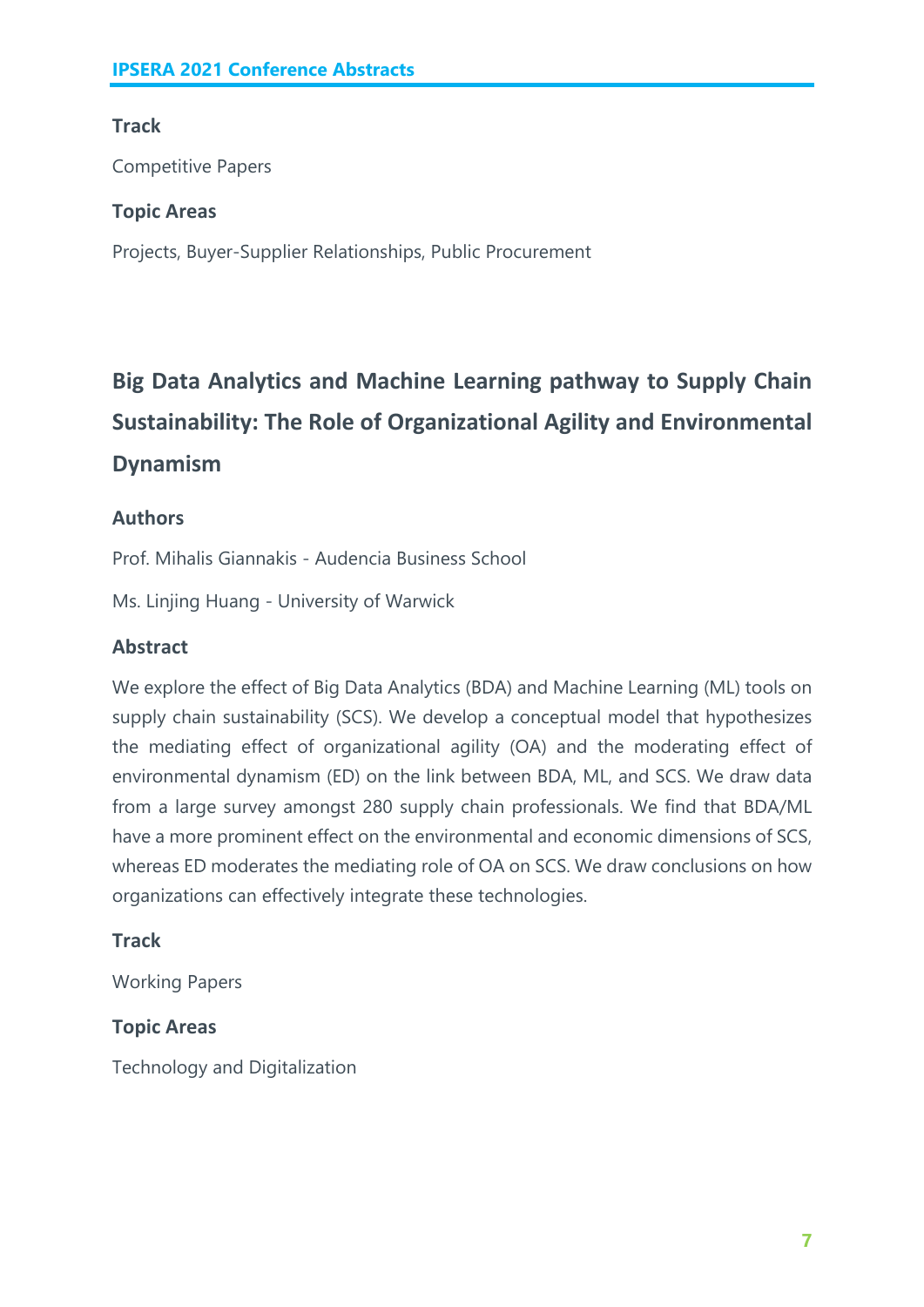### **Blockchain as a tool for improving social issues in the fashion supply chain**

#### **Authors**

Ms. Ana Terra - COPPEAD Graduate School of Business

Dr. Leonardo Marques - COPPEAD Graduate School of Business

#### **Abstract**

This document aims to bring a guideline of how blockchain can be used to ensure traceability in the fashion supply chain, resulting in a tool that can be used to monitor social issues through it. By addressing the theory behind the concepts used in this new technology, it is possible to ground the main idealization of the project. The study's scope will also disclose a Brazilian initiative that has already started this theory into practice. To sum up, it will show how traceability can work in the real management world.

#### **Track**

Working Papers

#### **Topic Areas**

Sustainability, Technology and Digitalization, Networks, Projects, Transparency, Traceability, Visibility

### **Brand Power Use and Innovative Sources Of Supplier Power in the Fashion Industry in Response to COVID-19**

#### **Authors**

Dr. Hakan Karaosman - University College Dublin

Prof. Donna Marshall - University College Dublin

Prof. Veronica Villena - The Pennsylvania State University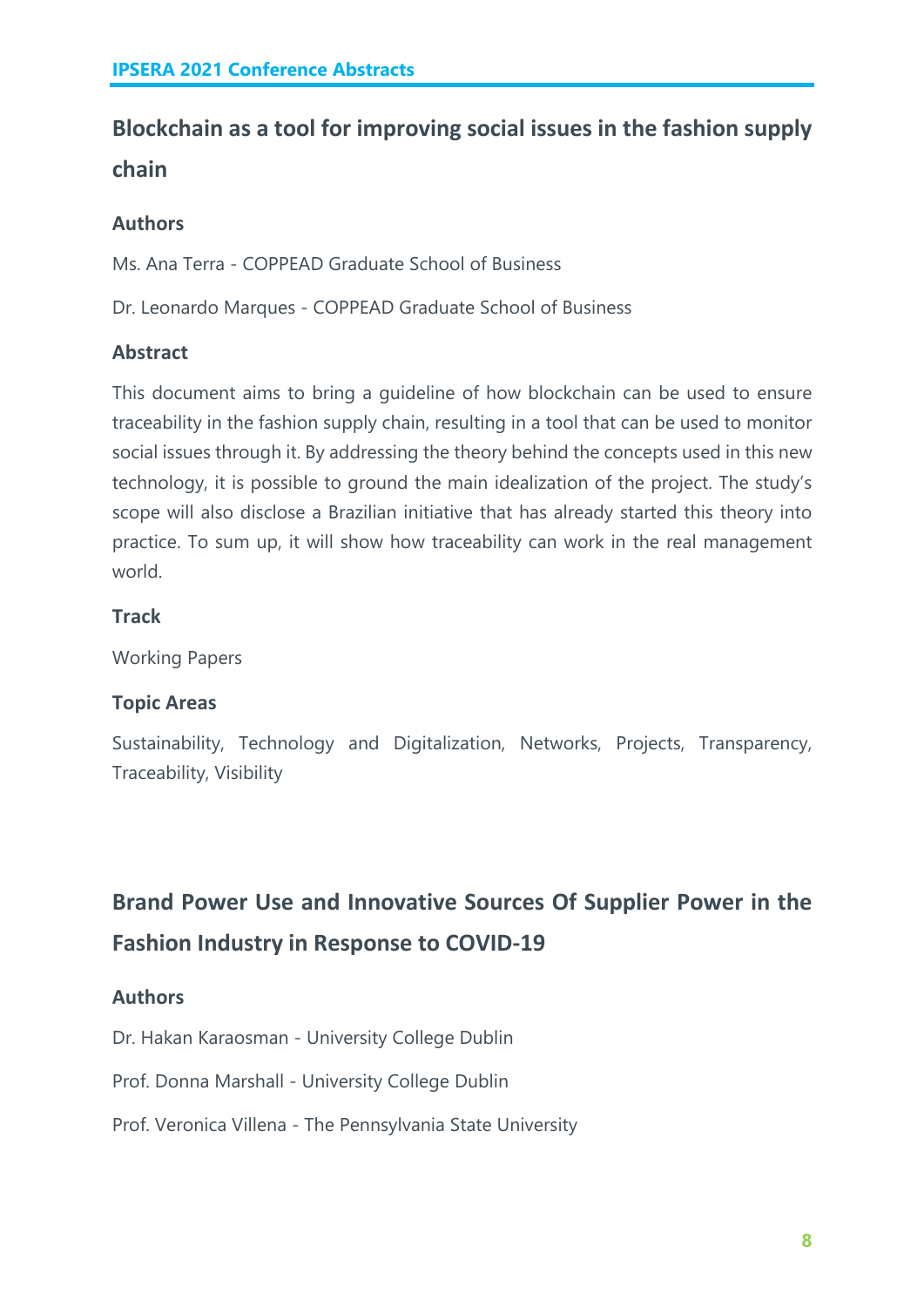#### **Abstract**

This research investigates the cashmere fashion supply chain consisting of global brands and Italian suppliers over three tiers. We aim to explore the effect of COVID-19 on suppliers across different tiers of the supply chain (SC). We identify external and internal antecedents and their responses; at the brand and supplier levels; to COVID-19 and to brands' power use. We also identify innovative power use by suppliers adding to the power discourse with new power constructs and mechanisms.

#### **Track**

Working Papers

#### **Topic Areas**

Sustainability, Buyer-Supplier Relationships

### **Building supply chain resilience through ambidexterity in the context of COVID-19: A single case study from information processing perspective**

#### **Authors**

Dr. Lujie Chen - Xi'an Jiaotong-Liverpool University

Mr. Fangxu Yan - Xi'an Jiaotong-Liverpool University

Prof. Fu Jia - University of York

#### **Abstract**

This paper attempts to develop a theory of supply chain resilience through ambidexterity during COVID-19 pandemic. We conducted a case analysis by choosing one of the biggest Chinese cross-border e-commerce enterprises as our sample. Through case analysis, we identified that a fit between information processing requirements of a firm and its information processing capability leads to greater ambidexterity, which in turn improves supply chain resilience (SCRE). Corporate social responsibility (SCR)-oriented culture also moderates the relationship between SCRE and ambidexterity. This study identified two types of ambidexterity,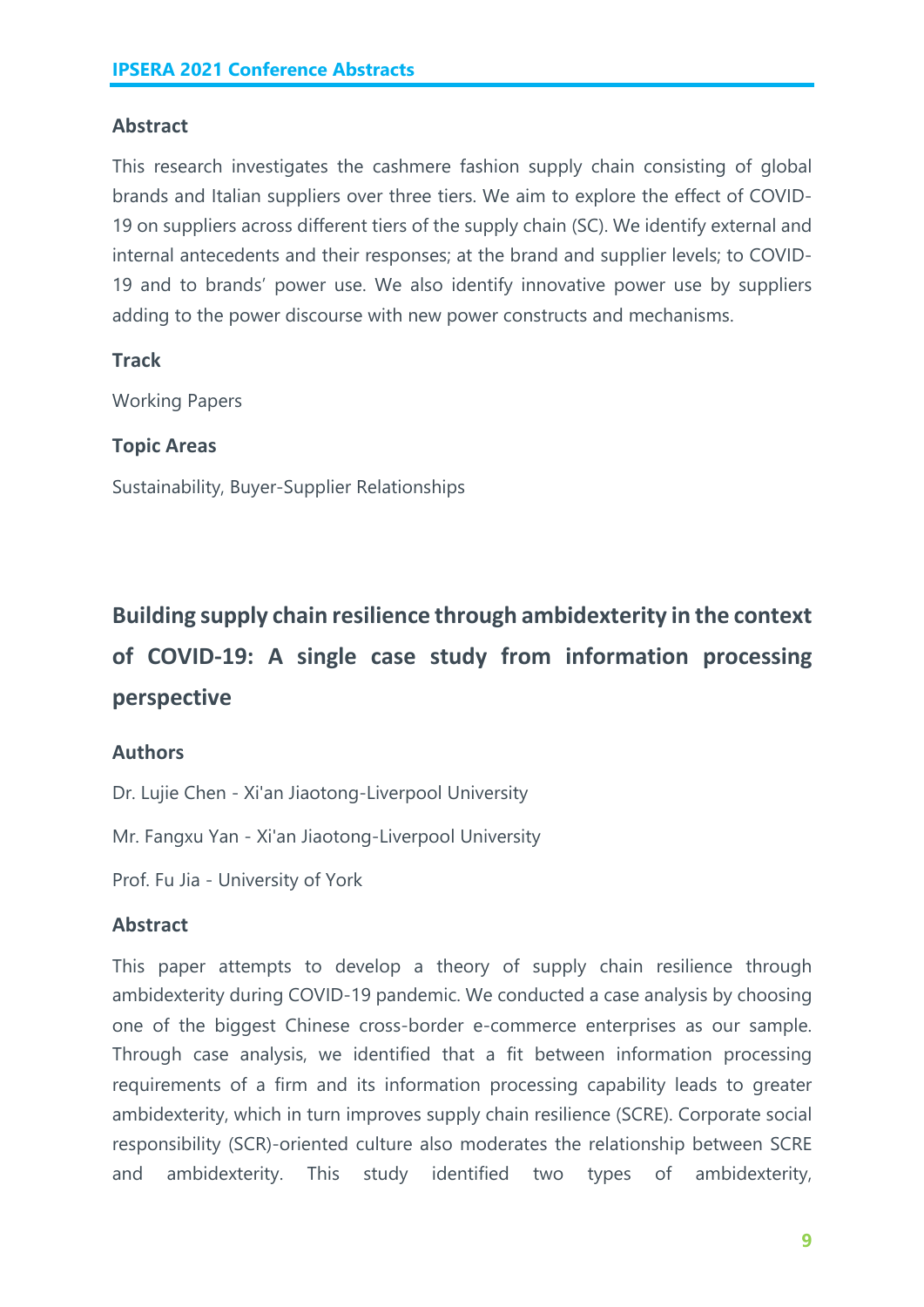exploration/exploitation ambidexterity and instrumentality/morality ambidexterity, as risk mitigation strategies to strengthen SCRE.

#### **Track**

Competitive Papers

#### **Topic Areas**

Sustainability

### **Challenges and benefits of transcontinental sourcing - a study with selected companies**

#### **Authors**

Mr. Thomas Körber - University of Twente

Prof. Holger Schiele - University of Twente

#### **Abstract**

This study shows challenges, corresponding solutions, motives and trends regarding transcontinental sourcing as an extreme form of global sourcing. Therefore, 21 interviews with companies affected by transcontinental sourcing are conducted. To structure data gained from the interviews, we use Gioia`s model. To sum up, high similarities to global sourcing are found regarding challenges and solutions. Some differences concerning motives and trends can be identified. For example, know-how and technology of transcontinental suppliers are essential motives for purchasing companies. Strong relationships and collaboration with suppliers are named. Despite of crises like Covid-19, companies believe, that transcontinental sourcing will remain important.

#### **Track**

Competitive Papers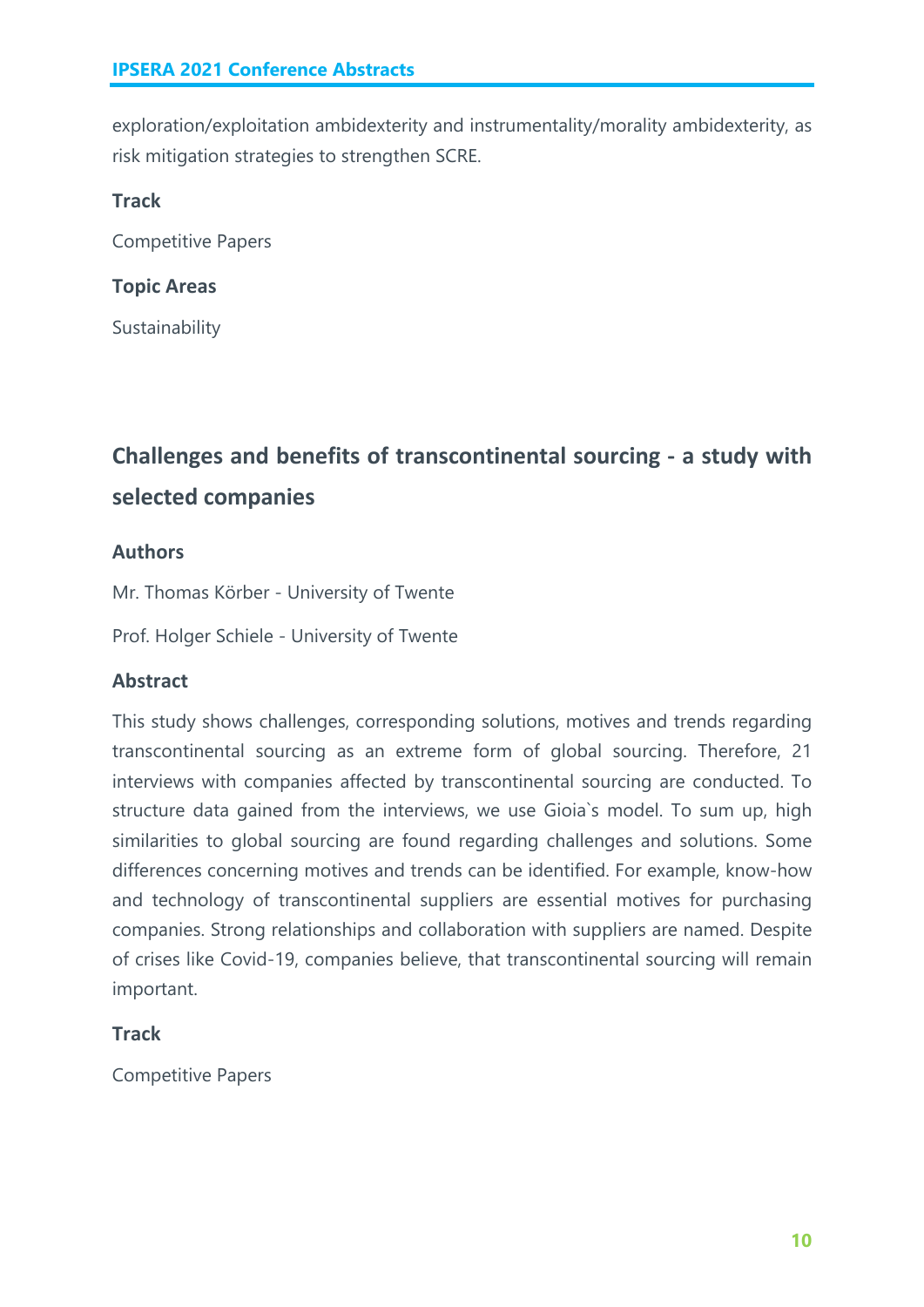#### **Topic Areas**

Purchasing Competence, Networks, Transparency, Traceability, Visibility, Buyer-Supplier Relationships

**Collaborators and supplementers : Profiling the social and health care delivery options of Finnish municipalities through cluster analysis**

#### **Authors**

Prof. Katri Kauppi - Aalto University

Dr. Suvituulia Taponen - Aalto University

#### **Abstract**

Municipalities methods to deliver health and social services are under constant public debate. To better understand how different types of municipalities currently deliver these services, and what are the associated costs, we analyse data for all Finnish municipalities on the delivery of 10 social and healthcare services. We cluster the municipalities based on their service delivery choices, and then examine the differences in municipal background factors and the costs of service delivery between the clusters. The results provide a more detailed understanding of the factors that drive the use of different service delivery decisions, and their overall cost impacts.

#### **Track**

Competitive Papers

#### **Topic Areas**

Services, Healthcare, Public Procurement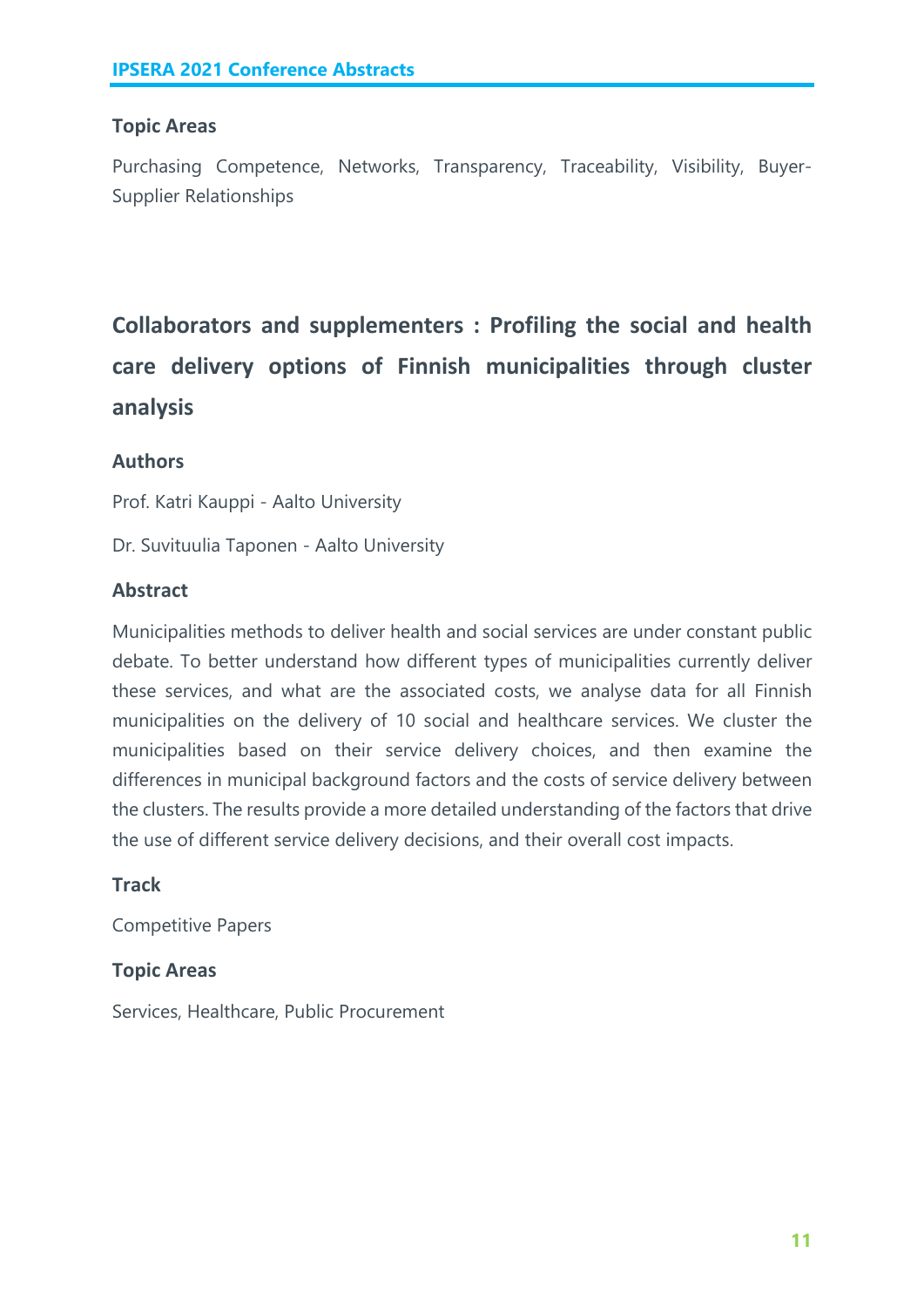#### **Conceptualization and theorization of lean supply management**

#### **Authors**

Mr. Fernando Naranjo - Western University

- Dr. Larry Menor Western University
- Dr. Fraser Johnson Western University

#### **Abstract**

We present a novel conceptualization and theorization of lean supply management (LSM) that captures contextually specific supply challenges that firms face in fulfilling their LSM performance objectives and their contingent association with specific lean practices. We illustrate the practical relevance of our contextual contingent LSM conceptualization using a Delphi survey of Canadian agri-food experts to examine what specific supply challenges and lean pillars are associated with pursued LSM performance objectives, and explore what lean supply management means from a practitioner's perspective. The theorization underlying this study's novel LSM conceptualization is rooted in insights emanating from tenets of the practice-based view.

#### **Track**

Competitive Papers

#### **Topic Areas**

Transparency, Traceability, Visibility, Buyer-Supplier Relationships, Other

### **Contextual considerations when specifying transport services to reduce CO2 emissions**

#### **Authors**

Mr. Javad Ghanei - IVL Swedish Environmental Research Institute

Dr. Dan Andersson - Chalmers University of Technology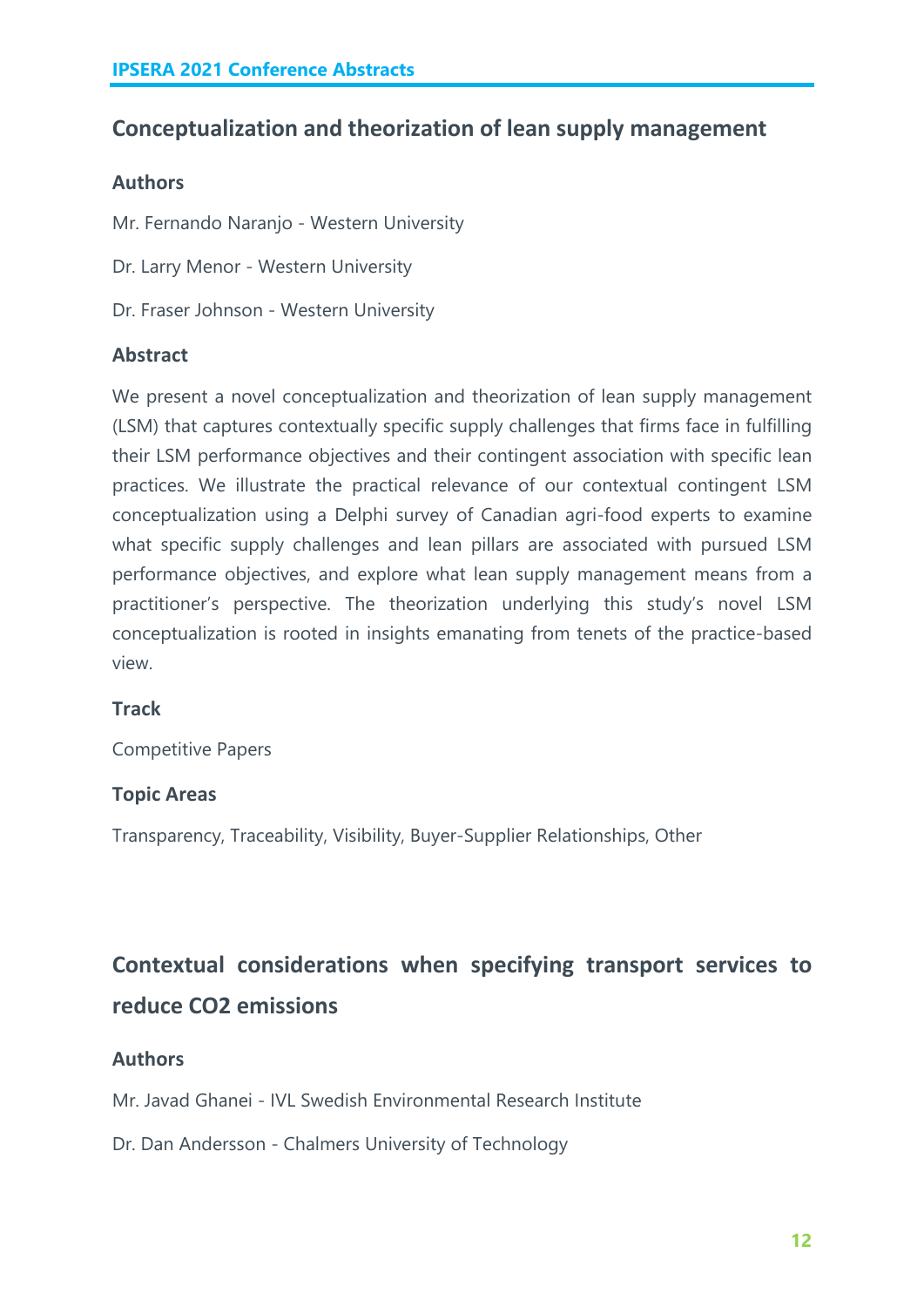Dr. Linda Styhre - IVL Swedish Environmental Research Institute

#### **Abstract**

This paper focus on how contextual factors interact with shippers' level of service specification in their transport-purchases and how the latter interacts with logistical variables influencing  $CO<sub>2</sub>$  emissions. Preliminary results of a survey of 146 Swedish manufacturing and wholesale companies provide insight into interactions between some external contextual factors and the level of specification. However, no evidence found suggesting interaction with internal (organisational) factors. Results show that level of service specification influence logistic-related variables. Results provide companies an insight into effects of specifying transport services in their transportpurchases on CO<sub>2</sub> emissions.

#### **Track**

Working Papers

#### **Topic Areas**

Purchasing Competence, Sustainability, Buyer-Supplier Relationships

#### **COVID-19 crisis and supply chains**

#### **Authors**

Dr. Ioannis G. Theodorakis - INSEEC Grande École INSEEC U.

- Dr. Marek Vins Prague University of Economics and Business
- Dr. Efthymia Kottika Prague University of Economics and Business
- Dr. Ayşegül Özsomer Koç University
- Dr. Miroslav Karliček Prague University of Economics and Business

Mr. Konstantinos G. Kottikas - Athens University of Economics and Business

#### **Abstract**

The COVID-19 crisis impacted all aspects of life and business including how supply chains work across industries. Focusing on the automotive industry, this paper seeks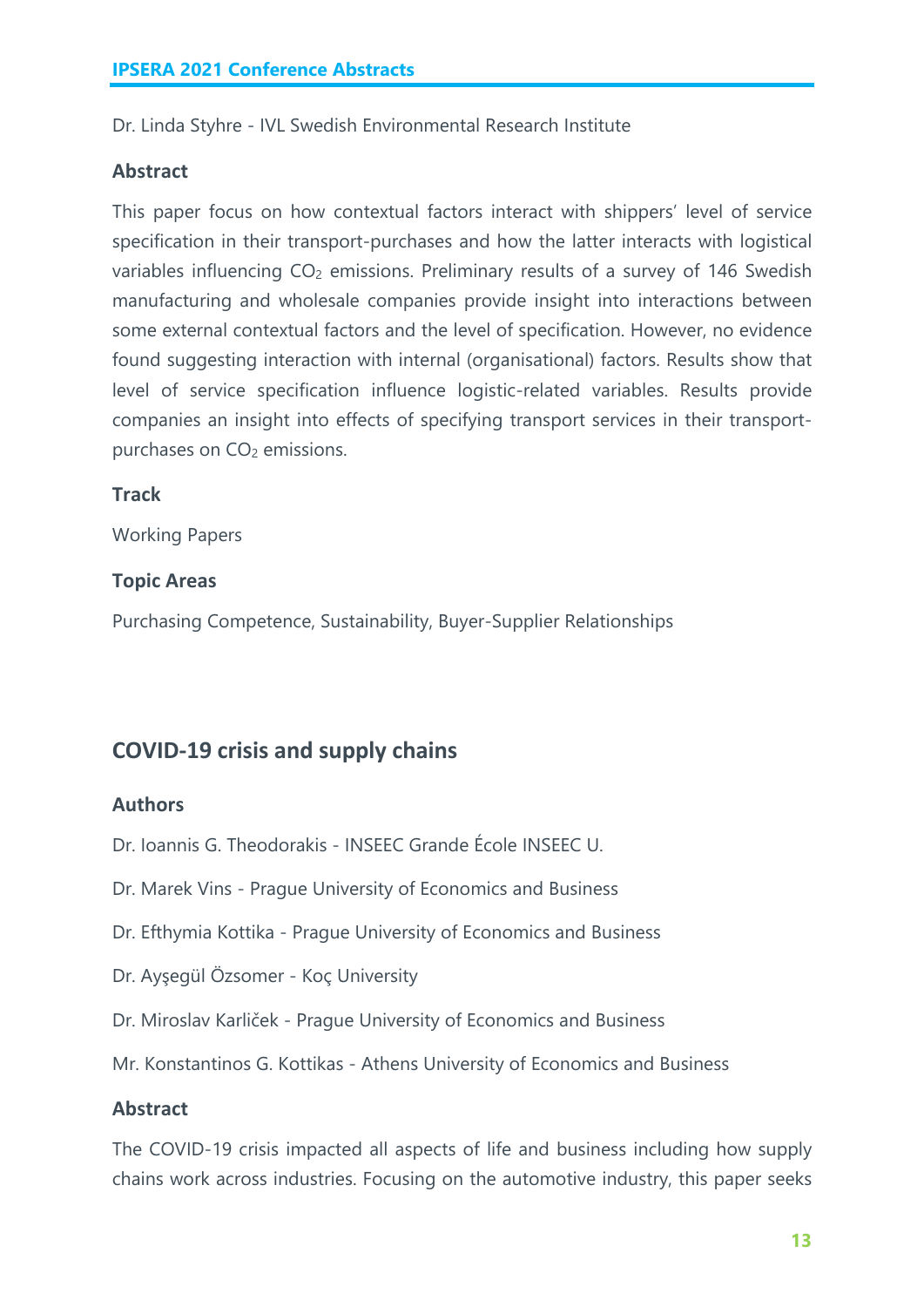to conceptualize relevant human-, business-, and broader environmental-centric factors that affect the reaction of the supply chains amidst the dramatic disruption of their normal function due to the current health crisis. As a basic outcome of such a conceptualization, there appears transiliency a significant notion referring to the ability of an organization to both maintain its resiliency under extreme conditions and to transform elements of its business that help it move forward.

#### **Track**

Working Papers

#### **Topic Areas**

Purchasing Competence, Networks, Other

### **Critical review of use of qualitative 'big data' for PSM to anticipate shortages in a pandemic**

#### **Authors**

Ms. Esmee Peters - Public Procurement Research Centre, Enschede

Prof. Louise Knight - University of Twente

Ms. Daphne Theodorakopoulos - University of Twente

Dr. Gwenn Englebienne - University of Twente

Dr. Shenghui Wang - University of Twente

#### **Abstract**

The rationale underpinning this exploratory study is to assess whether purchasing managers might be able to leverage publicly available big data to anticipate shortages. The analysis was conducted on two publicly available big data sources: one medicaland one governmental database. The most important findings include: 1) potential governmental warning signals categorized in the factor rivalry framework, 2) an analysis of evolution (e.g., frequency of occurrence) of critical materials and supply terms in medical data, and 3) a plot of the timeline of worldwide active measurements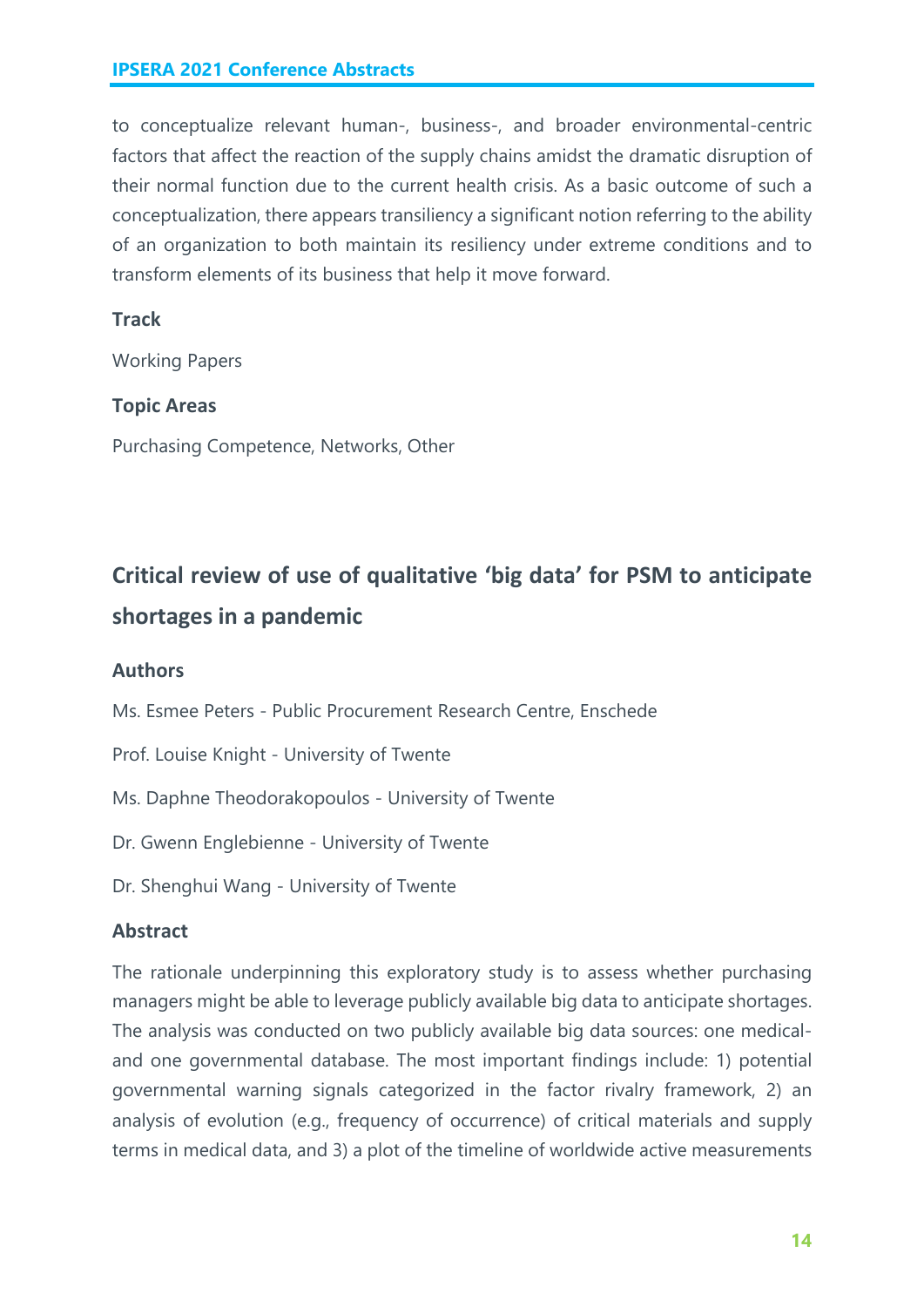with a direct influence on PPE shortage—to enhance shortage anticipation for purchasing managers*.*

#### **Track**

Competitive Papers

#### **Topic Areas**

Healthcare, Public Procurement

#### **Deep tier Supply Chain Finance: an empirical investigation**

#### **Authors**

Ms. Elisa Medina - Politecnico di Milano

Dr. Luca Mattia Gelsomino - Windesheim University of Applied Sciences

Prof. Federico Caniato - Politecnico di Milano

Mrs. Antonella Moretto - Politecnico di Milano

#### **Abstract**

Supply Chain Finance (SCF) has received attention from both academic research and managerial practice, but the research focus is limited to buyer-supplier dyads. This is no longer suitable in distributed and complex Supply Chains (SC), since major financial issues are often faced by second or third tiers suppliers, with negative consequences for the whole SC. Thus, this paper analyses cases of SCF solutions that go beyond the first SC tier, called "deep tier SCF", to solve financial constraints of actors in need and contributing to the sustainability of the SC. Four models of deep tier SCF are identified and discussed.

#### **Track**

Working Papers

#### **Topic Areas**

Supply Chain Finance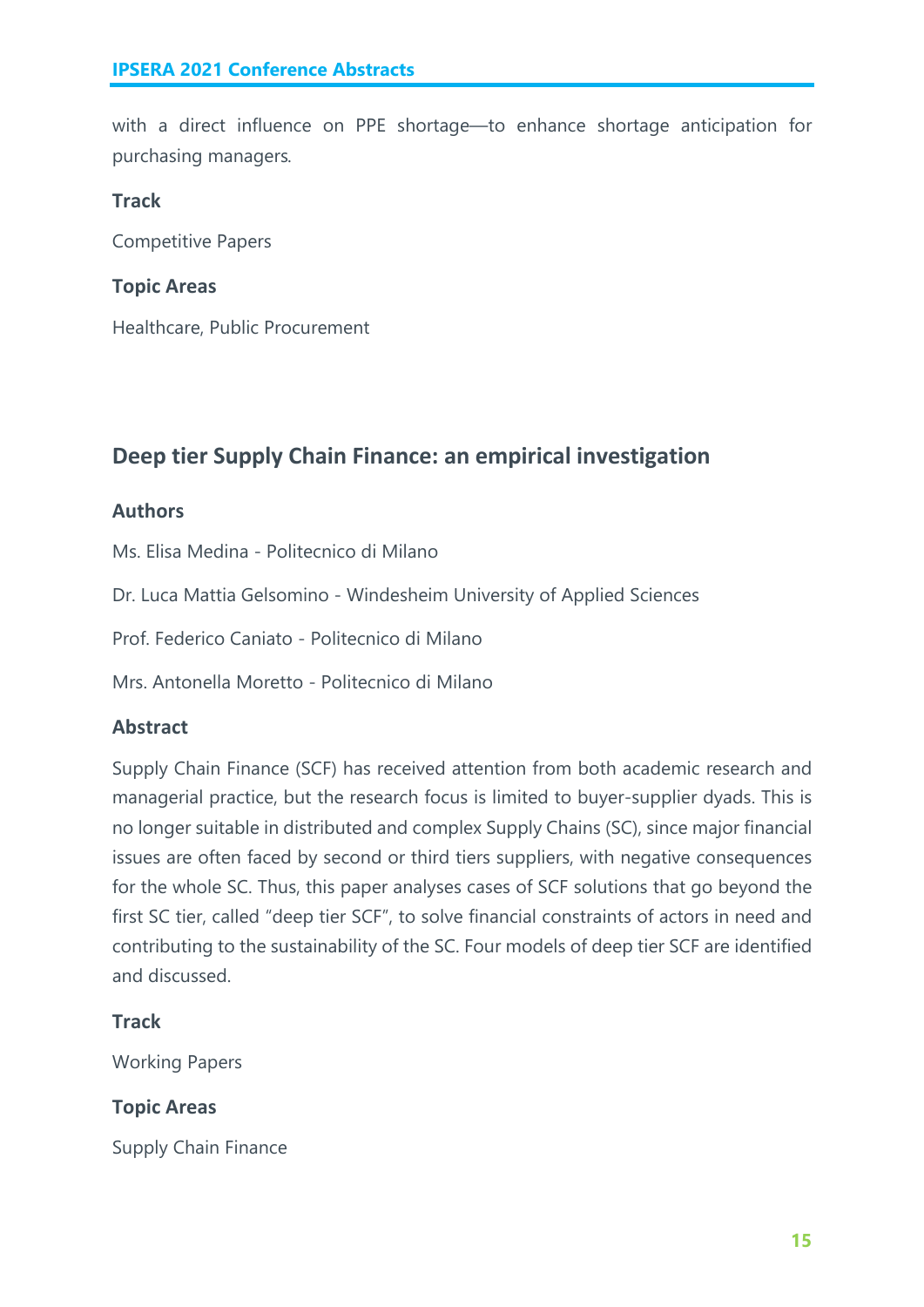### **Delivering socially useful products and services to the underserved: A resource dependence perspective**

#### **Authors**

Ms. Feigao Huang - University of Tennessee

Dr. Wendy Tate - University of Tennessee

#### **Abstract**

Companies need to cope with various supply chain uncertainties to provide socially useful products and services to the poor people. Interviews with social enterprises and text analysis of inclusive business reports were conducted to understand this phenomenon. Drawing on resource dependence theory, this research identified five main sources of uncertainty in the supply chain and six major coping strategies that companies adopted in response to supply chain uncertainties to achieve social and economic viability. Besides, this study also found a high interdependence in the companies operating in low-income markets and that motivates companies to employ coping strategies to reduce uncertainty.

#### **Track**

Working Papers

#### **Topic Areas**

Sustainability

**Design and Adoption of Agility in Purchasing and Supply Management: Conceptual findings based on case study data**

#### **Authors**

Mrs. Vanessa Kraft - TU Dortmund University

Prof. Elmar Holschbach - South Westphalia University of Applied Sciences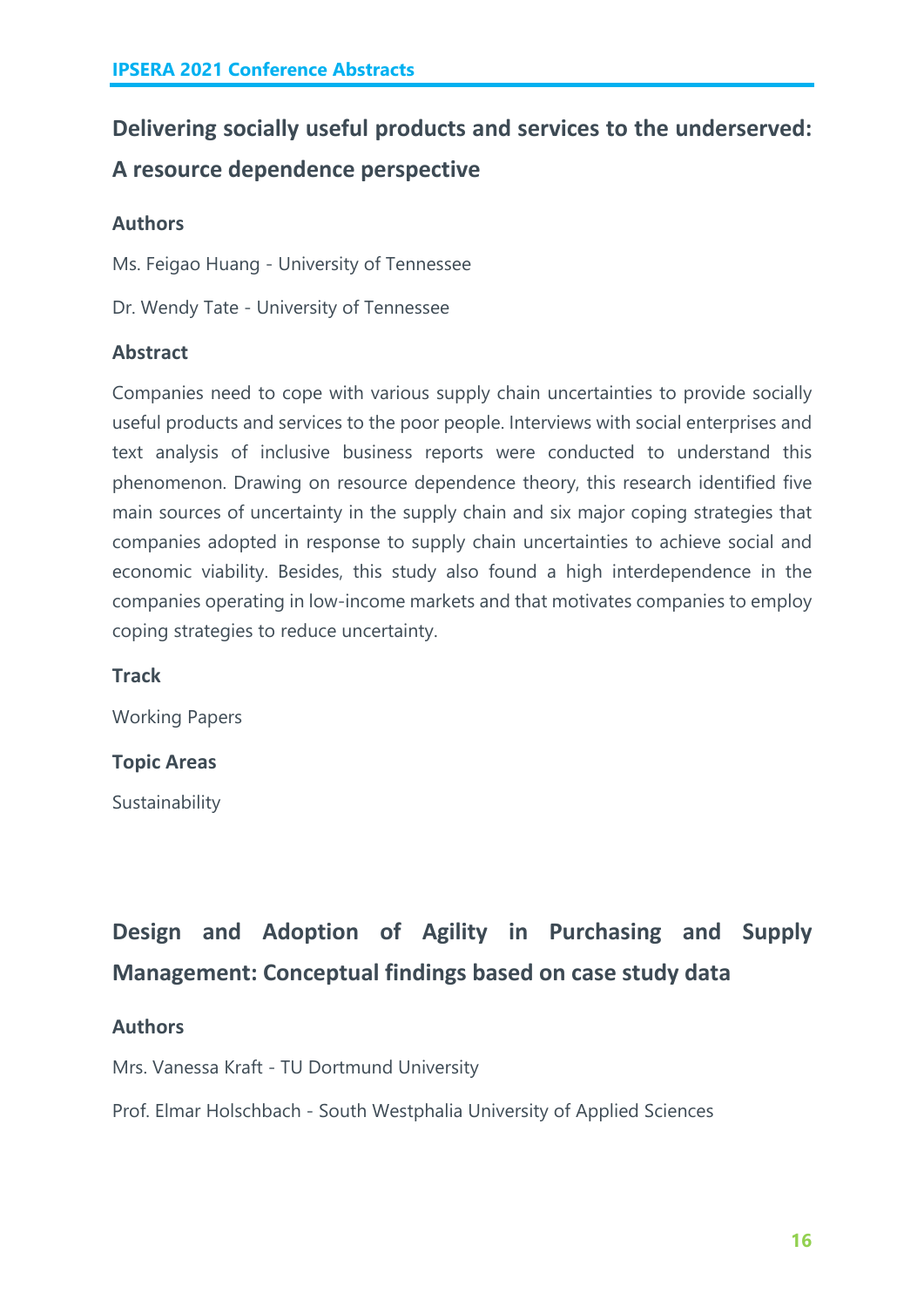#### **Abstract**

Agility is receiving increased attention by practitioners and researchers alike. Although the benefits of agility are widely recognized, research on agility in Purchasing and Supply Management (PSM) is still scarce. A review of the literature revealed large ambiguities in definitions and inaccuracies in the proposed frameworks. It remains unclear how agility can be successfully adopted in PSM organizations. This paper provides an overview of agile practices that are successfully applied in managerial practice based on the preliminary results of 11 case studies. Six categories of agile practices are presented, and their most important characteristics are highlighted.

#### **Track**

Working Papers

#### **Topic Areas**

Purchasing Competence, Other

### **Designing pre-commercial procurement: how procurement practices facilitate commercialization of innovative solutions**

#### **Authors**

Mr. Yannick Beverloo - Rotterdam School of Management, Erasmus University

Dr. Kostas Selviaridis - Lancaster University Management School

Prof. Finn Wynstra - Rotterdam School of Management, Erasmus University

#### **Abstract**

This research identifies and quantifies factors influencing the commercialization of innovative solutions developed through pre-commercial procurement instruments, specifically the Dutch SBIR program. Through a GLM- and OLS-analysis on the basis of public data and semi-structured interviews, we find that commercial aspects of an innovative solution should be emphasized more in the early stages of the contracted R&D project so suppliers consider possible commercialization issues for their innovations early in development. This study contributes to the literature by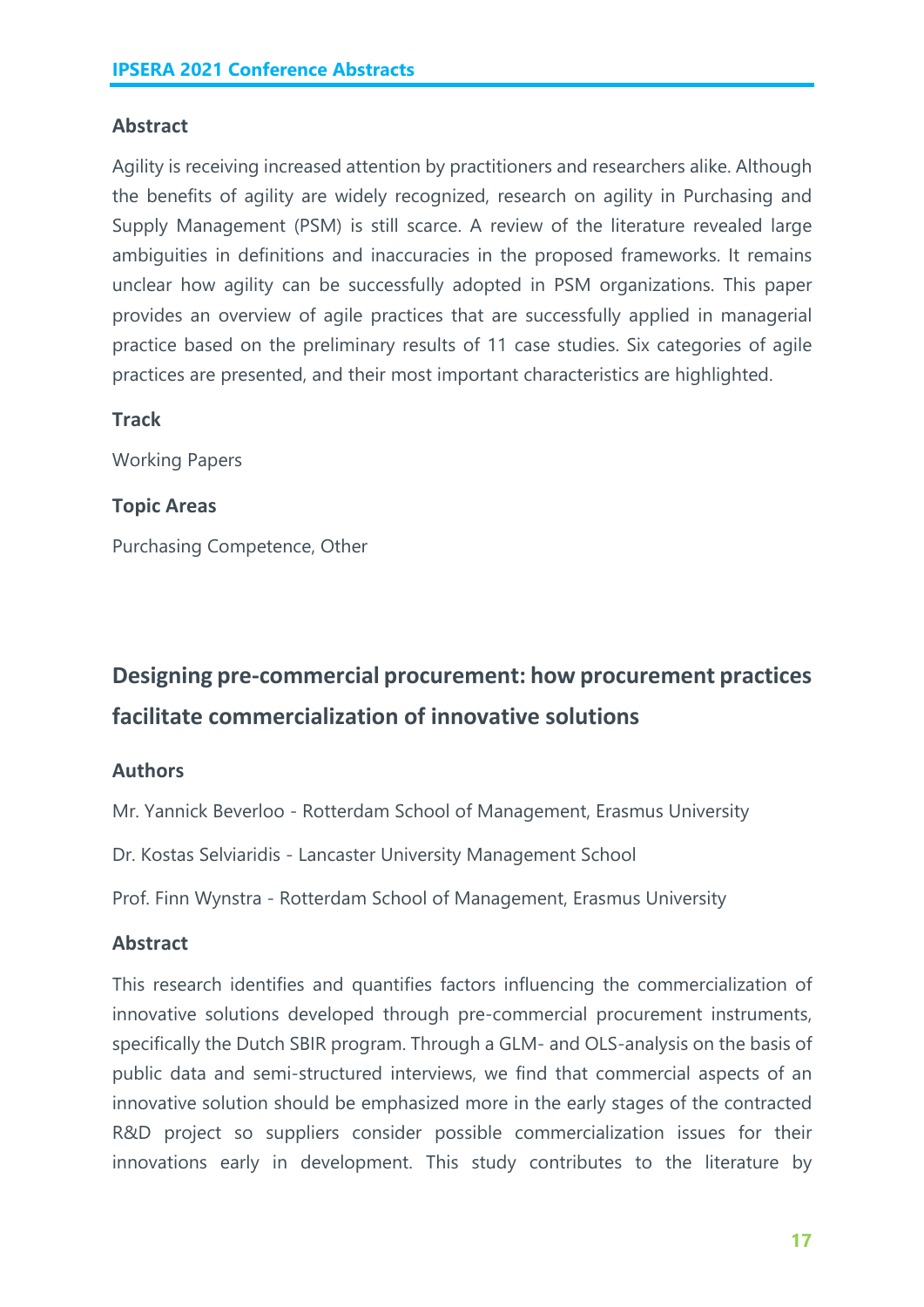examininghow R&D procurement processes can influence successful market entry of new products or services.

#### **Track**

Competitive Papers

#### **Topic Areas**

Public Procurement, Other

### **Developing Sustainable Purchasing and Supply Management Competences Using Critical Incidents**

#### **Authors**

Dr. Heike Schulze - Manz University of Applied Sciences

Prof. Lydia Bals - Manz University of Applied Sciences

Prof. Jon Warwick - London South Bank University

#### **Abstract**

Many companies still struggle with fully implementing sustainable purchasing and supply management (SPSM) practices within their supply chains. While the importance of individual competences of buyers for change toward such practices has been emphasized, how to develop such SPMS-related competences remains under researched. This paper highlights the value and potential of the Critical Incident Technique (CIT) for developing competences in this field. It highlights how the critical incidents (CIs) were developed and how they were applied in training interventions within higher education, public procurement and private procurement settings, following an action research approach.

#### **Track**

Competitive Papers

#### **Topic Areas**

Purchasing Competence, Sustainability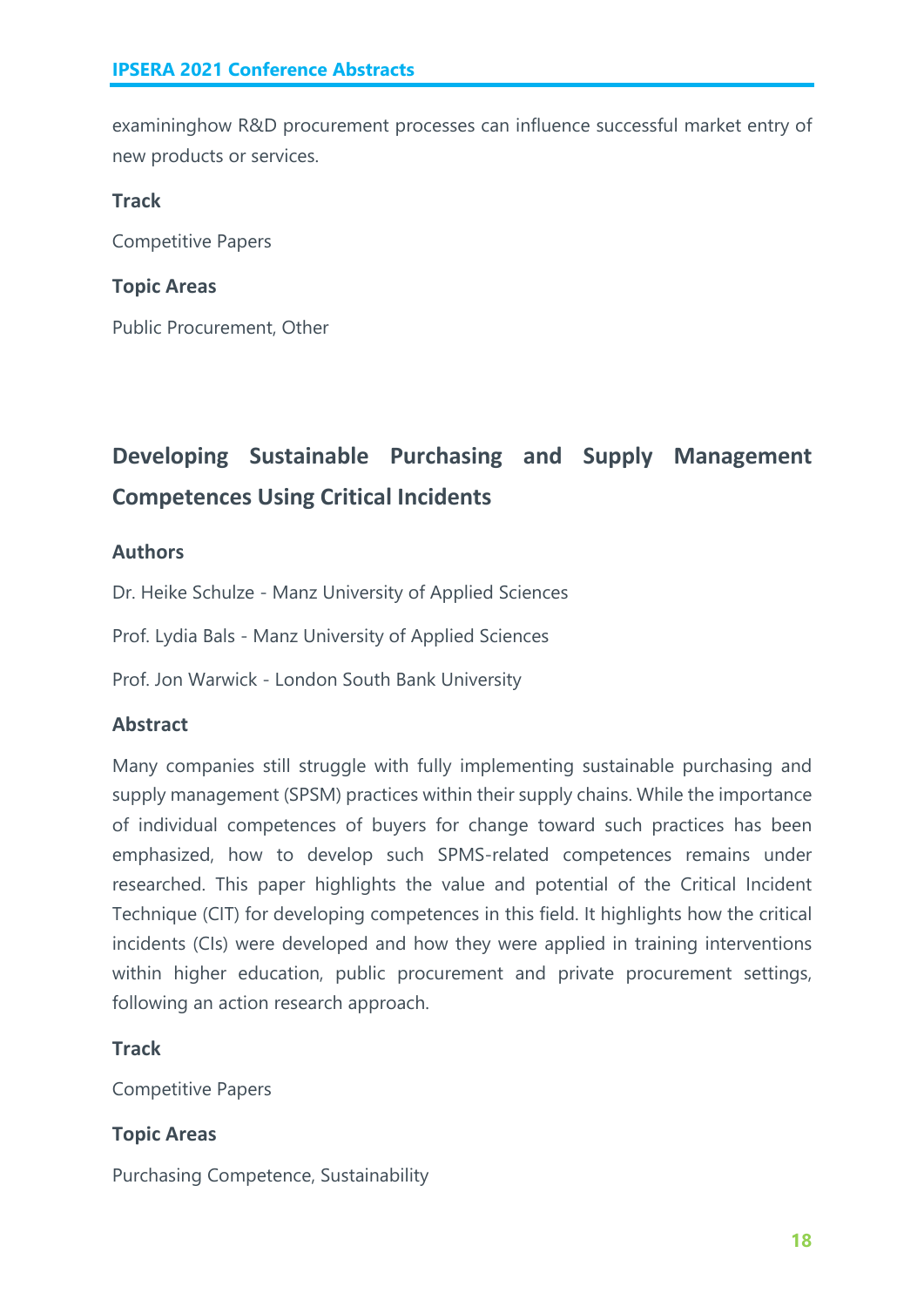### **Diffusing sustainability in supply networks: from the top down or bottom up?**

#### **Authors**

Prof. Thomas Johnsen - Audencia Business School Dr. Toloue Miandar - University of Padova Prof. Federico Caniato - Politecnico di Milano Prof. Osama Meqdadi - Audencia Business School

#### **Abstract**

This paper investigates the diffusion of sustainability in supply networks and the role of the purchasing and supply management (PSM) function in this process. Based on an in-depth case study of a supply network in the coffee industry, we analyze how a focal company seeks to diffuse sustainability through a range of strategies, and the role of PSM in interaction with other internal functions. Emerging findings show that sustainability is diffused not only top-down from the focal company but also bottomup from suppliers.

#### **Track**

Competitive Papers

#### **Topic Areas**

Sustainability, Networks

**Digitization and its effects on the future of the PSM function in new product development – A Delphi study**

#### **Authors**

Mr. Manuel Wehrle - Friedrich Alexander Universität

Dr. Hendrik Birkel - Friedrich Alexander Universität

Prof. Evi Hartmann - Friedrich Alexander Universität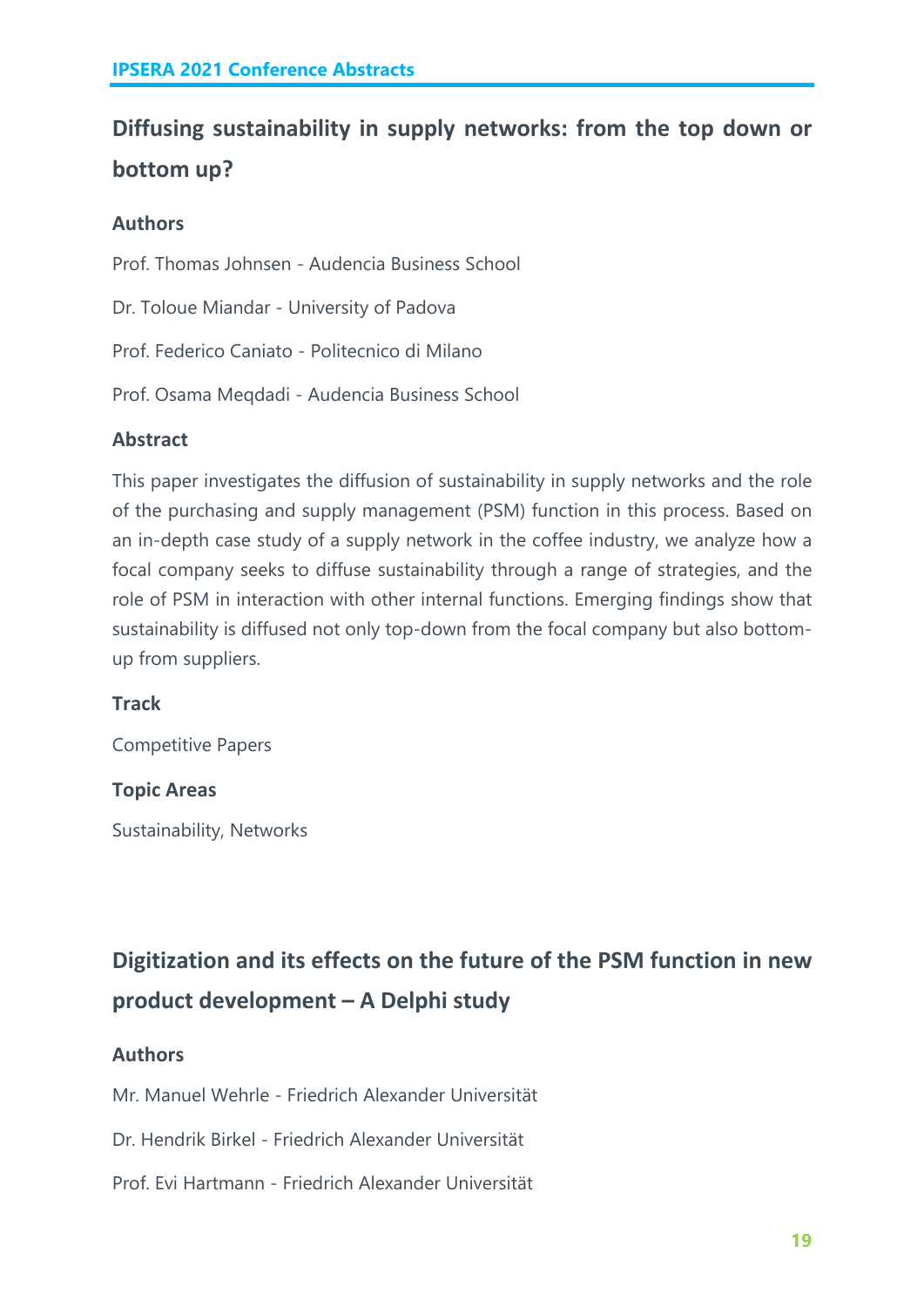#### **Abstract**

Bringing innovative products to markets is essential for companies, particularly in markets with intense competition. One of the driving forces behind new product development's (NPD) success is the integration of the functions involved. While intensive research has been conducted on purchasing and supply management (PSM) in the context of driving innovation, research on the future of the PSM function in NPD has been mostly neglected. The present study is concerned with this subject and examines to what extent ever more spreading digitization influences the future of the PSM function in NPD.

#### **Track**

Working Papers

#### **Topic Areas**

Technology and Digitalization, Other

### **Driving supplier commitment in strategic buyer-supplier relationships: how can buyers keep their "customer of choice" status?**

#### **Authors**

Dr. Andrea Patrucco - Florida International University - College of Business

Mrs. Antonella Moretto - Politecnico di Milano

Prof. Tobias Schoenherr - Michigan State University - Eli Broad College of Business

#### **Abstract**

Obtaining preferential treatment from suppliers has become essential for many buying firms, as supply networks play a critical role in ensuring differentiation and market success. Once given preferential treatment, what the buyer should do to retain a high level of attractiveness, increase the suppliers' perceived value of the relationship and, ultimately, enhance their commitment? Our research develops a theoretical framework to offer guidance for buyers on how to retain their preferred status. The model is tested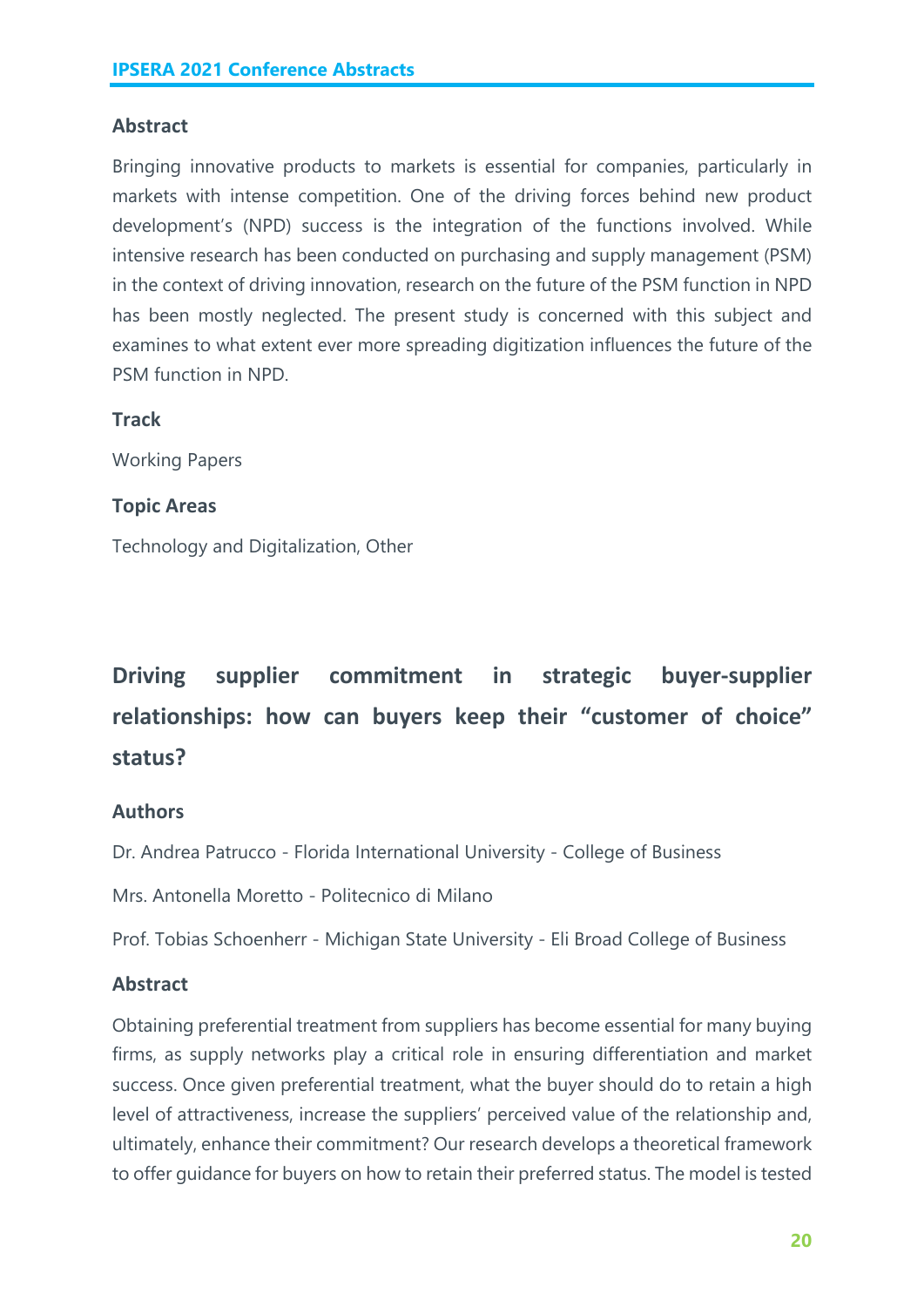through PLS regression using primary survey data collected from 204 suppliers reporting on their relationship with buyers that they deem as strategic or preferred.

#### **Track**

Working Papers

#### **Topic Areas**

Buyer-Supplier Relationships

### **Effects of Virtual Communication and Framing on Buyer-Supplier Negotiations**

#### **Authors**

Dr. Henrik Franke - ETH Zürich

Dr. Nadine Kiratli - Maastricht University

Dr. Eline van Poucke - Universiteit Antwerpen

#### **Abstract**

The objective of this paper is to examine two under-researched realities of managing buyer-supplier (B-S) negotiations. First, it considers that both buyers and suppliers increasingly bring several types of specialists to the negotiation table and, second, picks up the recently accelerated trend of online negotiations via video chats. It sketches a theoretical model combining these elements and their effects on the perceived creative and political climate during the B-S negotiation. The aim of this submission is also to receive feedback on the internal logic of the preliminary hypotheses, potential alternative arguments, or logical extensions.

#### **Track**

Working Papers

#### **Topic Areas**

Technology and Digitalization, Buyer-Supplier Relationships, Other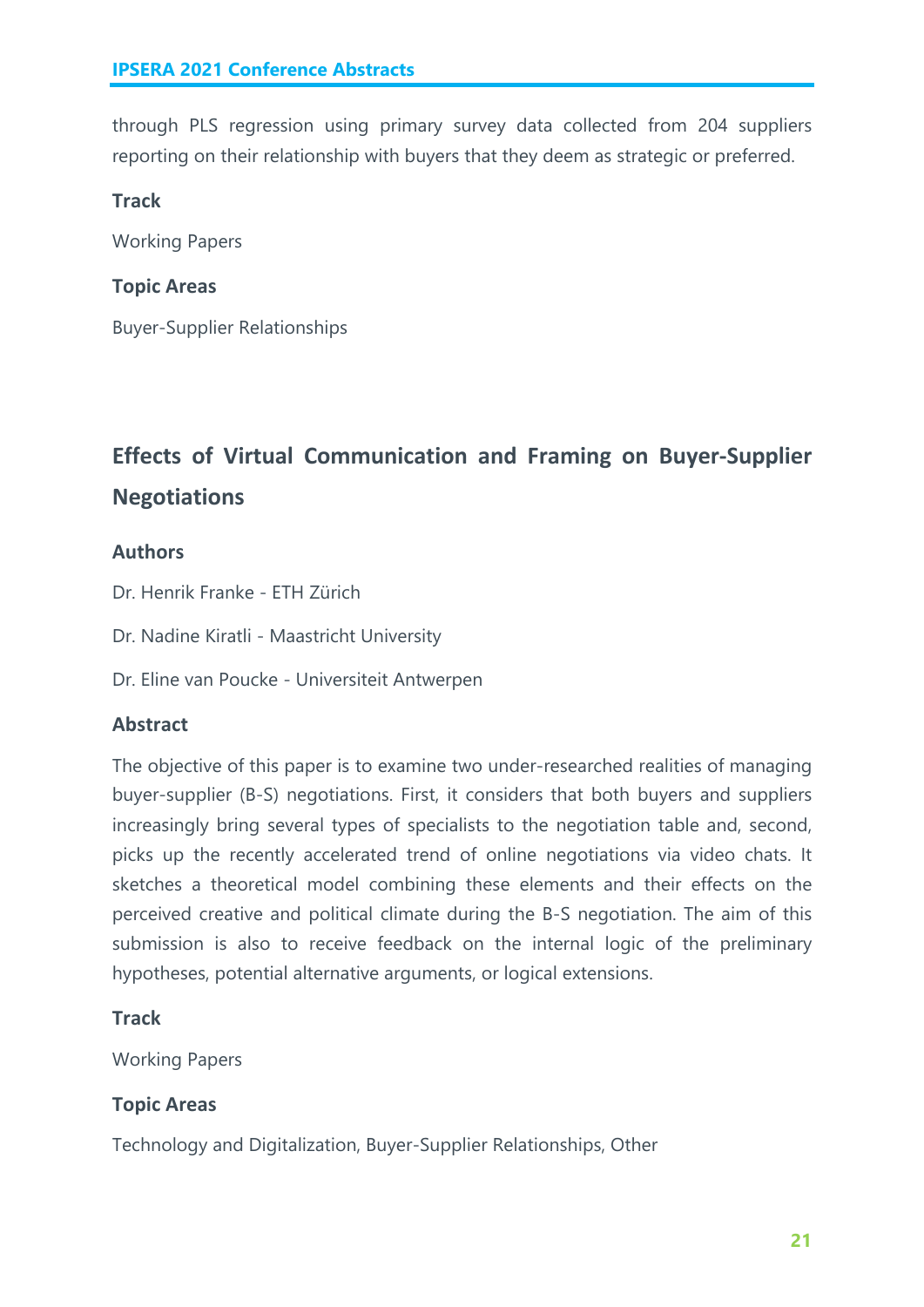### **Ethical Resource Management In Bottom Of The Pyramid Contexts: Toward A Social Resource Orchestration Theory (SROT)**

#### **Authors**

Prof. Lydia Bals - Mainz University of Applied Sciences

Prof. Eugenia Rosca - Tilburg University

Dr. Wendy Tate - University of Tennessee

Ms. Feigao Huang - University of Tennessee

#### **Abstract**

Beside resource constraints and institutional voids, ethics is an integral part of value creation in BoP contexts. Data was collected via expert interviews, field visits and text analysis with focal firms and support organizations in BoP settings. The focus was on understanding how focal firms engage with external stakeholders to leverage, bundle and structure resources to address environmental contingencies and ethical challenges. The findings imply that companies need to dynamically manage capabilities both internally and externally and engage in resource orchestration with multiple stakeholders. The emergent integrated framework suggests a move toward a social resource orchestration theory (SROT).

#### **Track**

Competitive Papers

#### **Topic Areas**

Sustainability

#### **Evolutions and disruptions in Procurement Digital Transformation**

#### **Authors**

Prof. Jean POTAGE - Kedge Business School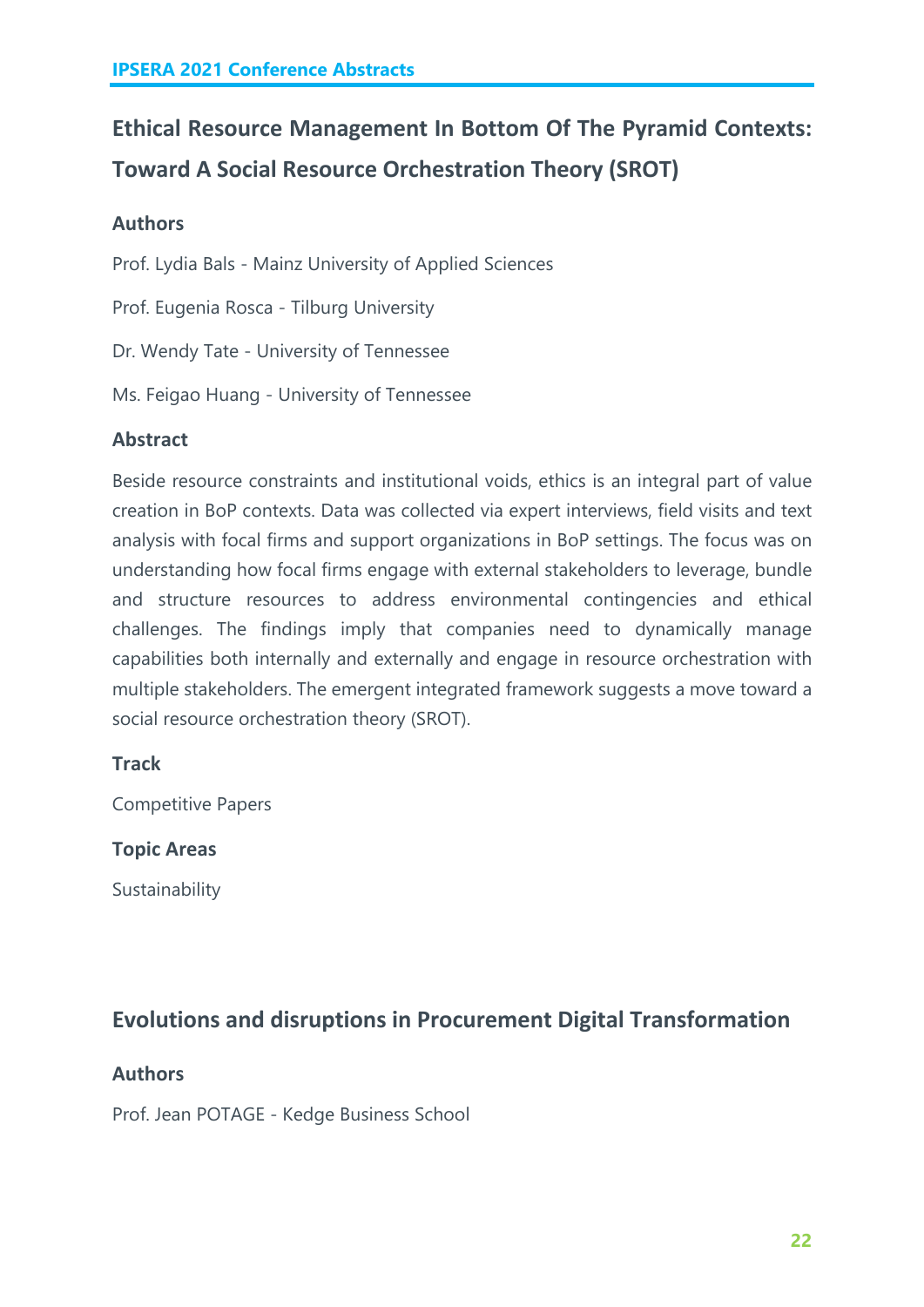#### **Abstract**

This paper proposes to unravel what digital technologies have to offer using proven academic models, in order to make a distinction between what may be considered as evolution or disruption in Procurement. The evolution in value creation through process digitization is first of all quantified according to purchasing maturity, and two disruptions are then analyzed: the ongoing platformization of purchases and the upcoming use of Big Data and Artificial Intelligence. At each stage, the operational consequences for the change management to be effected by CPOs are analyzed and discussed. Four tracks for future research in that direction are proposed.

#### **Track**

Competitive Papers

#### **Topic Areas**

Purchasing Competence, Technology and Digitalization, Buyer-Supplier Relationships

#### **Exploring how startups organize the purchasing function**

#### **Authors**

Mr. Juliano Tessaro - University of Twente

Dr. Rainer Harms - University of Twente

Prof. Holger Schiele - University of Twente

#### **Abstract**

Suppliers are an essential resource for startup success. Startups need suppliers to innovate. Also, a professional purchasing function is vital to manage supplier relationships properly. However, the purchasing function may be immature in startups. As a result, startups may poorly manage supplier relationships. This paper investigates how startups organize the purchasing function through an exploratory approach based on semi-structured interviews conducted with startups in three development stages. Early findings suggest that startups and established companies have similar structures; however, they differ in growth, flexibility, and operative excellence. Also, we offer four propositions for future research.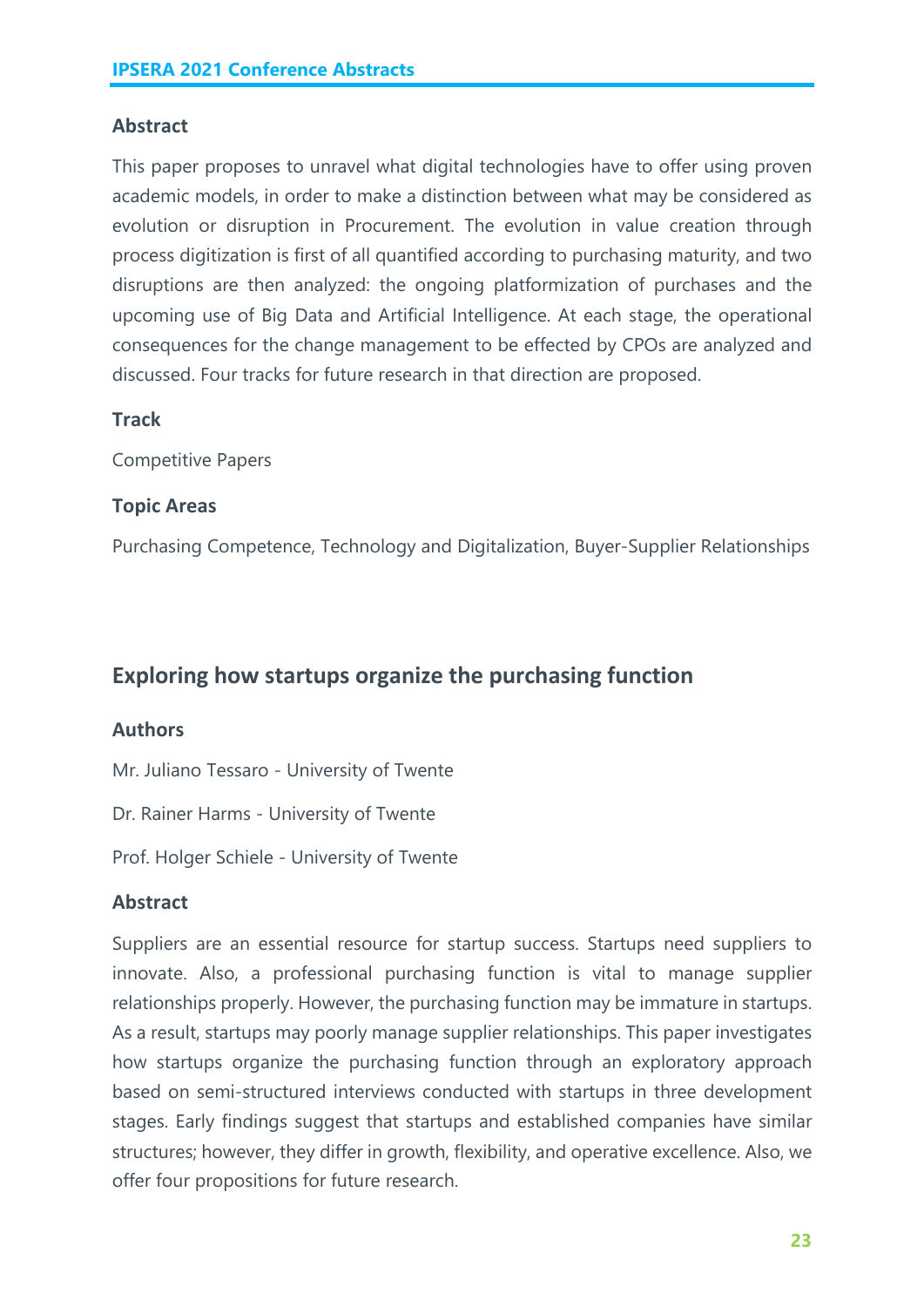#### **Track**

Working Papers

#### **Topic Areas**

Purchasing Competence, Buyer-Supplier Relationships

### **Exploring Industry 4.0 Professional Roles and Skills within Purchasing and Supply Management**

#### **Authors**

Mr. Vincent Delke - University of Twente

Dr. Elina Karttunen - LUT

Dr. Stephen Kelly - Edge Hill University

Mr. Klaas Stek - University of Twente

Dr. Michal Tkáč - University of Economics in Bratislava

#### **Abstract**

Professional roles, including specific skills for each role, are a step towards higher professionalism and maturity within purchasing and supply management (PSM). The global development towards increasing digitalization, Industry 4.0, globalization, and increasing attention for corporate social responsibility force change within the purchasing organizations. Here, PSM's professional roles and skills are a good starting point to manage these changes by redefining professional roles organized by specific skills and responsibilities. For this reason, based on a systematic literature review and three World Cafés with 29 purchasing professionals, this study compiles a list of Industry 4.0 professional roles and skills in PSM.

#### **Track**

Competitive Papers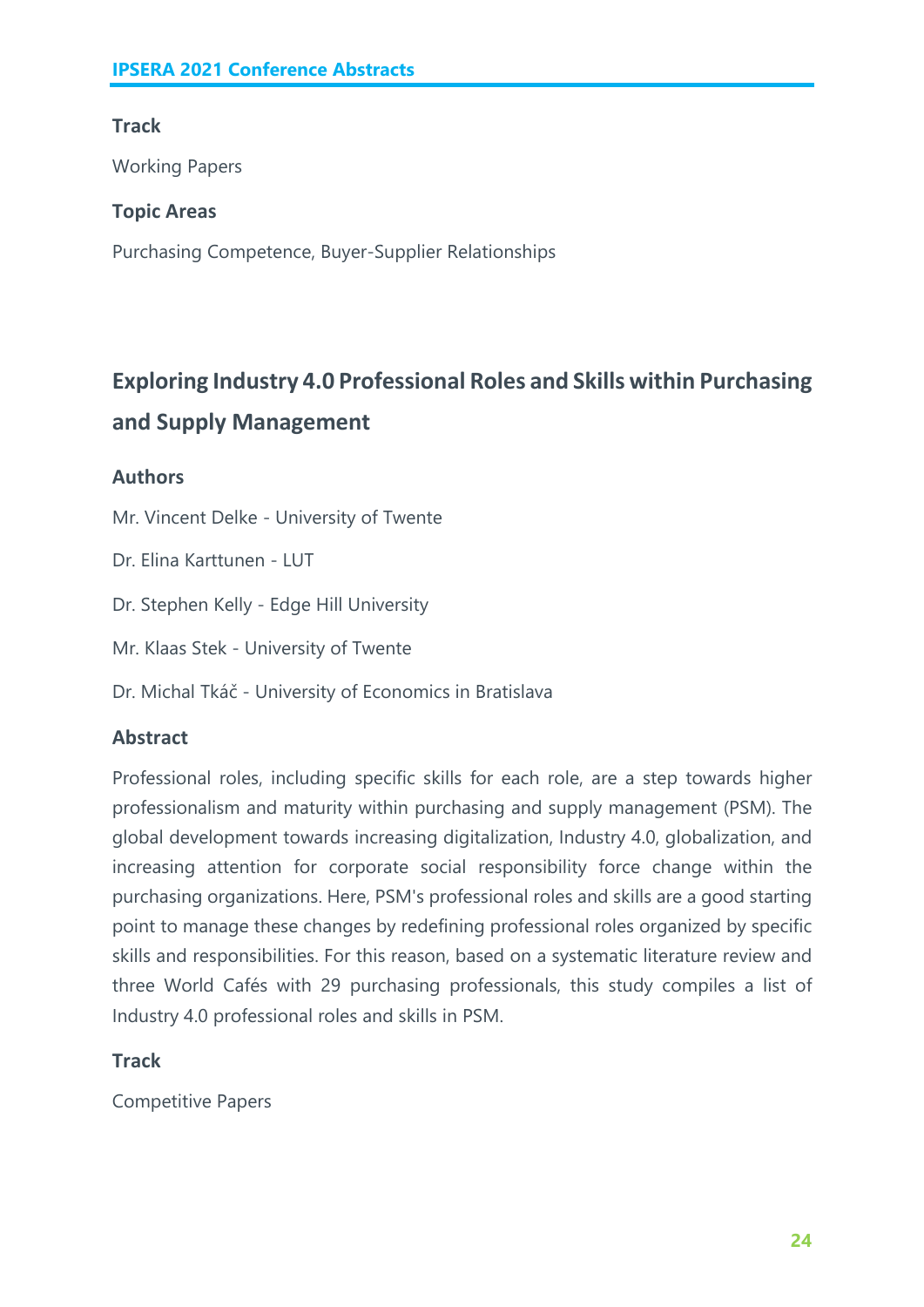#### **Topic Areas**

Purchasing Competence, Technology and Digitalization

### **Exploring Supply Chain Finance opportunities in the Agri-food industry**

#### **Authors**

Ms. Elisa Medina - Politecnico di Milano

Prof. Federico Caniato - Politecnico di Milano

Mrs. Antonella Moretto - Politecnico di Milano

#### **Abstract**

Agri-food supply chains' (SC) peculiar characteristics generate financing needs that are not always satisfied at all SC levels, with upstream actors more exposed and struggling to access resources. Innovative financial solutions are needed, and Supply Chain Finance (SCF) can play an important role in solving agri-food financial problems. However, SCF potential in the industry has not been deeply investigated by previous studies. This paper tries to fill the gap in literature regarding SCF implementation in the agri-food industry with a SC perspective, investigating the adoption of different solutions at different SC levels through a series of case studies in Italy.

#### **Track**

Competitive Papers

#### **Topic Areas**

Supply Chain Finance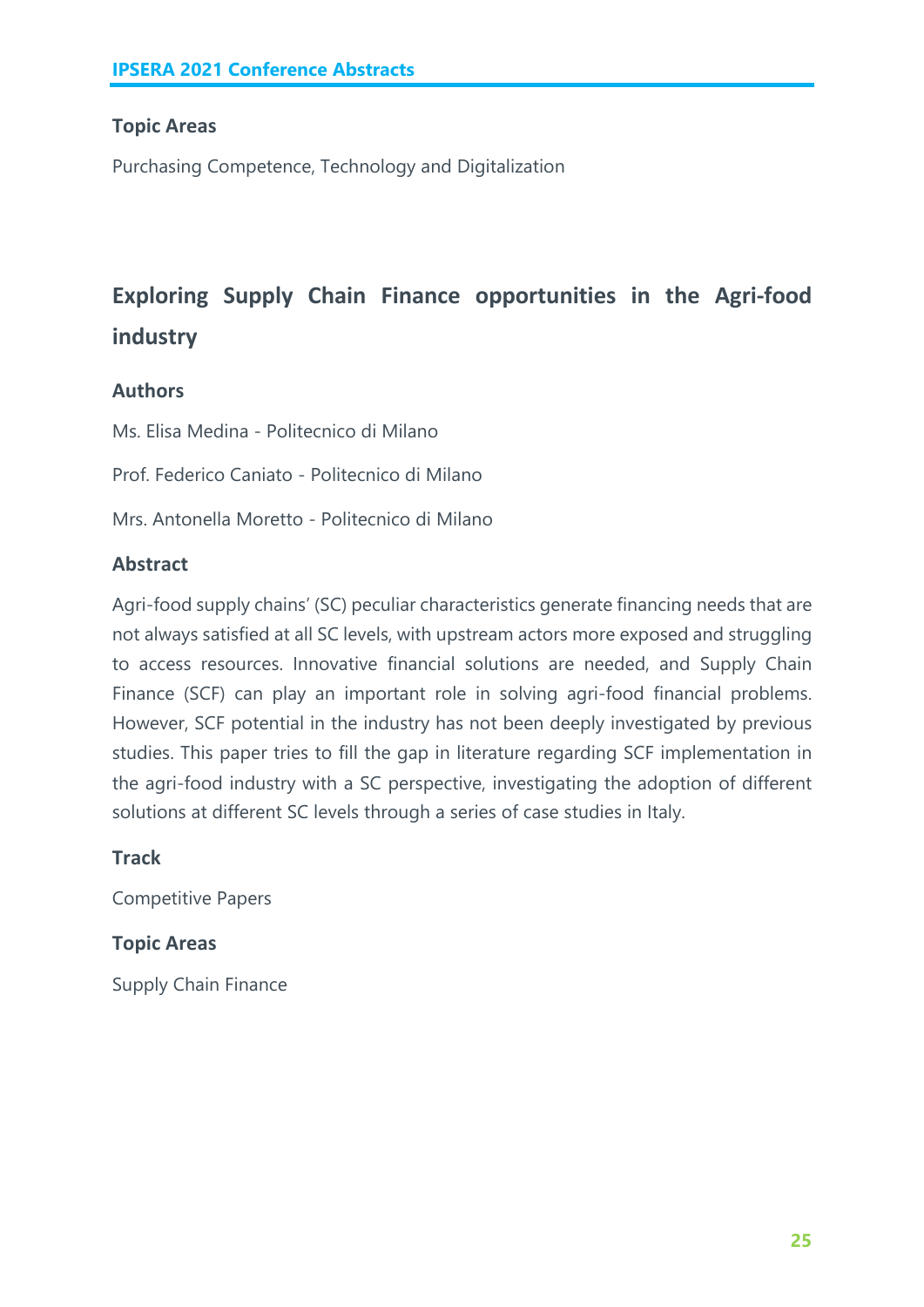### **Exploring the effects of relational and formal governance on supplier satisfaction**

#### **Authors**

Mrs. Sigrid Weller - Graz University of Technology

Dr. Niels Pulles - University of Twente

Prof. Bernd M. Zunk - Graz University of Technology

#### **Abstract**

The importance of supplier satisfaction has been discussed and shown many times. While supplier satisfaction can impact supplier performance, it can also have an impact on the supplier's pricing policy. In this working paper, we examine how expectations in buyer-supplier relationships shape supplier satisfaction and how this is affected by either relational or formal contracts. We develop hypotheses and describe an experimental setting in which the hypotheses are tested.

#### **Track**

Working Papers

#### **Topic Areas**

Buyer-Supplier Relationships

### **Fostering sustainability by the right use of power: a multi-tier supply chain approach**

#### **Authors**

Ms. Kati Marttinen - LUT University

Prof. Anni-Kaisa Kähkönen - LUT University

#### **Abstract**

A firm's ability to cascade sustainability requirements further to the lower tiers of suppliers might be affected by the power relations between the firms. This paper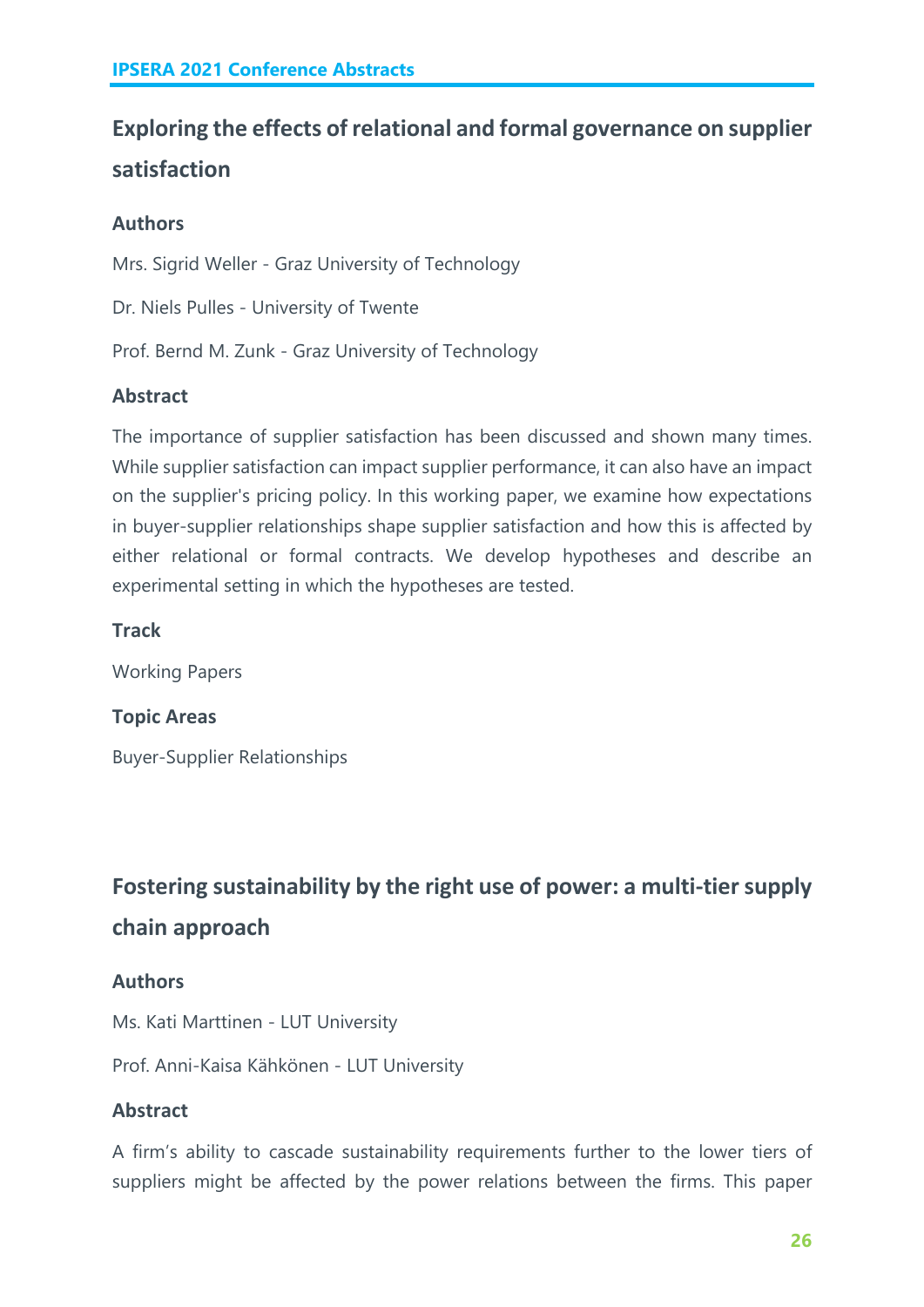investigates the sources of power in multi-tier supply chains and studies how power can be used to ensure sustainability in multi-tier supply chains. In this paper, we put the traditional power perspectives to the context of sustainable multi-tier supply chains, and with a case study data of 16 companies, we show that power sources and relations affect the dissemination of sustainability requirements, but also that sustainability complicates the power relationships between the companies.

#### **Track**

Working Papers

#### **Topic Areas**

Sustainability, Networks, Transparency, Traceability, Visibility, Buyer-Supplier Relationships

### **Framing the Role of Entrepreneur Suppliers in the Circular Bioeconomy**

#### **Authors**

Dr. Orlagh Reynolds - University College Dublin

Dr. Aideen O'Dochartaigh - Dublin City University

Prof. Andy Prothero - University College Dublin

Prof. Donna Marshall - University College Dublin

Dr. Enrico Secchi - University College Dublin

#### **Abstract**

This action research study examines the factors hindering and facilitating entrepreneur supplier inclusion in circular bioeconomy supply chains through collaborative platforms. Many suppliers in the bioeconomy demonstrate entrepreneurial capabilities and potential which, if fostered, can provide income diversification opportunities, and improve the innovation potential of the circular bioeconomy. We examine the development of a circular bioeconomy platform and the factors facilitating and hindering entrepreneur supplier inclusion by identifying how framing processes shape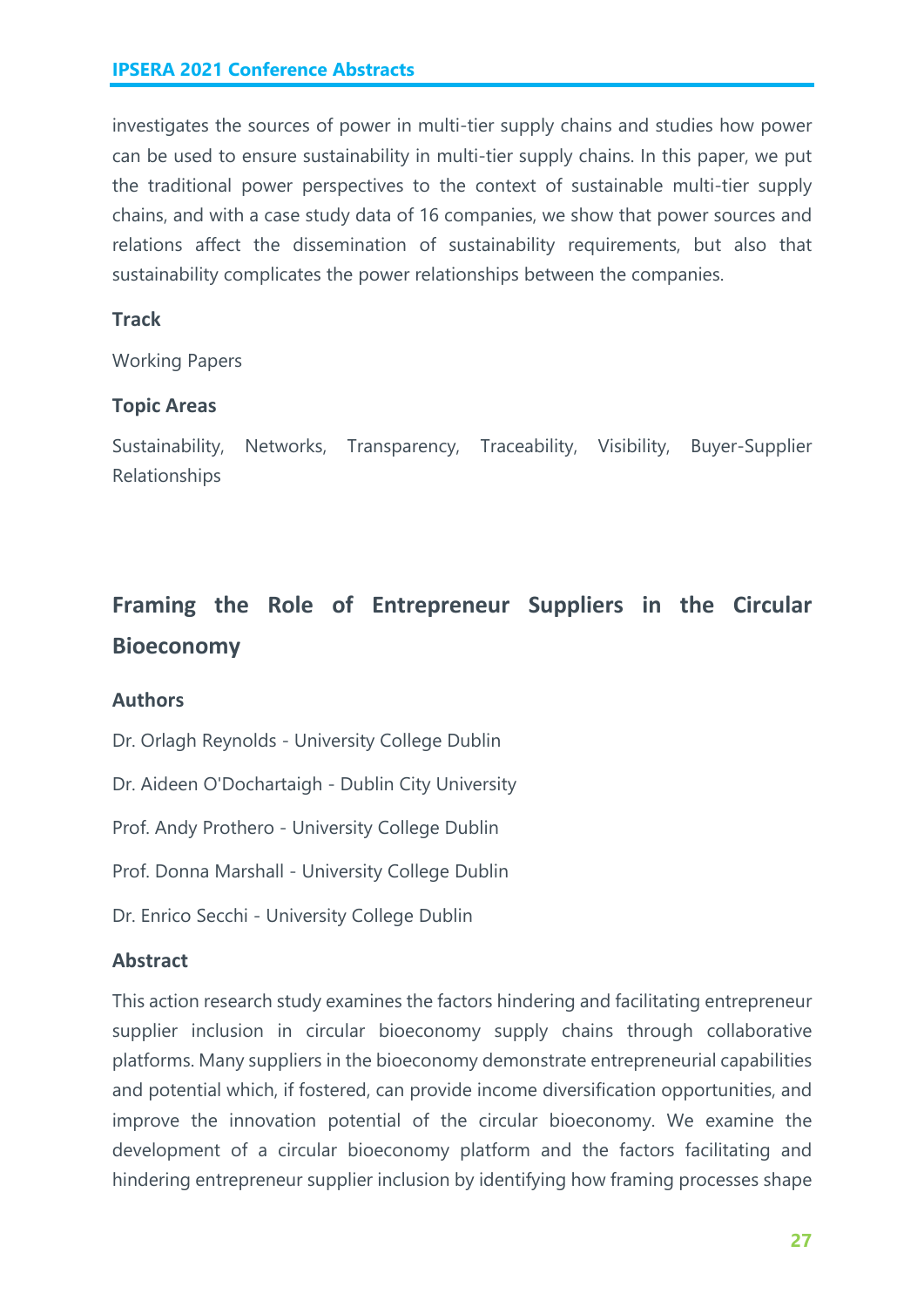'interaction flows'. Through frame analysis, we aim to develop a framework for successful inclusion of entrepreneur suppliers in circular bioeconomy supply chains through platformisation.

#### **Track**

Working Papers

#### **Topic Areas**

Sustainability, Networks, Buyer-Supplier Relationships

### **From supplier diversity to economic inclusion: A sustainable model driving social and business value**

#### **Authors**

Dr. Andrea Sordi - University of Tennessee

Dr. Wendy Tate - University of Tennessee

Ms. Feigao Huang - University of Tennessee

Mr. Ryan Lile - University of Tennessee

Ms. Sahra Nur - University of Tennessee

#### **Abstract**

Companies have been launching supplier diversity programs for decades. However, those programs are not a truly sustainable inclusion ecosystem fostering competitive advantage for buyers, suppliers and society. Companies are recognizing the potential of supplier diversity programs in business growth, such as response to the changing demographics and benefits including innovation and flexibility. Yet, challenges remain. Borrowing the 7 pillars Inclusion model from sports, we have renamed it as "The 7 Pillars of Economic Inclusion" to help companies develop sustainable diversity programs, namely, Culture, Competencies, Strategies, Ecosystem, Governance and Structure, Plan & Measure, and Communication.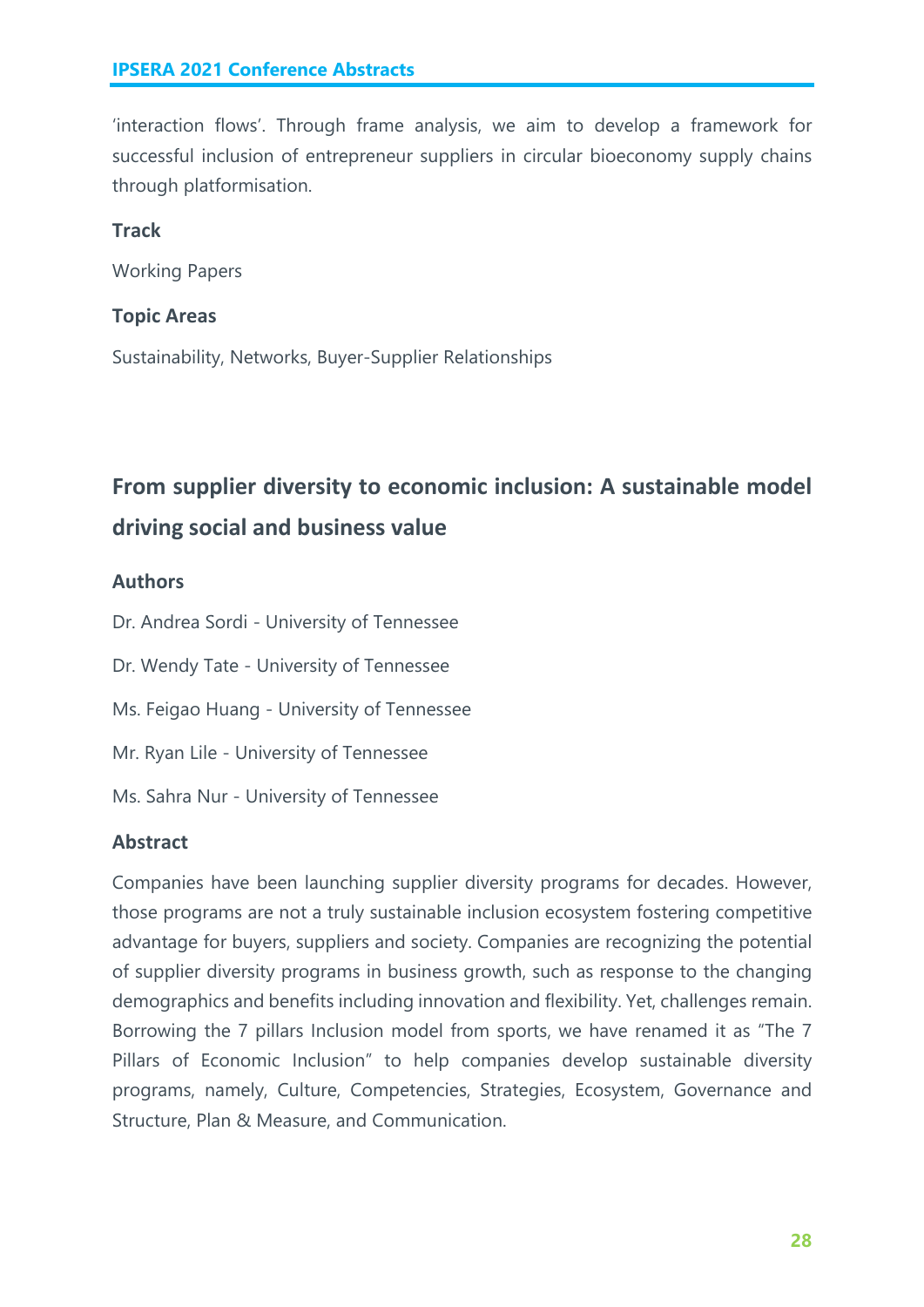#### **Track**

Working Papers

#### **Topic Areas**

Sustainability

#### **Governing blockchain networks**

#### **Authors**

Mr. Max Emanuel Schwarzer - TU Dortmund University

#### **Abstract**

Distributed ledger technologies (DLT) are said to have disruptive potential in operations and supply chain management. Despite the promising outlook, DLT business implementations can rather rarely be observed at the present time. Particularly, a lack of sophisticated governance models turned out to be one of the main problems for practitioners. This note provides a literature review categorizing relevant literature related to DLT governance research. Four different streams of research related to governance of DLT systems were identified. The literature review process also emphasizes the necessity for further research on DLT governance models for inter-organizational applications and platform economies.

#### **Track**

Working Papers

#### **Topic Areas**

Supply Chain Finance, Technology and Digitalization, Networks, Transparency, Traceability, Visibility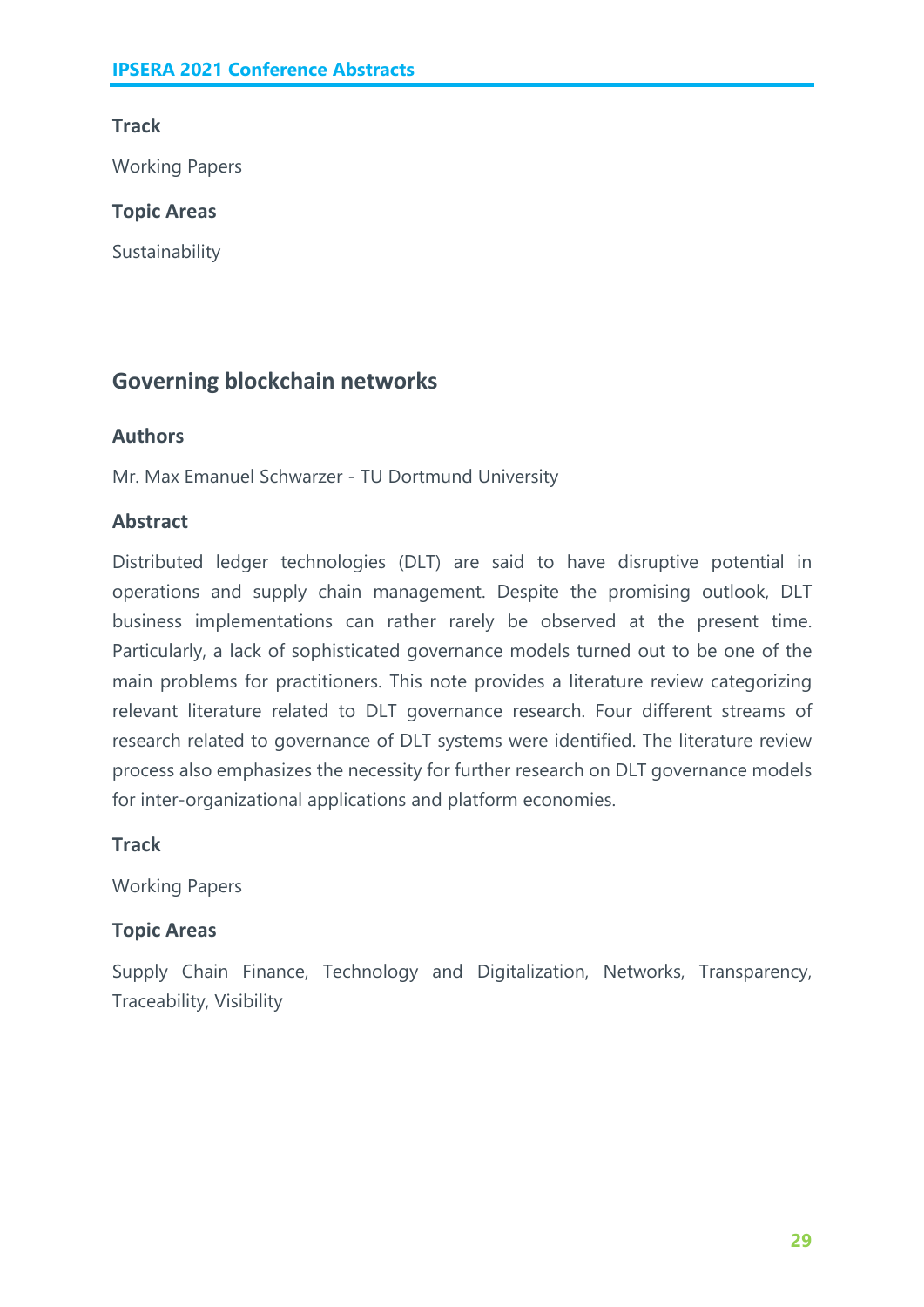### **Green public procurement and energy performance contracting Exploring the linkage and improvement opportunities**

#### **Authors**

Mr. Hasan Hamdan - NTNU

Prof. Luitzen De Boer - NTNU

Prof. Mohamed Hamdy - NTNU

#### **Abstract**

Energy Performance Contracting (EPC) is a method to finance energy efficiency investments from cost savings in the building sector. In public projects, public procurement and green public procurement (GPP) are the carrying vehicles of EPC. Though EPC has received much attention in the building sector and can probably be considered among the most effective mechanisms for energy efficiency in the public sector, very few studies have looked at EPC from a public procurement perspective. The current study aims to explore the link between GPP and EPC and propose improvement opportunities for EPC capitalizing on knowledge and practices derived from GPP.

#### **Track**

Working Papers

#### **Topic Areas**

Sustainability, Projects, Public Procurement

**Green Supply Chain Management and Organizational Performance: Analysis of environmental and financial performance in the sports nutrition industry**

#### **Authors**

Mr. Dieter Wijnen - Open Universiteit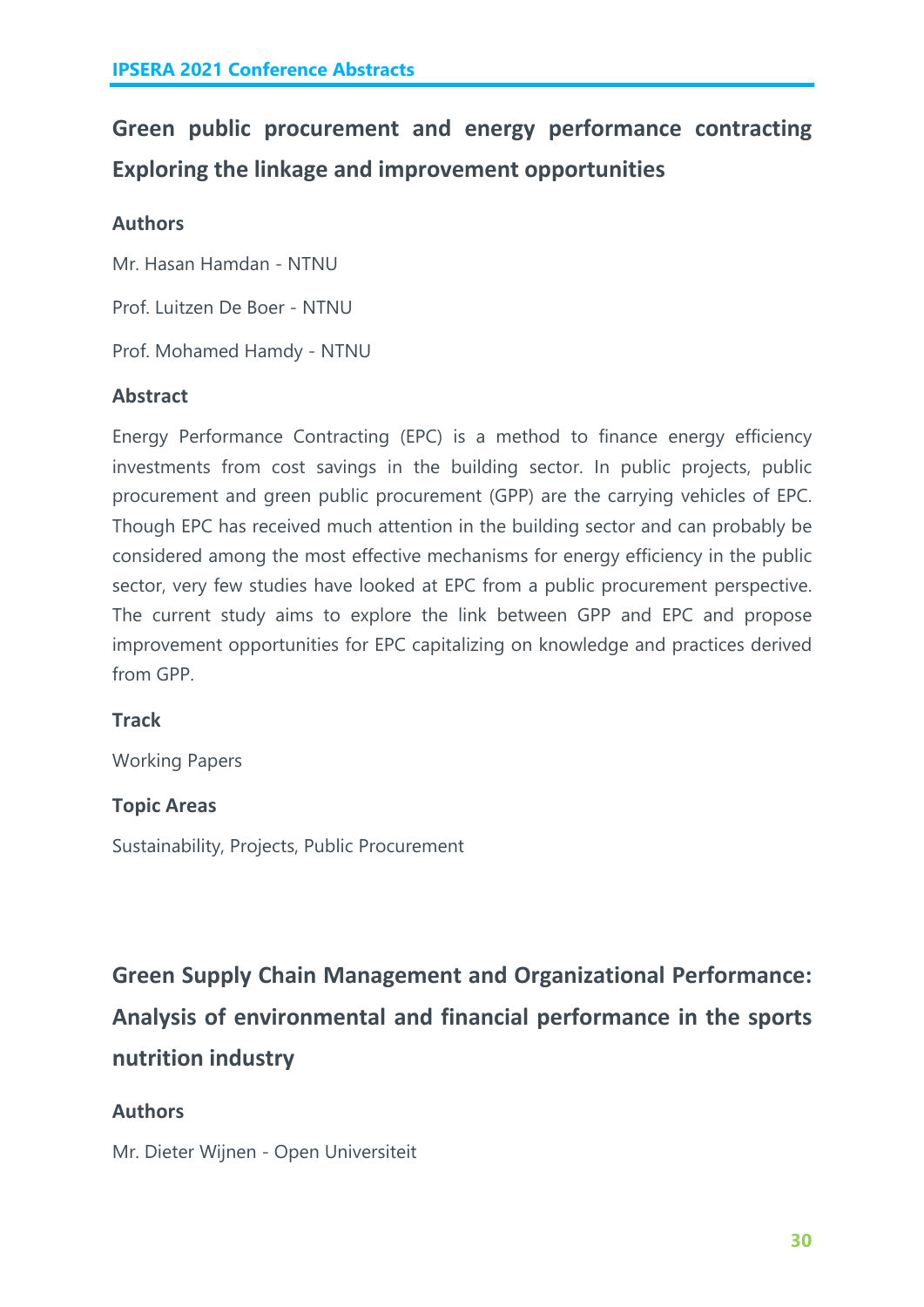Prof. Janjaap Semeijn - Open Universiteit

Dr. Wim Lambrechts - Open Universiteit

#### **Abstract**

This research identifies relationships between Green Supply Chain Management (GSCM) and organizational environmental and financial performance, with focus on supplier collaboration; customer monitoring and regulatory pressures. Quantitative research was set up using the partial least squares method with a sample of 128 respondents in a B2B context. The results imply that supplier collaboration positively affects the implementation of GSCM practices which in turn positively impacts environmental performance. Furthermore, organization size did not seem to affect the relationship between internal GSCM practices and organizational performance, implying that companies of all sizes could see performance benefits through implementing GSCM.

#### **Track**

Competitive Papers

#### **Topic Areas**

Sustainability, Buyer-Supplier Relationships

#### **Hegemony and dependency in sustainable supply chains**

#### **Authors**

Mr. Tim Else - The University of Sheffield

Prof. Andrea Genovese - The University of Sheffield

Dr. Sonal Choudhary - The University of Sheffield

#### **Abstract**

The UK dairy supply chain is familiar to multifaceted challenges when it comes to sustainable supply chain management. Based on interviews with multiple stakeholders, this study explores the different perceptions of sustainability in the dairy industry, and how power relates to those perceptions. Resource Dependence Theory and the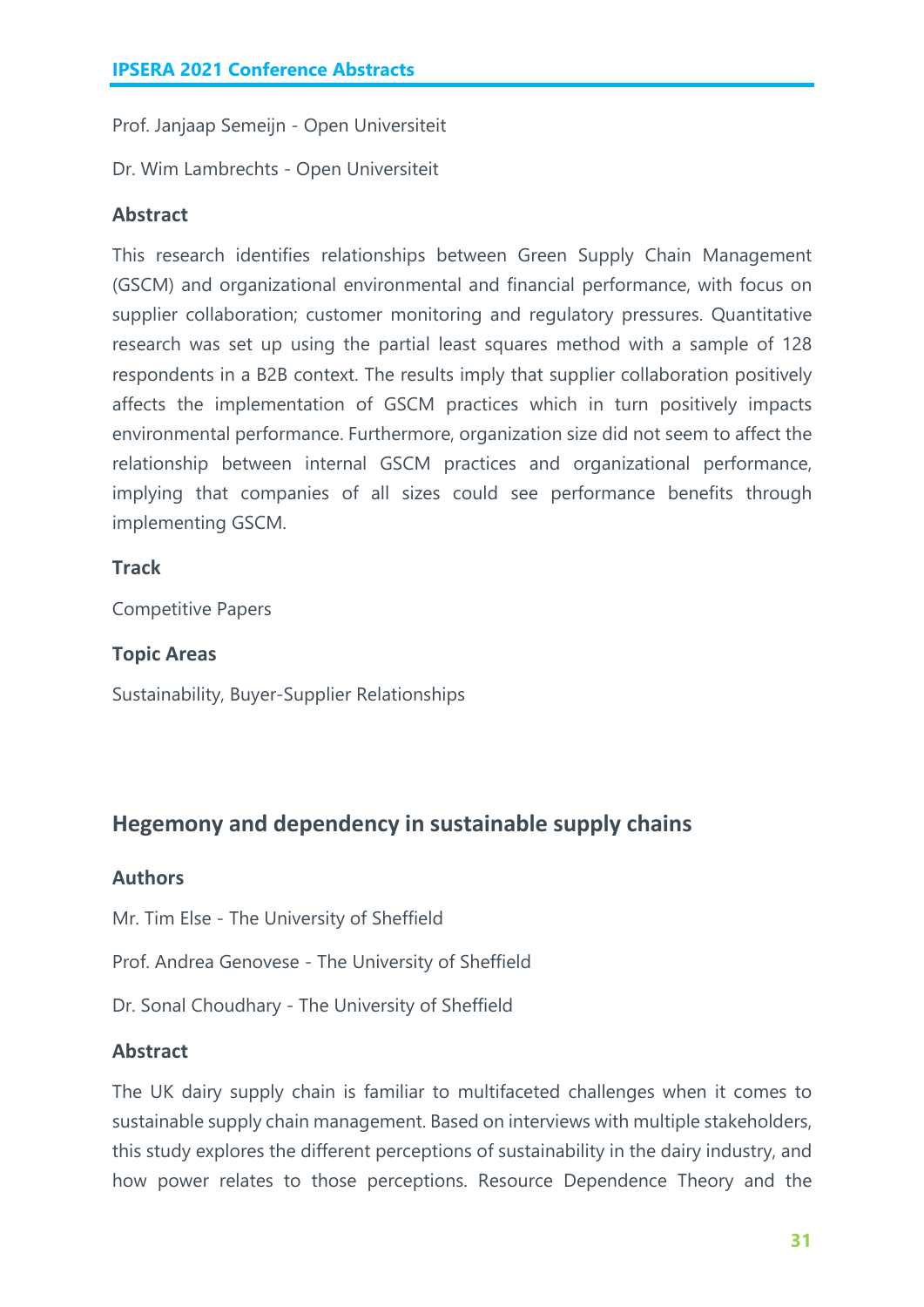Cultural Hegemony concept are drawn on to explain influences on sustainable practices. A selection of factors relating to sustainable perceptions emerge from the data, as well as the importance of consumers and their associated loop of power. The central theme of value is then blended with the theoretical lenses.

#### **Track**

Competitive Papers

#### **Topic Areas**

Sustainability

### **Here and there: tackling modern slavery in local authority procurement**

#### **Authors**

- Mr. Oliver Kennedy University of Liverpool
- Dr. Joanne Meehan University of Liverpool
- Dr. Bruce Pinnington University of Liverpool

#### **Abstract**

This research sheds light on how Local Authorities account for modern slavery in their procurement practices. Case studies and secondary data were used to explore the interplay between public procurers and political actors. The findings suggest political actors' pressure public procurers to bound efforts to a locality, but this clashes with the unbound nature of modern slavery. We develop the concept of political fidgeting - political interference in operations - to reveal how it harms Local Authorities' ability to tackle systemic modern slavery. The research provides a deeper appreciation of modern slavery by introducing boundaries and tension between public servants.

#### **Track**

Competitive Papers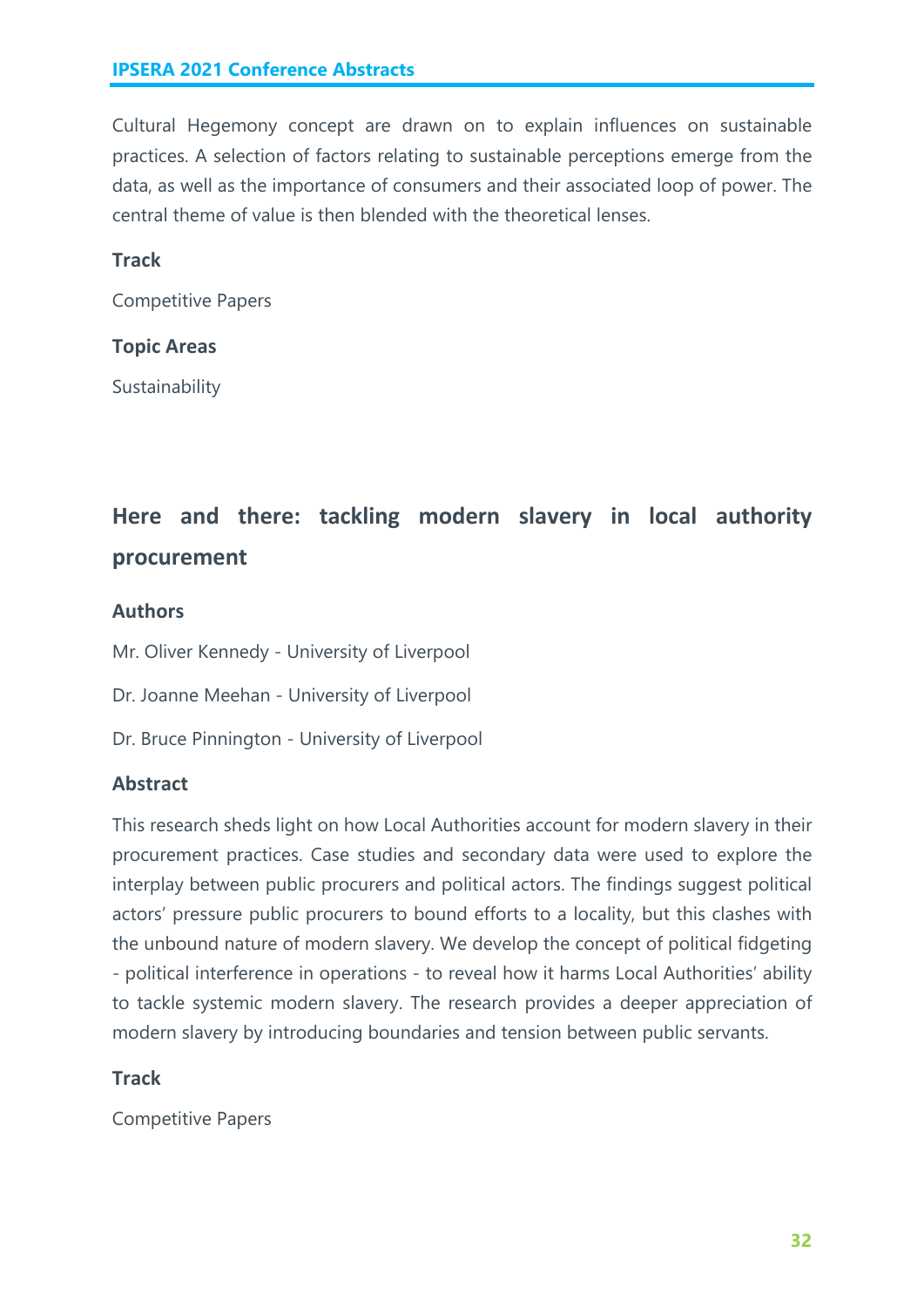#### **Topic Areas**

Transparency, Traceability, Visibility, Public Procurement

### **Highway to hell: Can collaborative contracting be more than a road paved with good intentions?**

#### **Authors**

Mr. Tom Aben - Tilburg University

Prof. Wendy van der Valk - Tilburg School of Economics and Management

Prof. Henk Akkermans - Tilburg University

#### **Abstract**

Contract literature generally argues that buyers should design contracts to safeguard against self-interested suppliers. However, it could also be argued that suppliers, given their expertise, are better equipped to write contracts, indicating the need to collaborate with suppliers, if not give them the lead. This paper investigates two unique cases in which a supplier leads the contract design process. Preliminary results show that the suppliers are not able to write effective contracts. A plausible explanation seems to lie in the supplier's honest incompetence rather than the self-interested behaviour that suppliers typically should display as assumed in current literature.

#### **Track**

Working Papers

#### **Topic Areas**

Purchasing Competence, Public Procurement, Buyer-Supplier Relationships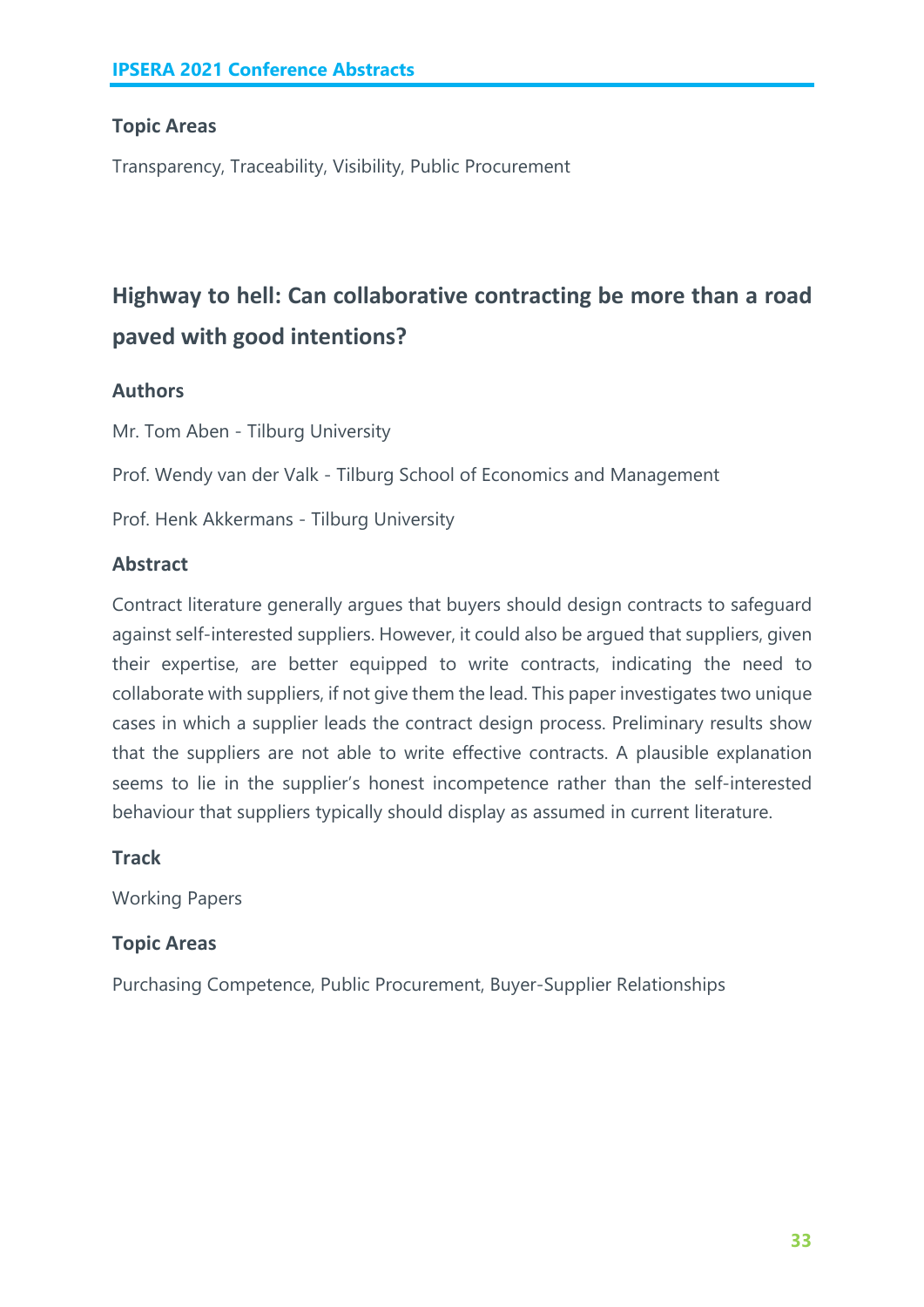### **How PSM should manage complex situations. Testing requisite variety theory.**

#### **Authors**

Prof. Herbert Ruile - Logistikum Schweiz GmbH

Mr. Lukas Lichtsteiner - Logistikum Schweiz GmbH

#### **Abstract**

Contemporary purchasing faces ever rising complexity, internally and externally to the company. By investigating how purchasing decision makers act in situations of various complexity, this research attempts to extend on the law of requisite variety. It is assumed, that purchasing decision makers will apply appropriate approaches to cope with increasing complexity. A cross industry survey on managing complex supply projects was performed to investigate senior supply management task recommendation on complex and less complex situations. The analysis of the structural equation model indicates significant correlation between situation and task complexity.

#### **Track**

Competitive Papers

#### **Topic Areas**

Purchasing Competence, Technology and Digitalization, Networks

### **How to react to supply chain disruption. A successful case study during COVID-19 pandemic.**

#### **Authors**

Dr. Margherita Molinaro - University of Udine

Prof. Pietro Romano - University of Udine

Mr. Gianluca Sperone - Zoppas Industries Heating Element Technologies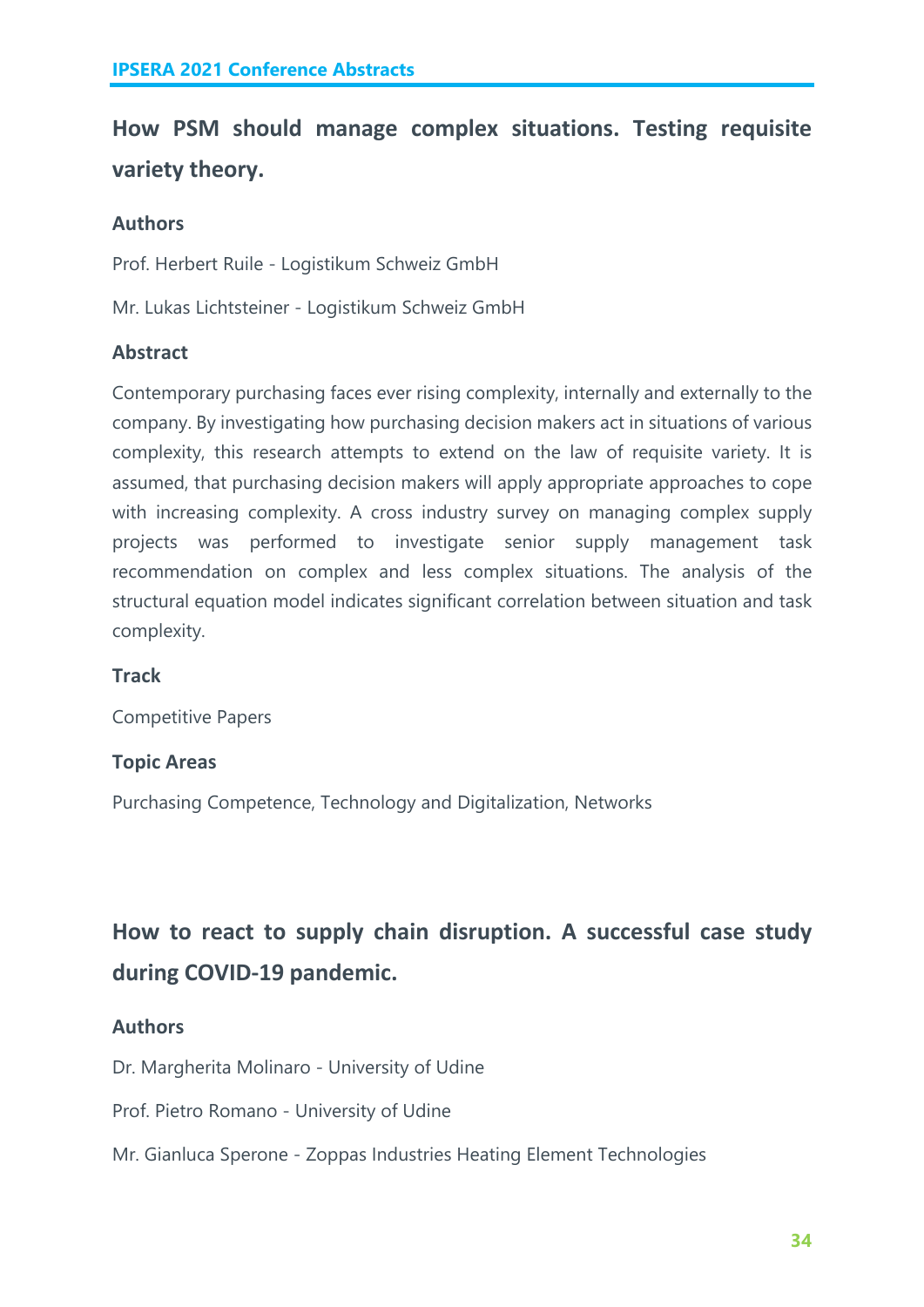#### **Abstract**

This paper aims at exploring reactive organizational practices to manage the postdisruption phase of extreme events. Even if existing literature clearly identifies them, no specific indications exist on how the reactive organizational practices should be effectively implemented and managed. We address this gap through an extensive case study of an Italian company that successfully dealt with all the disruptions caused by the COVID-19 pandemic. The results show not only the importance of having a structured reactive process coordinated among the functional areas, but also the need of adopting a cyclic rather than linear approach based on a continuous improvement attitude.

#### **Track**

Working Papers

#### **Topic Areas**

Purchasing Competence, Transparency, Traceability, Visibility

#### **Impacts of Digitization on Freight Forwarding: A Delphi Study**

#### **Authors**

Mr. Benjamin Müßigmann - Friedrich Alexander Universität

Prof. Evi Hartmann - Friedrich Alexander Universität

Prof. Heiko von der Gracht - Steinbeis University

#### **Abstract**

The freight forwarding (FF) industry plays a key role in running global supply chains, with an expected sales revenue of 155\$ billion in 2020. Digitization in supply chain management presents both challenges and opportunities for the FF industry and requires freight forwarders and their customers to adapt. The aim of this study is to examine upcoming changes in the FF industry expected by FF professionals by 2050 against the background of current technological developments in artificial intelligence, big data analytics and blockchain technology. 100 Experts are being surveyed as part of a real time Delphi study, conducted in multiple rounds.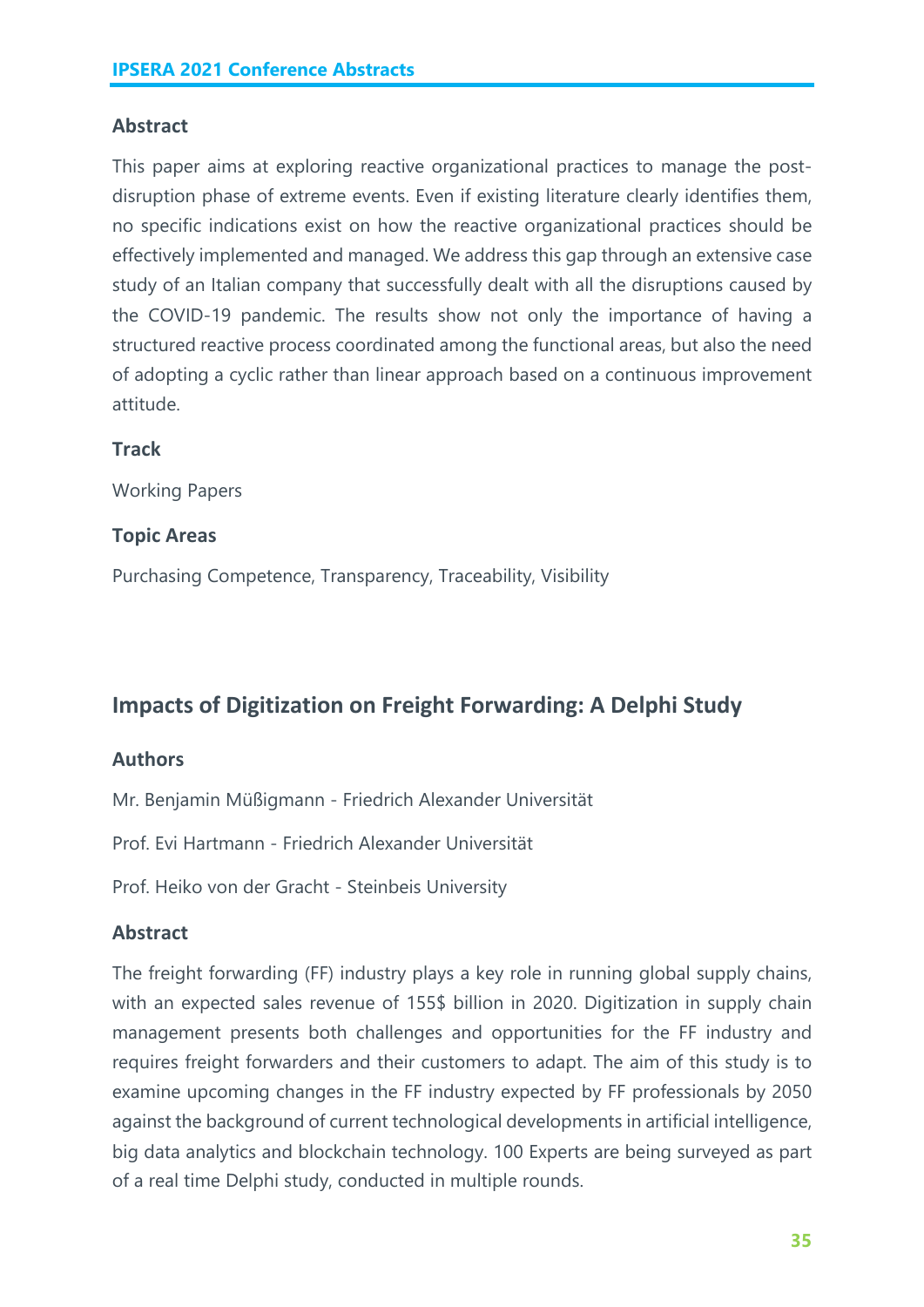# **Track**

Working Papers

### **Topic Areas**

Technology and Digitalization, Transparency, Traceability, Visibility, Other

# **Implications of Industry 4.0 implementations on Supply Chain Governance – an interorganizational multi-tier perspective**

### **Authors**

Ms. Yuko Melanie Pfaff - Friedrich Alexander Universität

Dr. Hendrik Birkel - Friedrich Alexander Universität

Prof. Evi Hartmann - Friedrich Alexander Universität

# **Abstract**

In the field of Purchasing and Supply Chain Management, organizations no longer compete as individual entities, but rather as integrated supply chains, designed to be economically competitive providing competitive advantage. Their success is based on the integrative ability to manage supply networks of interorganizational relationships. The digital era poses a radical change impacting the structural dynamics of governance beyond organizational boundaries. Contributing to this field by a multiple case study, examining how Industry 4.0 influences governance mechanisms involving multi-tier SCs, the results show a significant impact on relational and contractual governance mechanisms such as new dimensions challenging the existing literature.

# **Track**

Working Papers

# **Topic Areas**

Technology and Digitalization, Networks, Buyer-Supplier Relationships, Other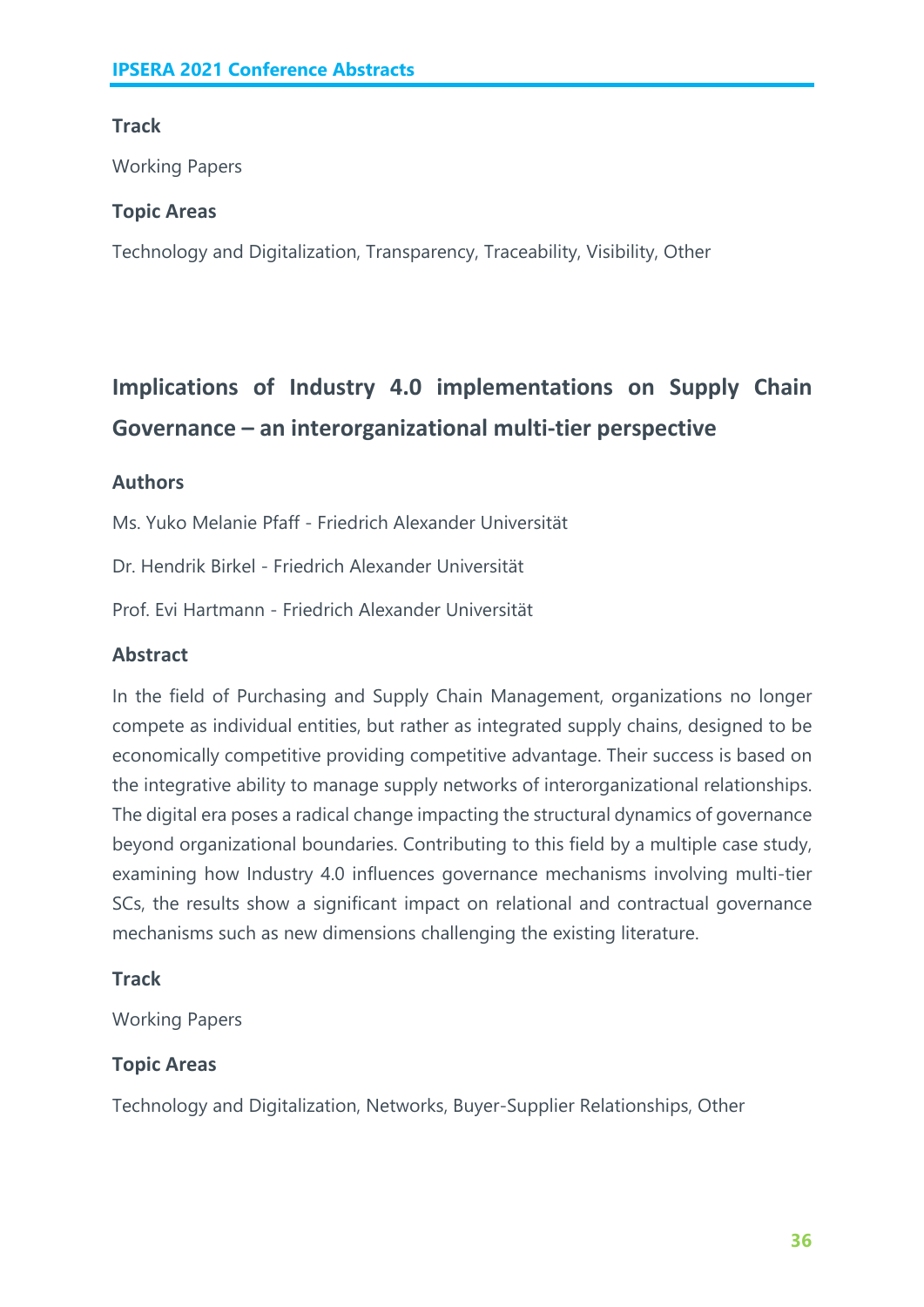# **Industry 4.0 and supply chain resilience**

#### **Authors**

Mr. Maximilian Gebhardt - Friedrich-Alexander University Erlangen-Nuremberg

Mr. Alexander Spieske - Friedrich-Alexander University Erlangen-Nuremberg

Mr. Matthias Kopyto - Friedrich-Alexander University Erlangen-Nuremberg

Dr. Hendrik Birkel - Friedrich-Alexander University Erlangen-Nuremberg

### **Abstract**

The COVID-19 pandemic has enforced the focus on supply chain resilience (SCRES) and triggered a reevaluation of how digital technologies can support the concept. We provide empirical foresight for the post-COVID-19 maturity of Industry 4.0 technologies in a SCRES context by conducting a two-round Delphi study. We developed 13 future projections, and 64 supply chain management experts evaluated them. We reveal that visibility-enhancing digital solutions will be widely employed for improving SCRES in 2030. Organizations' digital maturity comprising their workforce's digital competencies and their ability to collect and share data in real-time will also be prominent levers.

#### **Track**

Working Papers

#### **Topic Areas**

Technology and Digitalization, Transparency, Traceability, Visibility

# **Industry 4.0 influence in supply chains**

# **Authors**

Ms. Honey Zimmerman - University of Missouri-St. Louis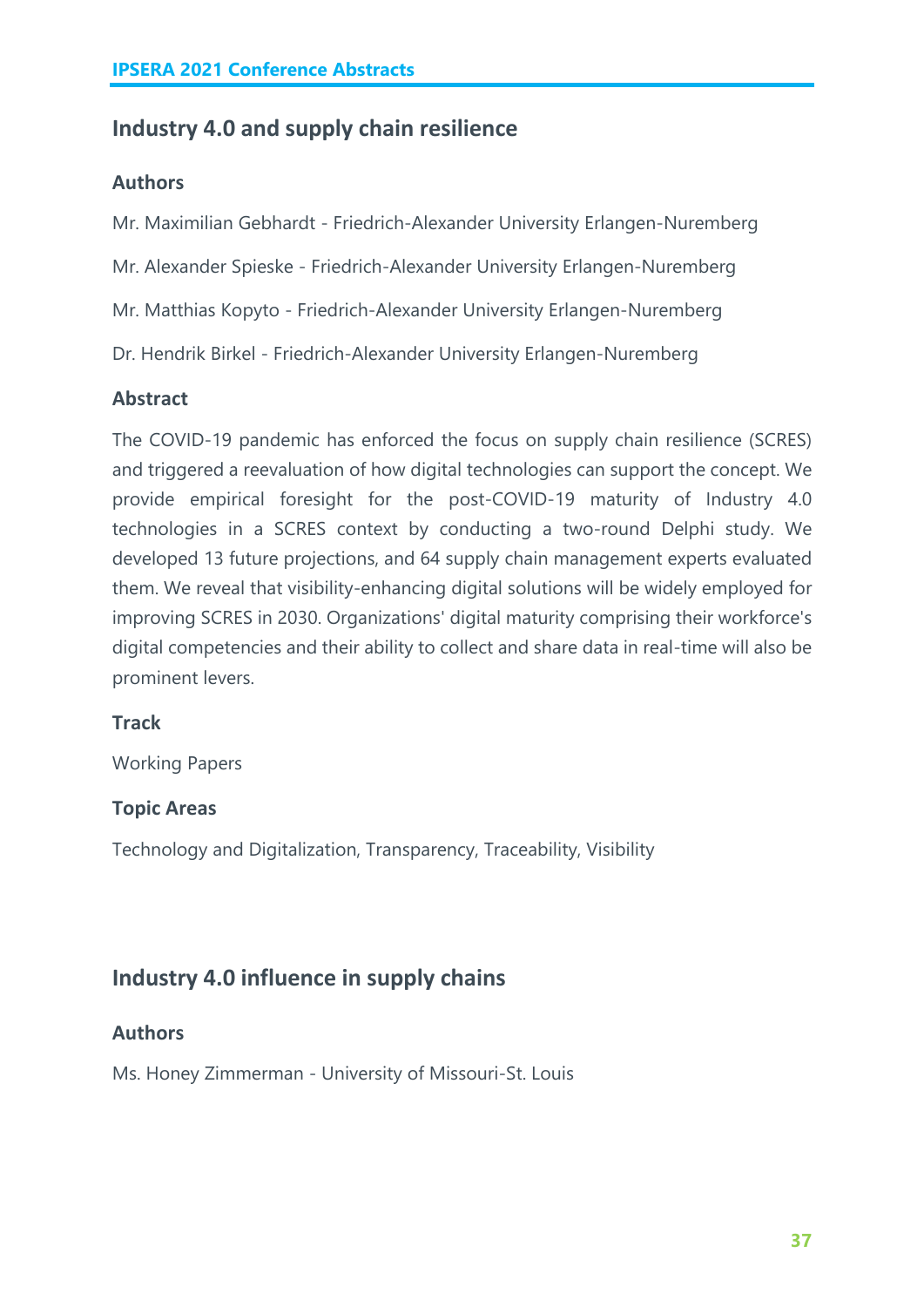### **Abstract**

This study focuses on supply chain relationships and agility in the context of I4.0. Using mixed methods, we set out to answer the research question: Does I4.0 technology influence buyer supplier relationships and supply chain agility, and if so, how? In this exploratory research, we will first interview focus groups from one large buying firm and individuals from its suppliers. Hypotheses will be developed from analyzing the qualitative data and tested in the second phase using surveys of buyer-supplier dyads. The findings of this study add to the supply chain literature around the value and impact of advanced I4.0 technologies.

#### **Track**

Working Papers

#### **Topic Areas**

Technology and Digitalization, Buyer-Supplier Relationships

# **Information processing capabilities for managing public procurement complexity**

#### **Authors**

Ms. Ruth Noemi Francia Sloot - University of Twente

Dr. Hans Voordijk - Univer

Prof. Leentje Volker - University of Twente

#### **Abstract**

As governments become increasingly reliant on private organizations for the delivery of public goods and services, public clients in the construction sector increasingly depend on effective procurement capabilities to achieve the required performance of civil infrastructures. For effective procurement, we propose that public clients develop information processing capabilities. Specifically, this study aims to identify and describe information processing drivers and mechanisms in PCP. Based on findings following a qualitative case study, we identified and described three drivers of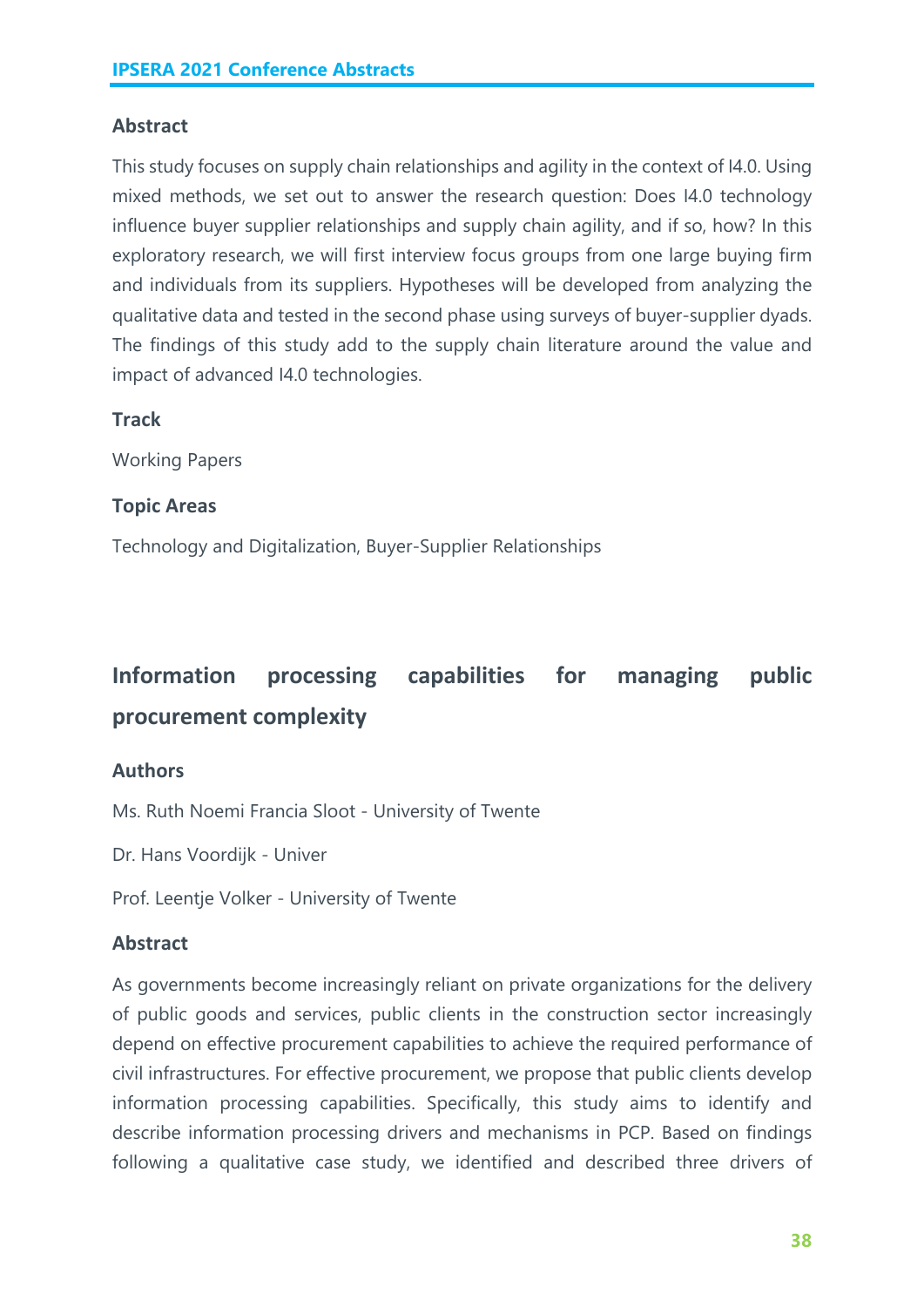information processing needs and four mechanisms for information processing that public clients respectively experienced and employed when procuring complex performance.

# **Track**

Competitive Papers

# **Topic Areas**

Technology and Digitalization, Projects, Public Procurement

# **Innovation intermediaries in a public procurement context: Developing a conceptual framework**

# **Authors**

Mr. Maximilian Hammer - Universität der Bundeswehr München

Mr. Ole Schmid - Universität der Bundeswehr München

Prof. Christian von Deimling - Universität der Bundeswehr München

Prof. Michael Essig - Universität der Bundeswehr München

# **Abstract**

In order to solidify the European Union as a world leading innovation location, the European Commission proposes involving innovation intermediaries in public procurement of innovations (PPI). The aim of this paper was to gain a further understanding on innovation intermediaries by analysing the extant literature and developing a conceptual framework on innovation intermediaries in a public procurement context to identify possible research gaps. Concluding, although there has been broad attention attributed to intermediaries and their innovation-inducing effect, there is still need for further research into how intermediaries are involved in and effectively lead to a better adoption of PPI.

# **Track**

Competitive Papers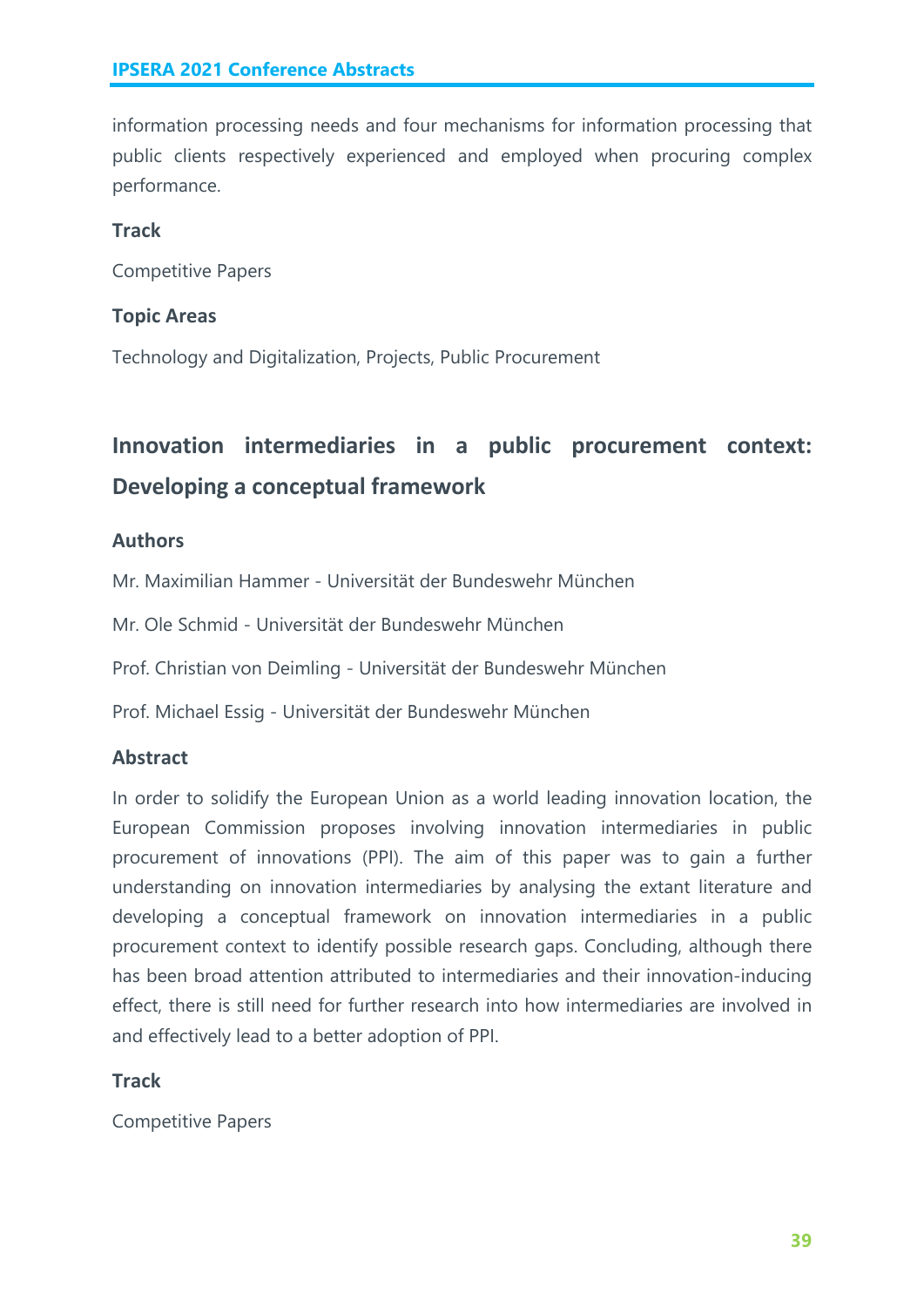# **Topic Areas**

Public Procurement

# **Introducing the prosumption map: Who benefits and how the business network is changed?**

# **Authors**

Dr. Vojtech Klézl - Örebro University School of Business

Dr. Johan Kask - Örebro University School of Business

# **Abstract**

While there has been an increasing interest in the prosumption phenomena, there is still much ambiguity and fussiness, which we aim to address with a proposed multidimensional typology of the prosumption phenomena created by integrating extant prosumption literature. Four types of prosumption are found, each with distinctive meanings, drivers, impacts and business models: co-optional, co-creational, competitive and self-sufficient. This paper follows the typology by graphically representing the typology and introducing the "prosumption map", based on two dimensions – main beneficiary and degree of business network change.

#### **Track**

Working Papers

# **Topic Areas**

Purchasing Competence, Technology and Digitalization, Networks, Buyer-Supplier Relationships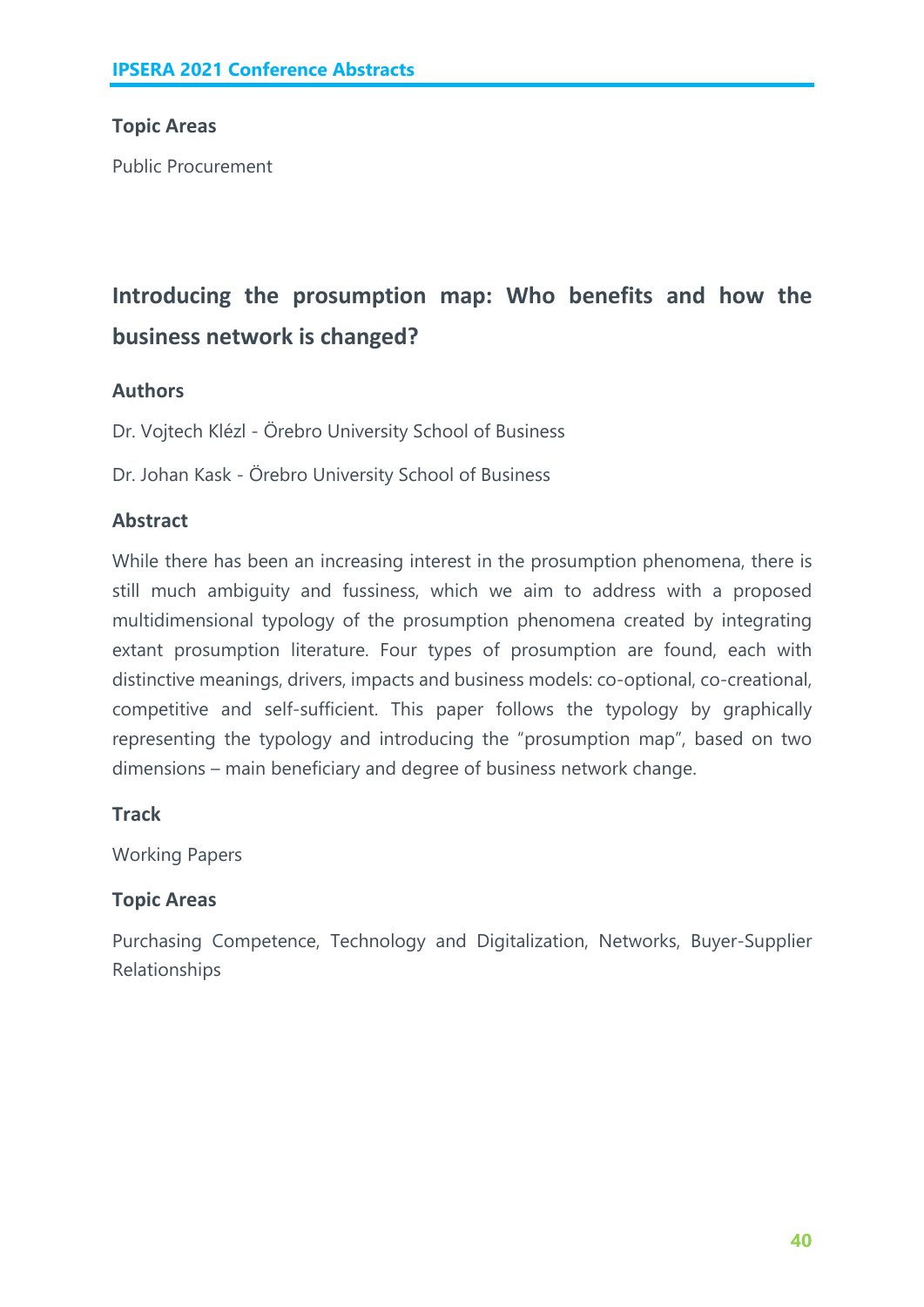# **Invoking resilience during the pandemic**

#### **Authors**

Prof. Dirk-Jan Kamann - University of Pannonia, Veszprém

Dr. Petra Gyurácz-Németh - University of Pannonia, Faculty of Business and Economics, Veszprem,

# **Abstract**

This contribution, using an innovative methodology incorporating Grounded Theory shows key drivers, processes and topics playing a role in decision making to secure resilience during the pandemic Adaptability in employment, operations, supplier relations and marketing secured financial survival and availability of products. The background of decision makers and the owner's leadership style determine the attitude governing behaviour, decisions and the degree of shared trust and communication. Adequate responses to daily changing challenges required rapid decision making; decentralized decision authority helped. Obtaining and keeping control was of prime importance. We found high resilience: 97 percent of suppliers were still on board.

#### **Track**

Competitive Papers

#### **Topic Areas**

Purchasing Competence, Networks, Buyer-Supplier Relationships, Other

**Larger, Counter-intuitive and Lasting – The PSM role in responding to the COVID-19 pandemic, exploring opportunities for theoretical and actionable advances**

# **Authors**

Prof. Remko van Hoek - Sam M Walton College of Business, University of Arkansas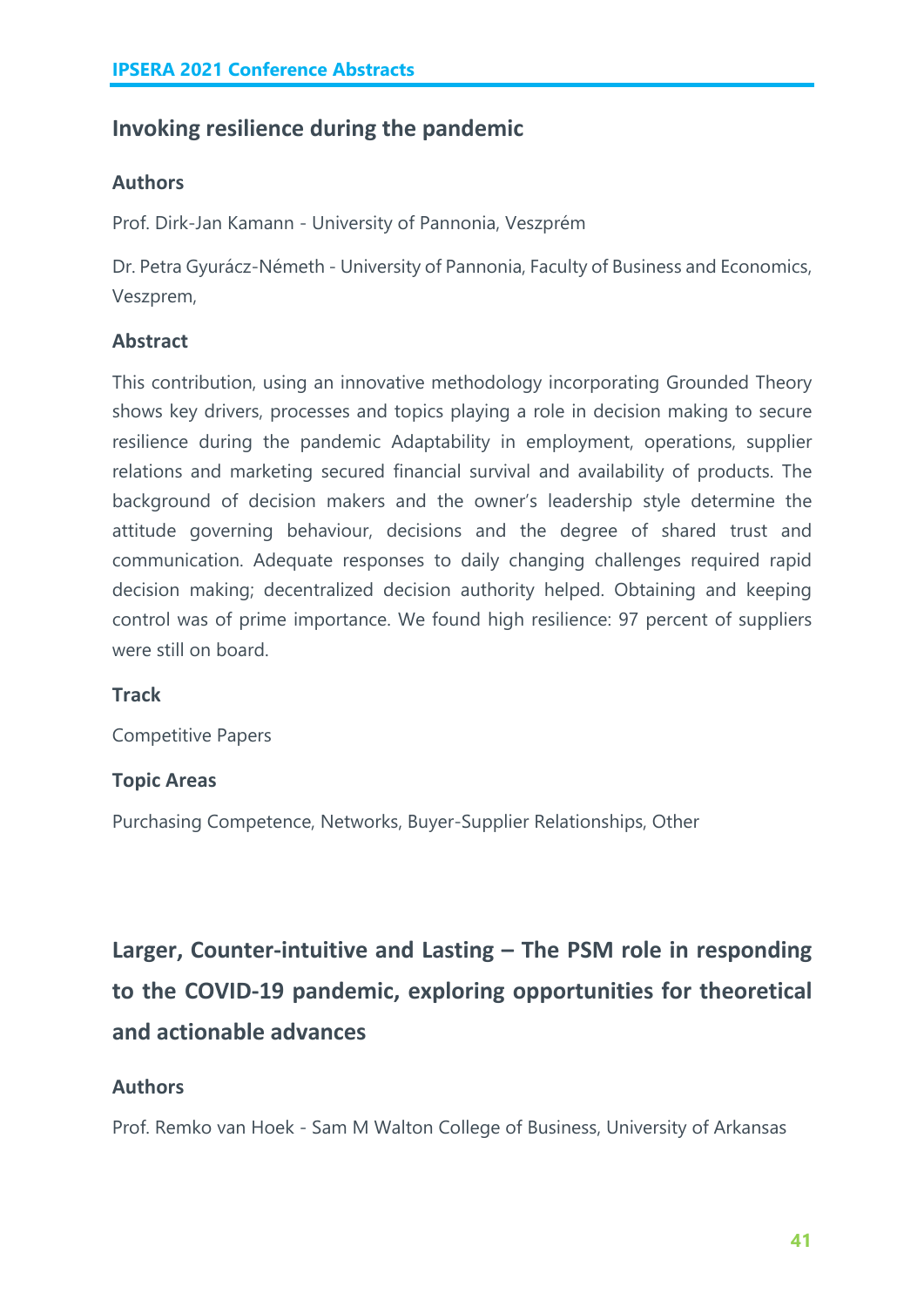# **Abstract**

PSM has played an important role in the initial mitigation of risks caused by the COVID-19 pandemic. We explore the nature and scope of this role and develop a roadmap for PSM contributions towards greater supply chain resilience. We find that the role of PSM is (1) multidimensional; responding to supply risks but also to demand and logistics risks, (2) counter to game theory; collaboration increased instead of decrease, (3) multi-stage; beyond the initial response the hardest change efforts are still ahead. The pandemic is accelerating the journey towards future-proof PSM but not necessarily revolutionizing the future of PSM.

#### **Track**

Competitive Papers

#### **Topic Areas**

**Other** 

# **Living in a Constant Crisis: Lessons for Public Procurement**

#### **Authors**

Dr. Jane Lynch - Cardiff University

Prof. Christine Harland - Politecnico di Milano

Prof. Jan Telgen - Public Procurement Research Centre

Dr. Andrea Patrucco - Florida International

Prof. Petra Ferk - Graduate School of Government and European Studies, New **University** 

Prof. Louise Knight - University of Twente

Ms. Esmee Peters - Public Procurement Research Centre, Enschede

Prof. Tunde Tatrai - Corvinus University of Budapest

Dr. Niels Uenk - University of Twente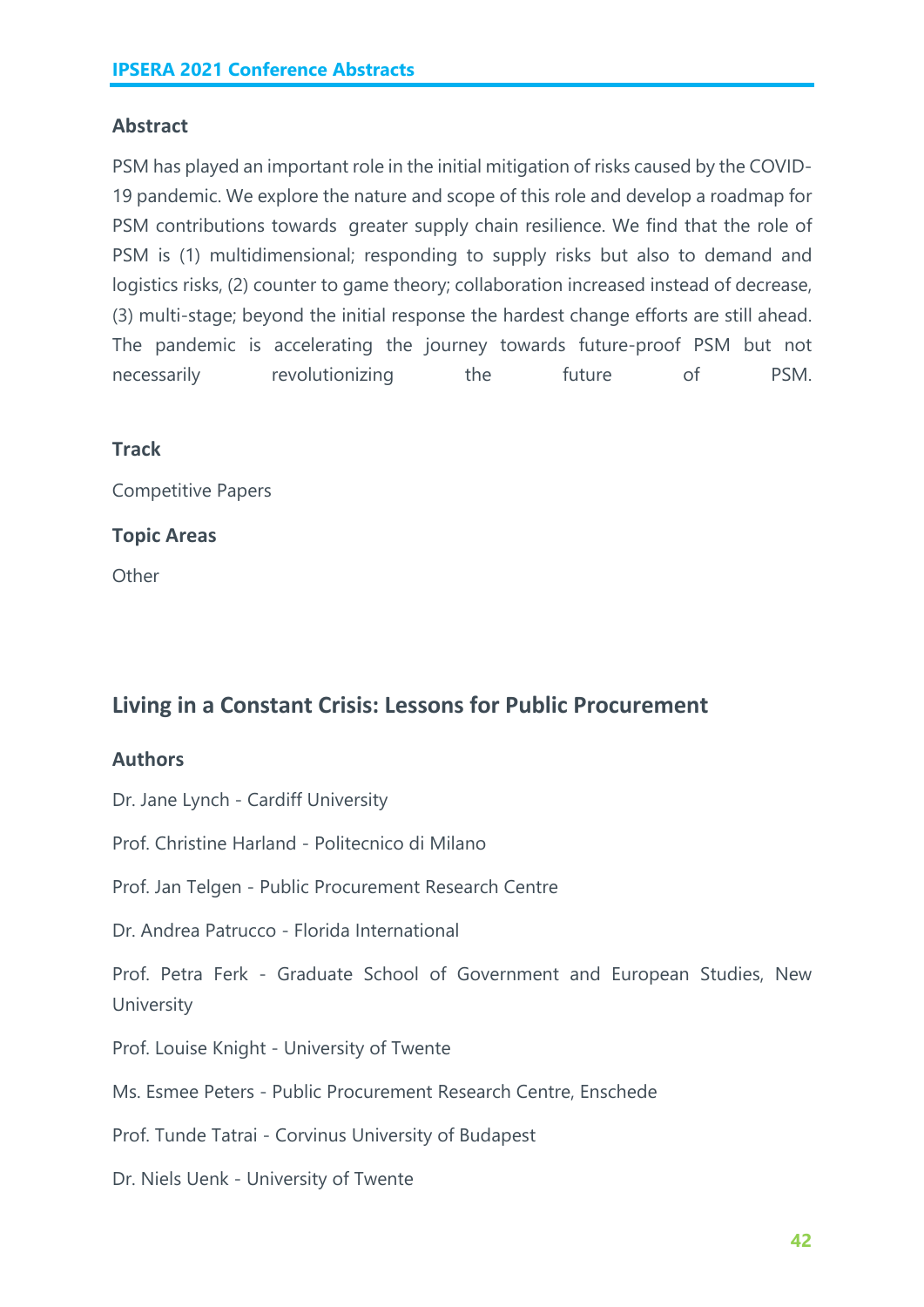### **Abstract**

The Covid-19 pandemic is reported as one of the most pervasive crises in the modern world, but it is difficult to ignore the idiosyncrasies between Covid-19 and that of Climate Crisis. Public procurement plays a critical role in tackling crises which are characterized by shortages in food and other critical supplies, not only affecting the quality of life, but causing economic disruption leading to conflict and changes in regulation. The formation of supply networks ensures that volatile demand conditions are met. The purpose of this study is, using interview data from 23 countries, to explore the transferrable lessons from Covid-19.

### **Track**

Working Papers

### **Topic Areas**

Networks, Public Procurement, Humanitarian

# **Long-term methods in EU centralized public procurement**

#### **Authors**

Prof. Tunde Tatrai - Corvinus University of Budapest

Ms. Gyongyi Vorosmarty - Corvinus University of Budapest

# **Abstract**

Many central purchasing bodies (CPB) are active in Europe, which have to supply many contracting authorities in the long run. They have serious role in the market of IT procurement and healthcare procurement in the times of Covid. The European regulation allows two methods for this purpose: framework agreements and dynamic purchasing systems. In the paper we examine the activity of CPBs with respect to the two methods. We draw conclusions for the products covered by the main CPBs of 6 EU Member States. Using the Kraljic matrix, we look for a connection between the method and the subject matters.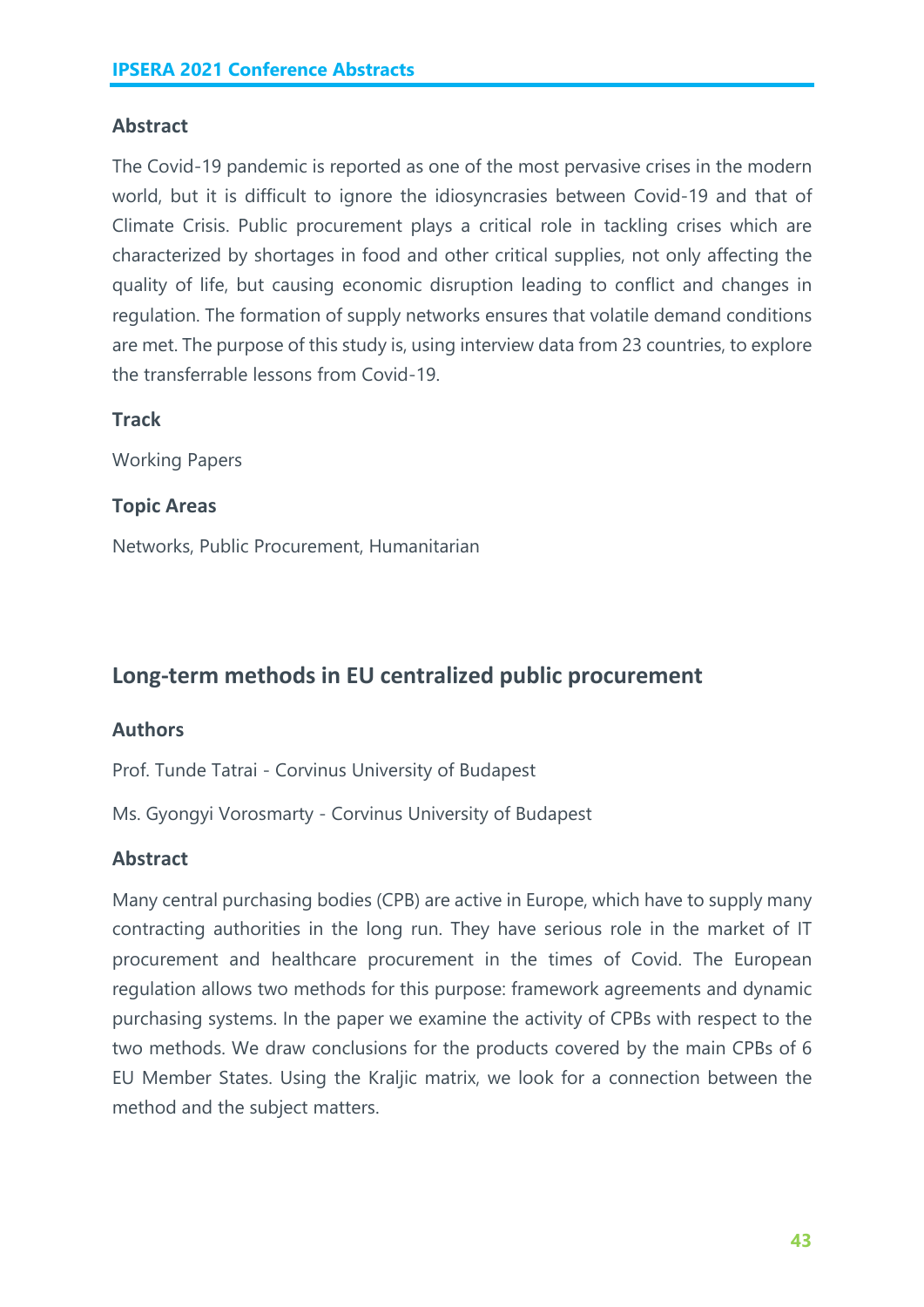# **Track**

Working Papers

### **Topic Areas**

Purchasing Competence, Public Procurement

# **Managing the supply side of platforms: How does complementor management work for data-driven B2B platforms?**

# **Authors**

Prof. Wolfgang Buchholz - University of Applied Sciences Münster

Dr. Holger De Bie - Finstreet

Mr. Ralph Kochendörfer - University of Applied Sciences Münster

### **Abstract**

*In the so-called ecosystem economy, new data-driven B2B platforms evolve rapidly based on the prospects of digital technology. Thus far, little research has been conducted on service providers, the so-called complementors of data-driven platforms. Therefore, this paper gains deeper insights into the facets of complementor management. For empirical evidence, we draw on semi-structured expert interviews with platform managers. The findings outline a number of differences in managing suppliers compared to managing complementors. In addition, our study shows that the key factors influencing complementor management include platform openness, partnership intensity, strategic fit, and market structure respectively potential.*

# **Track**

Competitive Papers

# **Topic Areas**

Technology and Digitalization, Networks, Buyer-Supplier Relationships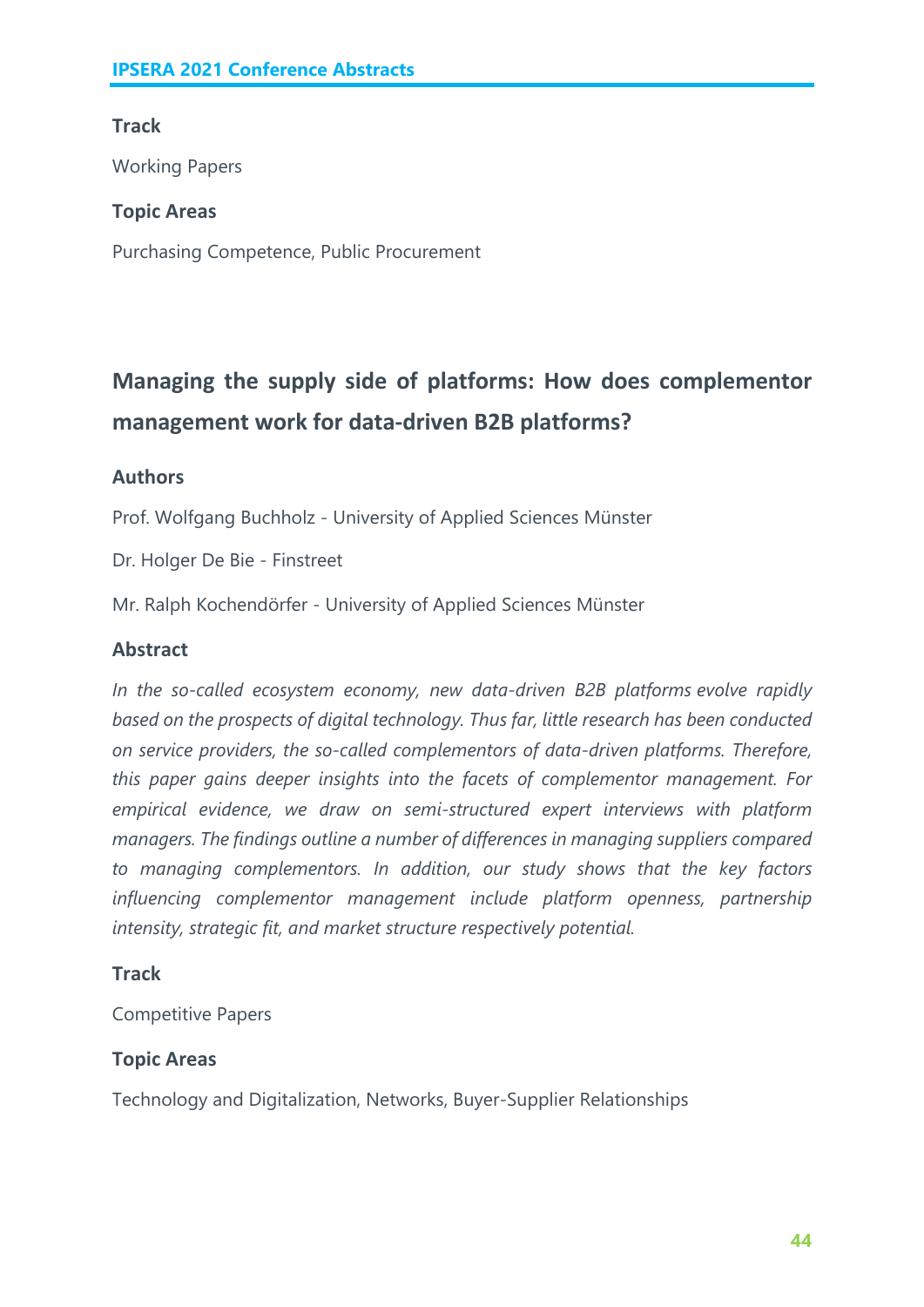# **Manufacturing reshoring: Archetypes development through a systematic literature review**

# **Authors**

Dr. Albachiara Boffelli - University of Bergamo Prof. Hamid Moradlou - Cranfield University Prof. Luciano Fratocchi - University of L'Aquila

# **Abstract**

Manufacturing reshoring continues to be a growing topic of interest for researchers. Nowadays, there is an increasing demand to create a complete picture of reshoring decision-making. This paper employs the systematic literature review methodology to combine the research on manufacturing reshoring firms and their decision-making. By analysing 63 papers, this article assesses firm factors, motivations, and decisionmaking. Descriptions of the reshoring motivations of recent papers highlight current trends in the literature. Next, the relationship between decision-making and business characteristics is discussed. Finally, the identification of four archetypical reshoring firms through cross-case thematic analysis proposes a new framework for understanding reshoring.

# **Track**

Competitive Papers

# **Topic Areas**

Networks, Other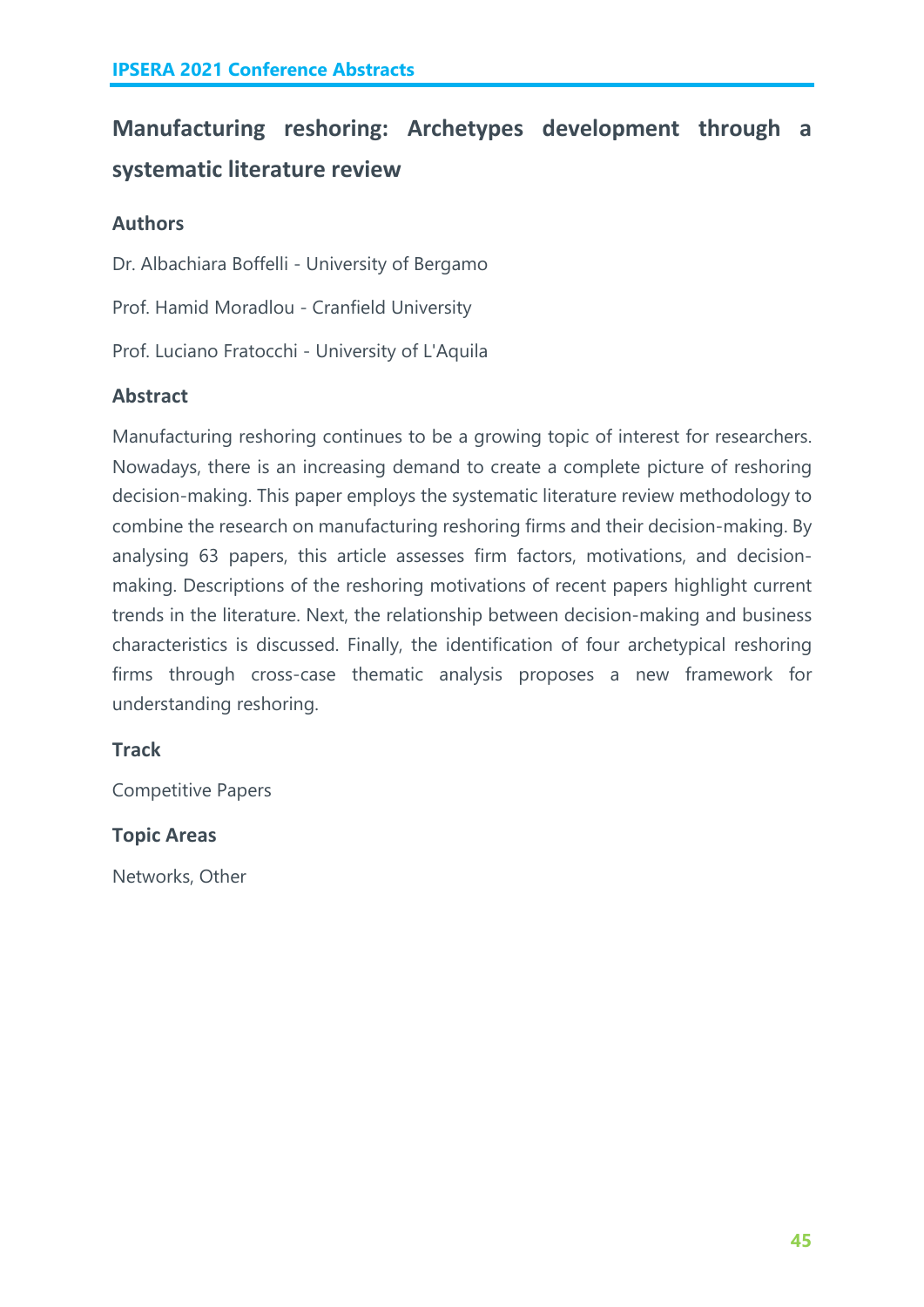# **Measurability of performance outcomes in digitally enabled environments: A literature review of PBC in the manufacturing sector**

# **Authors**

Mr. Luis Prato - Rotterdam School of Management, Erasmus University, Building Mandeville (T), Room T9

Prof. Finn Wynstra - Rotterdam School of Management, Erasmus University

Prof. Wendy van der Valk - Tilburg School of Economics and Management

# **Abstract**

Performance-based contracting (PBC) is gaining importance to manufacturing industries as an innovative business model for the delivery of outcomes. The challenges of availability and cost of information, as well as accurate measurability of performance outcomes, are yet crucial for the implementation of PBC to succeed. Furthermore, the role of Information Systems (IS); namely Digital Technologies (DTs), deserves more attention to minimize these challenges. However, insights into whether and what enhancing effects DTs may have on the measurability of performance outcomes are rather scarce. We intend to reveal these relationships, by conducting a comprehensive review of 32 peer-reviewed empirical publications.

# **Track**

Competitive Papers

# **Topic Areas**

Technology and Digitalization, Services, Buyer-Supplier Relationships

# **Measuring Supply Chain Financial Performance under crisis: A new proposed model**

# **Authors**

Mr. Georgios Vousinas - National Technical University of Athens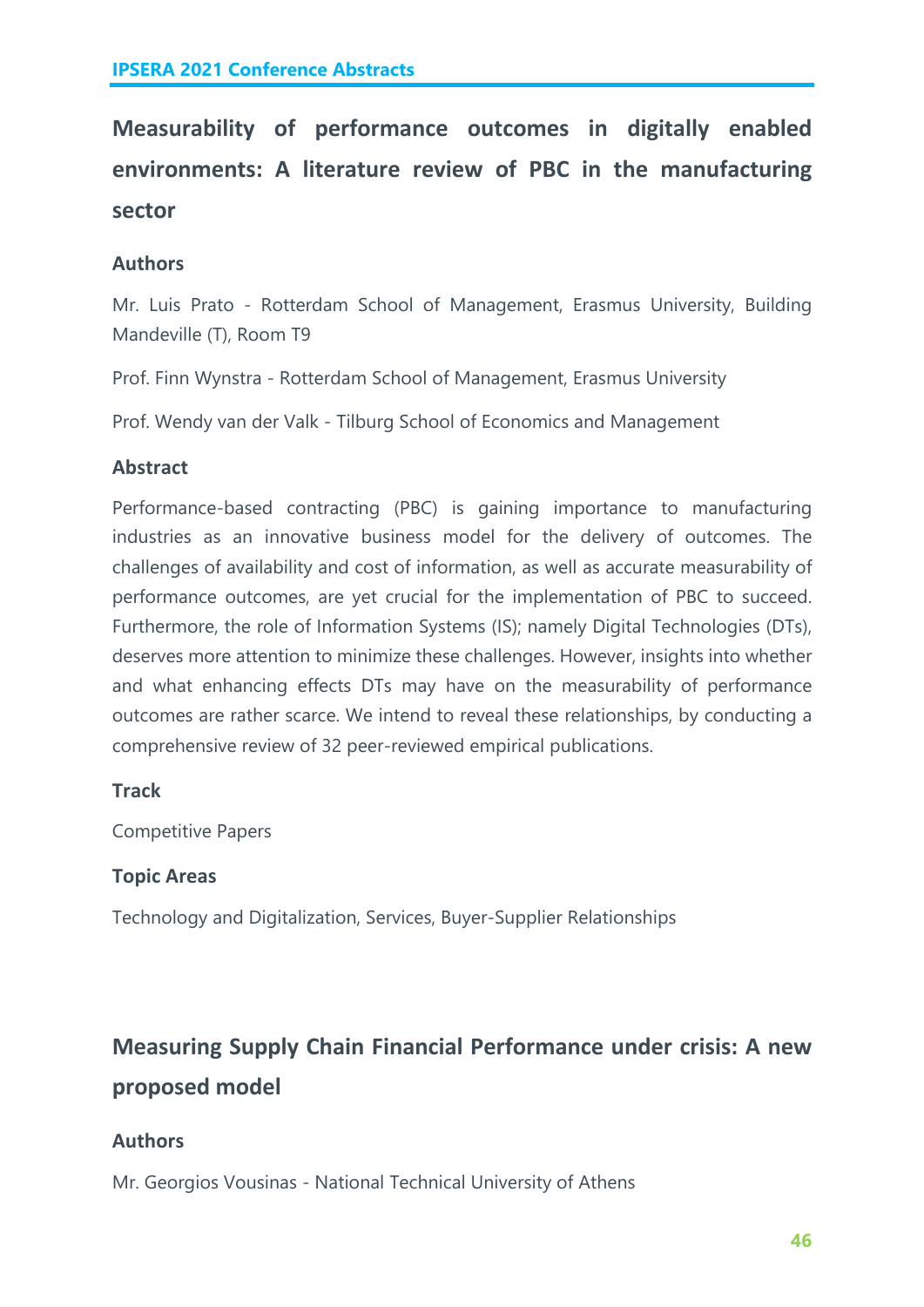Prof. Stavros Ponis - National Technical University of Athens

#### **Abstract**

Supply Chain Financial Performance has drawn much attention due to the recession created by the global financial crisis of 2008, which caused severe financial problems to companies worldwide and forced them to find new forms of financing their business plans to avoid bankruptcy. The main objective of this paper is to propose a new model for measuring Supply Chain Financial Performance in times of crisis. For this purpose, the SWORD model is developed, a composite rating system that can be applied to every kind of business and based on selected metrics, aims to classify a firm's financial position.

#### **Track**

Working Papers

#### **Topic Areas**

Supply Chain Finance

# **Measuring the clients' maturity in smart maintenance supply networks**

#### **Authors**

Mr. Koos Johannes - Amsterdam University of Applied Sciences

Dr. Hans Voordijk - University of Twente

Dr. Guillermo Aranda-Mena - RMIT University Melbourne

#### **Abstract**

This paper aims to develop a tool for measuring the clients' maturity in smart maintenance supply networks. The assessment tool is developed and validated for corporate facilities management organizations using case studies and expert consultation. Based on application of the assessment tool in five cases, conclusions are presented about the levels of maturity found and the strengths and limitations of the assessment tool itself. Also, implications for further research are proposed.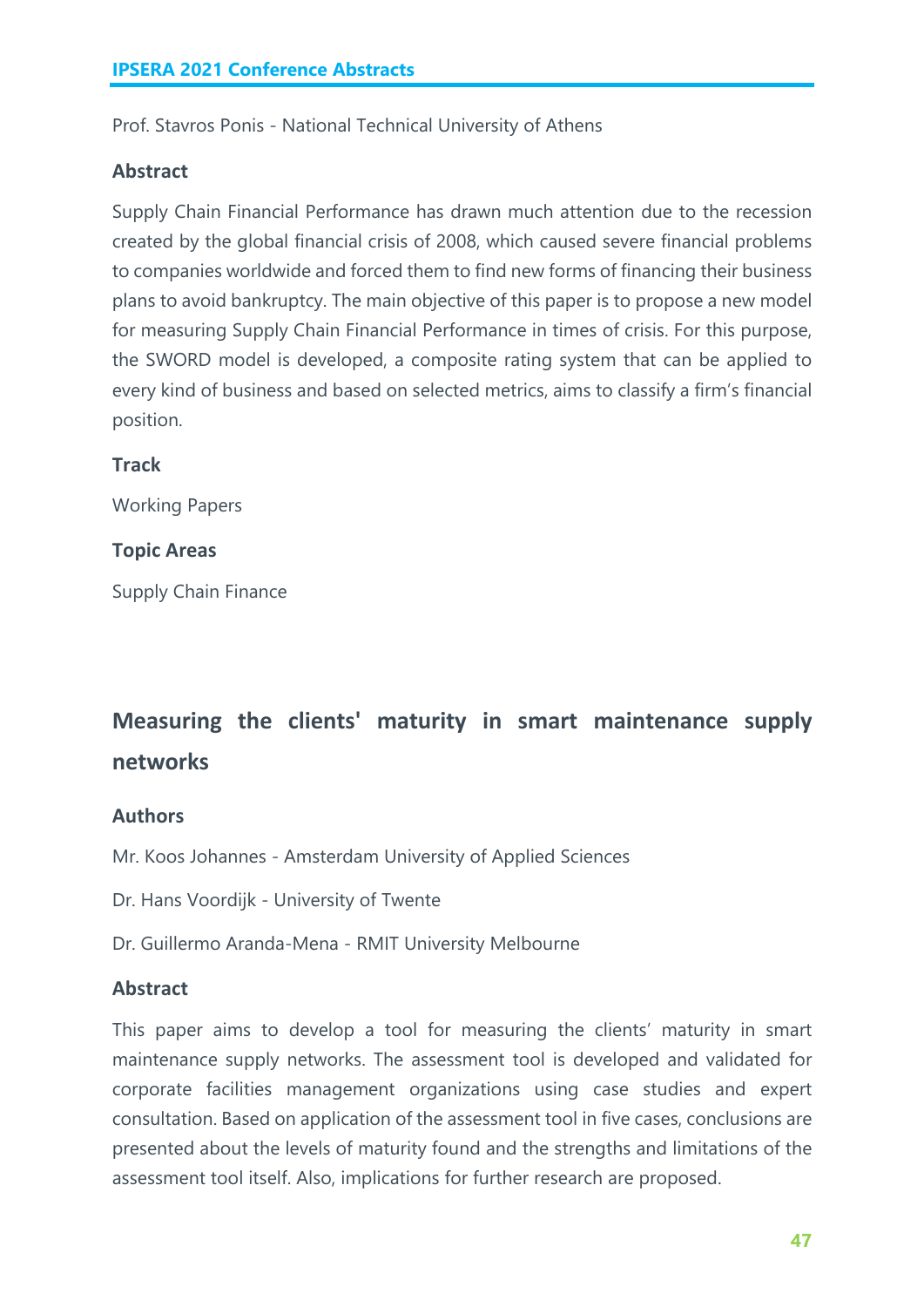# **Track**

Working Papers

### **Topic Areas**

Technology and Digitalization, Networks, Services

# **Media reporting on public procurement: an analysis of UK press coverage, 1985-2018.**

# **Authors**

Dr. Anthony Flynn - Cardiff University

Dr. Irina Harris - Cardiff University

### **Abstract**

According to agenda-setting theory, the media shapes what issues citizens think about. We take this idea to the procurement field by examining UK press coverage of public procurement. Results show that the press has increasingly placed public procurement on the news agenda, evidenced by indicators like the number of articles published and the incidence of major news stories. The focus of coverage has been on governance failures and socio-economic policy issues. The significance of the results lies in demonstrating how the press has formed a negative narrative around public procurement; one that accentuates failure and missed opportunities.

#### **Track**

Competitive Papers

# **Topic Areas**

Public Procurement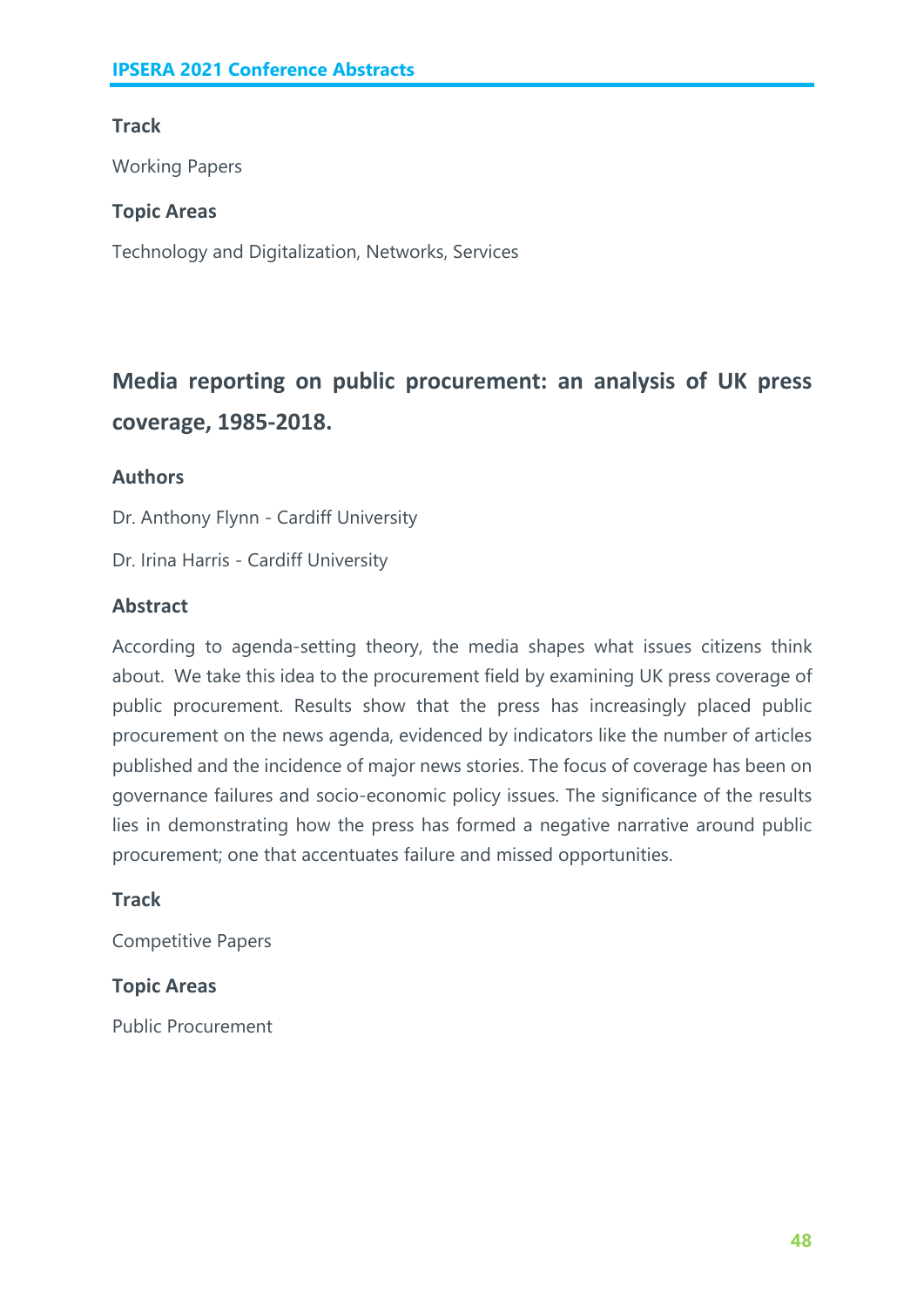# **Methods of artificial intelligence in procurement: A conceptual literature review**

# **Authors**

Mr. Jan Spreitzenbarth - University of Mannheim

Prof. Heiner Stuckenschmidt - University of Mannheim

Prof. Christoph Bode - University of Mannheim

# **Abstract**

Artificial intelligence is a key technology for procurement and its usage is still in its infancy. This work builds upon literature reviews on big data analytics in supply chain management (Min, 2010, Waller and Fawcett, 2013, Souza, 2014, Gunasekaran et al., 2017, Nguyen et al., 2017) focusing on artificial intelligence in procurement. 174 relevant publications have been identified based on a keyword search and consecutive snowball search. These are classified along the procurement process in eleven use case clusters and enriched with practical ideas. Their business value and ease of implementation are assessed through interviews to derive a research agenda.

# **Track**

Competitive Papers

# **Topic Areas**

Technology and Digitalization

**Multi-tier sustainable supply chain management: A social systems theory perspective**

#### **Authors**

Dr. Yu Gong - University of Southampton

Dr. Yan Jiang - Middlesex University

Prof. Fu Jia - University of York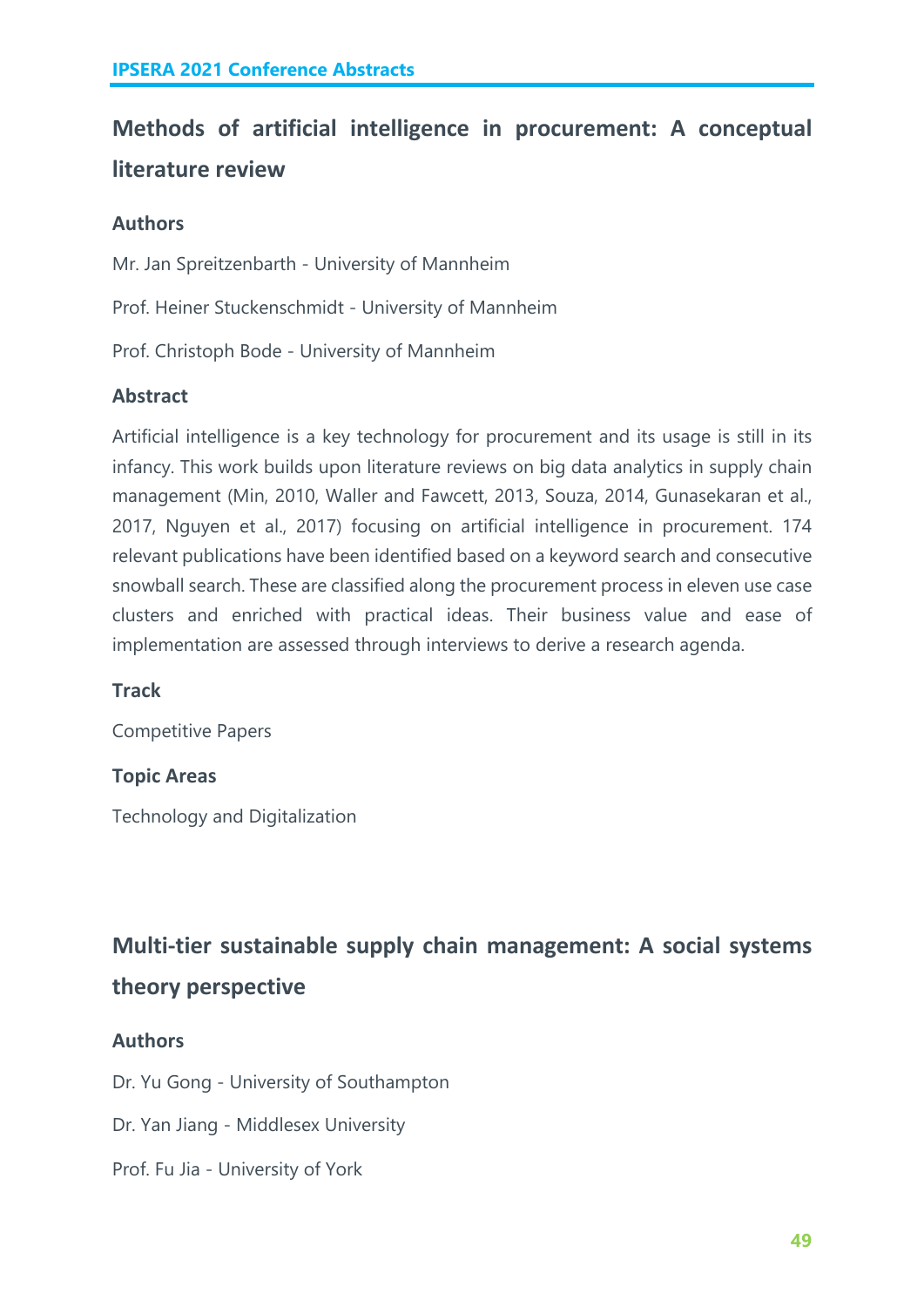### **Abstract**

This study explores the complexity in multi-tier SSCM through a social systems theory perspective. We conducted a case study on IKEA China's sustainable cotton initiative and examined its five cotton-textile supply chains in China. The findings suggest that in order to cope with environmental complexity in implementing multi-tier sustainable initiatives, focal companies tend to create both internal complexity and collaborative complexity in a variety of forms, such as via supply chain leadership and various governance mechanisms. Furthermore, environmental overlap and available collaborative complexity increase in this process and can feed back into systems to facilitate further creation of requisite variety.

#### **Track**

Competitive Papers

#### **Topic Areas**

Sustainability, Networks, Buyer-Supplier Relationships

# **Navigating COVID-19: Legal and Compliance Risks for Supply Chains**

#### **Authors**

Ms. Caroline Petruzzi McHale - Cleary Gottlieb Steen & Hamilton LLP

#### **Abstract**

Management of procurement has become increasingly strategic for companies in recent years due in large part to developments in technology and traceability. The COVID-19 pandemic has brought a new level of complexity to these issues. Companies with geographically-dispersed and multi-tiered supply chains have been among the most affected, facing issues relating to payment or delivery failures, price gouging, supplier solvency and disputes.

This paper presents certain legal and compliance considerations with respect to supply chains, including with respect to operations, corporate governance and liability management as well as an overview of the evolving framework applicable to supply chain due diligence.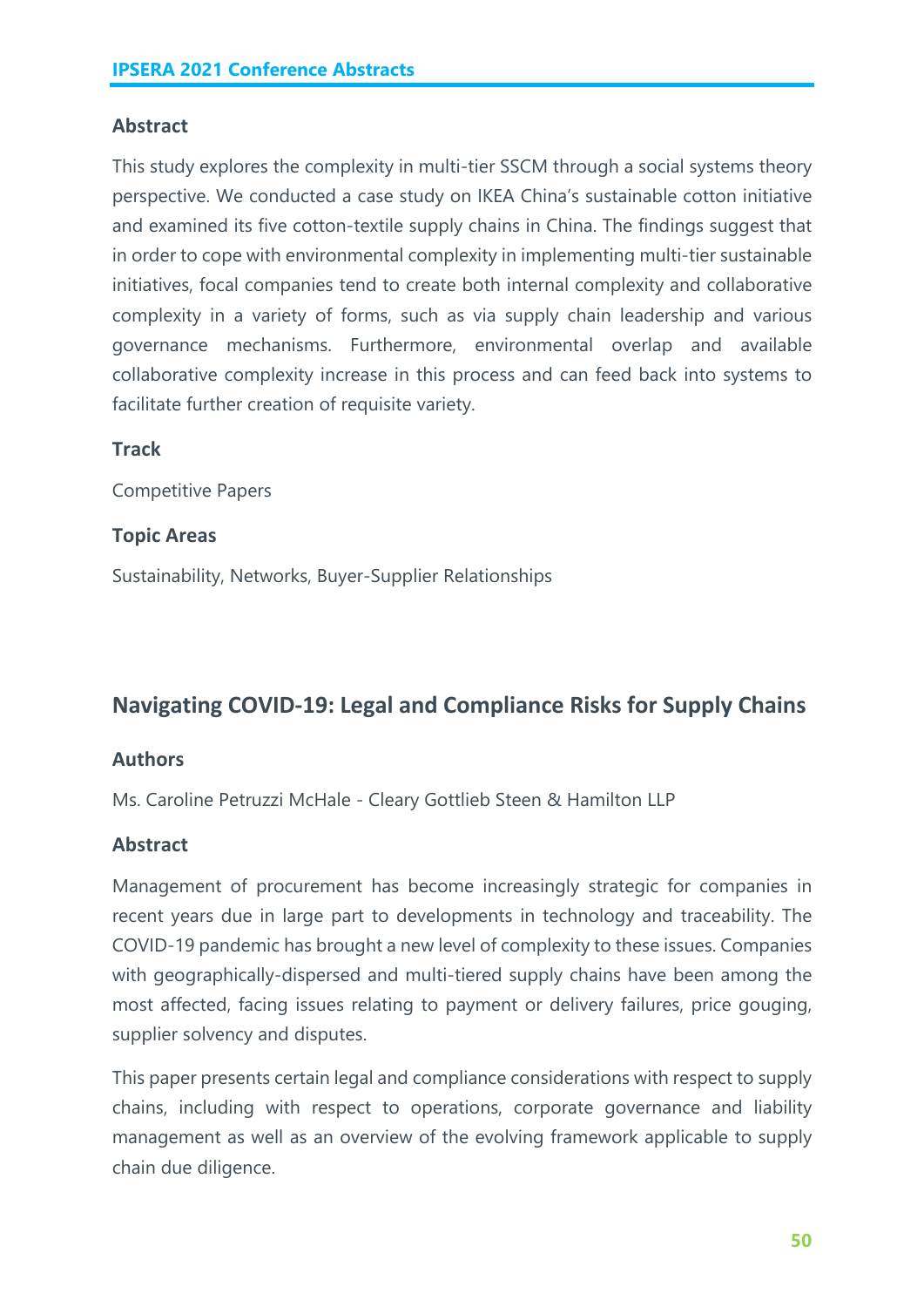# **Track**

Competitive Papers

### **Topic Areas**

Sustainability, Transparency, Traceability, Visibility

# **On code's content comprehensiveness and ethical compliance**

# **Authors**

Ms. Fanny Chen - Rotterdam School of Management, Erasmus University

Prof. Finn Wynstra - Rotterdam School of Management, Erasmus University

Dr. Jan van Dalen - Rotterdam School of Management, Erasmus University

# **Abstract**

Business codes are among the most utilised formal measures to achieve corporate social responsibility. Yet, empirical studies on business codes' effectiveness show diverging results. Some studies found business codes to be effective, others found mixed or counterproductive results. This study examines the effect of business codes' content comprehensiveness on procurement professionals' degree of ethical compliance. Two distinct approaches are applied to measure content comprehensiveness. One using content analysis of business codes and the other using survey responses. Business codes' content comprehensiveness appears, based on the survey responses, to have a positive impact on procurement professionals' degree of ethical compliance.

# **Track**

Competitive Papers

# **Topic Areas**

**Other**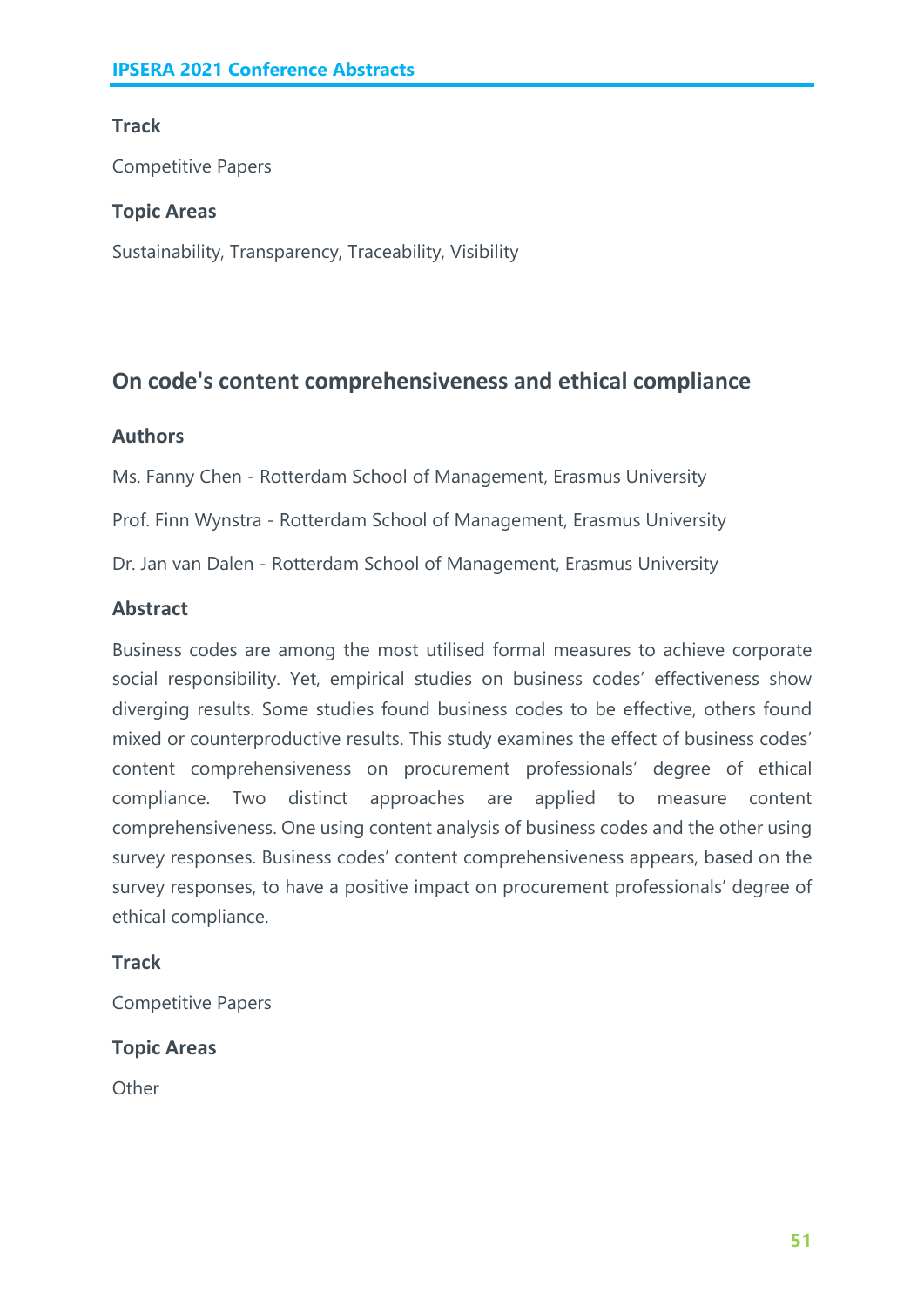# **Procurement under pressure: emerging governance issues in the procurement of medical supplies during the COVID-19 pandemic**

### **Authors**

Dr. Jolien Grandia - Erasmus University Rotterdam

Mrs. Rianne Warsen - Erasmus University Rotterdam

#### **Abstract**

The outbreak of COVID-19 put healthcare institutions under enormous pressure to quickly procure medical supplies, such as surgical masks and disinfectants, forcing them to engage in new partnerships. Studies show that the successfulness of partnerships is affected by the balance between contractual and relational governance mechanisms. This raises the question if under pressure procurers rely more on relational conditions (e.g. trust) than contractual agreements, which could give rise to various governance issues. We combine insights from public administration, crisis management, and purchasing and supply management to shed light on these governance issues and discuss potential pitfalls.

#### **Track**

Competitive Papers

#### **Topic Areas**

Healthcare, Buyer-Supplier Relationships, Public Procurement

# **Proposition of a multilevel digital twin conceptualisation framework: A business perspective**

#### **Authors**

Mr. Dominik Oehlschlaeger - Bundeswehr University Munich

Prof. Michael Essig - Bundeswehr University Munich

Dr. Andreas Glas - Bundeswehr University Munich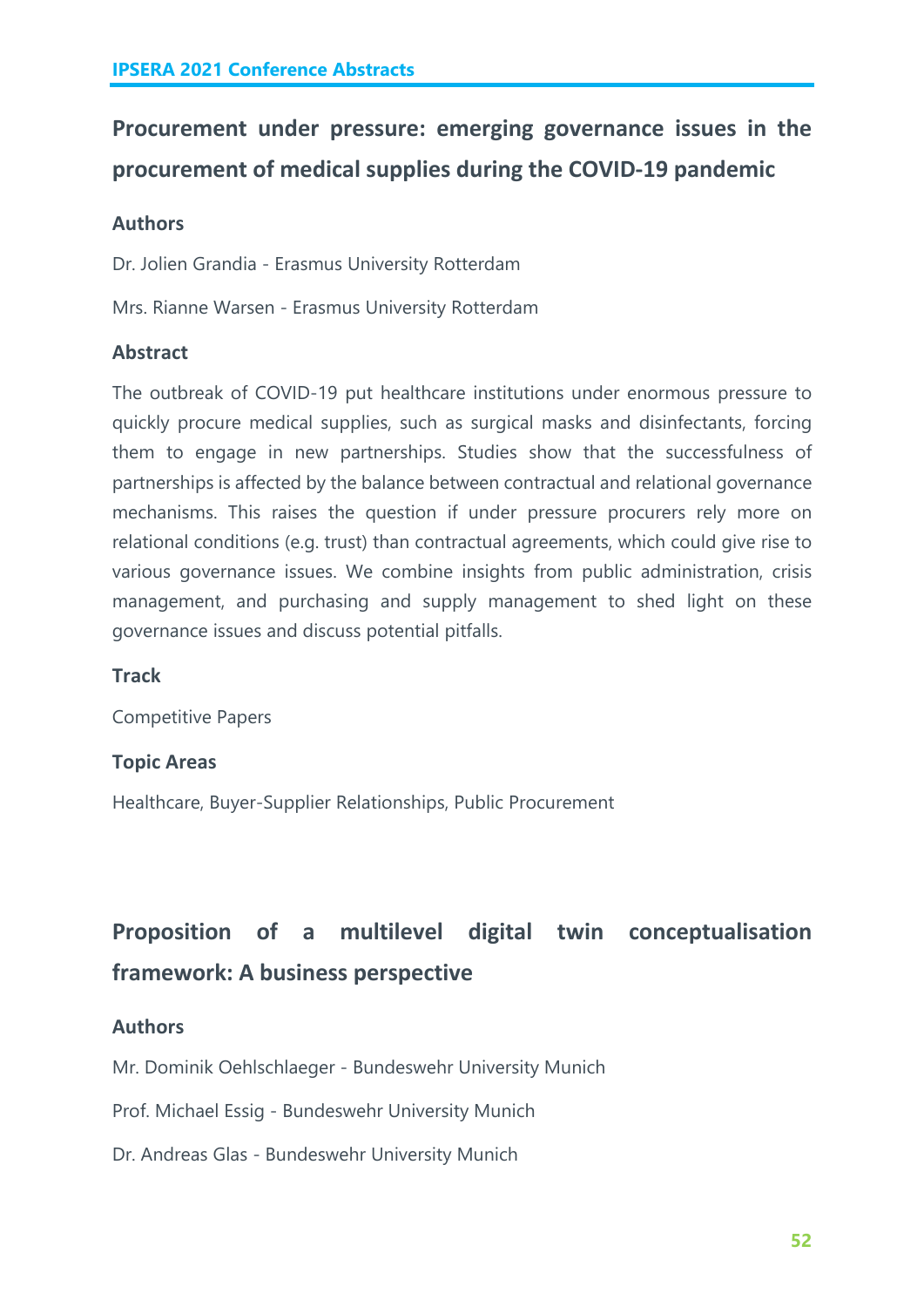### **Abstract**

Despite its potential impact, the digital twin construct is still vague and has not been fully linked to the supply chain field yet. Therefore, this working paper systematically reviews relevant literature to propose a framework for a sound construct conceptualisation. The framework is built on five constitutional characteristics namely the creation of a digital counterpart, data synchronisation, the capability to enable simulations, the capability to enable life-cycle management, and dynamic data interaction and convergence. By analysing their respective degrees of specification, a multilevel paradigm is proposed, which provides value to the scientific community by mitigating conceptual ambiguity.

### **Track**

Working Papers

#### **Topic Areas**

Technology and Digitalization

# **Public procurement as an attractive customer: A supplier perspective**

#### **Authors**

Dr. Elina Karttunen - LUT University

Mr. Mika Matela - LUT University

Prof. Jukka Hallikas - LUT University

Dr. Mika Immonen - LUT University

#### **Abstract**

To ensure competition in public tendering, the perceptions of suppliers regarding the attractiveness of the public sector must be understood. This study investigates the interaction between suppliers' innovativeness and supply chain ambidexterity and their perceptions on information management capability and customer attractiveness of public organizations. The study is based on a survey of private companies in Finland.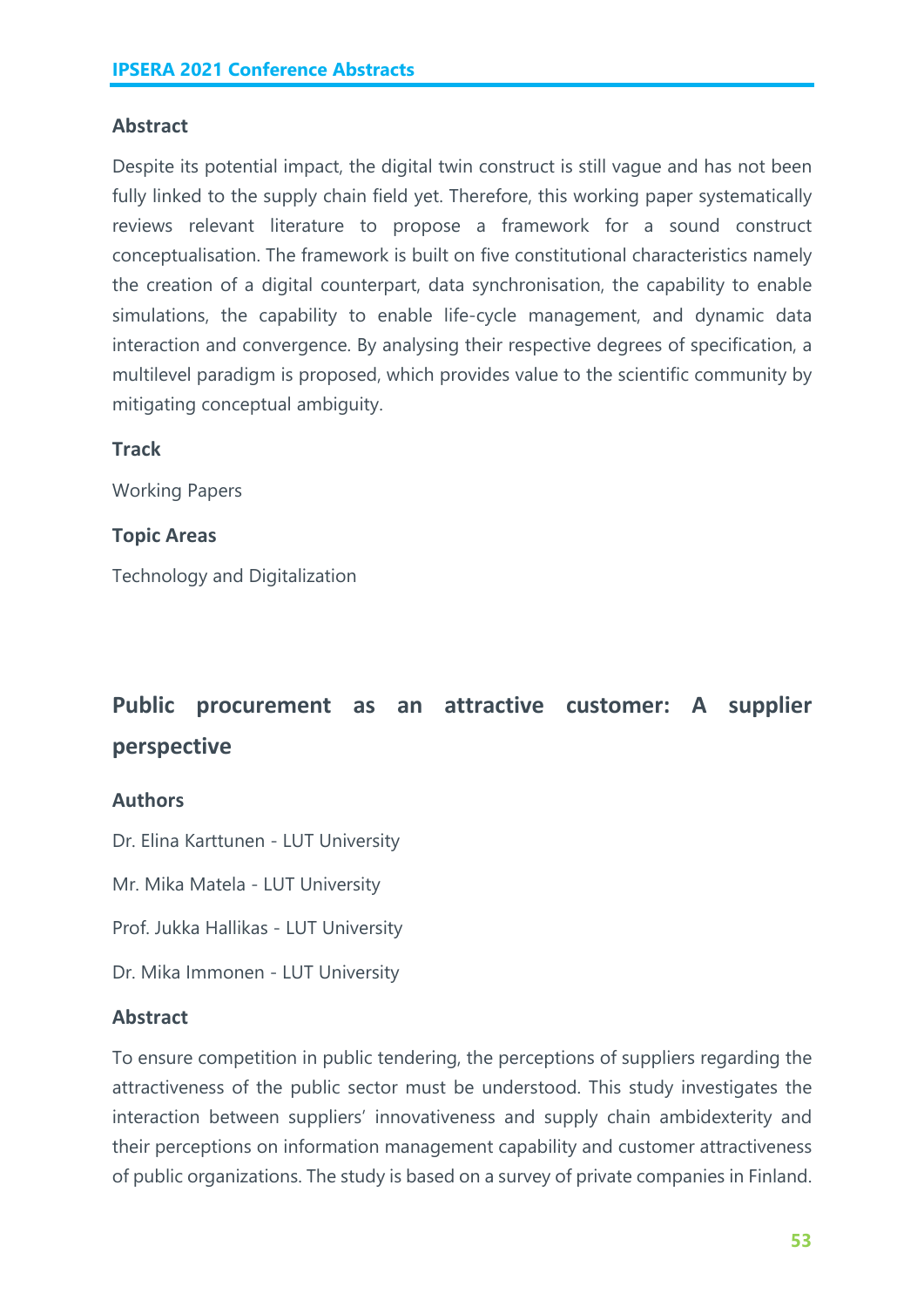The findings indicate that the ambidexterity of suppliers influences the information management and customer attractiveness of public organizations. Supplier innovativeness has an influence on information management, which in turn influences customer attractiveness.

#### **Track**

Competitive Papers

#### **Topic Areas**

Public Procurement

# **Public procurement stimulating Open Data reuse**

#### **Authors**

Mr. samuel renault - Luxembourg Institute of Science and Technology

Ms. Prune Gautier - Luxembourg Institute of Science and Technology

Mr. Sebastien Martin - Luxembourg Institute of Science and Technology

Dr. Slim Turki - Luxembourg Institute of Science and Technology

#### **Abstract**

This paper relates a case study and an action research on the use of public procurement as a stimulator for value generation based on Open Data. The research method consists in State-of-the-Art of Open Data value generation approaches, an analysis of public procurement regulation, the observation of 11 Open Data projects during 3 years, interviews with project managers and awarded SMEs to collect feedback and a review of procurement documentation. While hackathons and acceleration programs are the main way to generate value based on Open Data, this research works shows that traditional public procurement can be used to stimulate innovation.

#### **Track**

Competitive Papers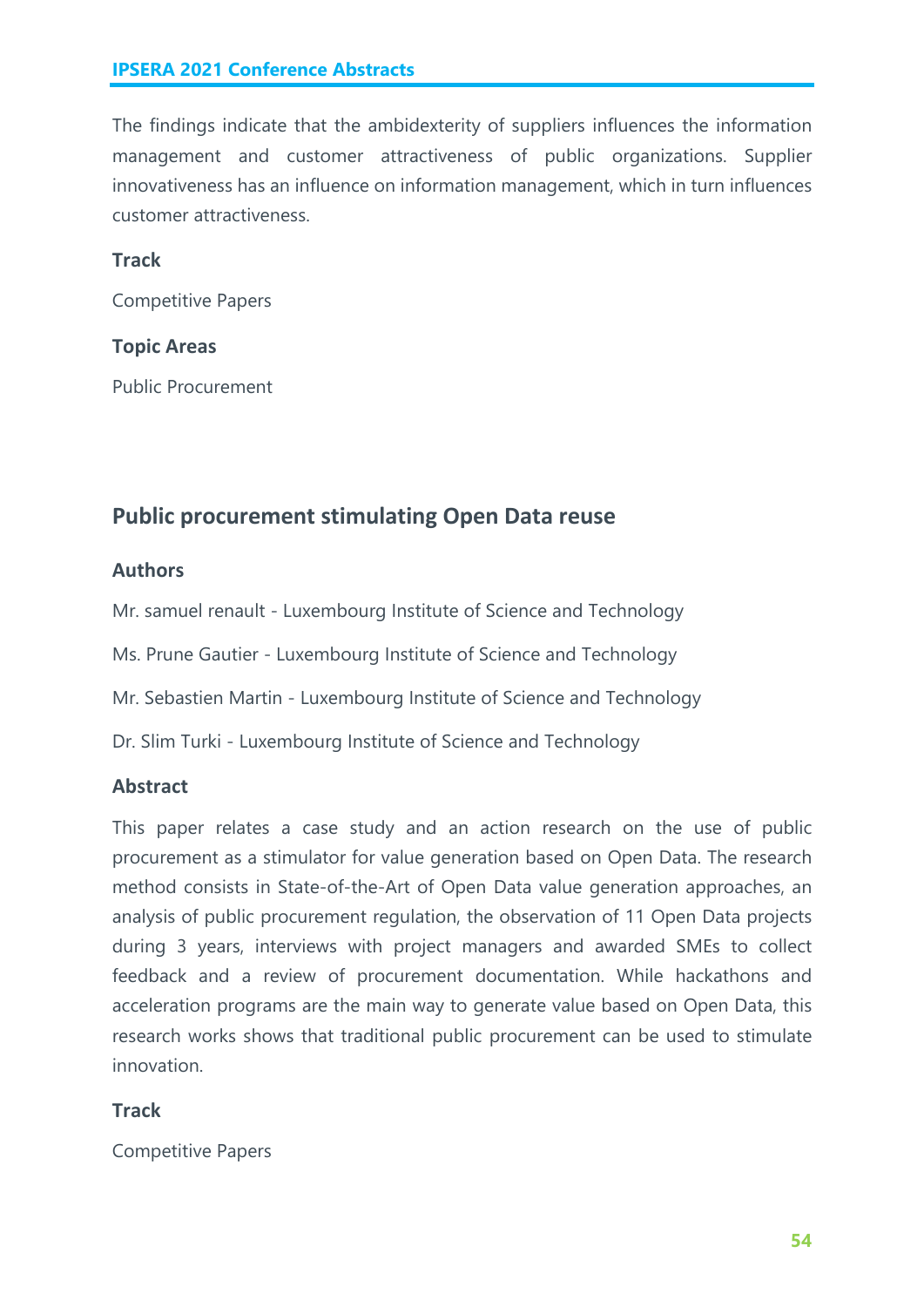#### **Topic Areas**

Technology and Digitalization, Public Procurement

# **Purchasing and Supply Management Research: A text-mining network analytics perspective**

#### **Authors**

Dr. Robert Suurmond - Maastricht University

Prof. Finn Wynstra - Rotterdam School of Management, Erasmus University

Mr. André Vermeij - Kenedict Innovation Analytics

Mr. Erick Johan Haag - Rotterdam School of Management, Erasmus University

#### **Abstract**

Purchasing and Supply Management (PSM) as an academic field has seen a major development in terms of its maturing status, wider topical focus, and increasing methodological rigor as well as variety. We examine research on purchasing and supply management in the form of 3477 journal publications from the period 1995- 2019, by means of network analytics. Using text-mining of abstracts, we identify 37 clusters of publications. Based on high-scoring noun phrases and expert review, we provide content-based labels for these clusters and discuss cluster characteristics, in particular the prevalence of disciplines and journals and of specific authors.

#### **Track**

Competitive Papers

#### **Topic Areas**

Networks, Other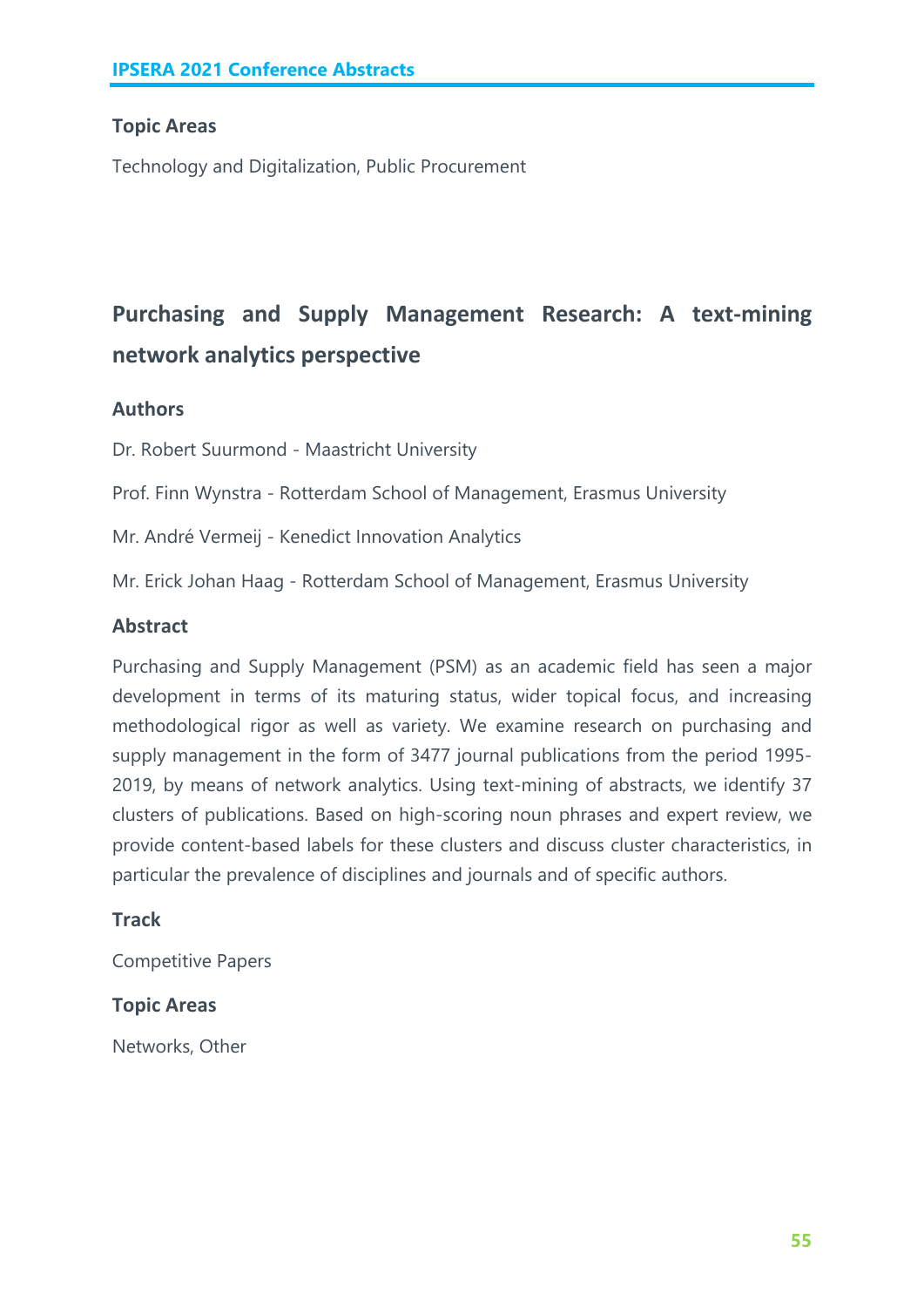# **Purchasing and supply management skills and competences for innovation and sustainability: an initial framework**

# **Authors**

Mrs. Murielle Francillette - ESSCA School of Management

Mrs. Murielle Francillette - ESSCA School of Management

Dr. Katia picaud bello - ESSCA School of Management

Dr. Volker Koch - Gra

Prof. Holger Schiele - University of Twente

# **Abstract**

This paper provides a theoretical framework of specific PSM competences needed for innovation and sustainability. The sources of the framework are academic literature reviews and analysis of practice-oriented sources such as job advertisements for PSM, sustainability manager positions, innovation managers and a combination of sustainability purchasing and innovation purchasing. Findings indicate the two streams are running in parallel. We contribute to the literature by opening the so far black box "innovation purchaser" and "sustainability purchaser", identifying a dozen of special skills needed for each. We also provide insights to merge the two roles and enable a fulfilment of the Porter-hypothesis.

# **Track**

Competitive Papers

# **Topic Areas**

Purchasing Competence, Sustainability, Other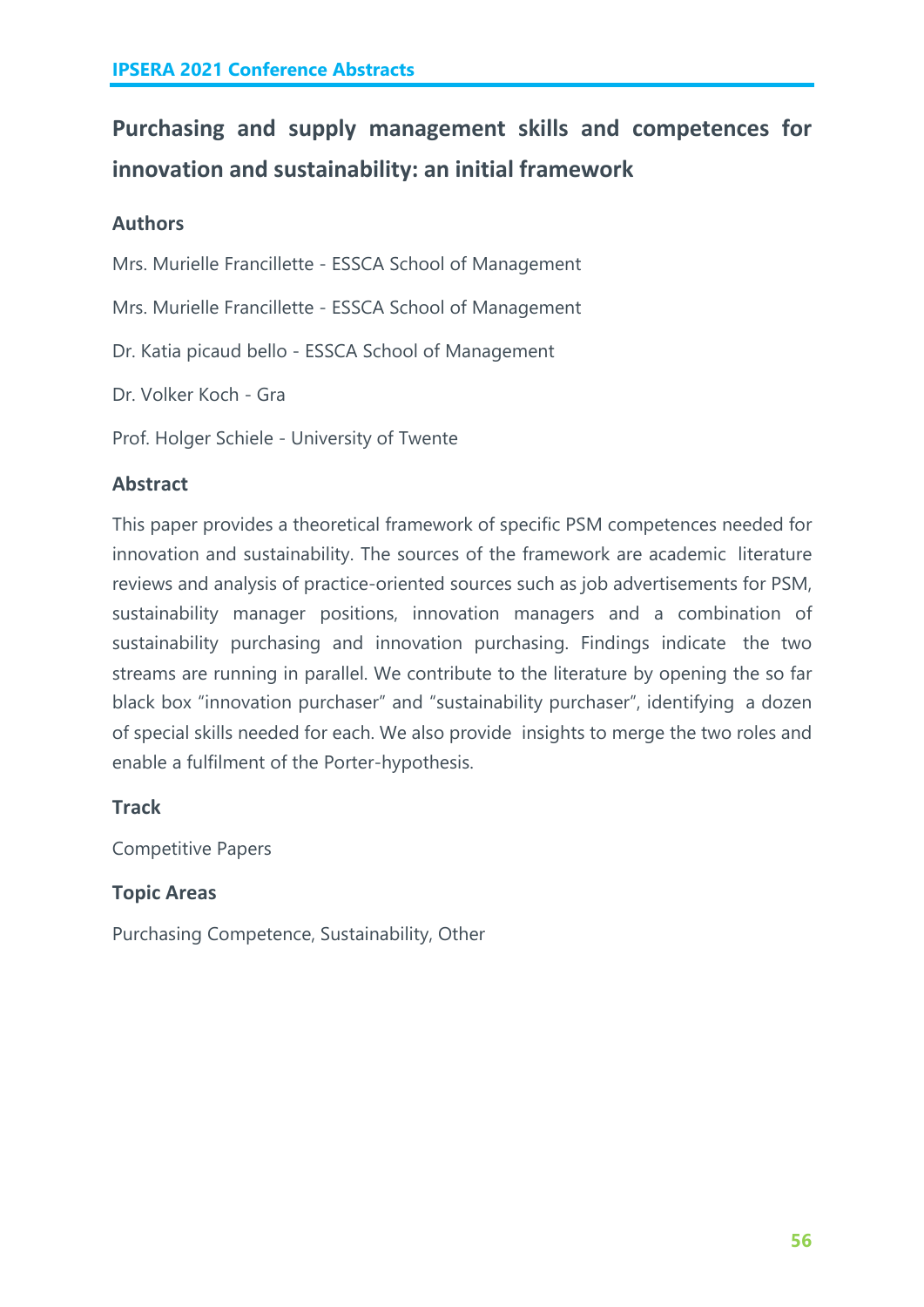# **Purchasing in the area of Innovation and Sustainability: A Study into Current and Future Competences**

# **Authors**

Dr. Volker Koch - Graz University of Technology

Mr. Klaas Stek - University of Twente

Dr. Katia picaud bello - ESSCA School of Management

# **Abstract**

*This research aims to find current and future competences for purchasing professionals in the area of sustainability and innovation. Quantitative and qualitative methods were used: a survey and expert discussions. The survey participants rated their current innovation sourcing and sustainability competence levels. The expert discussions focused on future competences. In both studies common grounds were found (e.g. legal, innovation and sustainability knowledge; interpersonal skills and creativity.) whereas the expert discussions newly identified "out of the box thinking for radical innovation", "startup management" and "self-development" competences. It is essential that purchasers open up themselves and think different for change to come.*

# **Track**

Competitive Papers

# **Topic Areas**

Purchasing Competence, Sustainability

# **Recontextualizing information sharing in supply chains 4.0: evidence from the European automotive industry**

# **Authors**

Mrs. Giovanna Culot - University of Udine

# Dr. Guido Orzes - Free University of Bozen-Bolzano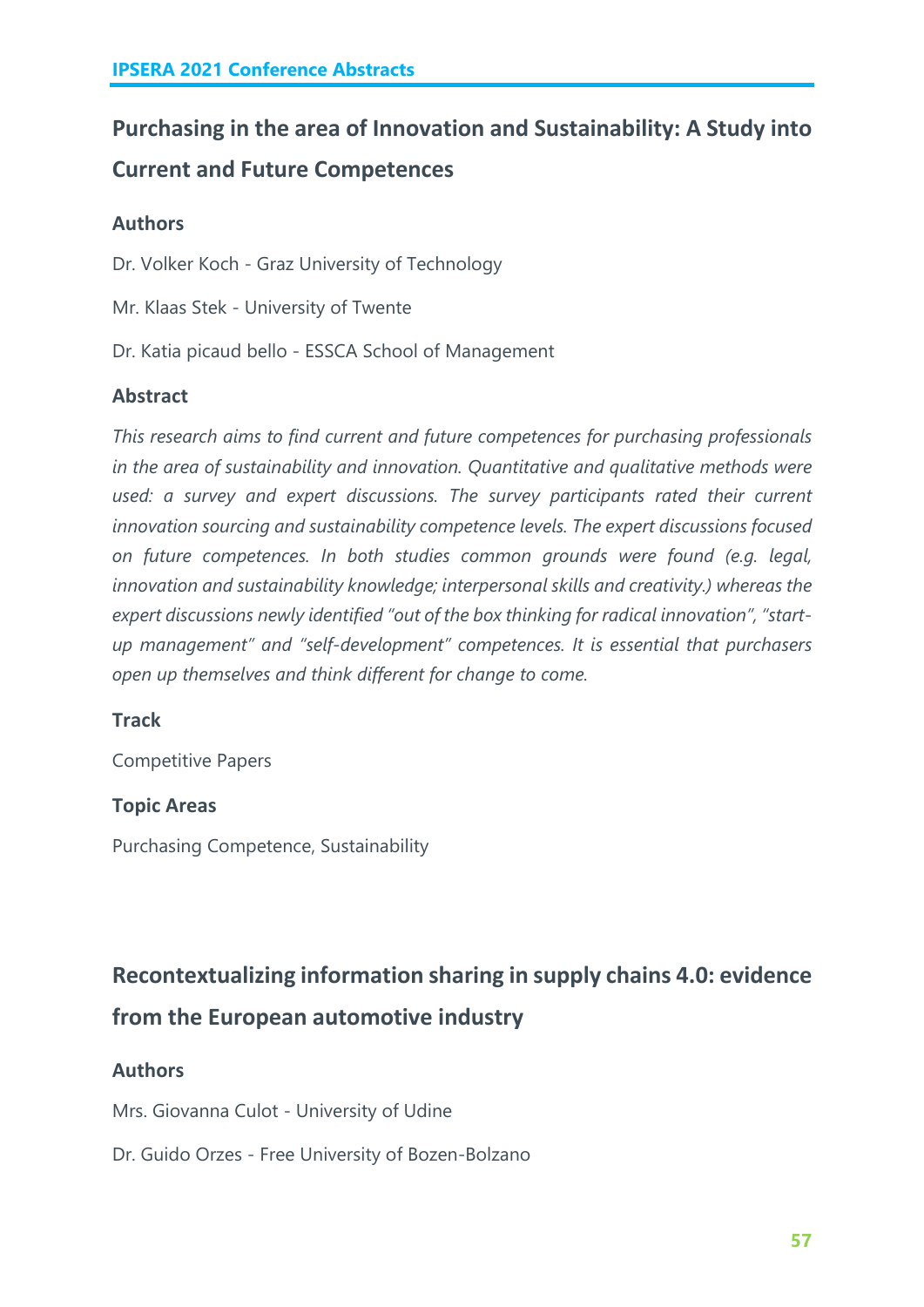Prof. Marco Sartor - University of Udine

Prof. Guido Nassimbeni - University of Udine

#### **Abstract**

Information sharing has a long-lived history in supply chain management research. Despite the promise of tangible benefits, previous studies have raised doubts about its real practice. Over the last few years, digital technologies have increased dramatically the opportunities for data generation, storage, analysis and access. Few studies have investigated whether these opportunities relate to a new stance on information sharing. This paper develops a case study analysis within automotive extended supply chains. Results show that – alongside already theorized dynamics – new trends can be seen at the horizon requiring scholars to rethink some assumptions underpinning existing frameworks.

#### **Track**

Working Papers

#### **Topic Areas**

Technology and Digitalization, Transparency, Traceability, Visibility

# **Resilience through supply ecosystems**

#### **Authors**

Mr. Christopher Münch - Friedrich Alexander Universität

Mr. Emanuel Marx - Friedrich Alexander Universität

Prof. Evi Hartmann - Friedrich Alexander Universität

Prof. Martin Matzner - Friedrich Alexander Universität

#### **Abstract**

COVID-19 is an example of supply chain disruption and illustrates how vulnerable existing supply chains are. Fundamental restructuring is necessary to ensure the robustness and resilience of supply chains in the future. The transformation of supply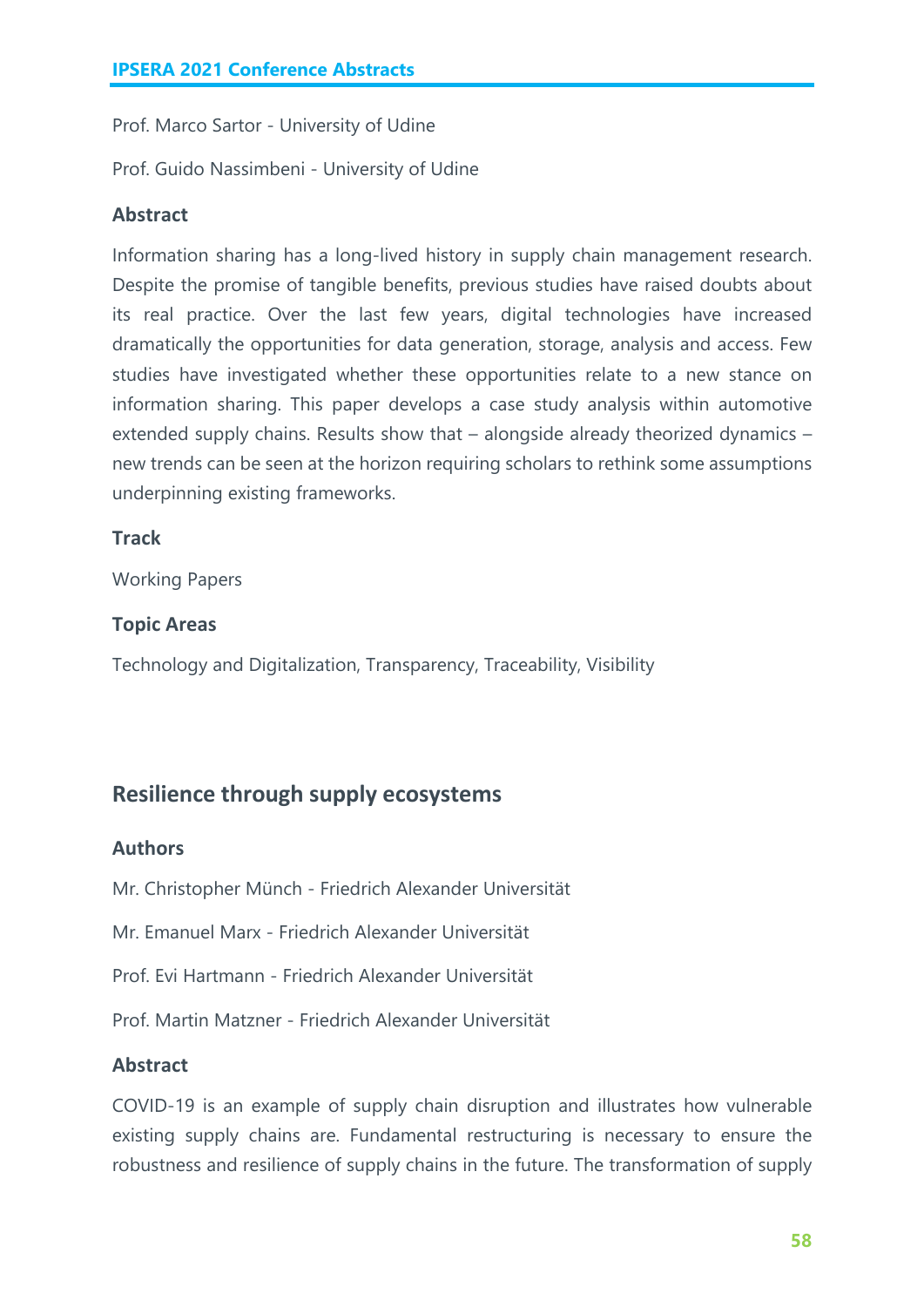chains into ecosystems enables increased resilience but is associated with challenges. This working paper addresses this issue and examines the resulting challenges within a supply chain ecosystem by conducting a multiple case study. The results show that the actors' roles will change, which will lead to challenges, especially in the internal organization of the operator and the coupling to the customer.

# **Track**

Working Papers

# **Topic Areas**

Technology and Digitalization, Networks, Transparency, Traceability, Visibility, Buyer-Supplier Relationships

# **Rethinking business models and CSR during a crisis: View on supply chain relationships**

# **Authors**

Dr. Anne Söderman - University of Vaasa

Dr. Päivi Jokela - University of Turku

# **Abstract**

The study focuses on scrutinizing the interplay between business model, corporate social responsibility, and buyer-supplier relationships during a crisis. The study also aims at demonstrating how CSR is perceived in relation to the business models and risk management. Data based on interviews will be collected in SMEs in Finland, Israel, and Spain. The study contribute to theory building in both business model and CSR literature by increasing understanding about the link between them in the context of buyer-supplier relationships. Moreover, the study introduces best practices, responding to the call for conducting empirical research on CSR in the context of SMEs.

# **Track**

Working Papers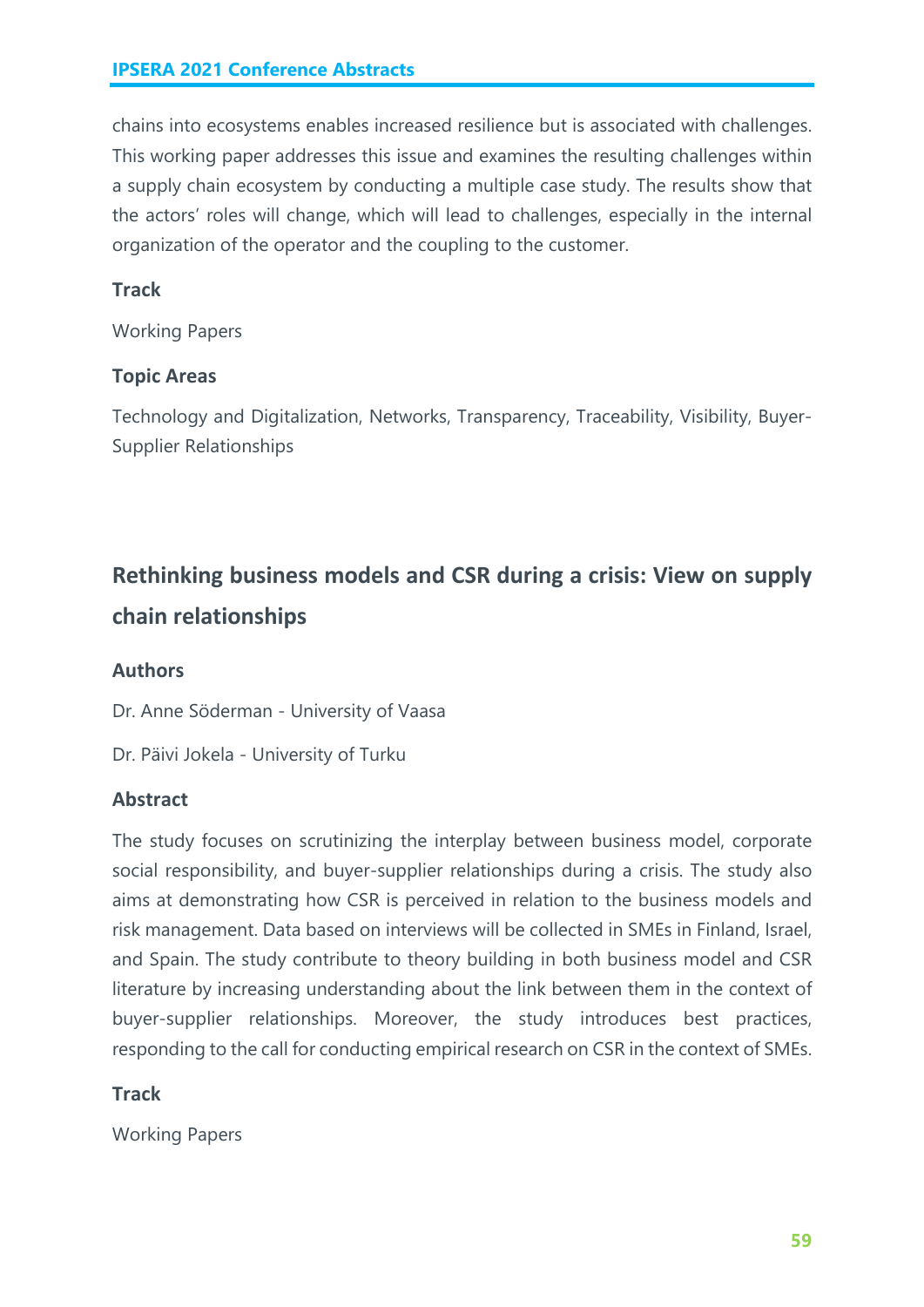# **Topic Areas**

Sustainability, Networks, Buyer-Supplier Relationships

# **Re-thinking Desert-Locust Emergency Operations Supply-Chain In the age of worldwide pandemics**

# **Authors**

Mr. Davide Blancato - Food Agriculture Organization (FAO)

# **Abstract**

This paper will introduce first the Desert Locust crises recurring supply-chain challenges faced by FAO. Then, it will present the specific context of the still ongoing, crisis, and how the Covid-19 Word-wide Pandemic affected the supply chain. Finally, it will explain how FAO had to adjust its initial sourcing and supply-chain strategy, developed in Jan 2020, to the new context determined by the Pandemic. This analysis will support three concrete proposals, which are the ultimate objective of this essay, for possible reinforcement of DL emergency supply-chain setup and FAO's possible future role to support governments facing new Locust crisis.

# **Track**

Competitive Papers

# **Topic Areas**

Sustainability, Technology and Digitalization, Projects, Public Procurement, Humanitarian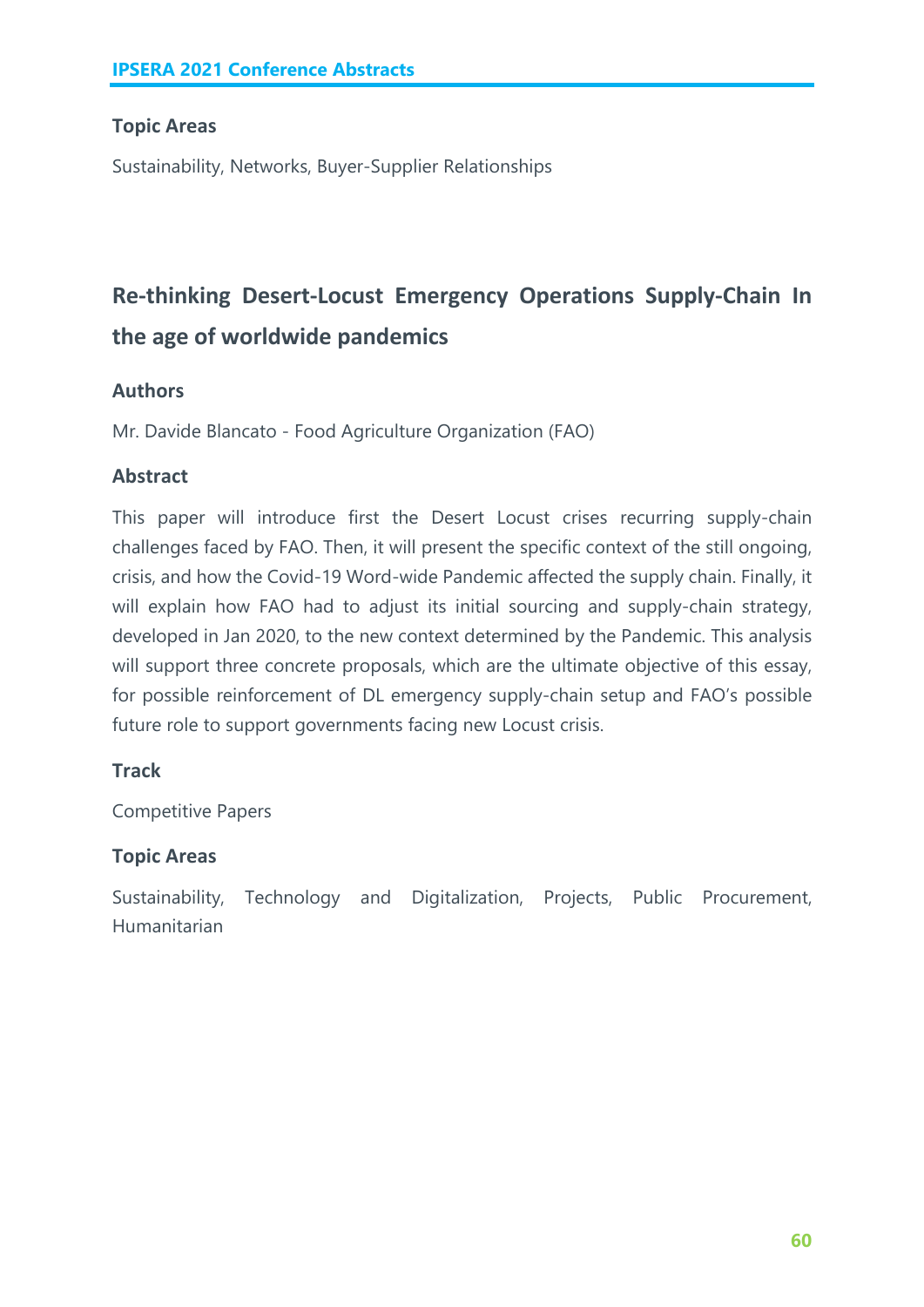# **Reverse Logistics Capabilities and Supply Chain Performance in Ugandan Pharmaceutical Industry**

### **Authors**

Ms. Zam Namweseza - Abacus parenteral drugs Ltd / Kyambogo University

Dr. Charles Ndandiko - Kyambogo University

Dr. Peter Obanda - Kyambogo University

### **Abstract**

Efficient reverse logistics in pharmaceutical industry is essential for the proper management of returns and recalls as medicines are high-value products critical to the health of consumers and protection of the environment. In this study we establish the effect of reverse logistics capabilities on supply chain performance in Uganda's pharmaceutical industry. We randomly selected pharmaceutical companies in the central region. Three capability constructs namely, information management systems, process formalization and flexibility, were established to significantly affect supply chain performance. However, hierarchical regression found no significant moderating effect of top management support between reverse logistics capabilities and supply chain performance.

#### **Track**

Competitive Papers

#### **Topic Areas**

Purchasing Competence, Healthcare, Transparency, Traceability, Visibility, Other

# **RPA improves procurement process and support digital transformation**

#### **Authors**

Mr. Fabio Fontes - Universität Twente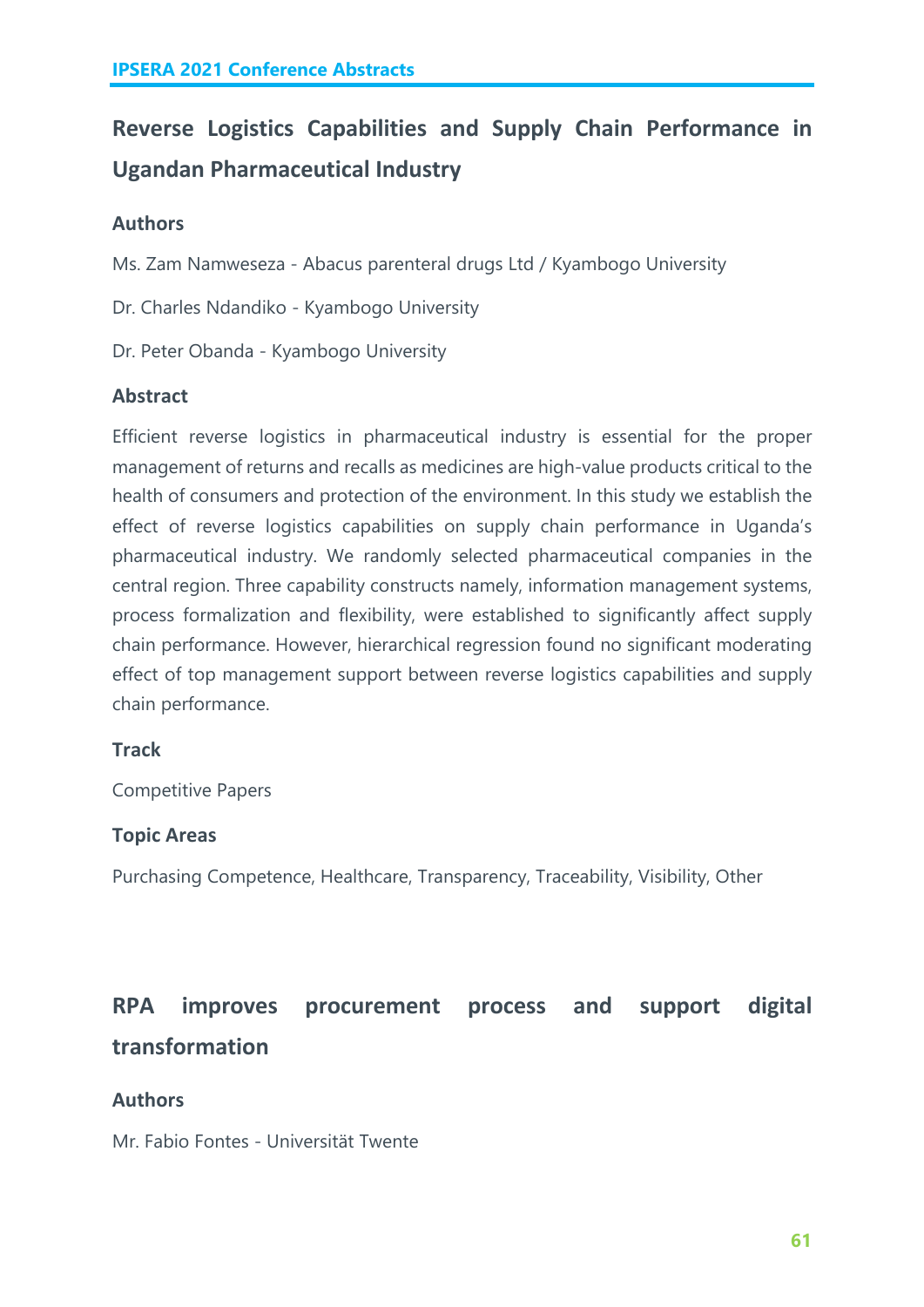Prof. Holger Schiele - University of Twente

#### **Abstract**

The intention of this paper is to support procurement professionals on practical RPA (Robotic Process Automation) implementation and contribute further for the digital road map and applicable science for procurement. The research scope starts analysing catalogue system prices update process after negotiations and reach a future price management fully automatic scenario in a pharmaceutical company in Brazil. The main finding concentrates on RPA efficiency as an application if proper implemented and how DSR (Design Science Research) methodology can contribute to the digital transformation by addressing an opportunity or problem through artefacts generating useful guides and new scientific knowledge.

#### **Track**

Working Papers

#### **Topic Areas**

Technology and Digitalization

# **Self-perceived Gender Differences in Purchasing**

#### **Authors**

Mr. Klaas Stek - University of Twente & Graz University of Technology

Ms. Tess Bijl - University of Twente

Dr. Aldis G. Sigurðardóttir - University of Twente

#### **Abstract**

*Females account for only 12 per cent of the CPOs in Europe, which raises questions regarding gender differences and performance among purchasing and supply (chain) management (PSM) professionals. This study found that gender differences in competence levels depend on age or stage of life; no gender differences of purchasers in their twenties and fifties are found. However, in their thirties and forties, females assess*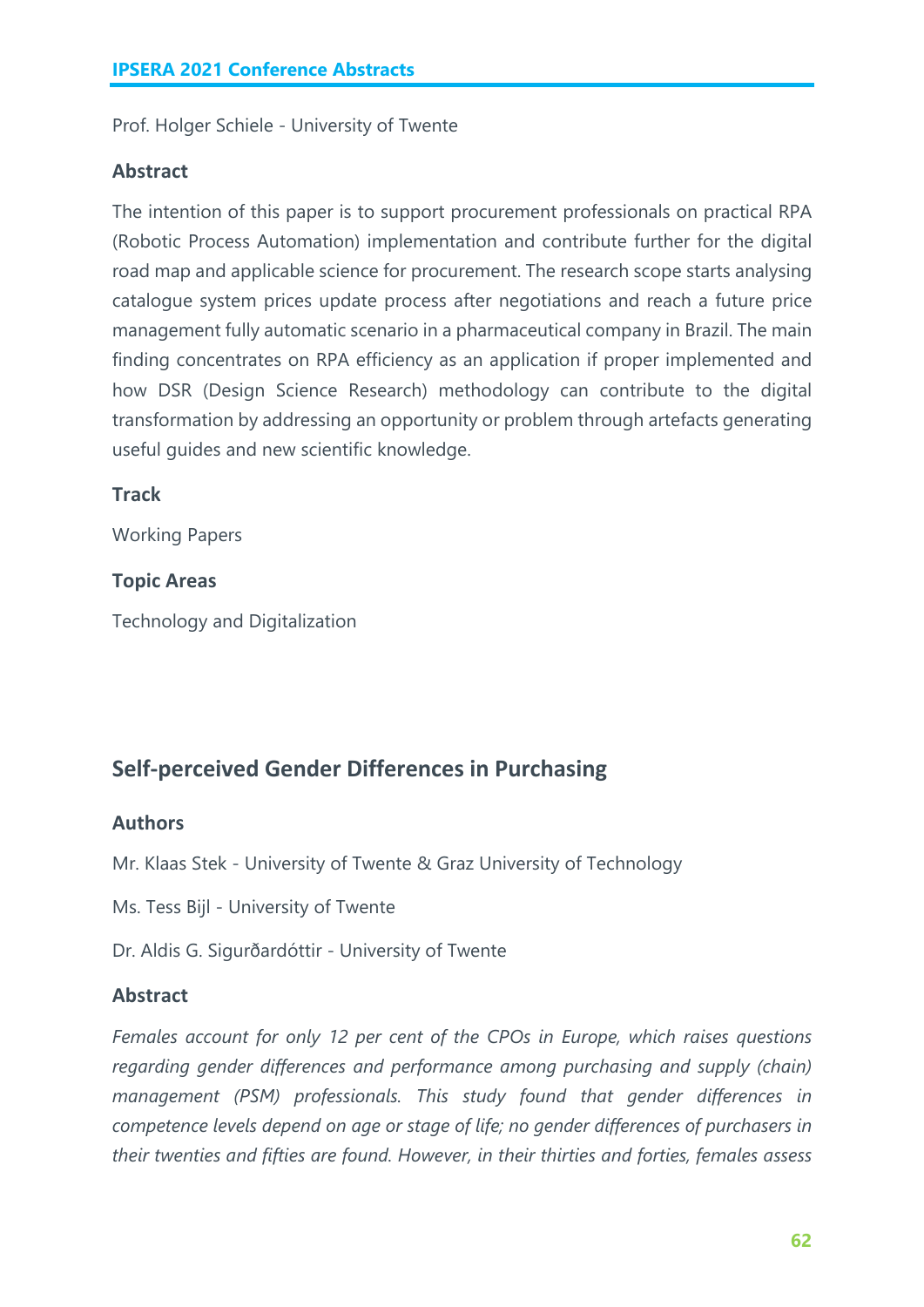*themselves significantly lower on several competences than males. This study emphasises diversifying and nurturing the female PSM work staff to answer the "talent war", which both leads to competitive advantages.*

### **Track**

Competitive Papers

#### **Topic Areas**

Purchasing Competence

# **Social Accountability 8000 discontinuation and the implementation of alternative initiatives**

### **Authors**

Ms. Irene Marcuzzi - Università degli Studi di Udine

Dr. Guido Orzes - Free University of Bozen-Bolzano

Prof. Guido Nassimbeni - University of Udine

# **Abstract**

Several initiatives exist today to aid companies in operating in a socially sustainable way and to signal this commitment to their stakeholders. Out of these, SA8000 stands out as a global social management standard (Koster et al., 2018). Despite a forecasted certification growing trend, data reveal many certified firms are abandoning SA8000. This aspect remains still unexplored.

This study will contribute to the existing debate by conceptually providing a theoretical advancement towards the reasons that drive companies in discontinuing SA8000, and by shifting the focus to the firms that choose not to renew their certification (Mosgaard and Kristensen, 2020).

#### **Track**

Working Papers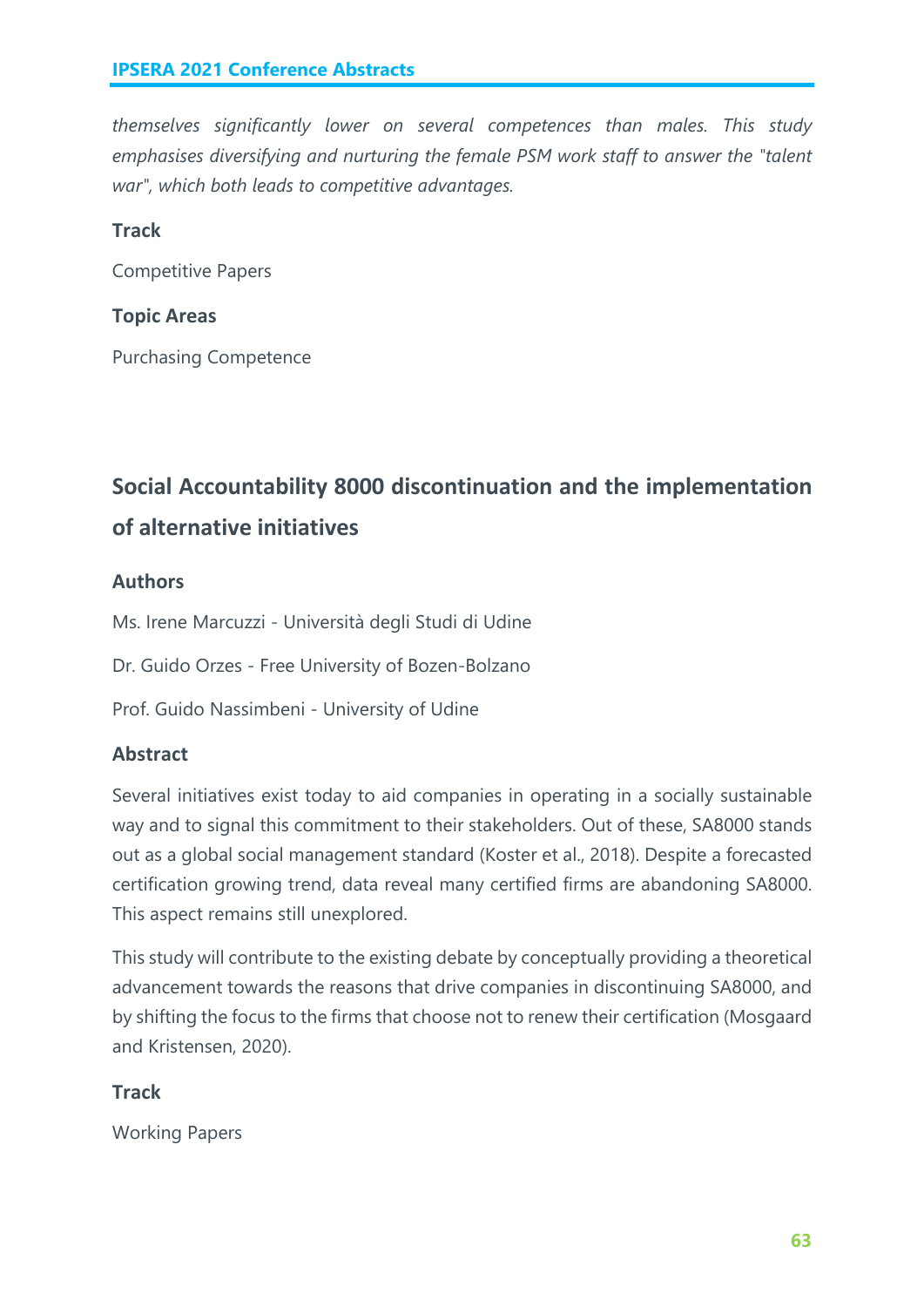#### **Topic Areas**

Sustainability

# **Sourcing Online Review Services - Differences in Preference Structures between Online Retailers and Traditional Companies**

#### **Authors**

Prof. Tatjana König - Saarland Business School, htw saar, Saarbrücken

Ms. Nika Hein - Saarland Business School, htw saar, Saarbrücken

Ms. Vivien Nimsgern - Esch Brand Consultants

#### **Abstract**

Increasingly companies are challenged by complex sourcing decisions. This paper focuses on the value exchange between suppliers and companies sourcing online review services. Conjoint analysis is used to measure preference structures for these services in two company surveys ( $n_1$  = 135 online retailers,  $n_2$ =115 traditional companies). Results show that price is the most, and communication channels the second most important criterion in both segments. Value contributions differ significantly for individual channels and for individual suppliers. Service providers in this field need to know the preference structures of different customer segments in order to design and price their offers accordingly.

#### **Track**

Competitive Papers

#### **Topic Areas**

Sustainability, Services, Buyer-Supplier Relationships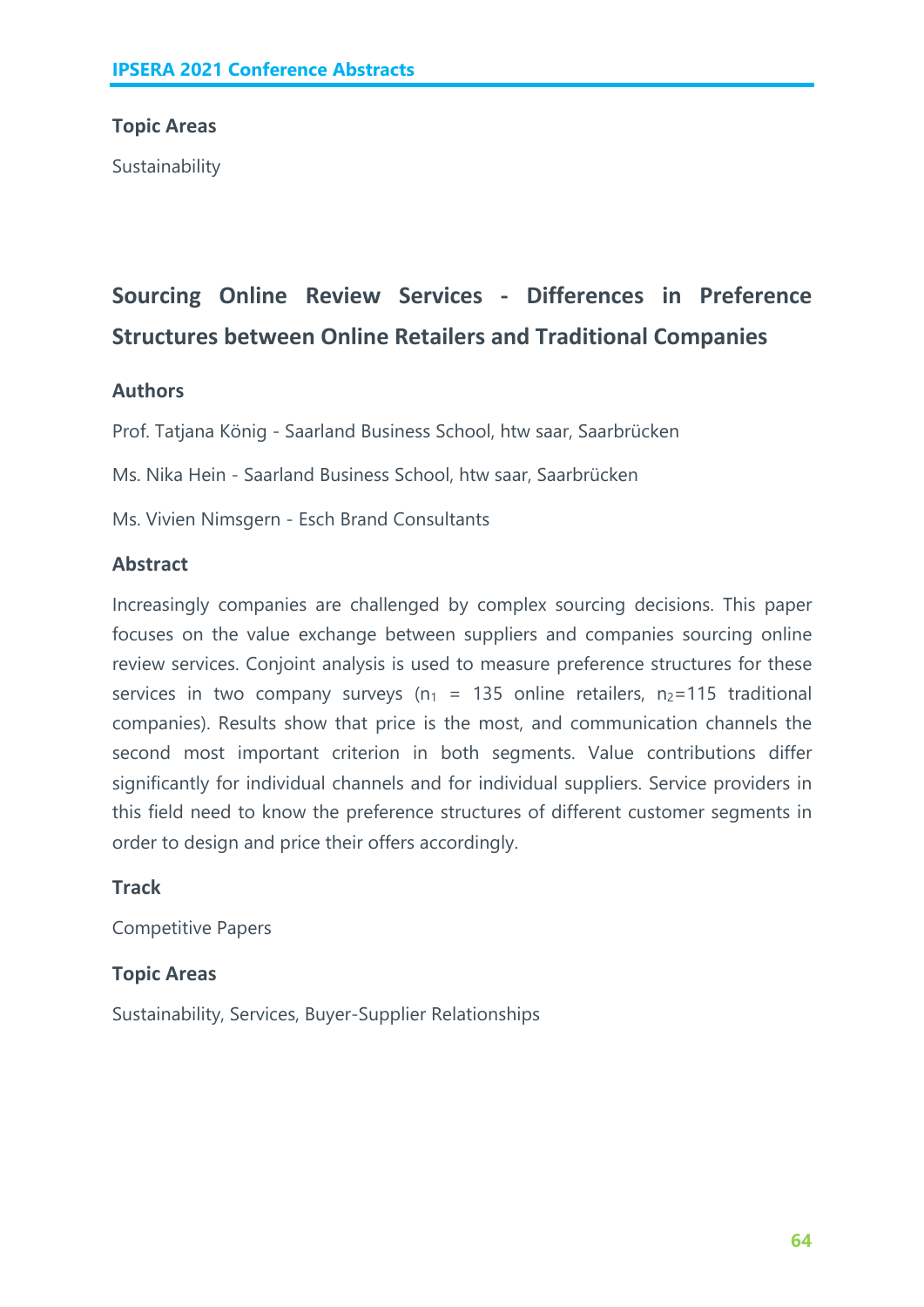# **Strategic Cost Management from a Purchasing Perspective: Development of a conceptual research framework**

# **Authors**

Mr. Moritz Brandstetter - Procurement Working Group, Bundeswehr University Munich

Prof. Christian von Deimling - Universität der Bundeswehr München

Prof. Michael Essig - Universität der Bundeswehr München

# **Abstract**

This paper explores strategic cost management from a purchasing and supply management perspective. The supply side of any organization is gaining increasing attention as companies focus on their core competencies and see potential in outsourcing goods and services. Hence there is a need to assess, plan, and control the down-stream part. A problematizing literature indicates weaknesses on the conceptual stage and a lack of holistic research. A conceptual research framework is proposed, and the paper offers first empirical evidence from two research streams for the presumed linkage between strategic cost management and purchasing and supply management.

# **Track**

Working Papers

# **Topic Areas**

Supply Chain Finance, Purchasing Competence, Networks, Transparency, Traceability, Visibility

# **Strategy of supply chain finance selection for working capital optimization**

# **Authors**

Ms. Anastasiia Ivakina - Graduate School of Management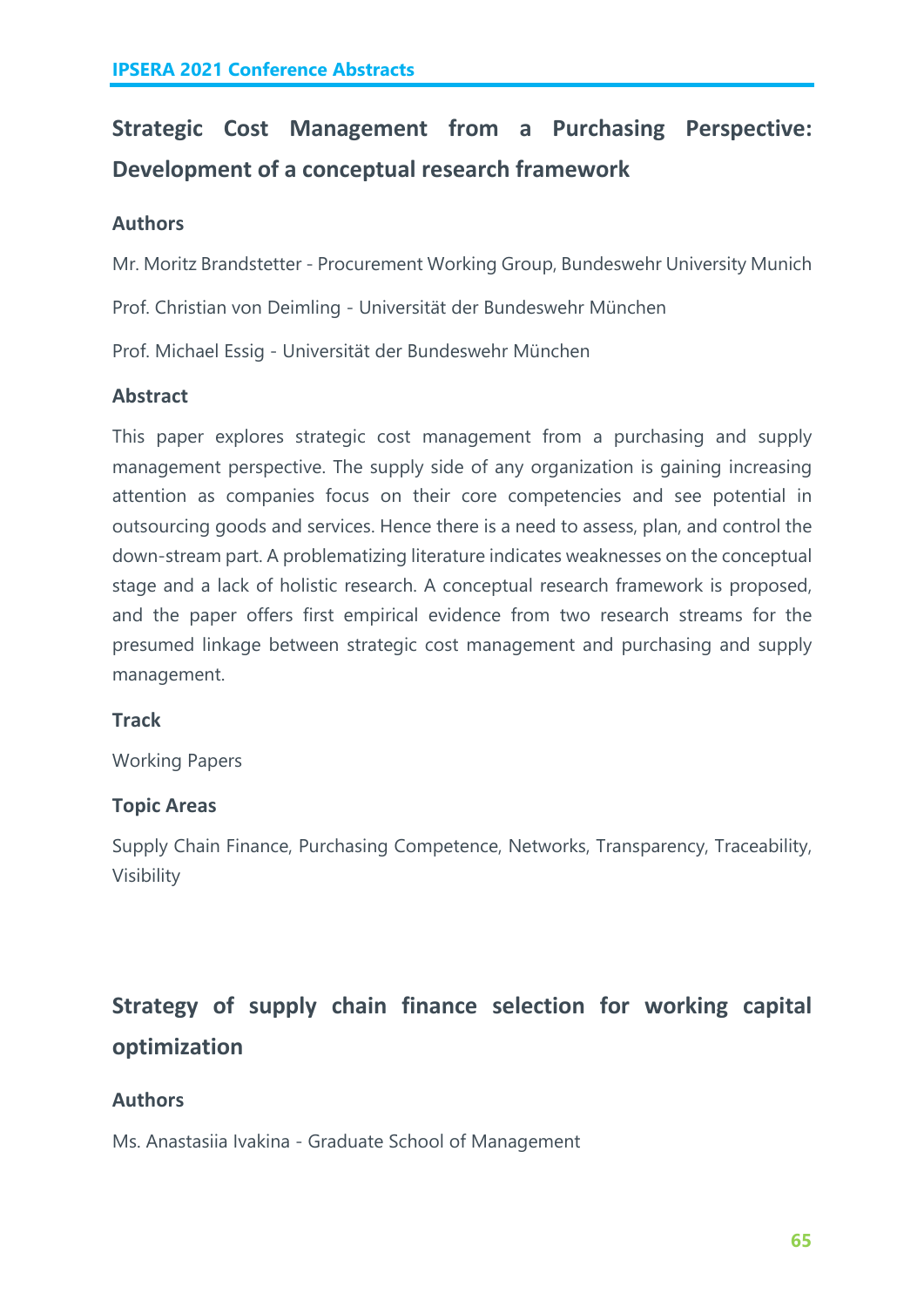Prof. Nikolay Zenkevich - Graduate School of Management

Ms. Yana Kuzmina - Graduate School of Management

# **Abstract**

The study addresses the problem of companies facing the critical need for liquidity and profitability improvement by developing models and algorithms for joint working capital management (WCM) through supply chain finance (SCF) instruments selection and further adoption for the case of the three-stage supply chain. Firstly, a sequential application of models provides optimal working capital levels for minimal total SC financial costs on working capital under the specific constraints, including liquidityprofitability tradeoff and individual costs on working capital maintenance. Secondly, it clearly identifies ways to achieve minimal total SC costs on working capital and higher liquidity.

# **Track**

Competitive Papers

# **Topic Areas**

Supply Chain Finance, Buyer-Supplier Relationships

# **Supplier Diversity in Brazilian Firms**

# **Authors**

Prof. Priscila Miguel - FGV-EAESP

Prof. Maria José Tonelli - FGV EAESP

Prof. Cristiane Biazzin - Northern Kentucky University

Ms. Vittoria Loviscek - FGV EAESP

# **Abstract**

This paper aims to empirically investigate how buying companies in Brazil are implementing volunteered supplier diversity program. This study identified enablers and barriers for such initiatives based on interviews with buyers, suppliers, and third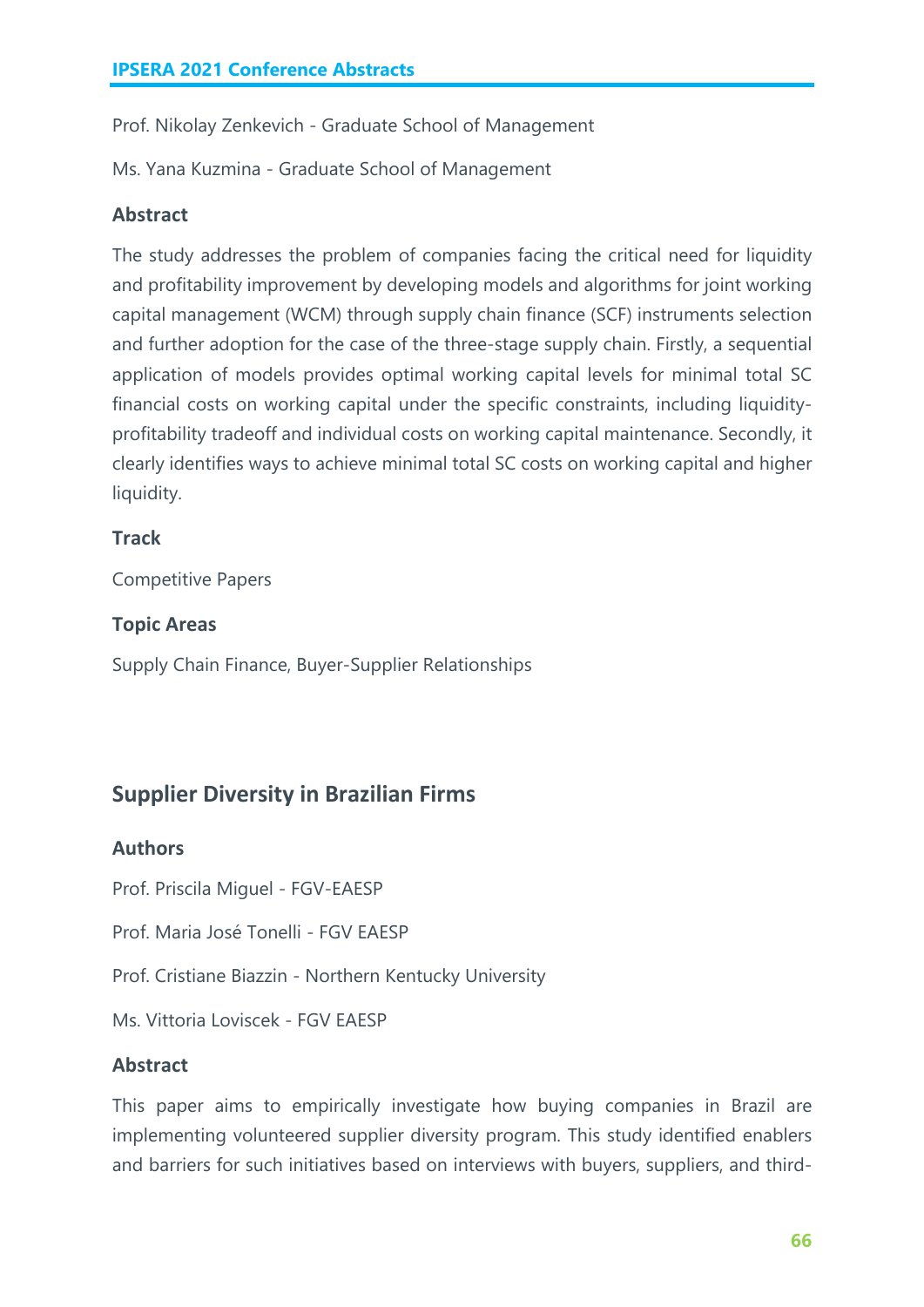party organizations based on interviews with companies' representatives, minorities suppliers and NGOs. Among others, our findings provide evidence that while an organizational culture of diversity and customer-focus motivate organizations, the barriers are mostly related to buyers' profile, lack of a clear guideline, lack of qualified minority suppliers and prejudice.

#### **Track**

Competitive Papers

#### **Topic Areas**

Sustainability

# **Supplier Performance Measurement for Embedded Software Projects in Automotive Industry: Developing a conceptual research framework.**

#### **Authors**

Mrs. Maria Hannewald - Universität der Bundeswehr München

Prof. Christian von Deimling - Universität der Bundeswehr München

Prof. Michael Essig - Universität der Bundeswehr München

#### **Abstract**

In today's cars, software runs engines, controls safety features, entertains passengers and connects each car to mobile and GPS networks. The employed software is the result of complex software development projects that are often realized by a multitude of software supplier networks. In order to secure the success of those software development projects, it seems necessary for OEMs to not only exercise a dyadic supplier performance measurement but to extend it to a supplier network level. Against this background, a conceptual research framework is developed to systematize the research field of supplier (network) performance measurement for embedded software development projects.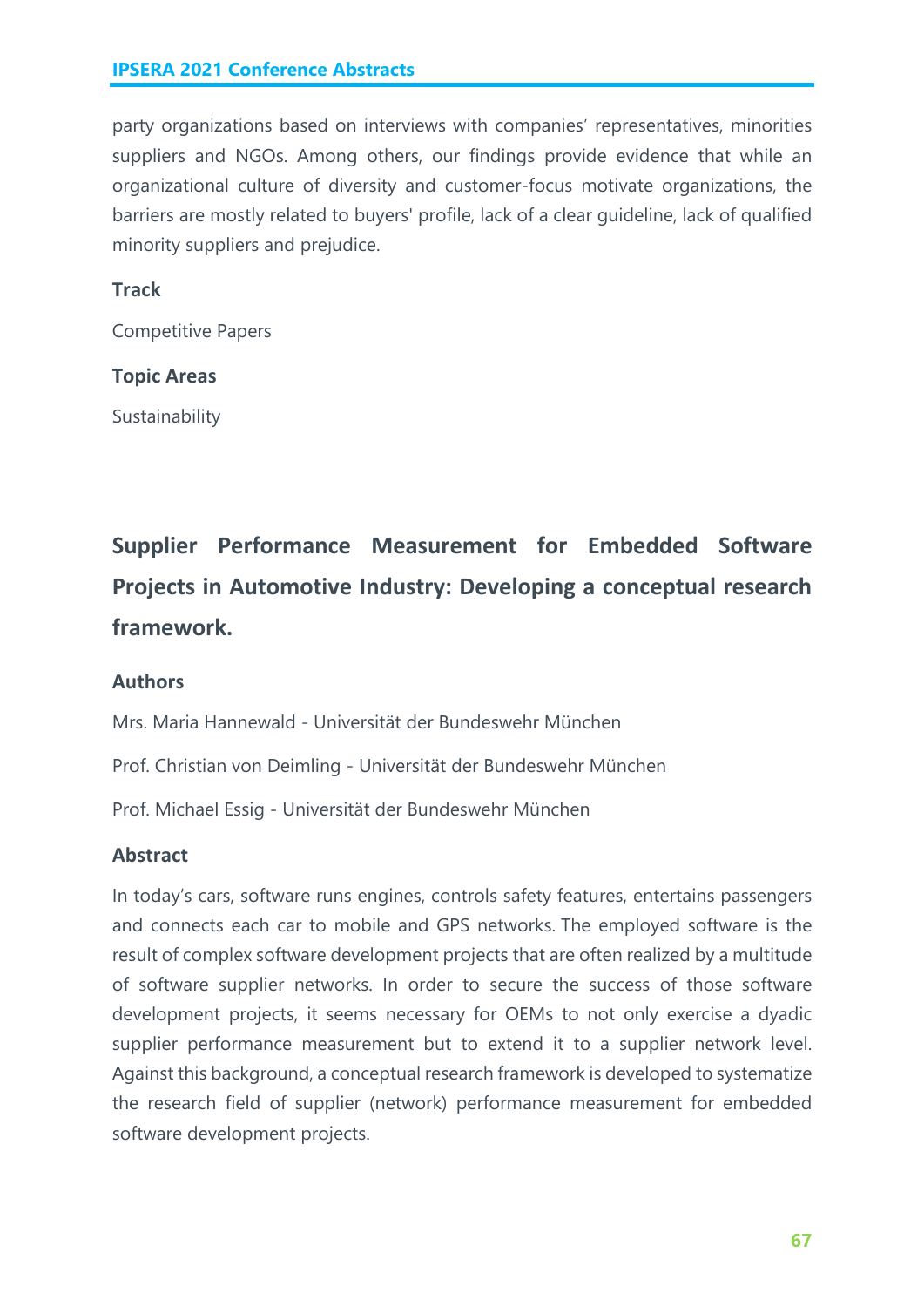# **Track**

Competitive Papers

### **Topic Areas**

Technology and Digitalization, Networks, Buyer-Supplier Relationships

# **Supplier selection with a "lottery" component - Empirical analyses of rank reversal**

# **Authors**

Mr. Gijsbert Engh - University of Twente Mr. Yoran Nijenhuis - University of Twente Prof. Fredo Schotanus - Utrecht University

Prof. Jan Telgen - University of Twente

# **Abstract**

Relative scoring methods are often used in supplier selection models. A disadvantage of relative methods is the possibility of rank reversal: a changed order in supplier ranking after removal or entrance of another bid. We show how often this can occur based on a large dataset. After adding fictional losing bids, in 1 out of 5 tenders rank reversal occurs. In simulations without adding bids, for curved relative methods rank reversal can occur in 1 out of 7 to 1 out of 25 tenders in common circumstances. We argue that such methods should not be used in public procurement.

# **Track**

Competitive Papers

# **Topic Areas**

Public Procurement, Other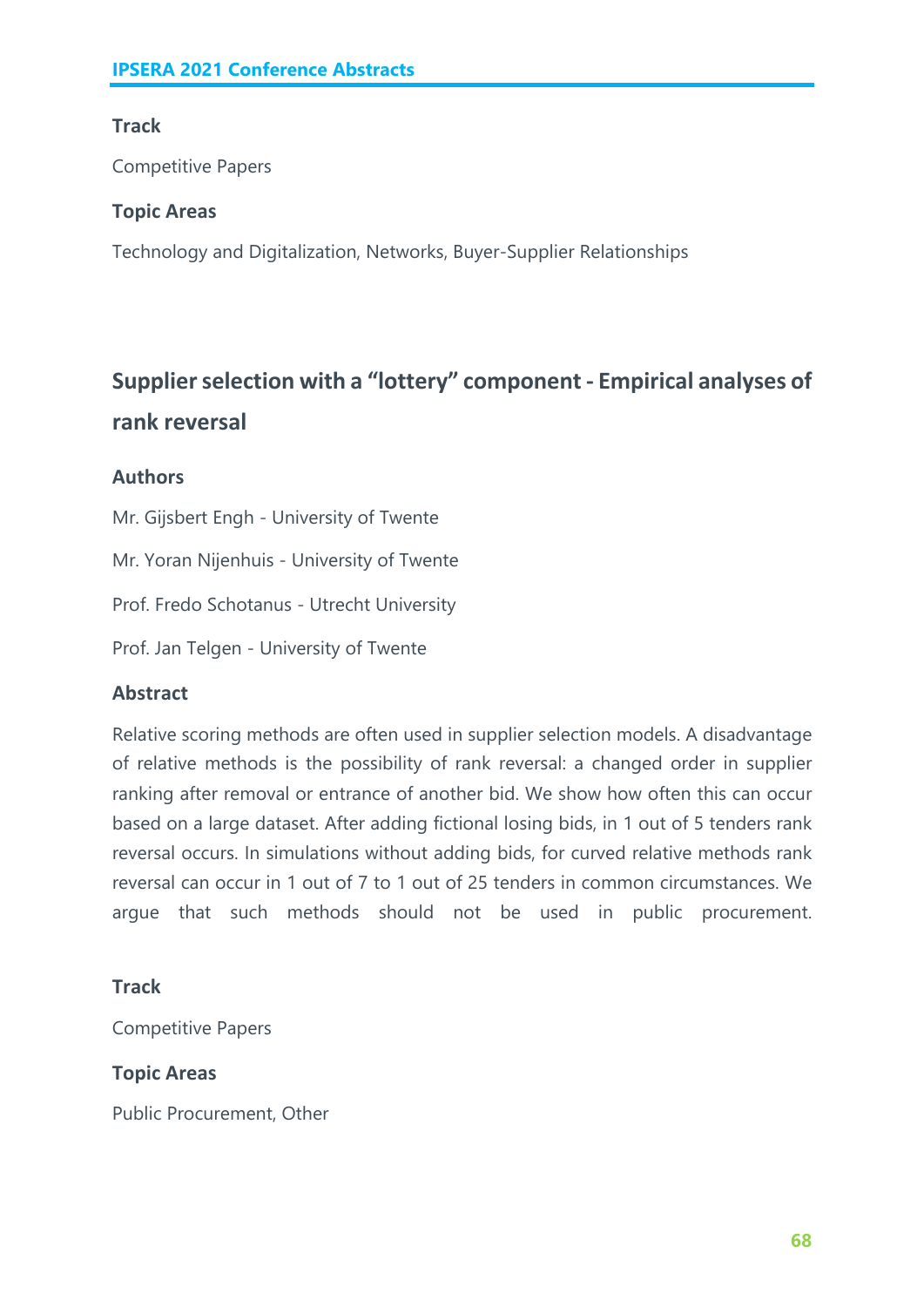# **Suppliers' Roles in Sustainability in Early Product Development Phases**

### **Authors**

Mr. Benjamin Groeneveld - University of Twente

Ms. Shantal Kartoidjojo - University of Twente

Ms. Paulien Kuiper - University of Twente

Mr. Dolf Reineman - University of Twente

Mr. Klaas Stek - University of Twente

#### **Abstract**

Firms depend on suppliers in early product development phases regarding sustainability. Governments introduce due diligence requirements legislation; firms are held accountable for violations by upstream suppliers. This study identifies five supplier roles in early product development phases in sustainability: the suppliers' role as a 1) knowledge source, 2) co-creator, 3) innovator, 4) moderator, and 5) disseminator. Traditionally, suppliers provide knowledge by supplying sustainabilityoriented innovative solutions or co-creators to co-develop new green products. Relatively new are overarching moderating roles when contributing to environmental practices and performance and the disseminator role in which the supplier communicates the focal firm's sustainability standards upstream.

#### **Track**

Competitive Papers

#### **Topic Areas**

Sustainability, Buyer-Supplier Relationships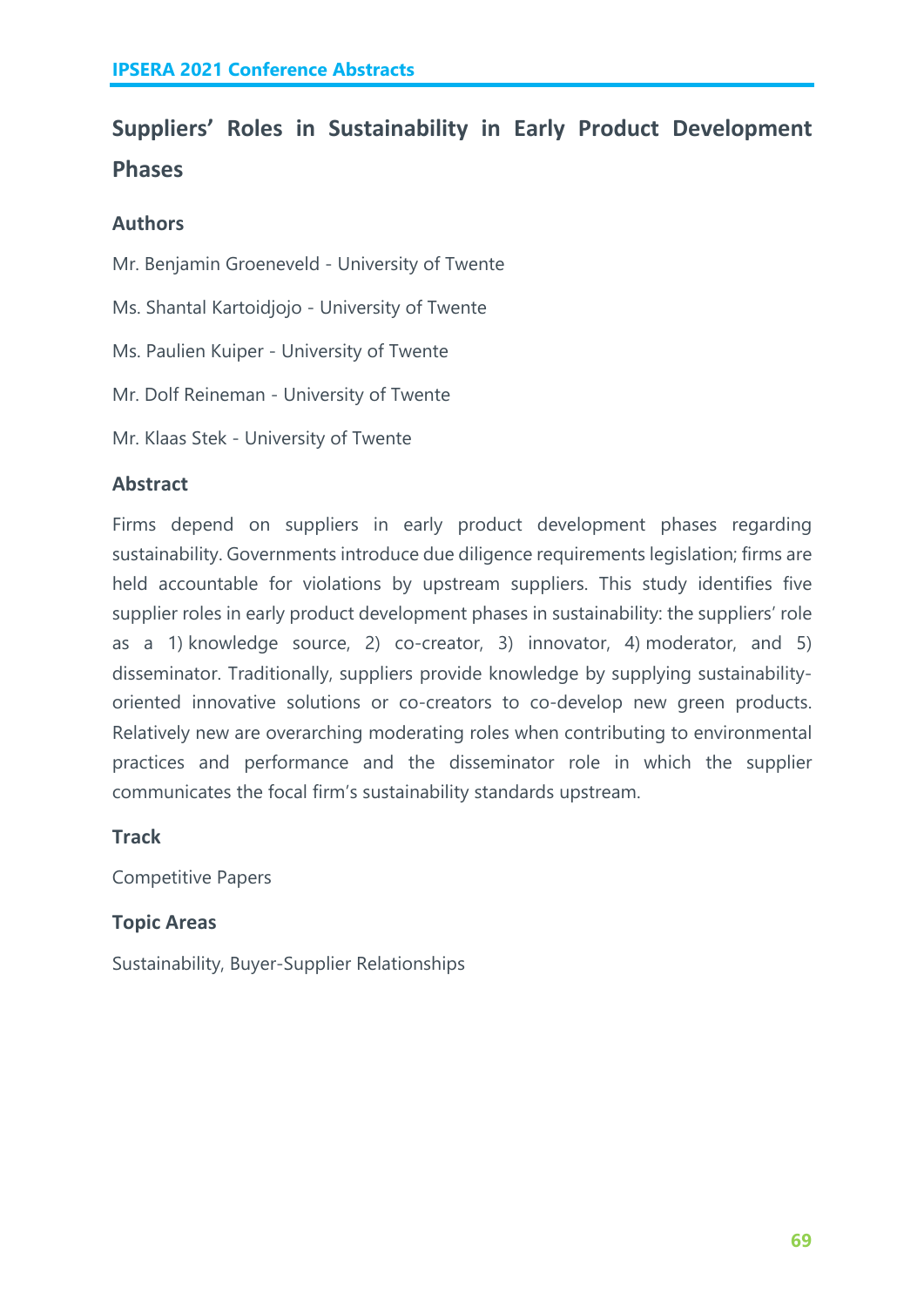# **Supplier willingness to engage in outcome-based contracts in a multi-party setting**

# **Authors**

Mrs. Anna Nikulina - Rotterdam School of Management, Erasmus University

Prof. Finn Wynstra - Rotterdam School of Management, Erasmus University

# **Abstract**

Performance-based contracts (PBC) research accumulated substantial knowledge on reward design and ways to reduce outcome uncertainty. However, it primarily looks at buyer-supplier dyads, while suppliers often depend on their sub-suppliers for outcome creation. Through a comparative case study, we identify how PBCs can be designed in a multi-party setting in such a way that (sub)suppliers are motivated to accept the contract, despite low outcome attributability and high financial risks. We find that both contractual and relational governance affect supplier motivation. Our study adds to the knowledge on PBC in multi-party settings, and to the more fine-grained understanding of relational governance.

# **Track**

Competitive Papers

# **Topic Areas**

Networks, Projects, Buyer-Supplier Relationships, Other

# **Supply base taxonomy: A geographical analysis in the textile-fashion industry**

# **Authors**

Dr. Albachiara Boffelli - University of Bergamo

Mr. Sebastian Birolini - University of Bergamo

Dr. Mattia Cattaneo - University of Bergamo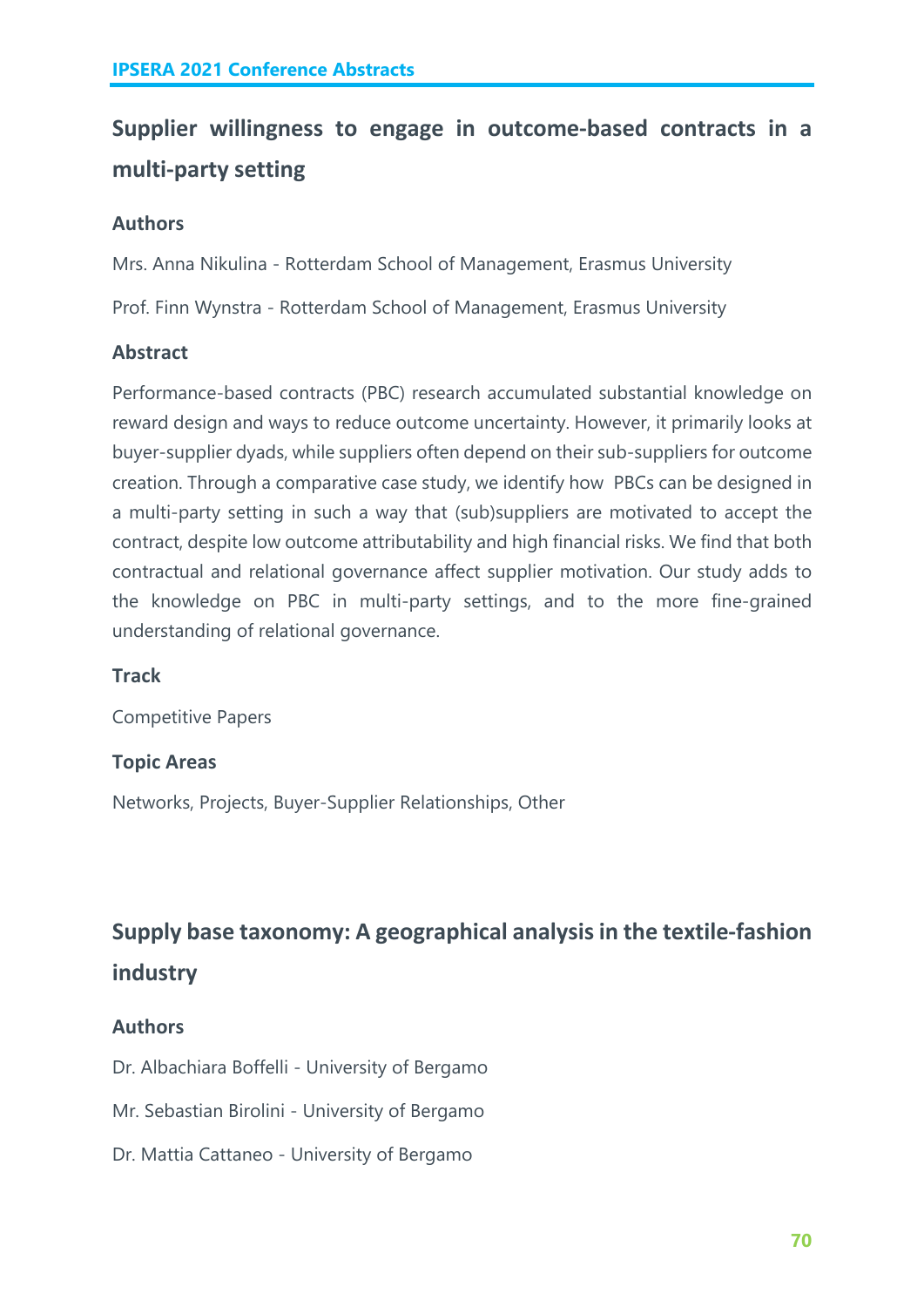Prof. Matteo Kalchschmidt - University of Bergamo

#### **Abstract**

In the last decades, industries have been characterized by a growing supply chain expansion towards international locations. Among others, the textile-fashion industry has been increasingly characterized by a global presence, with multinational companies acting as focal firms. In this study, we aim to investigate whether the geographical distribution of the supply base can play a crucial role in ensuring firms a competitive advantage within today dynamic and globalized markets. By analysing the supply base of 50 focal firms in the textile-fashion industry, we find two archetypes of supply base and link them with end-market characteristics and performance results.

#### **Track**

Working Papers

#### **Topic Areas**

Networks, Transparency, Traceability, Visibility

# **Supply Chain Finance: delivering on its promises? A post-adoption supplier perspective**

#### **Authors**

Mr. Christiaan de Goeij - Windesheim University of Applied Sciences

Dr. Luca Mattia Gelsomino - Windesheim University of Applied Sciences

Prof. Federico Caniato - Politecnico di Milano

Mrs. Antonella Moretto - Politecnico di Milano

Dr. Michiel Steeman - Windesheim University of Applied Sciences

#### **Abstract**

In Supply Chain Finance (SCF) literature there is a knowledge gap on post-adoption research. In this study, we do stage research wherein we use data from both before and after adoption to explore how the adoption process of Reverse Factoring (RF) for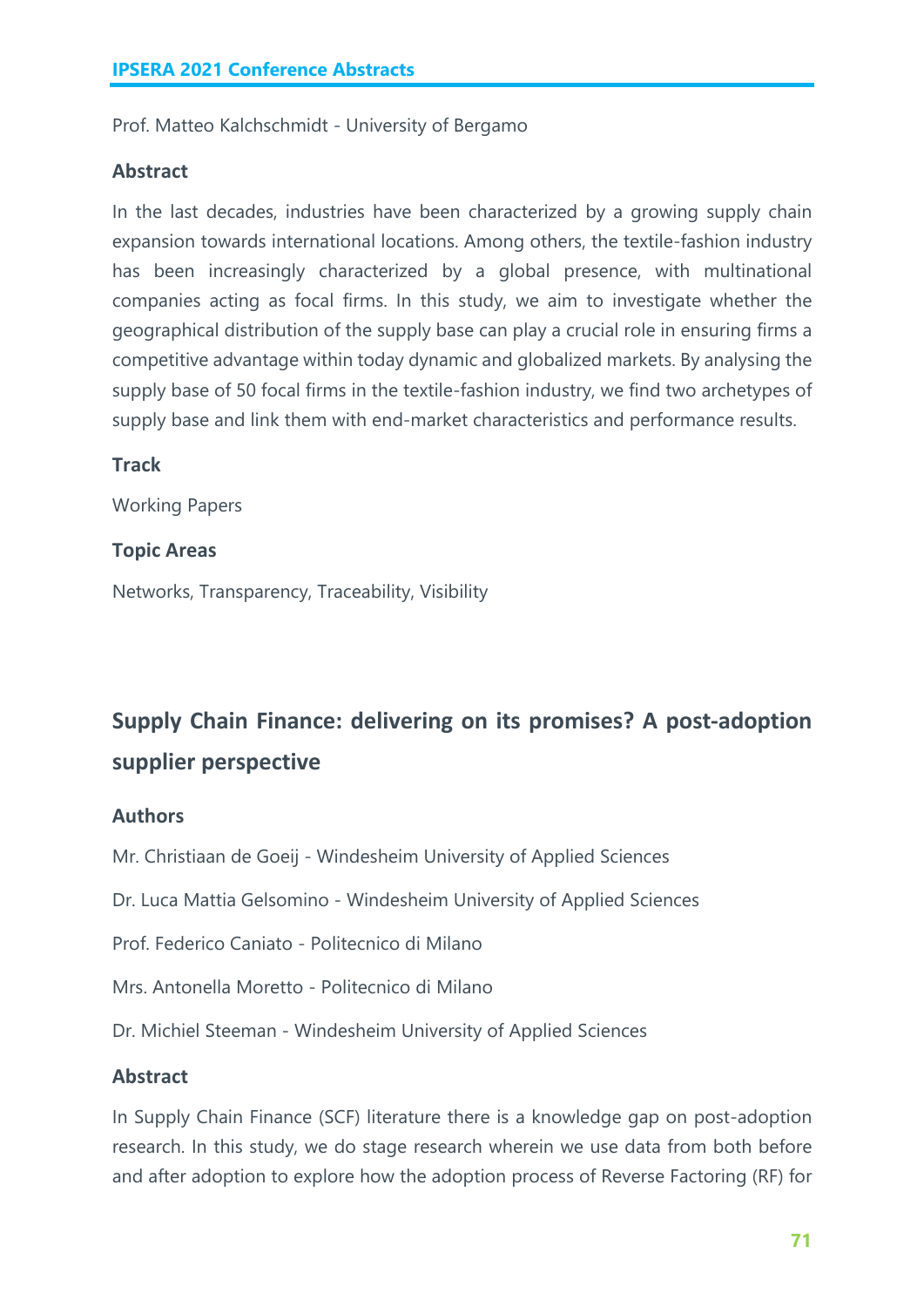suppliers is guided and affected by changes in relevant variables over time. Grounding on Innovation Diffusion Theory (IDT) and SCF literature, this study proposes a novel research model for assessing the advantages and disadvantages of RF for suppliers. Our results show clear differences in perceived benefits of RF for suppliers before and after the adoption.

# **Track**

Working Papers

# **Topic Areas**

Supply Chain Finance, Sustainability, Technology and Digitalization, Transparency, Traceability, Visibility, Buyer-Supplier Relationships

# **Supply chain finance: how do supply chain strategies perform in mitigating supply chain disruption and commodity price volatility risks?**

# **Authors**

Dr. Roberta Pellegrino - Politecnico di Bari

# **Abstract**

Although growing interest in Supply Chain Finance (SCF), it remains an understudied topic in the field of operations and supply chain management. We adopt the supply chain-oriented perspective to investigate how operations and supply chain management decisions, particularly sourcing decisions such as multiple sourcing, may help firms in dealing with two major challenges of SCF, supply chain disruptions and commodity price volatility (CPV). We develop a model that combines a novel problem setting to holistically investigate the effect of multiple sourcing under supply disruptions and price volatility.

# **Track**

Competitive Papers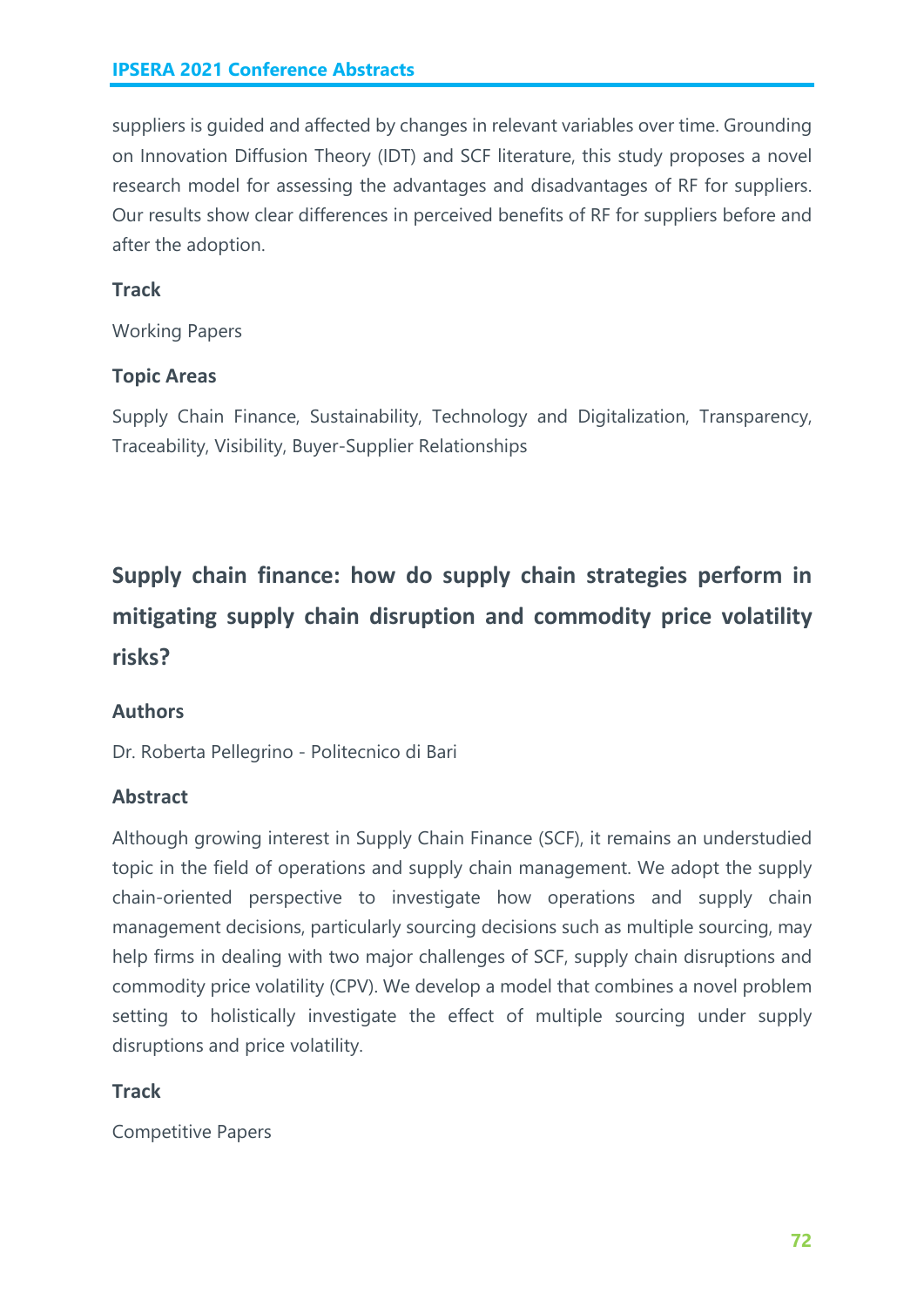# **Topic Areas**

Supply Chain Finance, Other

# **Supply chain management & COVID-19**

#### **Authors**

Prof. Karine Doan - Institut du Management des villes et du territoire, Haute école de gestion Arc

Mr. Mathias Rota - Institut du Management des villes et du territoire, Haute école de gestion Arc

# **Abstract**

The measures put in place in Switzerland and around the world to limit the spread of COVID-19 have profoundly affected supply chains, which have been expanding globally since the 1980s. This unprecedented disruption has exposed the many flaws in today's supply chains. Based on a survey submitted to Swiss SMEs and semi-directive interviews, this exploratory study highlights that vulnerabilities lie primarily in forecasting, volatile customer demands and dependency on suppliers. To overcome this situation, the most efficient measures taken by companies is to strengthen collaboration with stakeholders, increase visibility of the supply chain and build up safety stocks.

#### **Track**

Competitive Papers

#### **Topic Areas**

**Other**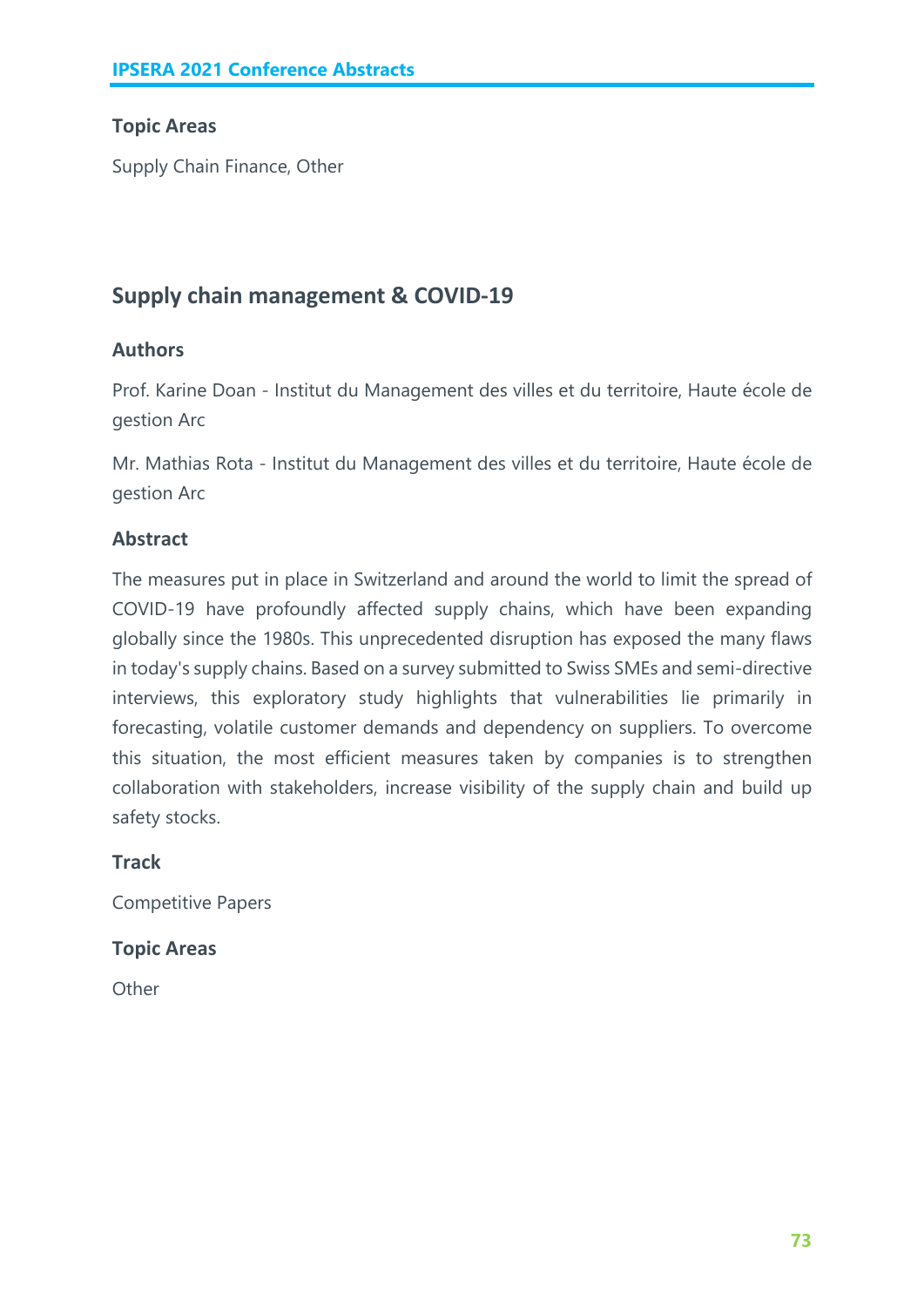# **Supply Chain Resilience during the COVID-19 Pandemic: Learnings from a Multiple Case Study Design**

# **Authors**

Mr. Alexander Spieske - Friedrich-Alexander University Erlangen-Nuremberg

Mr. Maximilian Gebhardt - Friedrich-Alexander University Erlangen-Nuremberg

Mr. Matthias Kopyto - Friedrich-Alexander University Erlangen-Nuremberg

Dr. Hendrik Birkel - Friedrich-Alexander University Erlangen-Nuremberg

# **Abstract**

The COVID-19 pandemic revealed important gaps in companies' risk management and scholars' previous contributions to supply chain resilience literature. We present empirical evidence from a multiple case study design to identify specific supply chain challenges caused by a pandemic and potential mitigation measures. Based on a new supply chain resilience framework, we analyze companies' challenges, countermeasures, and resilience objectives during the COVID-19 pandemic. Furthermore, we perform a cross-case analysis and develop insights on steering supply chains successfully through a pandemic. Our findings reveal that strengthening the existing supply base and leveraging digital technologies are promising mitigation measures in a pandemic.

# **Track**

Working Papers

# **Topic Areas**

Technology and Digitalization, Transparency, Traceability, Visibility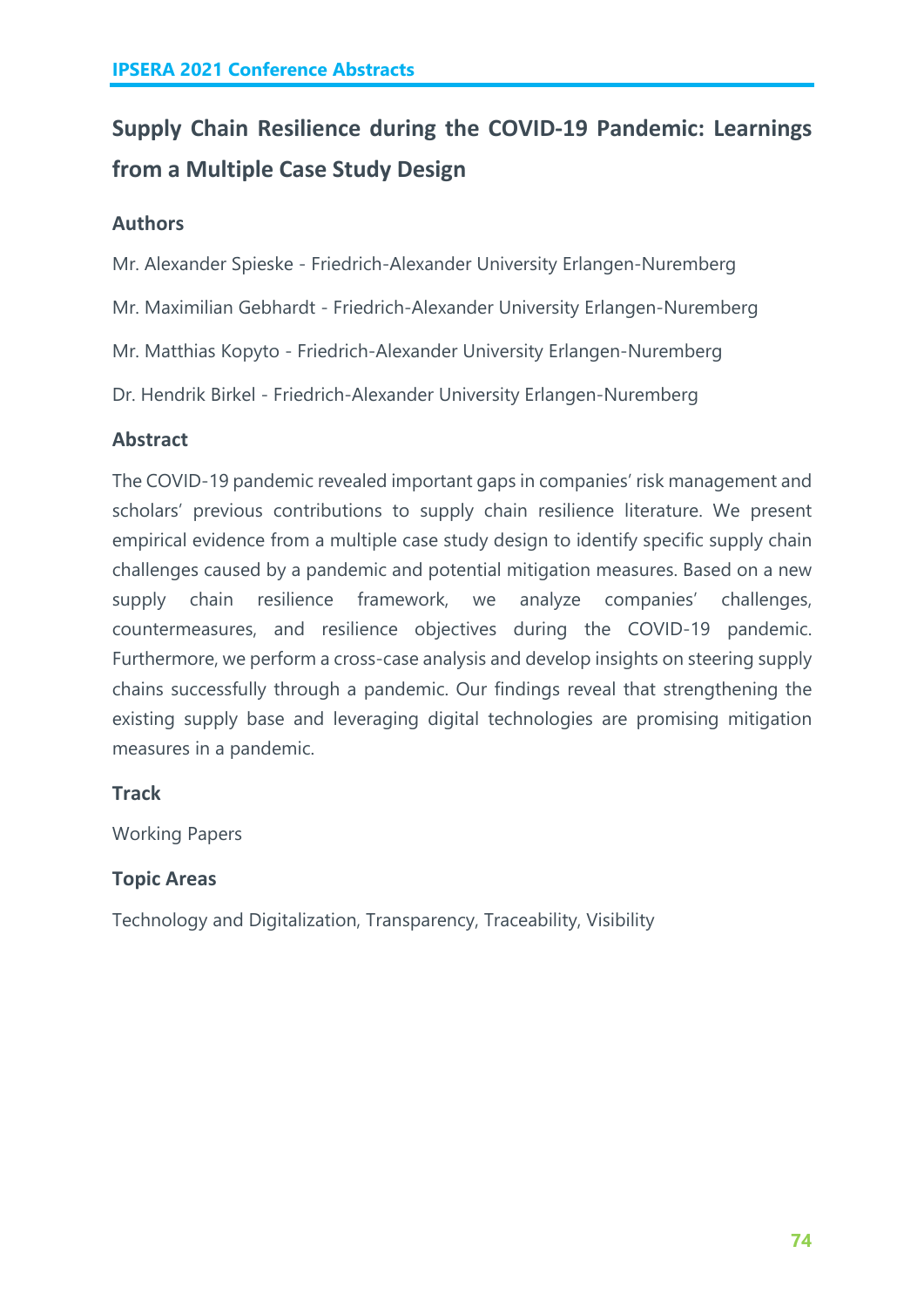# **Supply chains must evolve into supply chain ecosystems: why, and lessons from the COVID-19 pandemic**

# **Authors**

Dr. Godfrey Mugurusi - Department of Industrial Economics & technology management in Gjøvik, Norwegian University of Science and Technology.

# **Abstract**

This paper builds further on the theses of Ketchen Jr et al, (2014) and Millar (2015) that the linearity of term supply chain (SC) omits the nature of complexity many firms face today. In this paper I advance the idea that viewing SCs as ecosystems offers a much better perspective to problems that the SC view has failed to solve over the years. I draw lessons from the COVID-19 pandemic to advance that the SC ecosystems view offers a platform for SC actors to easily collaborate, share resources "equally", and scale up/down their assets which speeds decision-making in SC networks.

# **Track**

Working Papers

# **Topic Areas**

Networks, Transparency, Traceability, Visibility, Buyer-Supplier Relationships

# **Supply chain traceability systems as a governance mechanism to combat agency problems**

# **Authors**

Mr. Rob Glew - University of Cambridge

Dr. Ala Arvidsson - Chalmers University of Technology

# **Abstract**

This paper focuses on the role of 'supply chain traceability system's (SCTS) as a governance mechanism to deal with supplier opportunism and information asymmetry upstream of the supply chains. Building on the tenants of Agency Theory, and the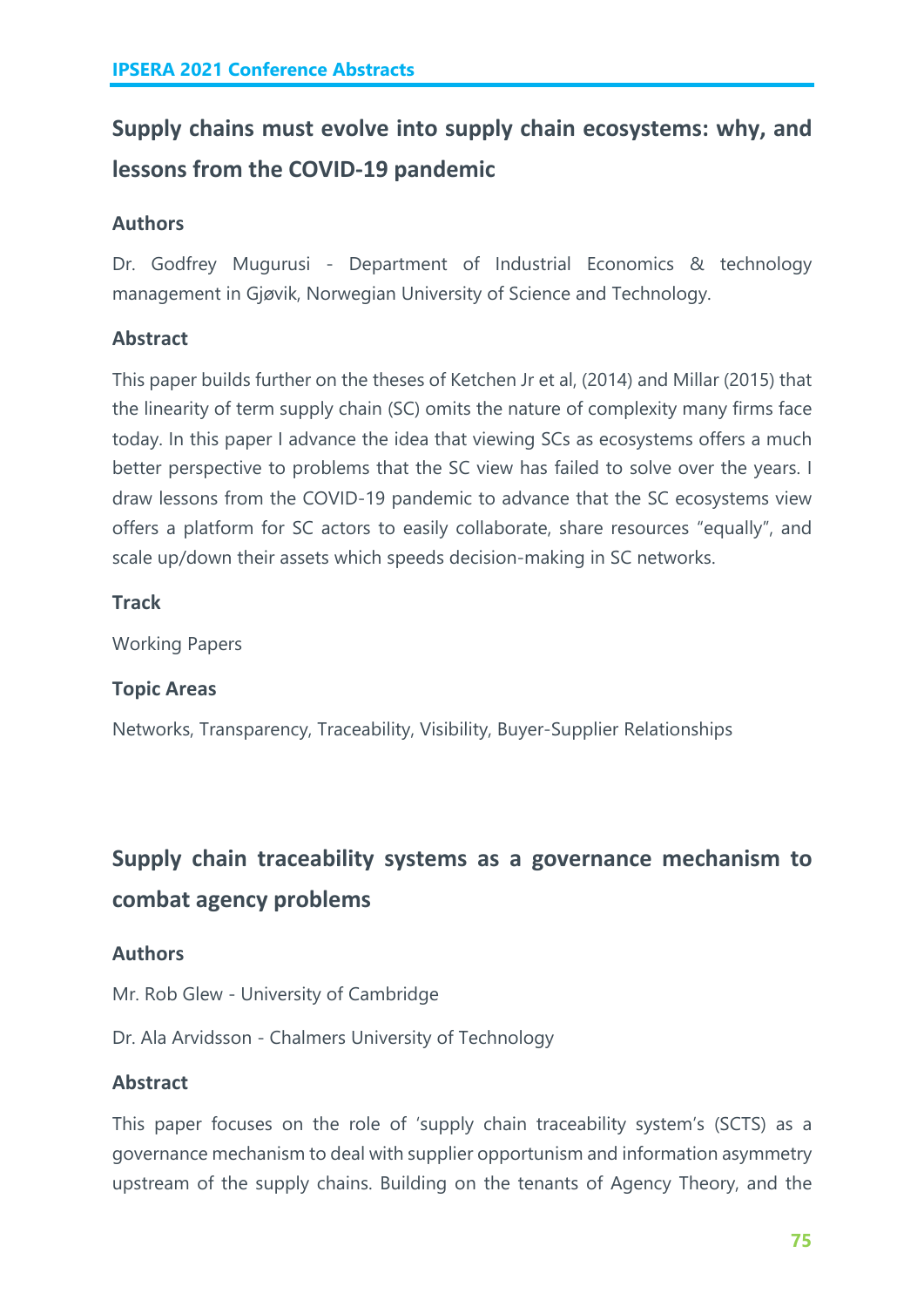potential generated from the advances in digital technologies, we develop a framework discussing how SCTS can contribute to supply chain relationship governance. Our framework articulates which SCTS design dimensions are best suited to govern relationships in a given supply chain and, and in doing so, provides a general toolbox for practitioners to design SCTSs.

# **Track**

Competitive Papers

# **Topic Areas**

Technology and Digitalization, Transparency, Traceability, Visibility, Buyer-Supplier Relationships

# **Supply Chain Transparency, Visibility & Traceability**

# **Authors**

Mr. Raghu K - Working Professional (Project Sourcing Buyer);Under Graduate Student of Mechanical Engineering, Vidya Vikas Institute of Engineering and Technology, Mysore.

Mr. Anil Kumar - Working Professional (Project Sourcing Buyer)

Mr. Satish M - Working Professional (Lead Sourcing Specialist); Under Graduate Student at Visvesvaraya College of Engineering

# **Abstract**

The ambition of this paper focuses on mapping the whole supply chain and to upkeep the growing markets, companies to have their supply chain process agile, effective and efficient. To undertake this companies need the product's records and their historical information throughout the supply chain process. An automatic traceability system allows them to track the location of product in downstream and trace the processing history and other treatment of the product in upstream. But the major challenge is that the companies don't want to share the information globally. Our study examines the literatures about traceability system in supply chain process.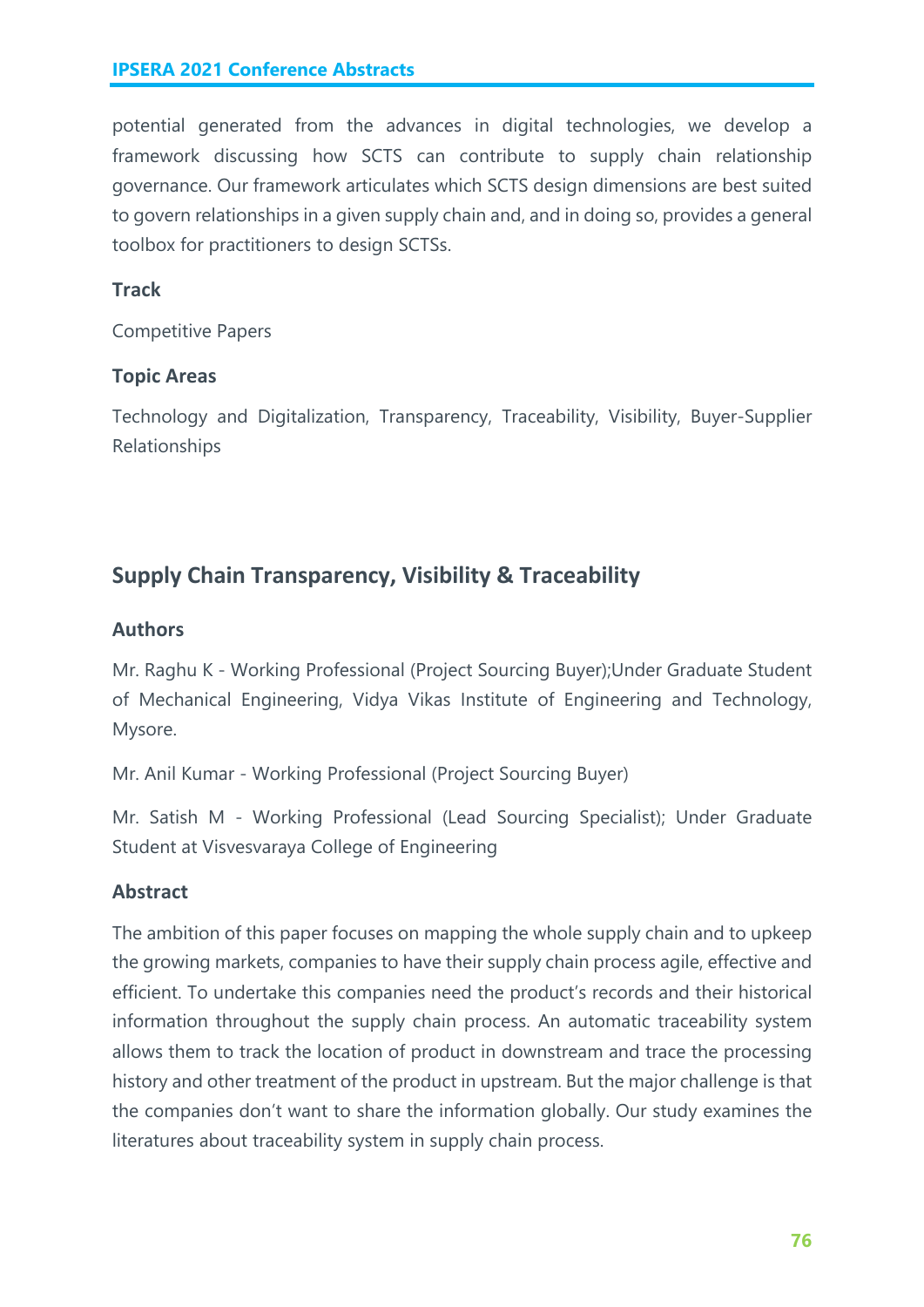# **Track**

Working Papers

#### **Topic Areas**

Transparency, Traceability, Visibility

# **Sustainable Supply Chain Management in Luxury Brand Conglomerates: Window Dress to Impress?**

# **Authors**

Dr. Wim Lambrechts - Open Universiteit

Dr. Kim Janssens - Open Universiteit

Dr. Pınar Özuyar - Istinye University

Mr. Jason Mandels - Open Universiteit

# **Abstract**

Consumers have become increasingly aware of unethical and unsustainable conditions in globalized supply chains. The Rana Plaza factory collapse in 2013 led to public outrage, and however mainly associated with the fast fashion industry, luxury brands were also accused of unethical sourcing practices. Through a qualitative thematic analysis, this study focuses on how luxury brand conglomerates recontextualize sustainability in their supply chain to fit their (luxury) narrative. It was found that they frame the concept of sustainability to match their narrative, however, it was decoupled from luxury value. Furthermore, in recontextualizing sustainability, issues of ethical sourcing and responsibility are ignored.

# **Track**

Competitive Papers

# **Topic Areas**

Sustainability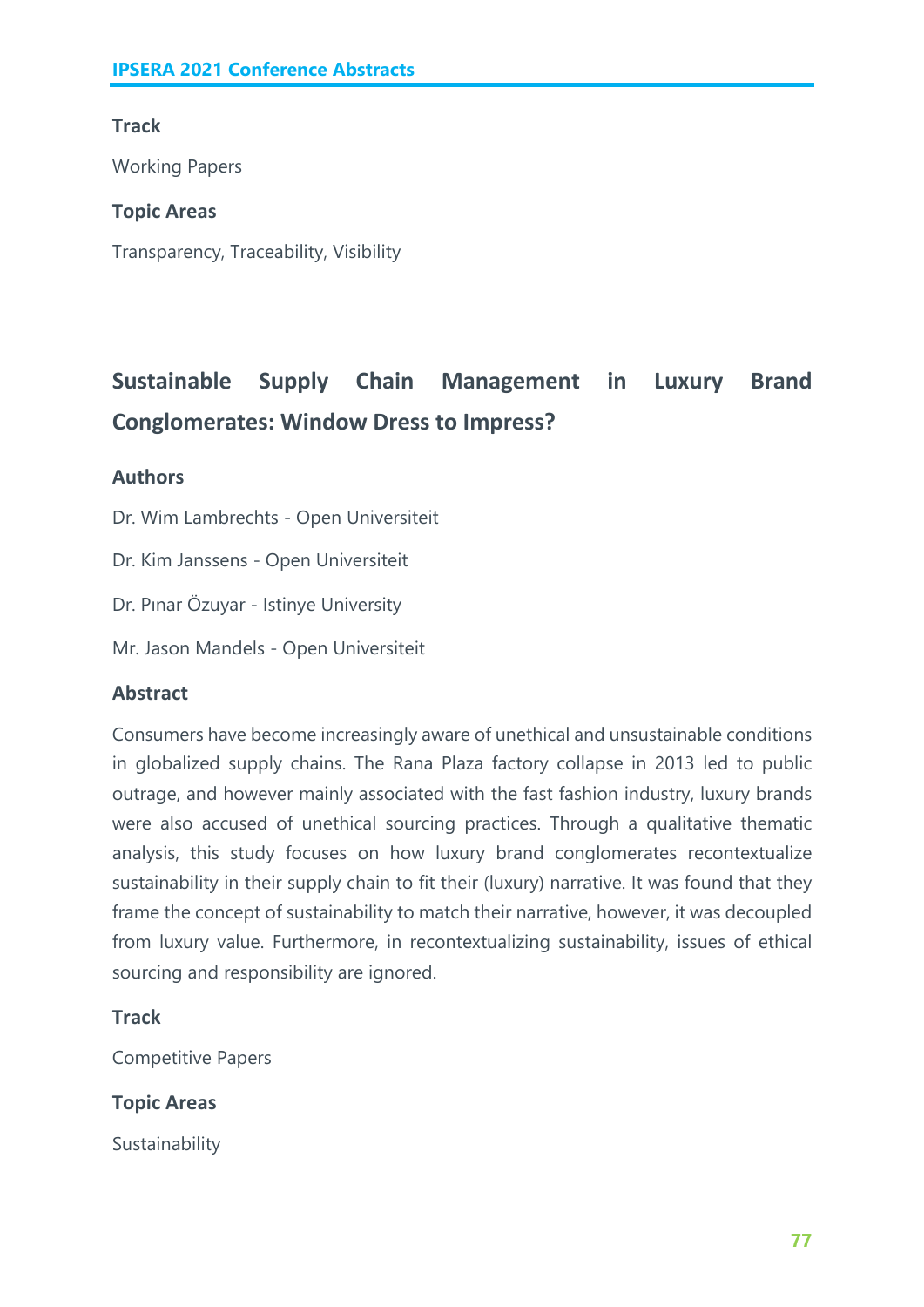# **Sustainability and buyer-supplier relationships – in search of a novel perspective**

# **Authors**

Mr. Sepehr Ebrahimian Amiri - Tampere University

Prof. Jussi Heikkilä - Tampere University

# **Abstract**

The objective of this paper is to investigate the recent literature on the intersection of buyer-supplier relationships and sustainability and identify underexplored research questions and a novel perspective on the topic. To start, a literature review is conducted on the relevant body of knowledge. Based on the initial review, it is concluded that a promising avenue exists to advance the knowledge on the topic with several gaps and research questions requiring further investigation.[JH(1] In particular, the study of social sustainability through the management of buyer-supplier relationships is emphasized as an underexplored potential research avenue.

# **Track**

Working Papers

# **Topic Areas**

Sustainability, Buyer-Supplier Relationships

**Taking disruptions personal: The effects of personality factors on supply chain disruptions and resilience**

# **Authors**

Mr. Sebastian Gehrlein - University of Mannheim

Prof. Christoph Bode - University of Mannheim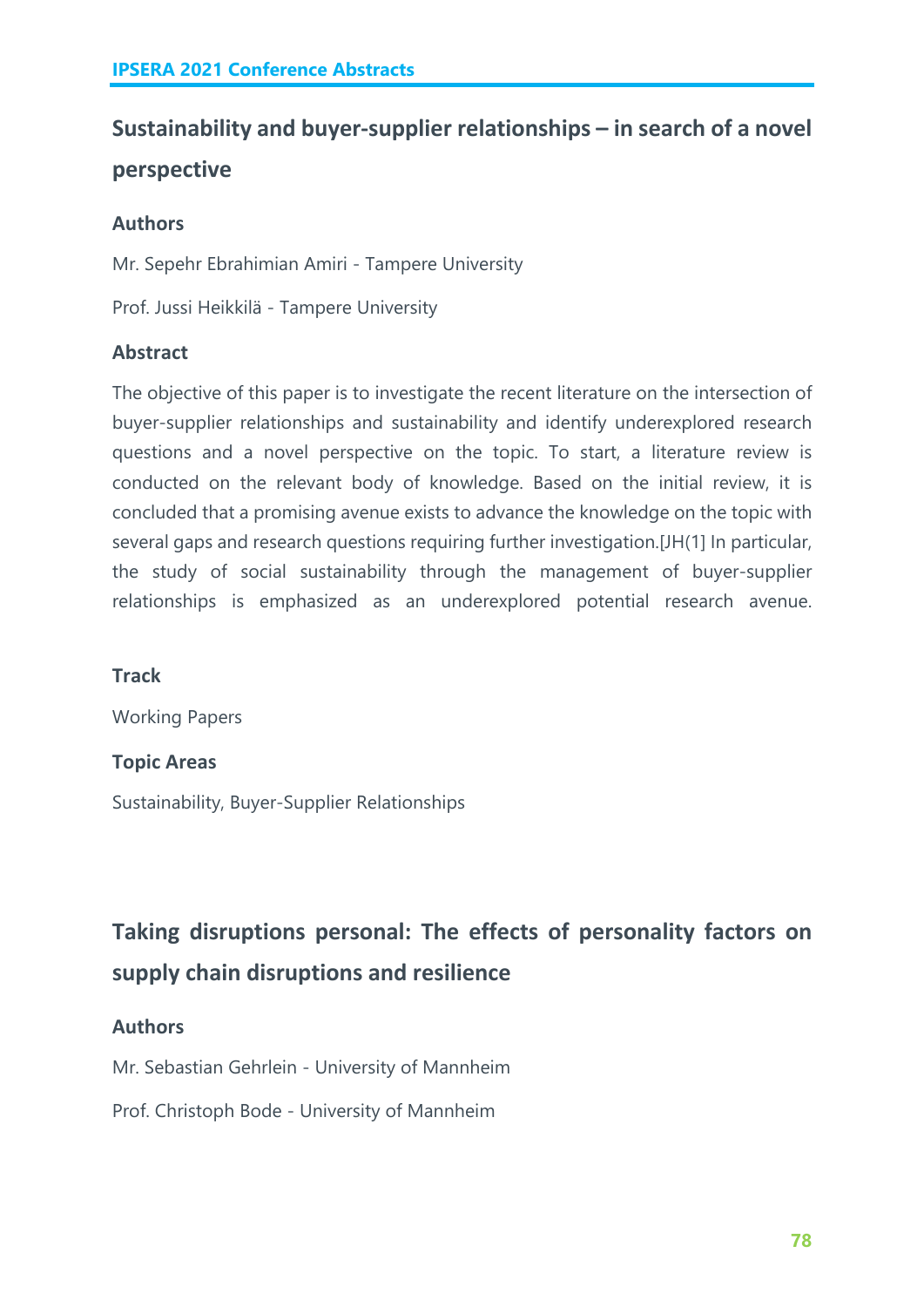#### **Abstract**

Individuals and the role of their personality have received scant attention in research on supply chain disruptions and resilience. This study seeks to address this issue. To this end, we review the basic concepts of the supply chain disruption and resilience literature, as well as of the personality-related literature and then develop hypotheses that predict the effects of different personality traits on supply chain resilience of immediate business environments of individuals. These predictions will be tested using survey data collected among supply chain managers. In a subsequent experimental study, we scrutinize underlying reasons and mechanisms of such potential differences.

#### **Track**

Working Papers

#### **Topic Areas**

Purchasing Competence, Buyer-Supplier Relationships, Other

# **The Caiman management in the Cuniã Lake Extractive Reserve: A Community of Practice lens**

#### **Authors**

Ms. Cassia Yamanaka - Federal University of Rondônia

Dr. Mariluce Paes de Souza - Federal University of Rondônia

Dr. Leonardo Marques - COPPEAD Graduate School of Business

#### **Abstract**

The study of sustainable supply in indigenous populations is scant in our literature. The management of alligators, in specific *Caiman crocodylus* and *Melanosuchus niger*, carried out in the Cuniã Lake Extractive Reserve has been implemented based on communal development of knowledge. Our study characterizes such development through a Community of Practice (CoP) lens. The case shows that learning through collective culminated in economic development and safety for the residents, in addition to recognition regarding quality of caiman meat produced. Results show a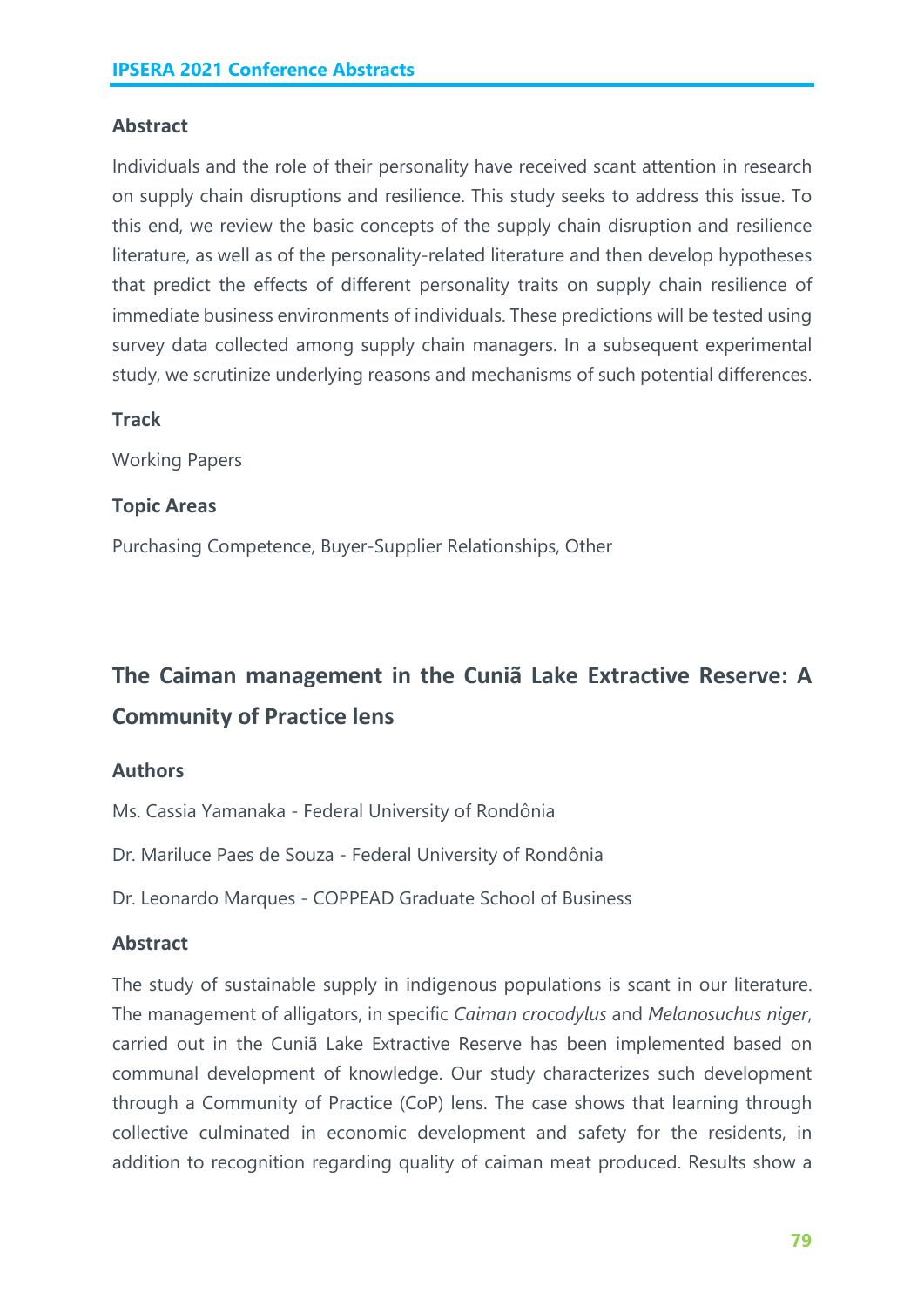CoP as a driver of sustainable supply based on Amazonian natural resources and valuing collective learning.

#### **Track**

Competitive Papers

#### **Topic Areas**

Sustainability

# **The digitalisation of purchasing - An empirical analysis on the impact of new technologies on organization**

# **Authors**

Dr. Jacopo Colombo - University of Bergamo

Prof. Hervé Legenvre - THE EUROPEAN INSTITUTE OF PURCHASING MANAGEMENT

Prof. Matteo Kalchschmidt - University of Bergamo

Dr. Albachiara Boffelli - University of Bergamo

Dr. Lucia Monzio Compagnoni - University of Bergamo

# **Abstract**

The study aims to analyse the impact of digitalization on purchasing. Starting from a preliminary analysis of activities and data characterizing the purchasing process developed by the research team, a multiple-case study approach is adopted to explore the impacts of digitalization on purchasing. The results show an organizational evolution at macro-, in terms of role within the organization, but also at micro-level, in terms of impact on people. The research thus contributes to add relevance to the socio-technical perspective, already adopted to study the technological and organizational evolution induced by the introduction of new Industry 4.0 technologies.

# **Track**

Competitive Papers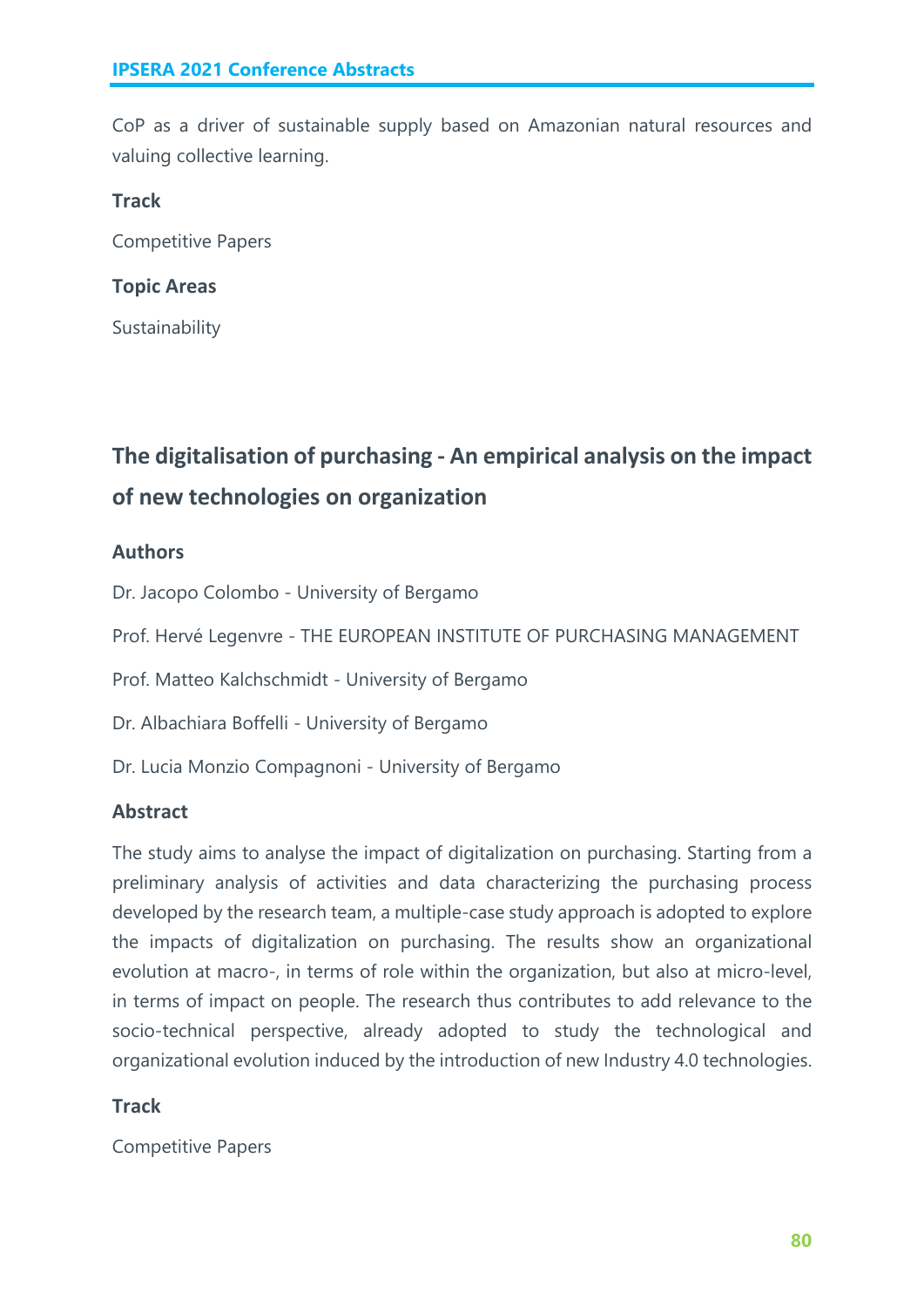#### **Topic Areas**

Purchasing Competence, Technology and Digitalization, Buyer-Supplier Relationships

# **The Financial Performance of Backshoring Firms: The Impact of Innovation**

#### **Authors**

Prof. Alessandro Ancarani - Università di Catania

Dr. Carmela Di Mauro - Università di Catania

#### **Abstract**

This study investigates the link between backshoring motivated by product and process innovation and firms' post-backshoring short-term profitability. Findings offer evidence of a positive link between product innovation and profitability, therefore providing support for the contention that backshoring is an appropriate location strategy if motivated by the need to shorten the geographical distance between production and development.

#### **Track**

Competitive Papers

#### **Topic Areas**

Technology and Digitalization, Public Procurement

# **The Human Aspect in Purchasing and Supply Management - Traits as a Proxy for Personal Skills Development**

# **Authors**

Mr. Klaas Stek - University of Twente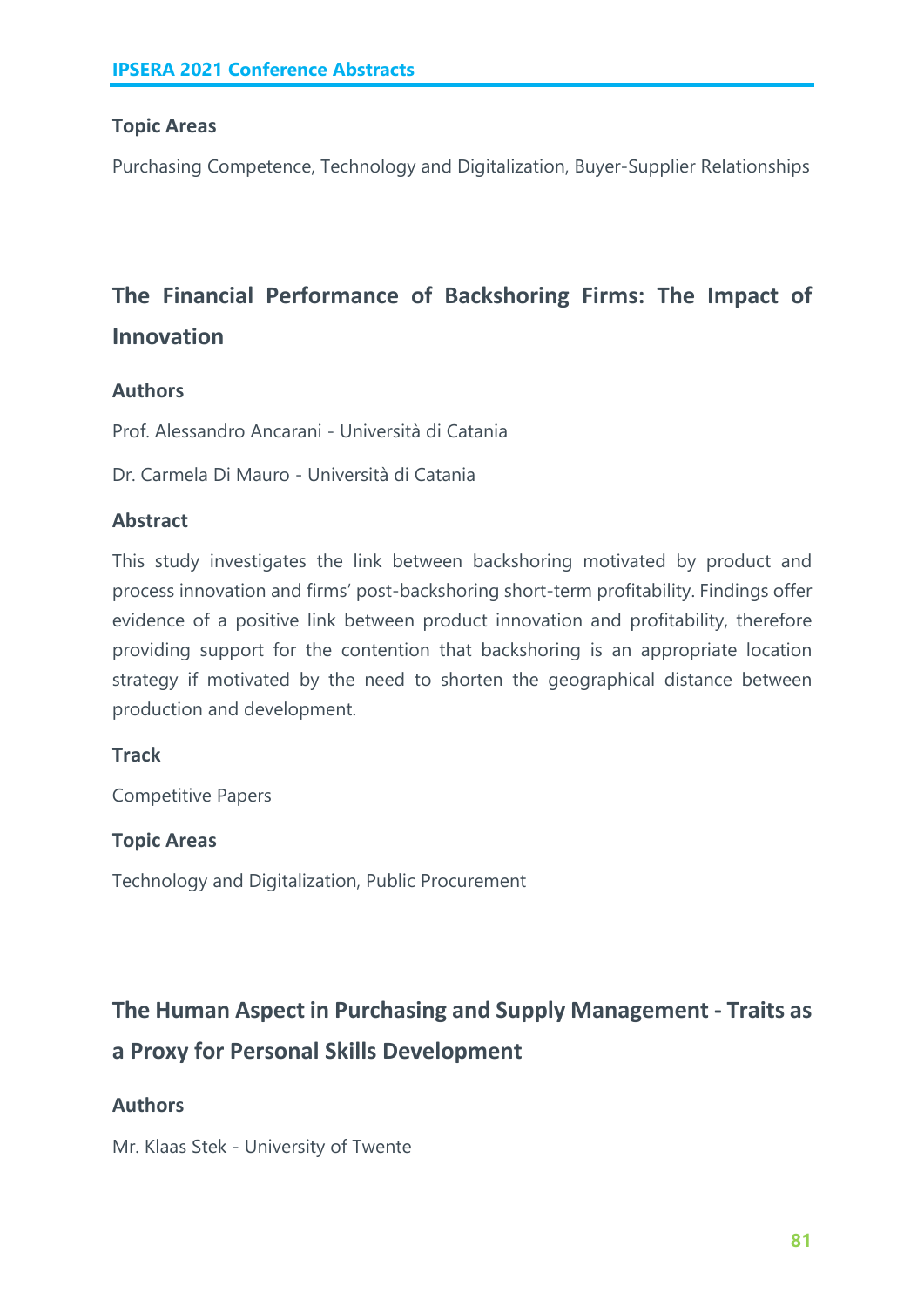Dr. Desirée van Dun - Twente

Mr. Rafal Wisniewski - University of Twente

#### **Abstract**

Personal skills are gaining importance in the Purchasing and Supply Management (PSM) discipline. A systematic literature review is performed to determine which personal skills are highly evaluated. Based on the PSM skills cross-sectional survey sample, ANOVA competencies are identified that do not develop over time. Three survey items are regarded as personal traits: willingness to learn, holistic thinking and empathy. Finally, a polynomial regression with response surface analysis is applied. The results identify these personal traits as predicting variables for developing personal PSM competency. These three personality traits serve as a proxy for further development of personal skills over time.

#### **Track**

Competitive Papers

#### **Topic Areas**

Purchasing Competence

# **The impact of Additive Manufacturing on Supply Chain design, strategy and performance: a systematic literature review**

#### **Authors**

Mr. Alessio Ronchini - Politecnico di Milano

Prof. Kai Foerstl - EBS Business School

Mrs. Antonella Moretto - Politecnico di Milano

Prof. Federico Caniato - Politecnico di Milano

#### **Abstract**

The potentials of additive manufacturing (AM) for supply chain management (SCM) have been studied for more than three decades now. With this paper we are taking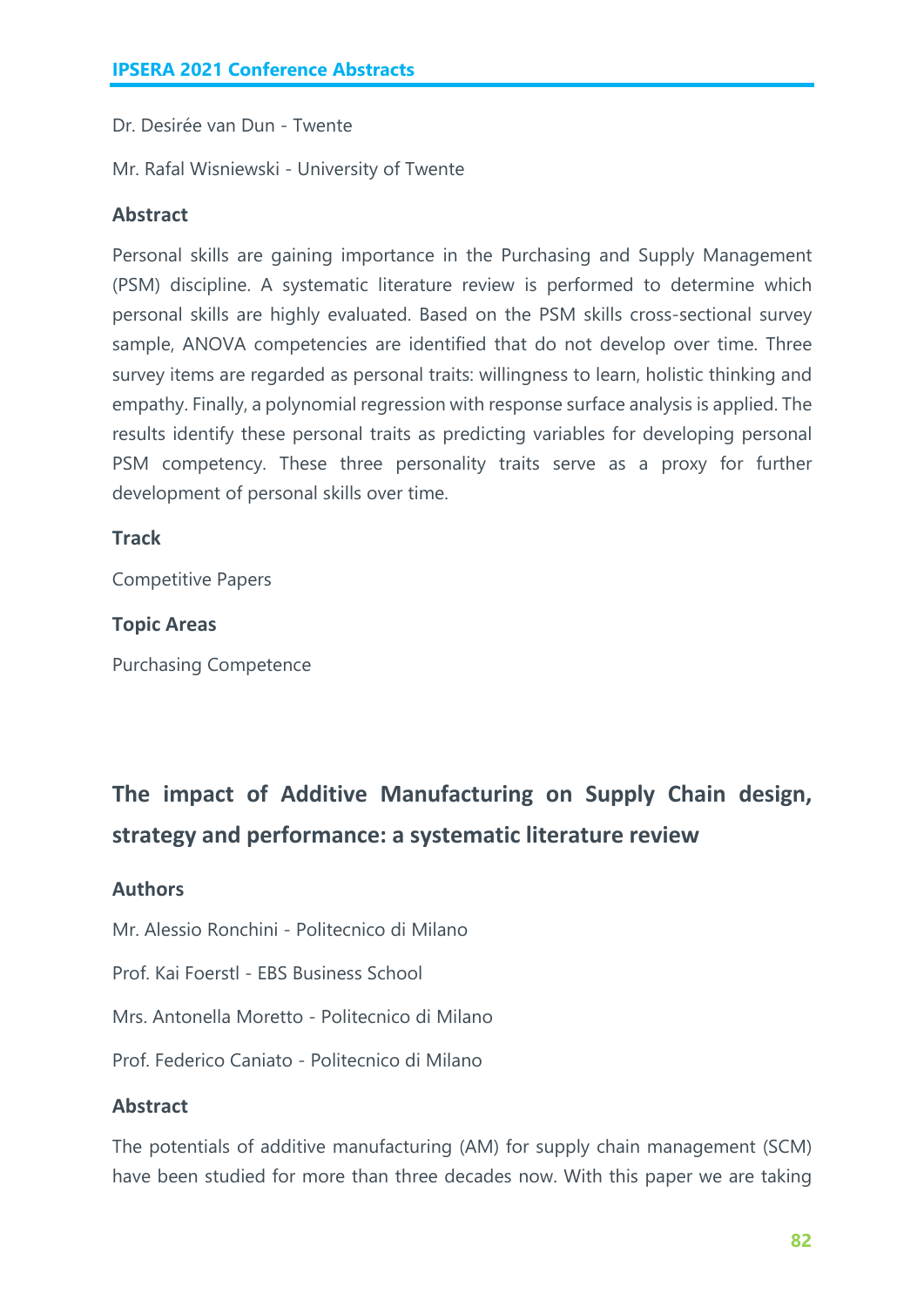stock of the academic literature at the interface of AM and SCM based on a systematic literature review. We developed a framework covering drivers and barriers of AM adoption, contingency factors, AM effects on SC design, strategy and performance. As a result, we synthesize the main literature streams and contributions in the field and set future research directions that need to be investigated to cover the relevant knowledge gaps that still remain today.

#### **Track**

Competitive Papers

#### **Topic Areas**

Technology and Digitalization, Other

# **The impact of Artificial Intelligence on the Procurement process: exploring the state of the art and setting the research agenda**

#### **Authors**

Ms. Michela Guida - Politecnico di Milano

Mrs. Antonella Moretto - Politecnico di Milano

Prof. Federico Caniato - Politecnico di Milano

#### **Abstract**

The presented research is an exploratory study of the impact of Artificial Intelligence in the procurement process, conducted on the basis of a mixed methodology. Through a narrative and bibliometric literature review and the analysis of primary and secondary data, the current situation about Artificial Intelligence in procurement and the identification of potential future developments are presented.

#### **Track**

Competitive Papers

#### **Topic Areas**

Technology and Digitalization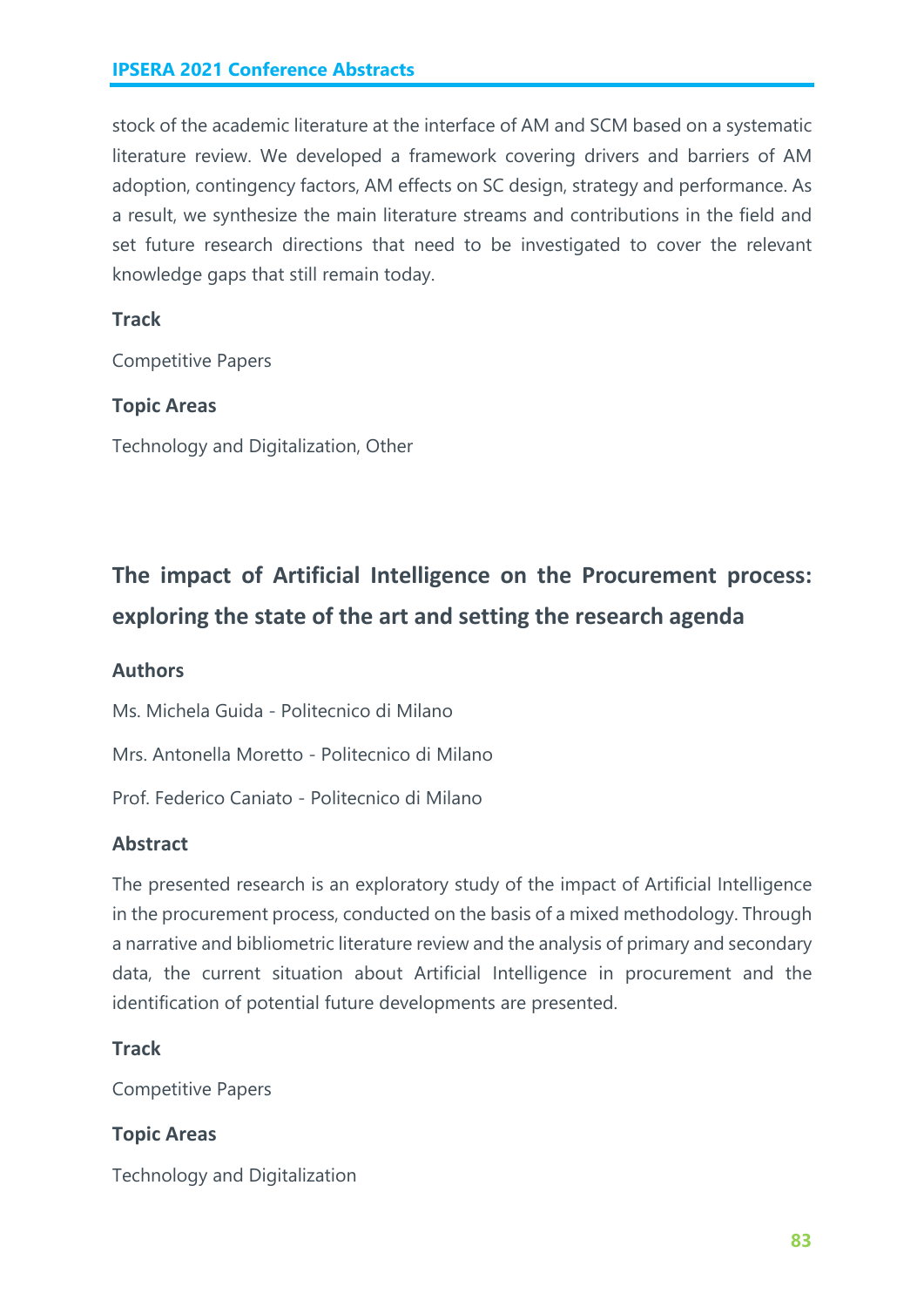# **The impact of Blockchain Technology in Sustainable Supply Chains**

# **Authors**

Mr. Asterios Stroumpoulis - University of Piraeus

Dr. Evangelia Kopanaki - University of Piraeus

# **Abstract**

Sustainability, Blockchain Technology (BT) and Sustainable Supply Chain Management (SSCM) are the main study areas of this research. In an era where environmental and social responsibility is increasingly more important, Sustainable SCM is very significant for the survivability and competitiveness of organizations. Blockchain Technology may facilitate sustainable practices, as they support supply chain processes, decrease costs and enable control and monitoring of operations. The aim of this research is to clarify the meaning of Blockchain Technology and Sustainable Supply Chain Management and examine the impacts of BT in SSCM.

# **Track**

Working Papers

# **Topic Areas**

Sustainability, Technology and Digitalization, Transparency, Traceability, Visibility

# **The impact of ISO certification awareness on purchase intention – the mediating role of perceived quality, brand image and customer satisfaction**

# **Authors**

Dr. Jos Schijns - Open University of the Netherlands

Ms. Lotte van Ekert - Archipel Zorggroep

- Dr. Cees J. Gelderman Open University of the Netherlands
- Dr. Wim Lambrechts Open Universiteit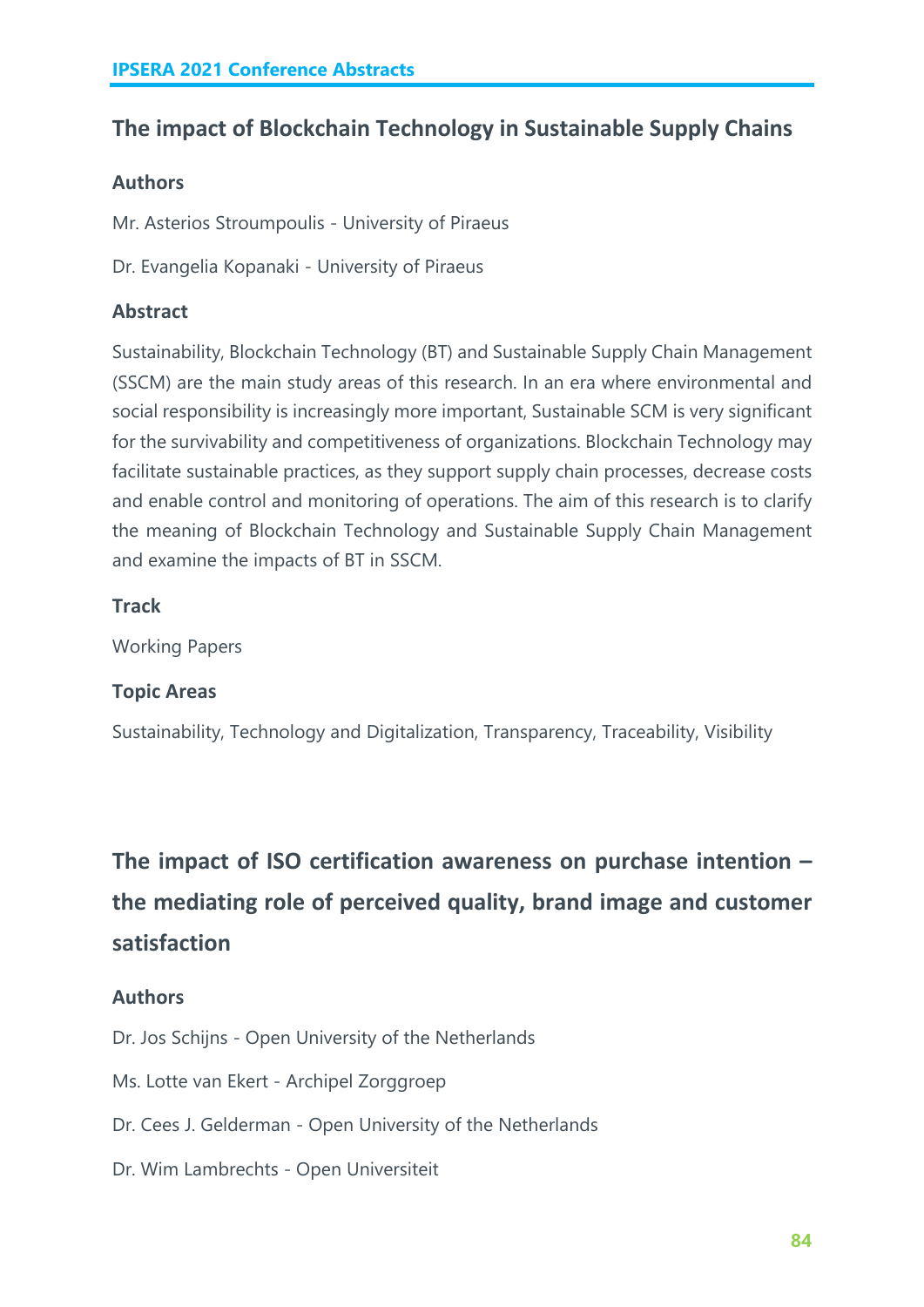#### **Abstract**

ISO certification is widely accepted as a standard for quality assurance. Research suggests that customers' level of ISO certification awareness is positively related to perceived product quality, but literature is inconclusive about the effects on customer satisfaction, brand image and purchase intention. We developed and tested a model with survey data from 114 managers in the electronic component industry. Although ISO certification awareness positively affects brand image, we found no direct effect on customer satisfaction. The results emphasize the mediating effects of ISO certification awareness through product quality. Improving perceived product quality positively impacts customer satisfaction and purchase intention.

#### **Track**

Competitive Papers

#### **Topic Areas**

Buyer-Supplier Relationships

# **Theory of Agency in Supply Chain Finance: Taking a Hermeneutics Approach**

#### **Authors**

- Dr. Luca Mattia Gelsomino Windesheim University of Applied Sciences
- Dr. Rob Dekkers University of Glagow
- Dr. Ronald de Boer Windesheim University of Applied Sciences
- Mr. Christiaan de Goeij Windesheim University
- Dr. Michiel Steeman Windesheim University of Applied Sciences
- Dr. Qijun Zhou University of Glagow

#### **Abstract**

This article investigates theory of agency as a theoretical underpinning in the field of supply chain finance. Specifically, through a hermeneutic approach, the authors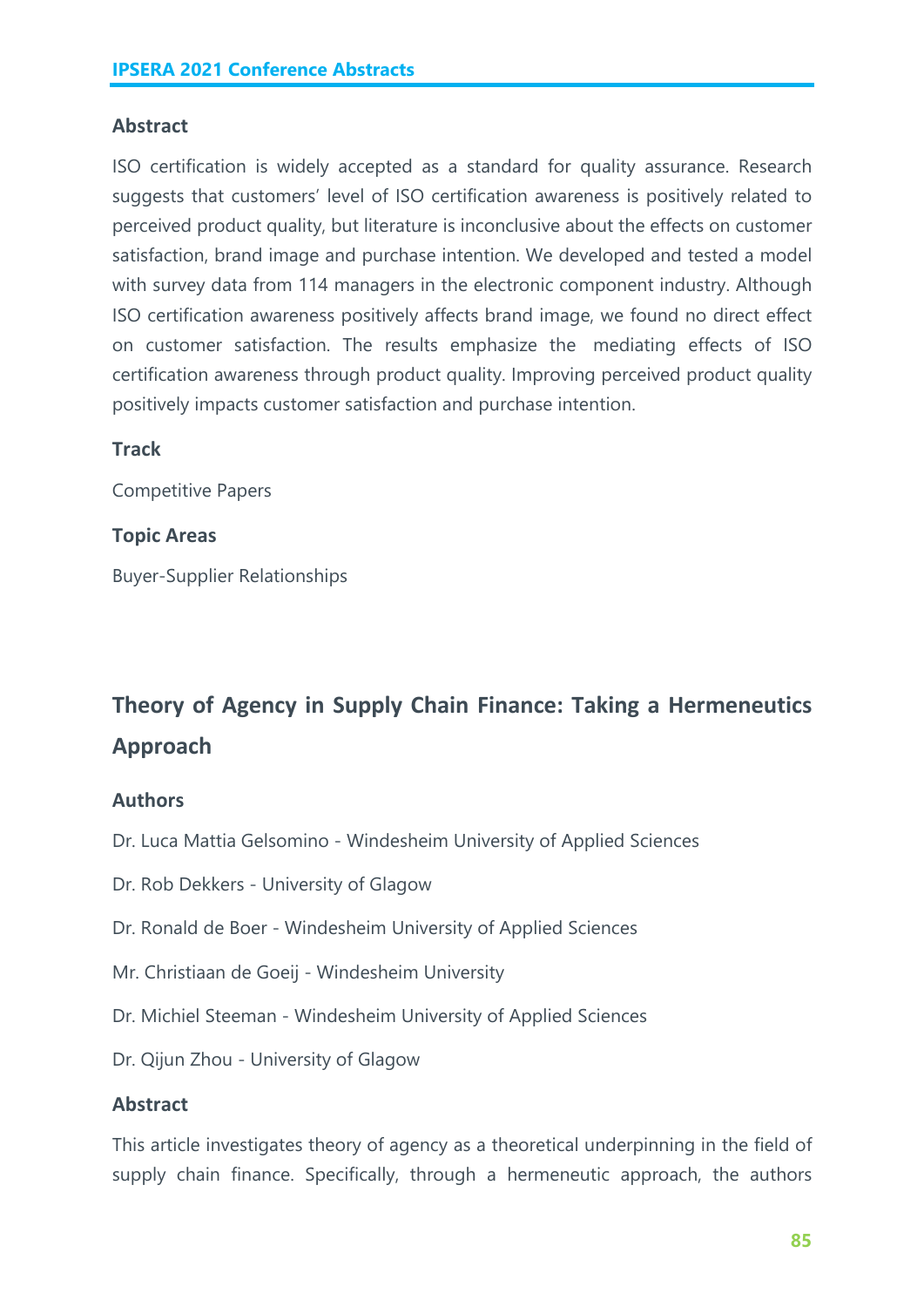examine the development of the theory, its postulations and assumptions, and its use in the field of supply chain finance. This leads to three conclusions: the theory is currently adopted rather superficially; there is potential for further developments by investigating non-standard configurations; and there is an increasingly relevant set of articles in supply chain finance that seems to be positioned within the boundaries of the theory of agency but makes no mention of it.

#### **Track**

Working Papers

#### **Topic Areas**

Supply Chain Finance

# **The role of knowledge conversion in developing operational capabilities in purchasing and supply management: An organisational routines perspective**

#### **Authors**

Dr. Stephen Kelly - Edge Hill University

Prof. Lydia Bals - Mainz University of Applied Sciences

Mr. Klaas Stek - University of Twente

Dr. Heike Schulze - Mainz University of Applied Sciences

#### **Abstract**

The extant capabilities literature has mainly focused on identifying specific types of capabilities or showing how they impact organisational performance, but there is less coverage of how they are actually developed. Using qualitative interview data from 38 practitioners, applying the concept of organisational routines and the Socialisation-Externalisation-Combination-Internationalisation model of knowledge conversion in a Purchasing and Supply Management (PSM) setting contributes to our understanding of operational capabilities development. We also provide an intra-organisational perspective that complements the traditional PSM focus on inter-organisational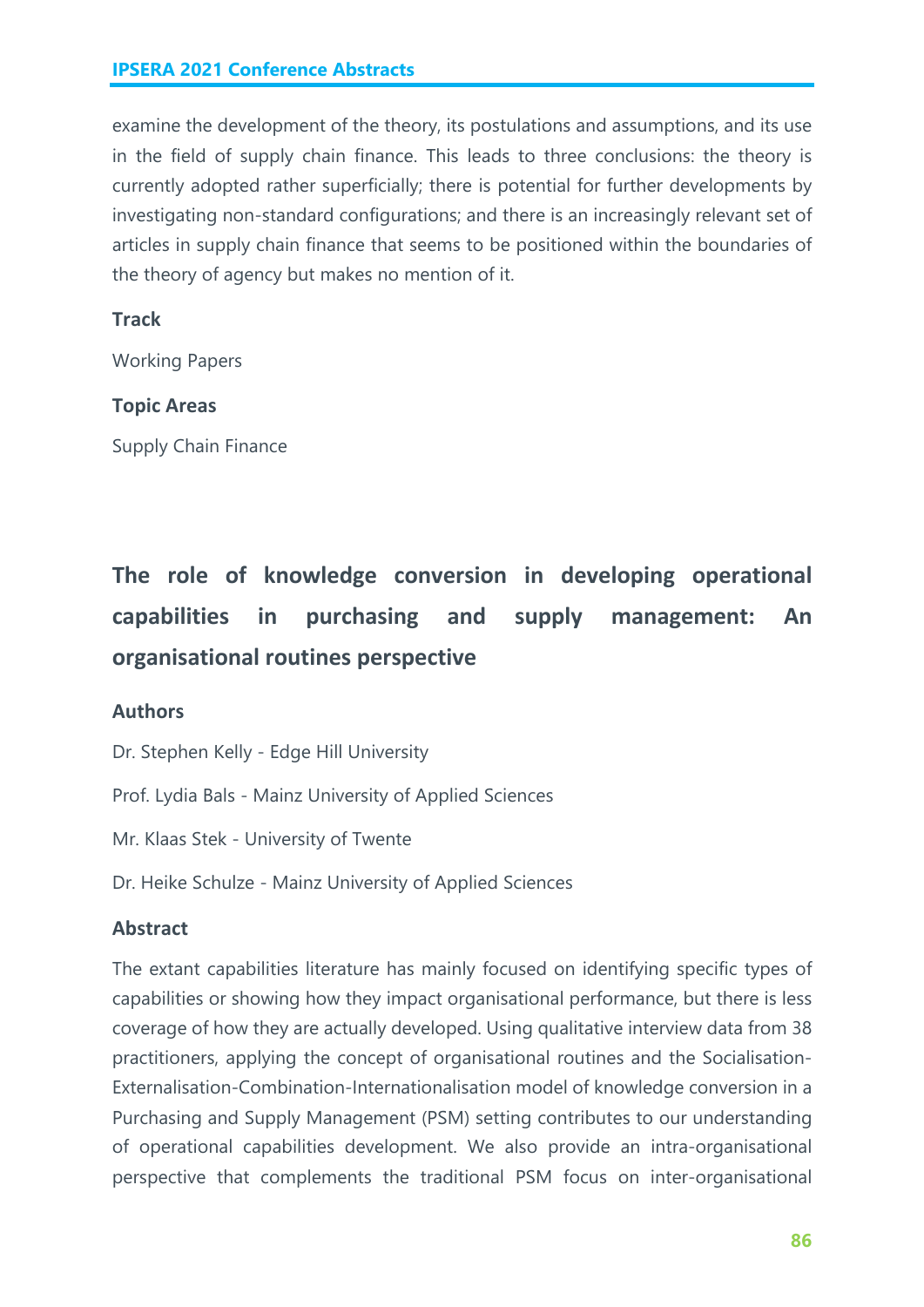interaction and generate practice improvements by identifying relevant barriers at different stages of the knowledge conversion process.

# **Track**

Competitive Papers

# **Topic Areas**

Purchasing Competence

# **Toward economic and social viability of supply chains in poverty settings: A relational view on the role of intermediaries**

# **Authors**

Prof. Eugenia Rosca - Tilburg University

Dr. Wendy Tate - University of Tennessee

Ms. Feigao Huang - University of Tennessee

Prof. Lydia Bals - Mainz University of Applied Sciences

# **Abstract**

In Base of the Pyramid (BOP) settings there can be institutional voids. Data was collected via expert interviews and field visits with multiple intermediaries and focal firms operating in BOP settings to understand how intermediaries can serve as instruments of public policy and influence the adoption of sustainability issues in global supply chains. Drawing on the relational view, the findings suggest that strong ties with public, private and hybrid intermediaries can enable BOP businesses to achieve economic and social viability through: formalization, legitimacy for vulnerable stakeholders, social capital development, and acquisition of complementary resources through the extended network of intermediaries.

# **Track**

Competitive Papers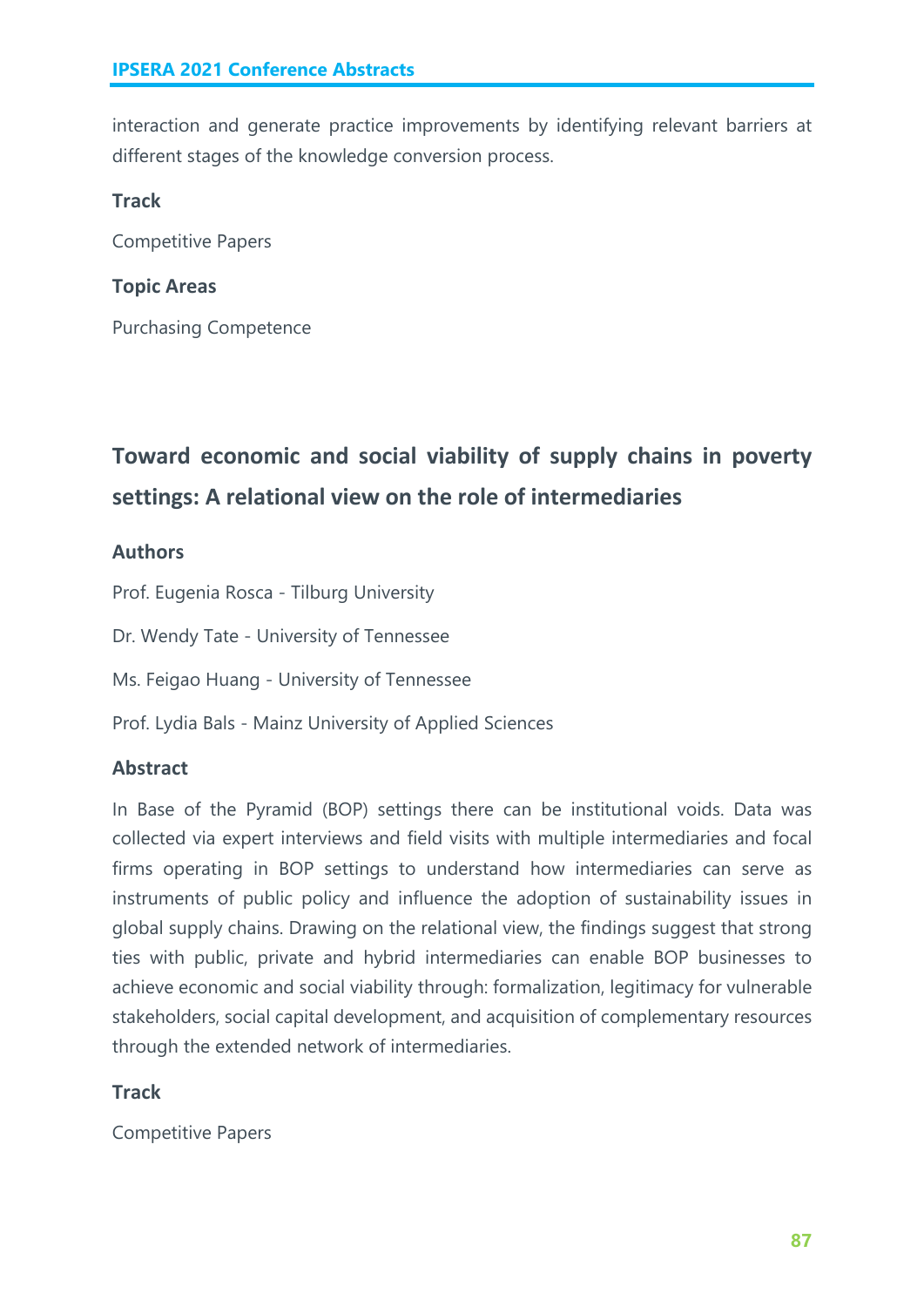#### **Topic Areas**

Sustainability

# **Transformation towards PBC: Implementation of a new supplier management**

#### **Authors**

Ms. Cornelia Molitoris - Universität der Bundeswehr München

Dr. Andreas Glas - Bundeswehr University Munich

Prof. Michael Essig - Universität der Bundeswehr München

#### **Abstract**

Previous research on Performance-based Contracting (PBC) examined the content and strategic aspects of PBC or focused on the effects of PBC usage. Surprisingly few contributions address the implementation process of PBC. This is the starting point of this paper which explores how supplier management transforms towards PBC, building on a literature review of a convenience sample of sources. The findings show that PBC research addressed implementation issues, but the stock of knowledge is heterogenous referring to the implementation understanding, dynamics, process and content. This points to the major proposition for future research to analyze PBC following a holistic implementation framework.

#### **Track**

Working Papers

#### **Topic Areas**

Public Procurement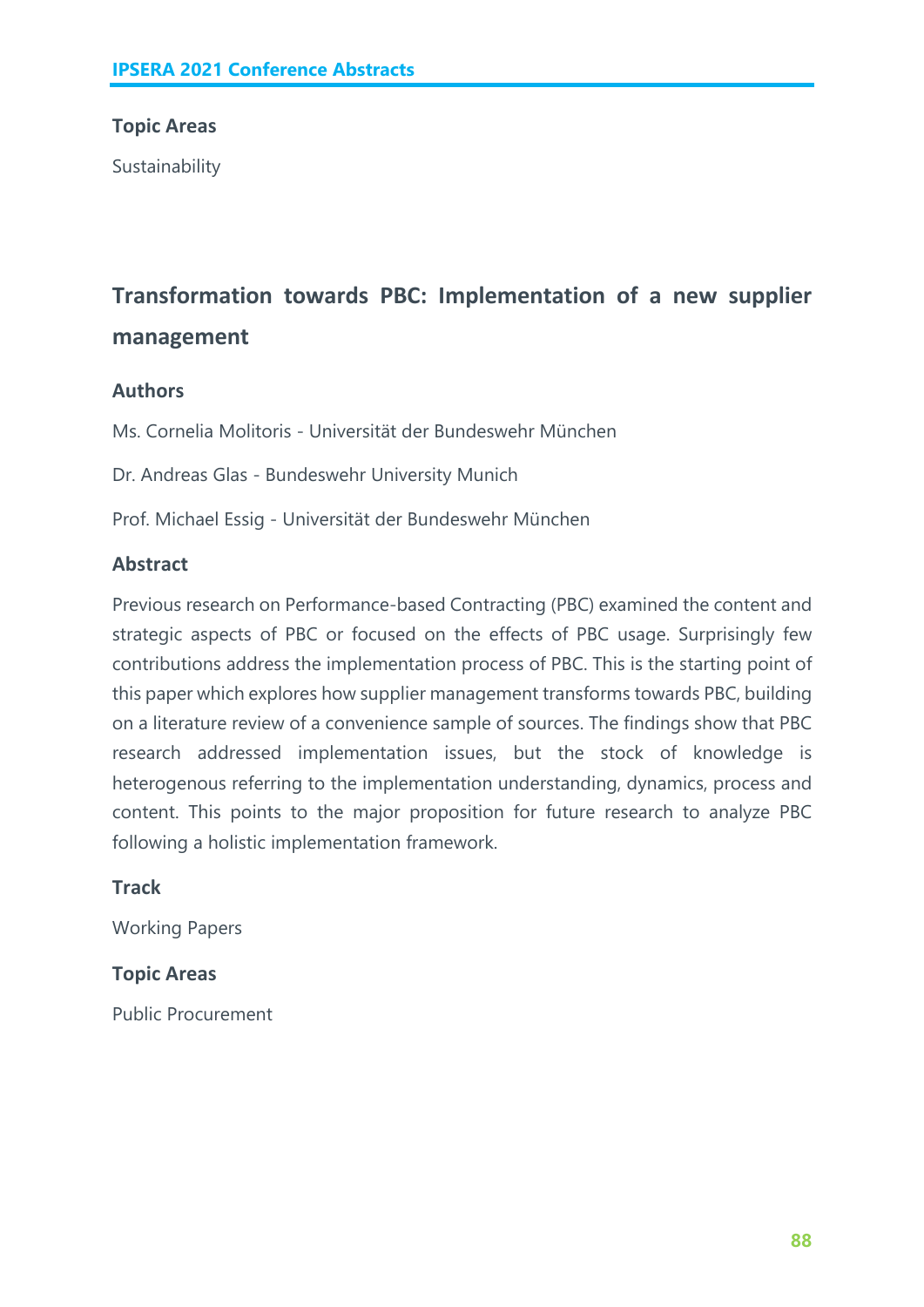# **Two purchasing strategies during the COV 19 Crisis**

# **Authors**

Mr. Mickaël CITA - UNIVERSITE DES ANTILLES

# **Abstract**

Firstly, we set a reminder of the ways in which crises have made it possible to highlight different interests and practices of the purchasing function.

Next, we will see how in France there have been two reactions to Covid-19 : the first one from the French government regarding the purchase of masks, and the second, from CNA members.

The first strategie will be analysed in the light of the press to highlight some of the mistakes that have been made.The second one, we use the CNA forum to see how the buyers create a network to better respond to difficulties.

# **Track**

Working Papers

# **Topic Areas**

Purchasing Competence, Networks, Public Procurement, Buyer-Supplier Relationships

# **Understanding Scope Three Emissions in the Supply Chain**

# **Authors**

Dr. Lance Saunders - University of T

- Dr. Lisa Ellram Miami University
- Dr. Wendy Tate University of Tennessee

# **Abstract**

This research investigates scope three emissions by companies. Scope three emissions represent all emissions generated by outsourced transportation, manufacturing and service production of suppliers, employee commuting and travel, and customer use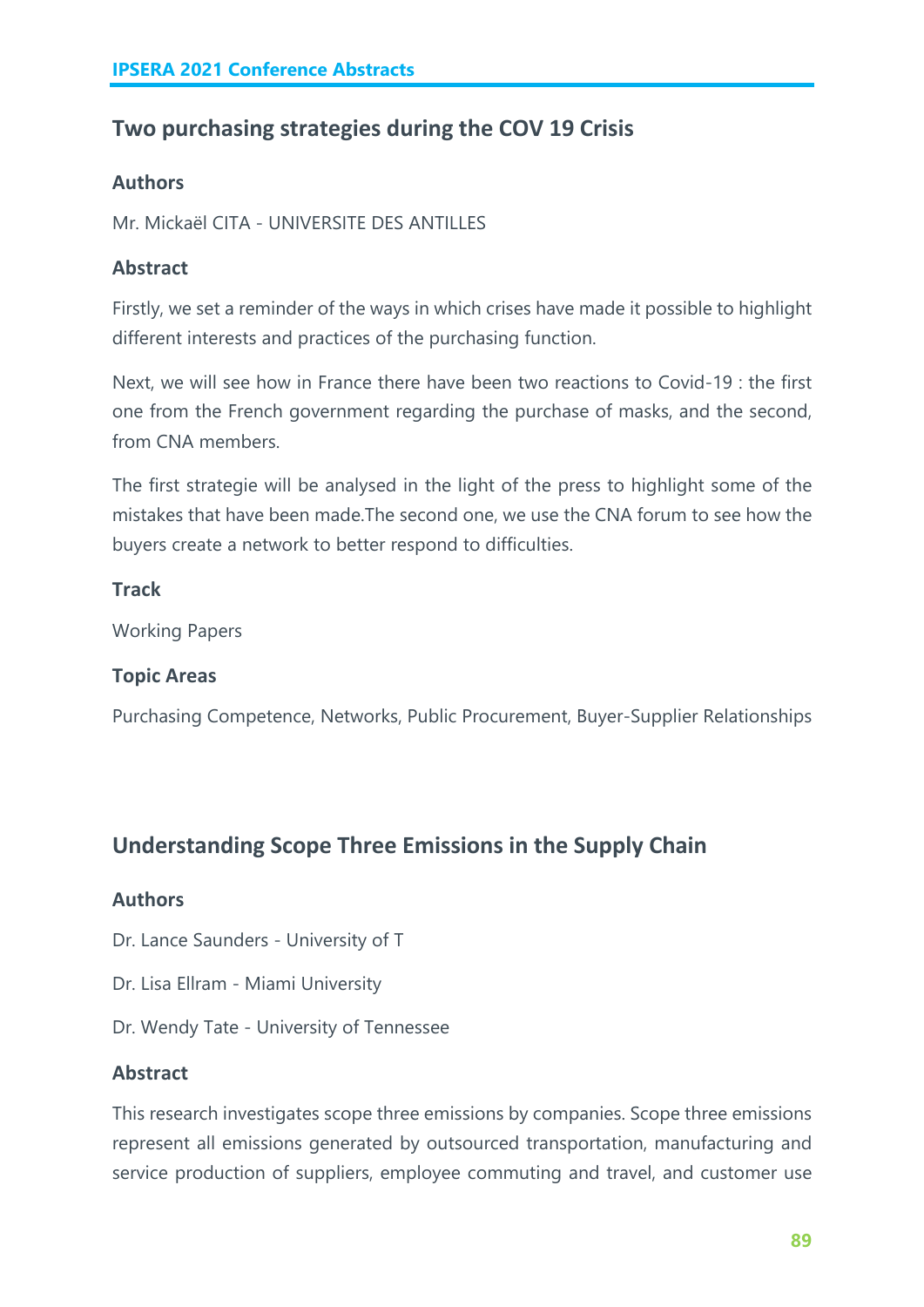and disposal of products. The purchasing function has an inordinate impact on these emissions, as they are all emissions in a company's supply chain not financially owned by the firm. Because this category is so large and complex, it has been understudied in the literature, and companies are just beginning to address most scope three emissions. Given the importance of climate change, this is a timely topic for study.

#### **Track**

Working Papers

#### **Topic Areas**

Sustainability, Transparency, Traceability, Visibility

# **Valuing life: A pilot experiment on medical device purchasing**

#### **Authors**

Dr. Juri Matinheikki - Aalto University

Prof. Katri Kauppi - Aalto University

Ms. Katie Kenny - Aalto University

Prof. Erik van Raaij - Erasmus University

Prof. Alistair Brandon-Jones - University of Bath

# **Abstract**

Value-based procurement (VBP) involve the selection of medical devices based on health outcomes and not simply purchasing price. Whilst VBP has strong intuitive appeal, its application remains sparse which may result from poorly aligned incentives, lack of trust, and limited clinical evidence, all distorting purchasing managers' decision-making. This paper describes a vignette-based scenario experiment designed to test the effects of such barriers and reports results of a pilot study (n=64). Preliminary results indicate that cost saving incentives may prevent decision-makers from opting for value-adding devices and that risk sharing and clinical evidence can only partly offset this negative effect.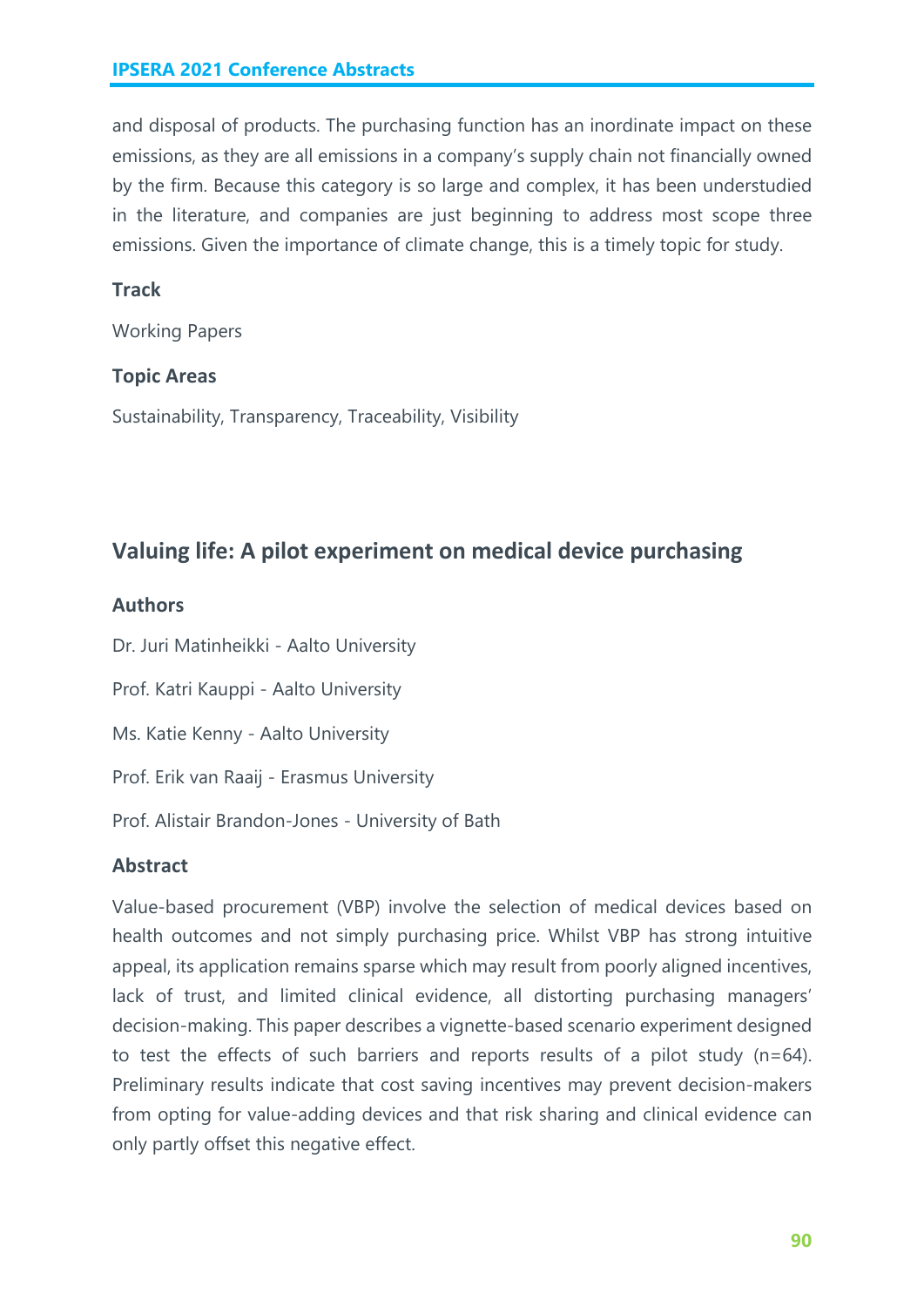# **Track**

Working Papers

#### **Topic Areas**

Healthcare, Public Procurement, Buyer-Supplier Relationships

**What is the right supply chain for your project? An empirical exploration of the link between environmental uncertainty and innovation project management strategies**

# **Authors**

Dr. Andrea Patrucco - Florida International University - College of Business

Dr. Federica Ciccullo - Politecnico di Milano

Dr. Kostas Selviaridis - Lancaster University Management School

# **Abstract**

Innovation projects are more and more characterized by internal and external collaboration. In this sense, supply chain integration choices are key for successful project management. With the development of project management methods other than stage-gate, such as agile, opportunities for collaboration and integration have also evolved. By collecting data from multiple informants in ten focal companies in their supply chains, this paper explores the characteristics of innovation project management strategies – i.e., the combination of supply chain integration decisions and project management method – by elaborating four propositions adopting the lens of the contingency theory.

# **Track**

Working Papers

# **Topic Areas**

Networks, Projects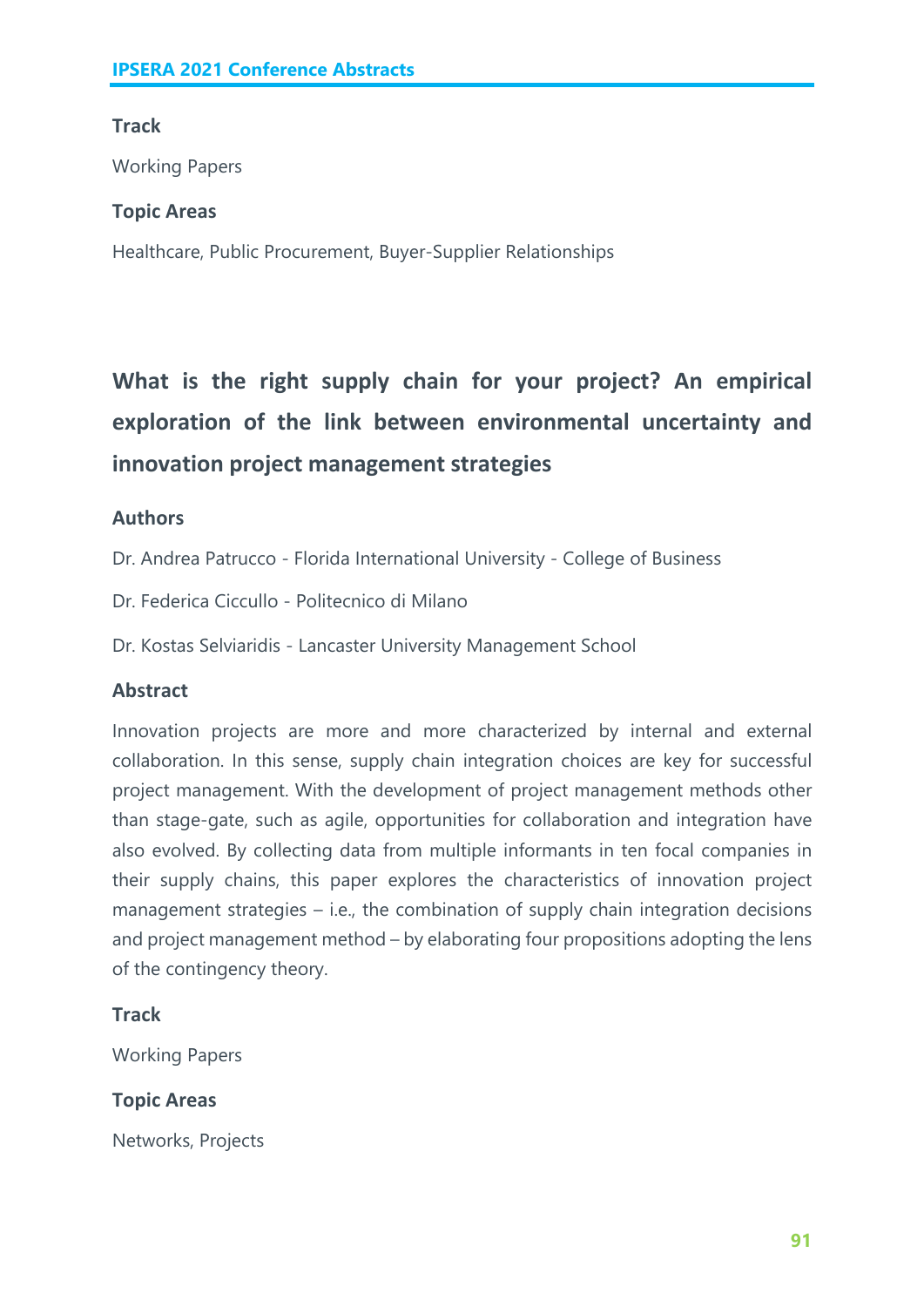# **What is value in public procurement?**

#### **Authors**

Ms. Iryna Maliatsina - LUT University Dr. Elina Karttunen - LUT University Prof. Aki Jääskeläinen - Tampere University Prof. Katrina Lintukangas - LUT University Prof. Anni-Kaisa Kähkönen - LUT University Prof. Jussi Heikkilä - Tampere University

# **Abstract**

Despite the significant body of research on the benefits of public procurement, the subject of multidimensional public procurement value has received no explicit research attention. The purpose of this paper is to fill the gap by analyzing the value components and means of value creation developed through public procurement activities. We conduct a systematic literature review during which we analyze 120 research papers to organize existing insights and knowledge on value offered through public procurement. We propose a theoretical framework that can serve as a conceptual basis for understanding the multidimensional nature of public procurement value creation.

# **Track**

Competitive Papers

# **Topic Areas**

Purchasing Competence, Technology and Digitalization, Networks, Public Procurement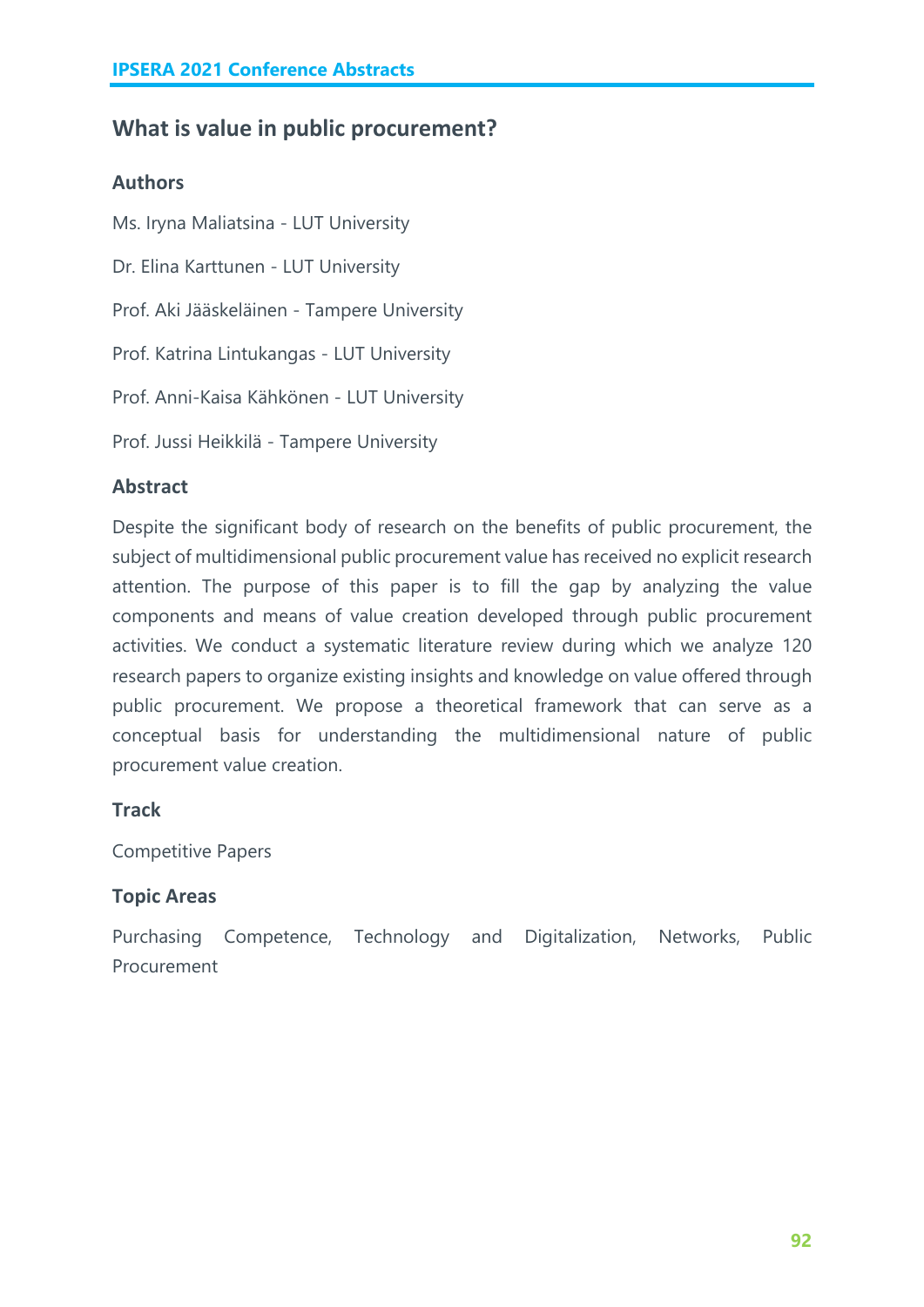# **Who develops the suppliers? The role of third parties in bringing about supplier development.**

# **Authors**

Mr. Leandro dos Santos - Norwegian University of Science and Technology, Trondheim, Norway

Prof. Elsebeth Holmen - Norwegian University of Science and Technology, Trondheim, Norway

Prof. Ann-Charlott Pedersen - Norwegian University of Science and Technology, Trondheim, Norway

# **Abstract**

Third parties are often involved in supplier development. However, their involvement has received little explicit attention in the literature. In a systematic review, we analyze and conceptualize third party involvement in supplier development. We find that third parties are primarily other buyers, complementary suppliers, government organizations, NGOs, and consultancy companies. We outline six different manners in which third parties can be involved in supplier development. Finally, we suggest four reasons why third party's involvement in supplier development is beneficial.

# **Track**

Competitive Papers

# **Topic Areas**

Sustainability, Networks, Buyer-Supplier Relationships, Other